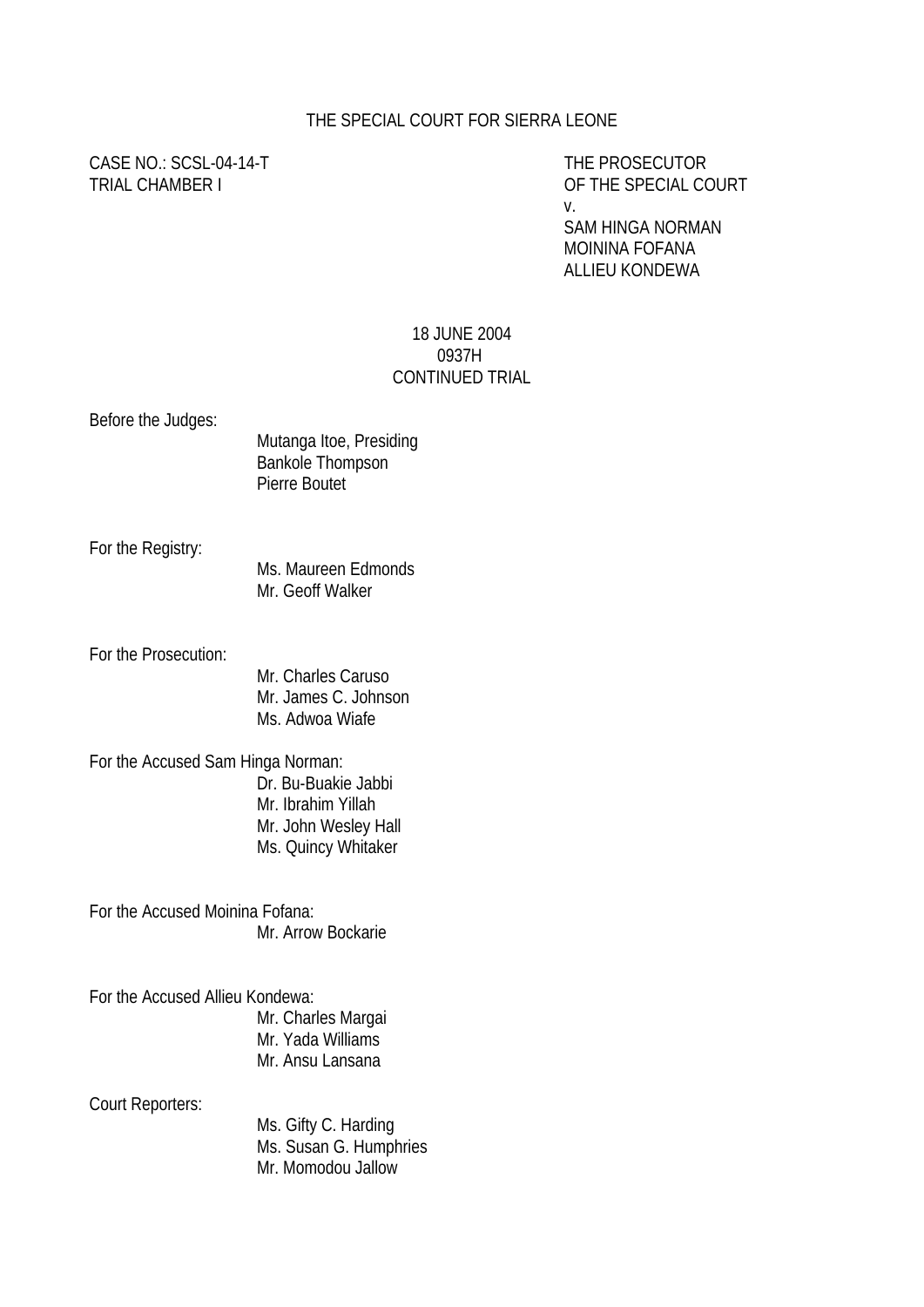### I N D E X

### **WITNESS**

## For the Prosecution:

## WITNESS TF2-176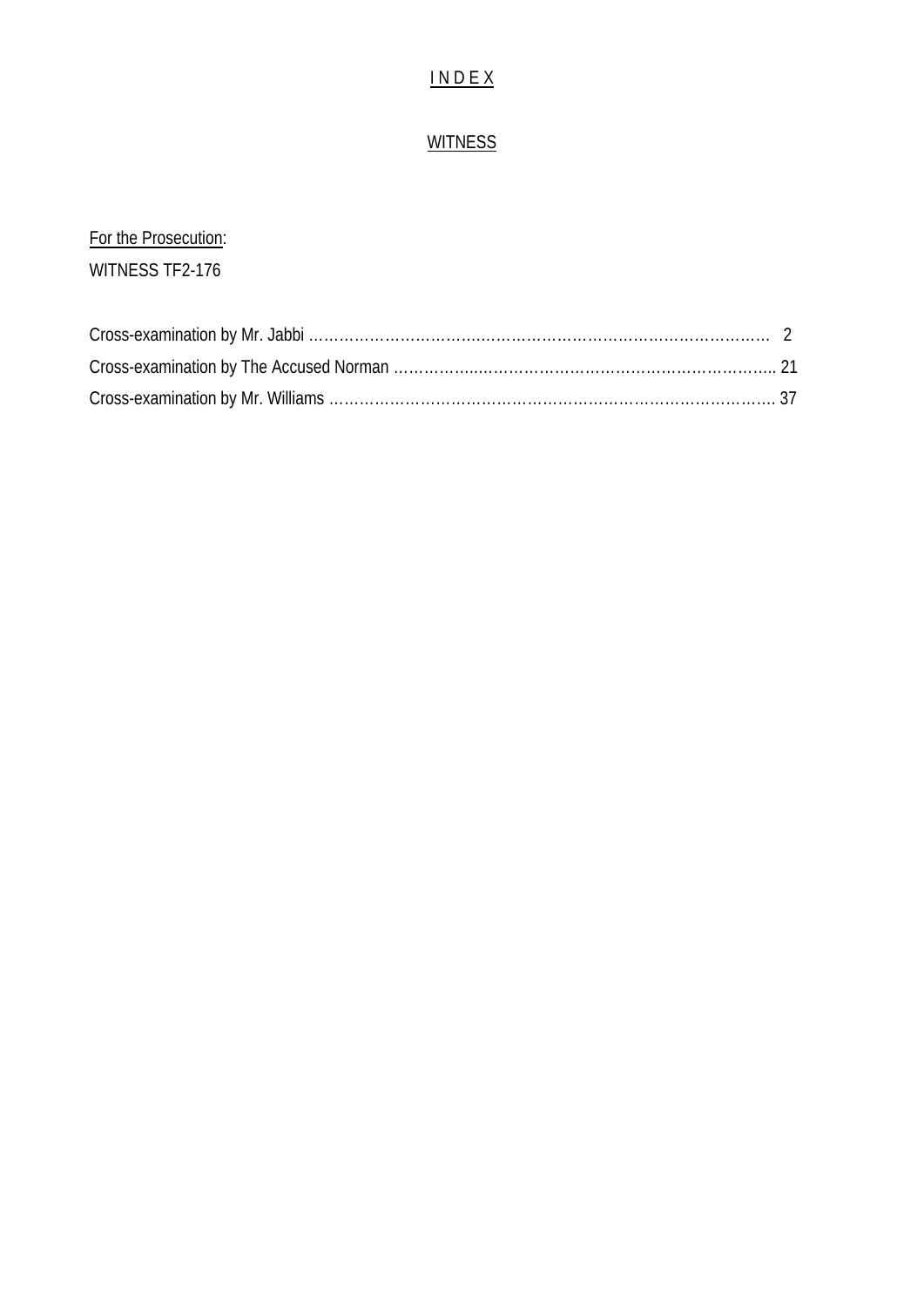| $\mathbf{1}$   | PROCEEDINGS                                                                                            |
|----------------|--------------------------------------------------------------------------------------------------------|
| $\overline{2}$ | MS. EDMONDS:                                                                                           |
| 3              | All persons having anything to do before the Special Court Trial Chamber, draw near and give your      |
| 4              | attendance.                                                                                            |
| 5              | MR. PRESIDENT:                                                                                         |
| 6              | We are resuming the session. And the interpreters are reminded that they are still on their oath.      |
| $\overline{7}$ |                                                                                                        |
| 8              | And I think we will call on the -- on the Defence to open its cross-examination of this witness. That  |
| 9              | was where we separated yesterday from. You have our guidelines as to how, you know, it should go,      |
| 10             | so you can -- you can go on.                                                                           |
| 11             | <b>JUDGE BOUTET:</b>                                                                                   |
| 12             | Before -- I would like to ask Mr. Norman if you want to proceed first or what are his --               |
| 13             | THE ACCUSED NORMAN:                                                                                    |
| 14             | My Lord, I just want the learned counsel to introduce my other lawyers who have arrived this morning.  |
| 15             | <b>JUDGE BOUTET:</b>                                                                                   |
| 16             | Yes. And Mr. Norman, please, after that are you prepared to do your cross-examination or you want      |
| 17             | your counsel to do that this morning for you?                                                          |
| 18             | THE ACCUSED NORMAN:                                                                                    |
| 19             | Like I indicated to Your Lordships, I would want them to take the lead in that respect. If there is    |
| 20             | anything, I will make a separate request to join in.                                                   |
| 21             | <b>JUDGE BOUTET:</b>                                                                                   |
| 22             | So you are going to do that after if required?                                                         |
| 23             | THE ACCUSED NORMAN:                                                                                    |
| 24             | Yes, My Lord.                                                                                          |
| 25             | <b>JUDGE BOUTET:</b>                                                                                   |
| 26             | Thank you.                                                                                             |
| 27             | THE ACCUSED NORMAN:                                                                                    |
| 28             | And when the introduction is done I would like the team to be just like it was that the lead is at the |
| 29             | base.                                                                                                  |
| 30             | <b>JUDGE BOUTET:</b>                                                                                   |
| 31             | Thank you.                                                                                             |
| 32             |                                                                                                        |
| 33             | So would you do the introduction or the presentation of the new members of the team. Was it what       |
| 34             | you were going to ask, Mr. Norman?                                                                     |
| 35             | MR. YILLAH:                                                                                            |
| 36             | May it please you, My Lords, we have got two additions to the stand-by team for the first Accused, Mr. |
| 37             | Sam Hinga Norman. They are Mr. John Wesley Hall.                                                       |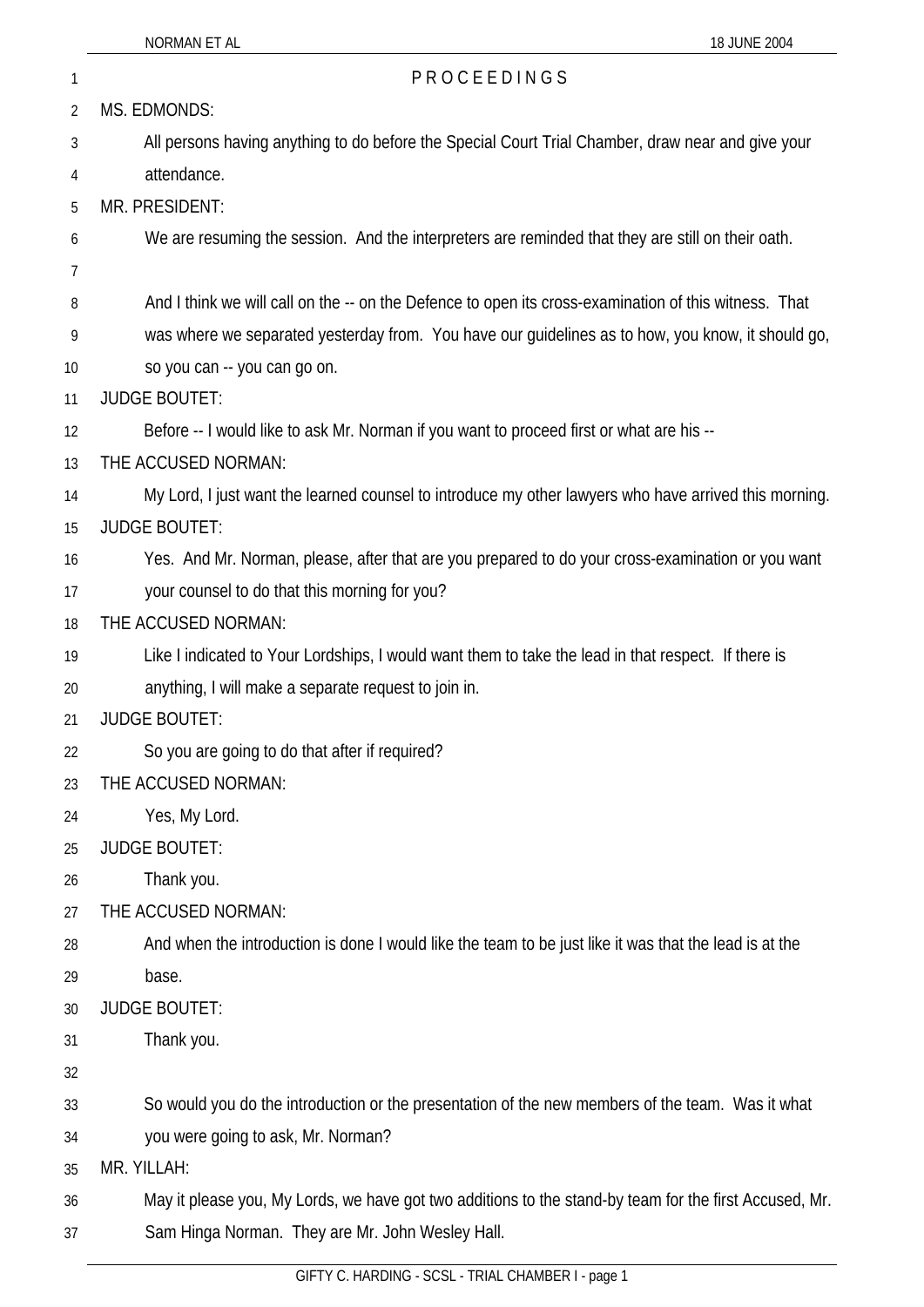|  |  | MR. HALL: |  |
|--|--|-----------|--|
|--|--|-----------|--|

- Good morning, Your Honours. 2
- 3 JUDGE BOUTET:
- 4 Good morning.
- 5 MR. YILLAH:
- 6 And Ms. Quincy Whitaker.
- 7 MS. WHITAKER:
- 8 Good morning, Your Honour.
- 9 JUDGE BOUTET:
- 10 Good morning. Thank you.
- 11
- 12 Are you ready --
- 13 MR. PRESIDENT:
- 14 I suppose the representation of the other teams remain the same.
- 15 MR. MARGAI:
- 16 Yes, My Lord.
- 17 MR. BOCKARIE:
- 18 Yes, My Lord.
- 19 MR. PRESIDENT:
- 20 They remain the same. All right.
- 21 JUDGE BOUTET:
- 22 So, Mr. Norman's team, are you ready to proceed?
- 23 MR. JABBI:
- 24 Indeed, My Lord.
- 25 JUDGE BOUTET:
- 26 Please do so.
- 27

29

#### WITNESS TF2-176

## 28 CROSS-EXAMINATION BY MR. JABBI: Q. Now, Mr. Witness, you are xxxx years old, born in Xxxx town and have lived there since your birth,

- 30 31 leaving it only for short periods at a time. Can you tell this Court --
- 32 JUDGE BOUTET:
- 33 Dr. Jabbi, please, you have to go slowly. As you know, it has to be translated.
- 34 MR. PRESIDENT:
- 35 Microphone, microphone.
- 36 JUDGE BOUTET:
- 37 And your microphone is not on.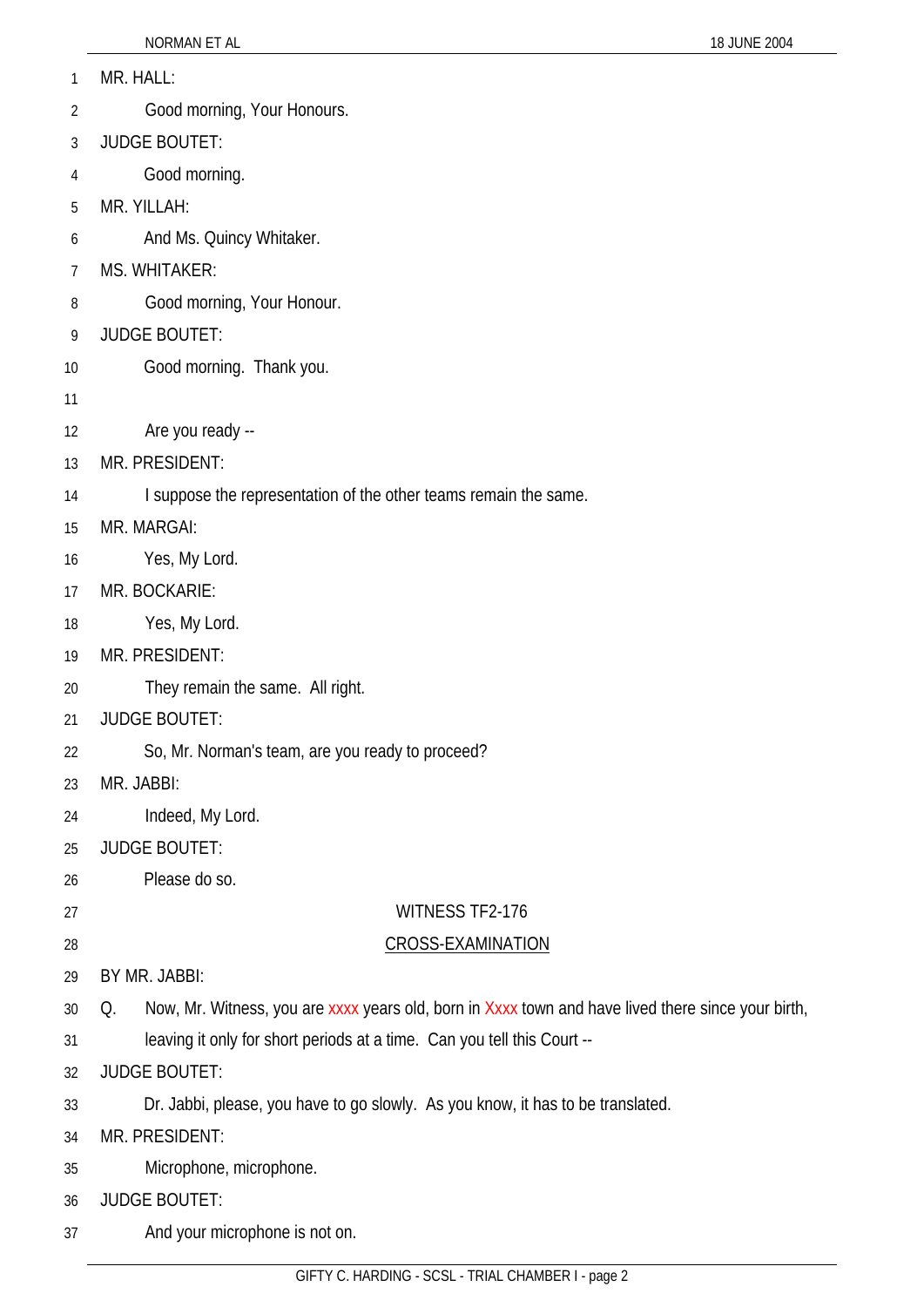|                |    | NORMAN ET AL<br>18 JUNE 2004                                                                                 |
|----------------|----|--------------------------------------------------------------------------------------------------------------|
| 1              |    | MR. JABBI:                                                                                                   |
| $\overline{2}$ |    | I'm using this one.                                                                                          |
| 3              |    | <b>JUDGE BOUTET:</b>                                                                                         |
| 4              |    | But go slowly, please, because we are going to get everybody confused. Thank you.                            |
| 5              |    | BY MR. JABBI:                                                                                                |
| 6              | Q. | Mr. Witness, you are xxxx years old, born in Xxxx, lived there all your life, and left it only a few days at |
| 7              |    | a time, according to your evidence. Can you tell this Court whether you lived in Xxxx between 1991           |
| 8              |    | and 1998?                                                                                                    |
| 9              | А. | Yes.                                                                                                         |
| 10             | Q. | Can you also tell the Court when soldiers arrived to stay for some time in Xxxx for the first time in that   |
| 11             |    | period, between 1991 and 1998?                                                                               |
| 12             | А. | Yes, in 1991.                                                                                                |
| 13             | Q. | So soldiers arrived to stay there for a while for the first time in 1991?                                    |
| 14             | А. | Yes.                                                                                                         |
| 15             | Q. | Do you know why?                                                                                             |
| 16             | А. | Yes.                                                                                                         |
| 17             | Q. | Yes, carry on.                                                                                               |
| 18             | А. | When they met us there and they told us that -- they told us that rebels have entered the country and        |
| 19             |    | that's why they came there. It was the soldiers that told us that.                                           |
| 20             | A. | Yes.                                                                                                         |
| 21             | Q. | The soldier said that rebels had entered the country and that is why they had gone there.                    |
| 22             | А. | Yes.                                                                                                         |
| 23             | Q. | Did you yourself know whether rebels had entered the country at all?                                         |
| 24             | А. | No, I did not know previously. It's only when they came and told us that was the time I knew.                |
| 25             | Q. | You knew that rebels had entered the country after you had been so informed?                                 |
| 26             | А. | No, at that time we saw people coming from Liberia and -- saying that rebels have come and we                |
| 27             |    | heard that.                                                                                                  |
| 28             |    | MR. JABBI:                                                                                                   |
| 29             |    | My Lords, I'm not getting the translation.                                                                   |
| 30             |    | <b>JUDGE BOUTET:</b>                                                                                         |
| 31             |    | Are you on the right channel on your --                                                                      |
| 32             |    | MR. JABBI:                                                                                                   |
| 33             |    | I'm using this other one.                                                                                    |
| 34             |    | <b>JUDGE BOUTET:</b>                                                                                         |
| 35             |    | No, but you have to use the English channel on the (inaudible).                                              |
| 36             |    | MR. JABBI:                                                                                                   |
| 37             |    | It may have been rectified; I will see, Your Honour.                                                         |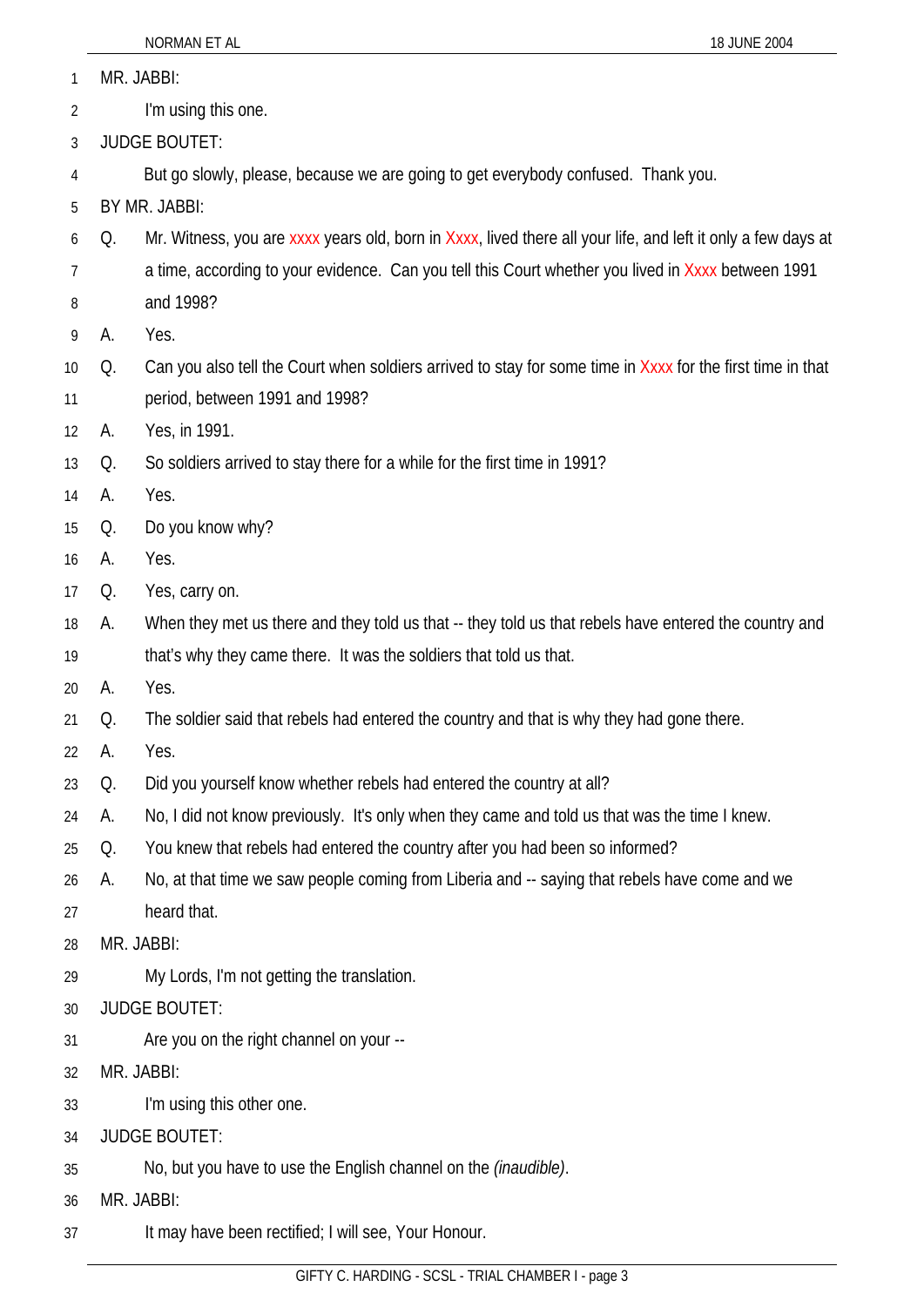- 1 JUDGE BOUTET:
- 2 Let's try it again.
- 3 BY MR. JABBI:
- 4 Q. Now, I will go over the question. Do you know why the soldiers went to stay a while in Xxxx before
- 5 1998, or in 1991 as you said?
- 6 MR. JABBI:
- 7 I'm still not getting it.
- 8 THE WITNESS:
- 9 Yes, when they told us that the rebels have entered the country that is why they came to stay with us
- 10 in Xxxx to defend us.
- 11 BY MR. JABBI:
- 12 Q. Now, can you also say whether *Kamajors* went to Xxxx during that period?
- 13 A. At the same time -- at the time that the soldiers were around, the *Kamajors* did not go there.
- 14 Q. Can you say when the *Kamajors* went in that period?
- 15 A. When the soldiers were in Xxxx, there were no *Kamajors*.
- 16 17 Q. I'm talking about the period 1991 to 1998. Were there *Kamajors* in Xxxx at any time during that period?
- 18 A. Yes, in 1998 the *Kamajors* were there.
- 19 Q. Before 1998. Were there any *Kamajors* in Xxxx before 1998?
- 20 A. I don't understand the question.
- 21 Q. You started giving evidence from – in so far as the presence of the *Kamajors* were concerned in Xxxx,
- 22 your evidence started from 1998. I want to know whether before 1998 there were *Kamajors* at any
- 23 time in Xxxx?
- 24 A. I don't understand this question either.
- 25 MR. PRESIDENT:
- 26 Before -- you say -- you have said that *Kamajors* came to Xxxx in 1998. Before 1998, did *Kamajors*
- 27 come to Xxxx?
- 28
- 29 Is that the question you mean to ask?
- 30 MR. JABBI:
- 31 Yes, My Lord. Thank you very much, My Lord.
- 32 THE WITNESS:
- 33 I knew that *Kamajors* came to Xxxx in 1998.
- 34 BY MR. JABBI:
- 35 Q. Were you living in Xxxx between 1991 and 1998?
- 36 A. Yes.
- 37 Q. Well, I put it to you that, in fact, during that period *Kamajors* did go to Xxxx between 1991 and 1998.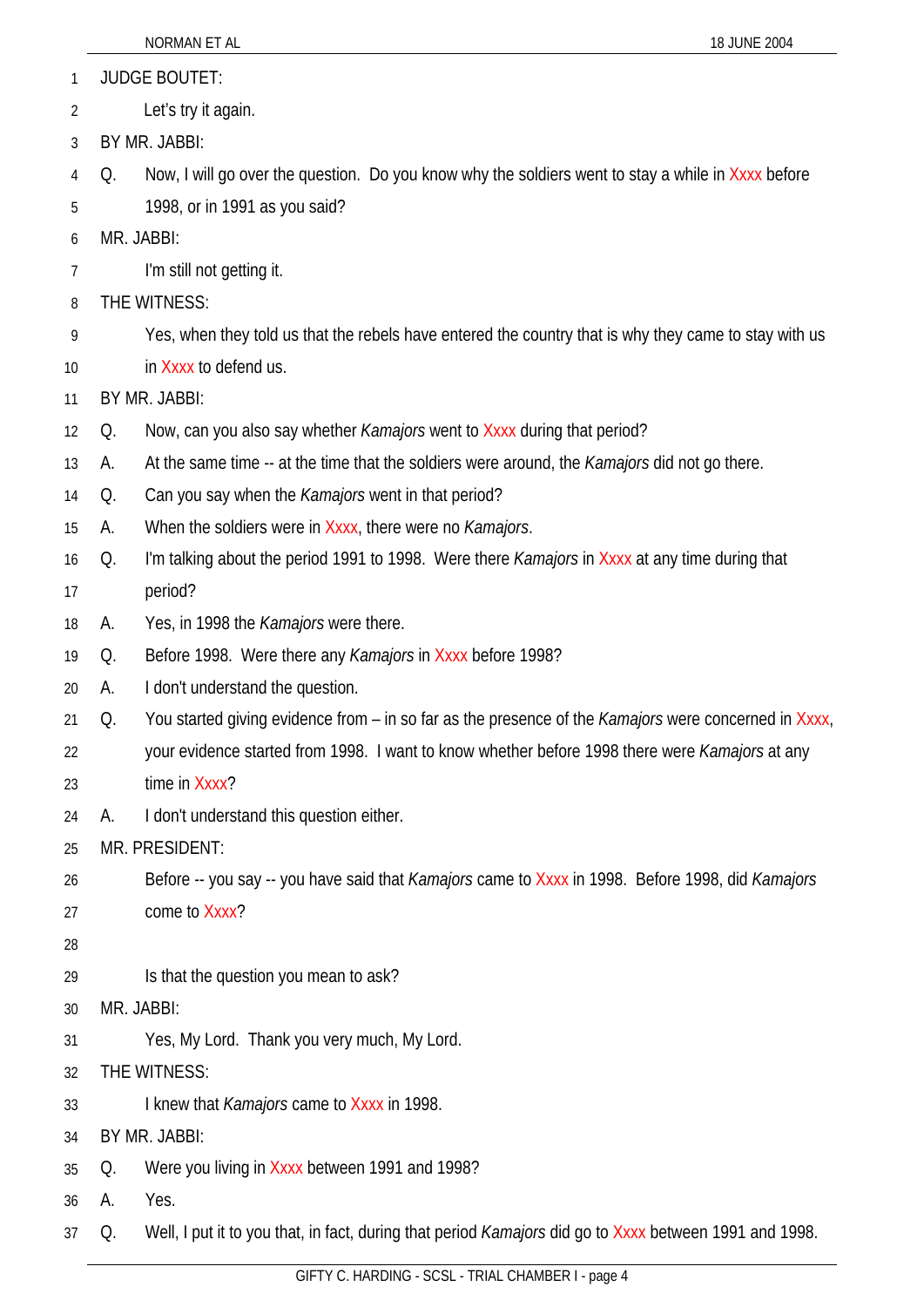|    | NORMAN ET AL<br>18 JUNE 2004                                                                                |
|----|-------------------------------------------------------------------------------------------------------------|
| 1  | <b>JUDGE BOUTET:</b>                                                                                        |
| 2  | Can you answer the question, please?                                                                        |
| 3  |                                                                                                             |
| 4  | Mr. Witness, you can answer yes or no, or I don't know, but you need to answer the question that has        |
| 5  | been asked of you. If you don't know just say you don't know.                                               |
| 6  | THE WITNESS:                                                                                                |
| 7  | I don't know.                                                                                               |
| 8  | MR. JABBI:                                                                                                  |
| 9  | My Lords, may I request that the posture of the witness is slightly changed, so that he looks more in       |
| 10 | my direction than otherwise, you know?                                                                      |
| 11 | <b>JUDGE BOUTET:</b>                                                                                        |
| 12 | Mr. Witness, would you please look at the one who is asking you the question so he can see you and          |
| 13 | your reaction.                                                                                              |
| 14 | MR. PRESIDENT:                                                                                              |
| 15 | But you don't have a monopoly of having a direct look at him, the Court also would like to watch his        |
| 16 | demeanour.                                                                                                  |
| 17 | MR. JABBI:                                                                                                  |
| 18 | Yes, indeed. I'm not saying he should not be available to the Court to examine his demeanour, I am          |
| 19 | sure that will still be ascertained if he were to slightly adjust his posture, My Lord, so that he looks    |
| 20 | more right than left.                                                                                       |
| 21 | <b>JUDGE BOUTET:</b>                                                                                        |
| 22 | Please, carry on.                                                                                           |
| 23 | MR. JABBI:                                                                                                  |
| 24 | As Your Lordships please.                                                                                   |
| 25 |                                                                                                             |
| 26 | My Lord, I would also want to -- I don't know whether the technical arrangements is for the translation     |
| 27 | from English to the witness to by-pass the microphone, because I'm not getting that one. The                |
| 28 | translation from me to the witness, I am not getting it over the microphone.                                |
| 29 | <b>JUDGE BOUTET:</b>                                                                                        |
| 30 | Do you mean the translation you want to hear in Krio version or you want to hear the English part?          |
| 31 | Because your question is in English, obviously.                                                             |
| 32 | MR. JABBI:                                                                                                  |
| 33 | My Lord, if it were possible I want to hear both translations, if it were possible.                         |
| 34 | <b>JUDGE BOUTET:</b>                                                                                        |
| 35 | I don't think it is possible. I don't think we have that technical ability, because when it translates from |
| 36 | your question in English to Krio, they have to shut off that portion of the mike. But we can ask; I am      |
| 37 | not technical expert of this, so --                                                                         |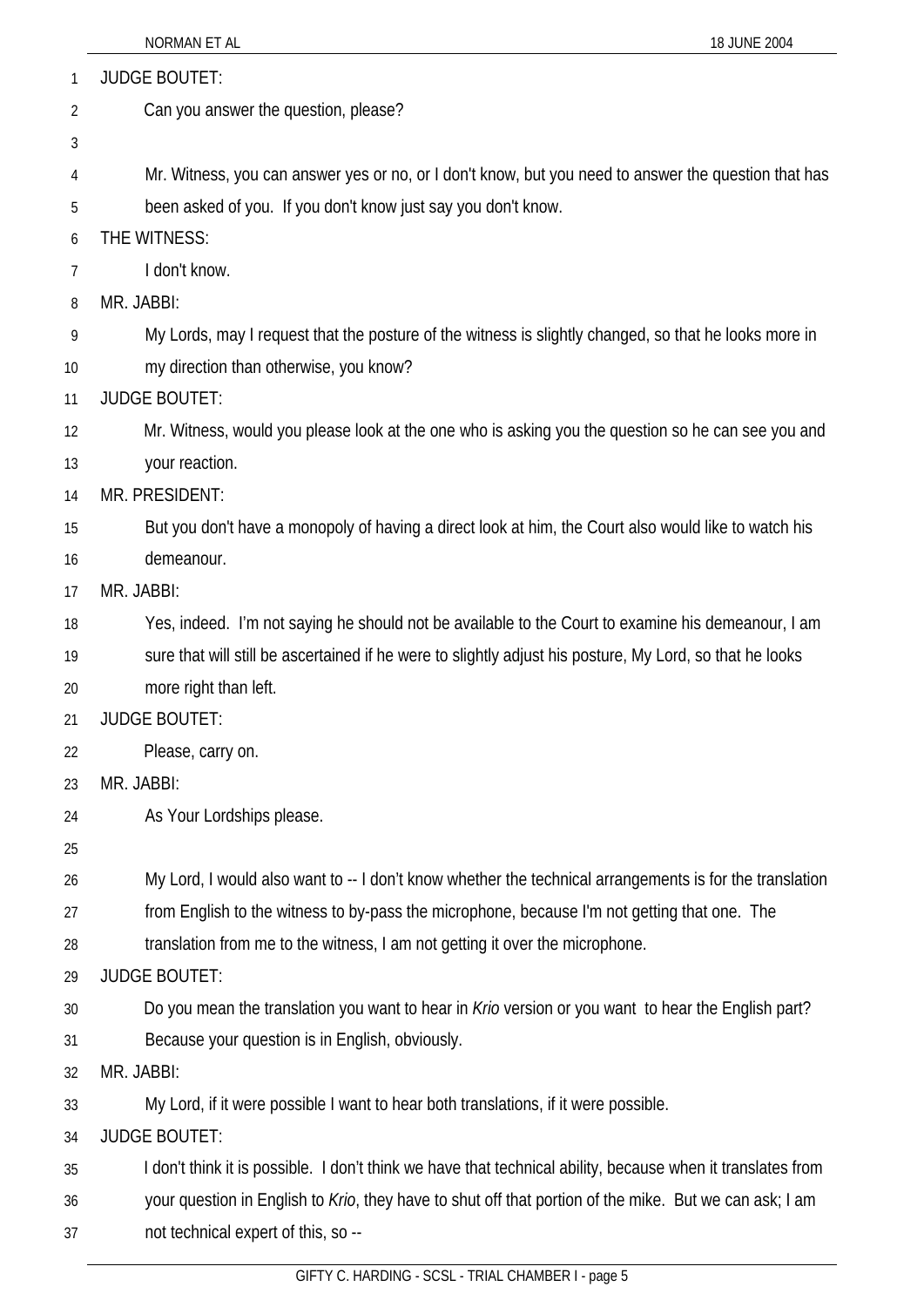| $\mathbf{1}$   | MR. JABBI:                                                                                                |
|----------------|-----------------------------------------------------------------------------------------------------------|
| $\overline{2}$ | The reason being, My Lord, that sometimes the translation does not carry the exact statement that         |
| 3              | has been made and if I were to hear it I would be able to verify that.                                    |
| 4              |                                                                                                           |
| 5              | I remember when a witness was giving evidence here and speaking in Mende, I was able to hear              |
| 6              | what he was being told and one or two occasions I could say whether it accurately reflected what has      |
| 7              | been said. But I don't know whether it is possible.                                                       |
| 8              | <b>JUDGE BOUTET:</b>                                                                                      |
| 9              | Let us check. I really don't know if it's possible technically.                                           |
| 10             |                                                                                                           |
| 11             | In the translation booth, when you are translating in Krio, is it possible to have that live for Defence  |
| 12             | counsel?                                                                                                  |
| 13             | THE INTERPRETER:                                                                                          |
| 14             | No, it isn't possible, it goes directly to the witness.                                                   |
| 15             | MR. JABBI:                                                                                                |
| 16             | I will endeavour to put up --                                                                             |
| 17             | THE ENGLISH INTERPRETER:                                                                                  |
| 18             | But the best thing we could do is to ask the CITS people because they are the experts.                    |
| 19             | <b>JUDGE BOUTET:</b>                                                                                      |
| 20             | Can we try to sort this problem at the next pause, but for the time being, we can't. We'll ask the        |
| 21             | technical advisers to see if it's possible to do it.                                                      |
| 22             | MR. JABBI:                                                                                                |
| 23             | You see, because, My Lords, at least some time before when somebody was testifying in Mende and           |
| 24             | I was able to hear him straight across the hall, I was able to see whether the translation was accurate.  |
| 25             | <b>JUDGE BOUTET:</b>                                                                                      |
| 26             | Yes, but you were not getting that through the system, you were getting it from his voice because you     |
| 27             | could hear the voice of the witness but this witness does not speak in a loud voice and therefore you     |
| 28             | cannot hear that. So you were not getting it through the system, you were getting it directly from the    |
| 29             | witness. We are talking of the previous witness.                                                          |
| 30             | MR. JABBI:                                                                                                |
| 31             | I'm sorry, my Lord, but I had thought it was both, I will try. I had thought I was both getting it across |
| 32             | and also through the system.                                                                              |
| 33             | <b>JUDGE BOUTET:</b>                                                                                      |
| 34             | Maybe you are right. As I do not understand Krio, I was not paying attention to that. I know you do.      |
| 35             | MR. JABBI:                                                                                                |
| 36             | Okay, thank you, My Lord.                                                                                 |
| 37             | Now, I don't know whether the witness answered the last question. I was putting it to him --              |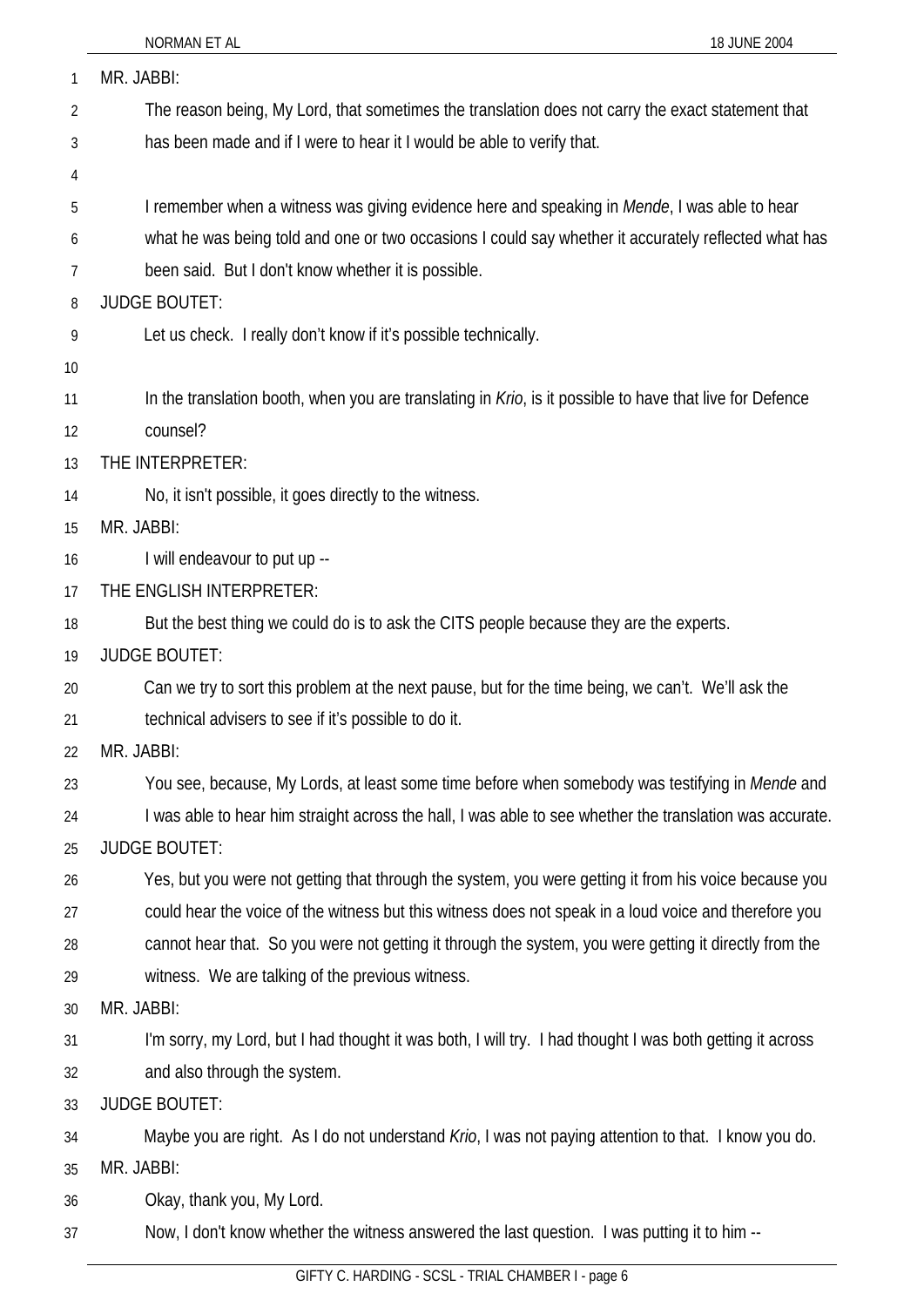|    | NORMAN ET AL<br>18 JUNE 2004                                                                               |
|----|------------------------------------------------------------------------------------------------------------|
| 1  | <b>JUDGE BOUTET:</b>                                                                                       |
| 2  | Try it again, please.                                                                                      |
| 3  | MR. JABBI:                                                                                                 |
| 4  | I was putting it to him that <i>Kamajors</i> did in fact go to Xxxx between 1991 and 1998.                 |
| 5  | MR. CARUSO:                                                                                                |
| 6  | Excuse me My Lord, I have an observation. It may perhaps be that we understand that as a question,         |
| 7  | but this witness doesn't in the form that's in. Perhaps it could be put in an absolute question form that  |
| 8  | he knows he's required to answer. That may be the problem.                                                 |
| 9  | MR. PRESIDENT:                                                                                             |
| 10 | It's just like counsel can put it to him because he has -- he's been on that question for long, and        |
| 11 | counsel has not received a definite, you know, reply, so he is putting it to him that this is in fact the  |
| 12 | situation. And it's for him -- he has already answered anyway because from my notes here he said, "I       |
| 13 | do not know whether they were here before -- before -- I do not know that they were there before           |
| 14 | 1998." That's the question I have on my notes here -- or, rather, the reply to the question.               |
| 15 | <b>JUDGE BOUTET:</b>                                                                                       |
| 16 | Mr. Technician, would you make sure that the mike of the witness is open.                                  |
| 17 |                                                                                                            |
| 18 | Thank you.                                                                                                 |
| 19 | BY MR. JABBI:                                                                                              |
| 20 | Now, I put it to you that evidence has been led in this Court that Kamajors -- that Kamajors came to<br>Q. |
| 21 | Xxxx Town around 1996.                                                                                     |
| 22 | <b>JUDGE THOMPSON:</b>                                                                                     |
| 23 | Excuse me, learned counsel what is your question?                                                          |
| 24 | MR. JABBI:                                                                                                 |
| 25 | The question -- notwithstanding he had given a general answer, no, I am --                                 |
| 26 | <b>JUDGE BOUTET:</b>                                                                                       |
| 27 | His answer was not no, it was "I don't know."                                                              |
| 28 | <b>JUDGE THOMPSON:</b>                                                                                     |
| 29 | No, the question really --                                                                                 |
| 30 | MR. JABBI:                                                                                                 |
| 31 | No, for the general question -- he had said I don't know to the general question.                          |
| 32 | <b>JUDGE THOMPSON:</b>                                                                                     |
| 33 | My intervention related to when you told him that evidence has been given in this Court.                   |
| 34 | MR. JABBI:                                                                                                 |
| 35 | My Lord, I did not hear the beginning of your question, My Lord.                                           |
| 36 |                                                                                                            |
| 37 | <b>JUDGE THOMPSON:</b>                                                                                     |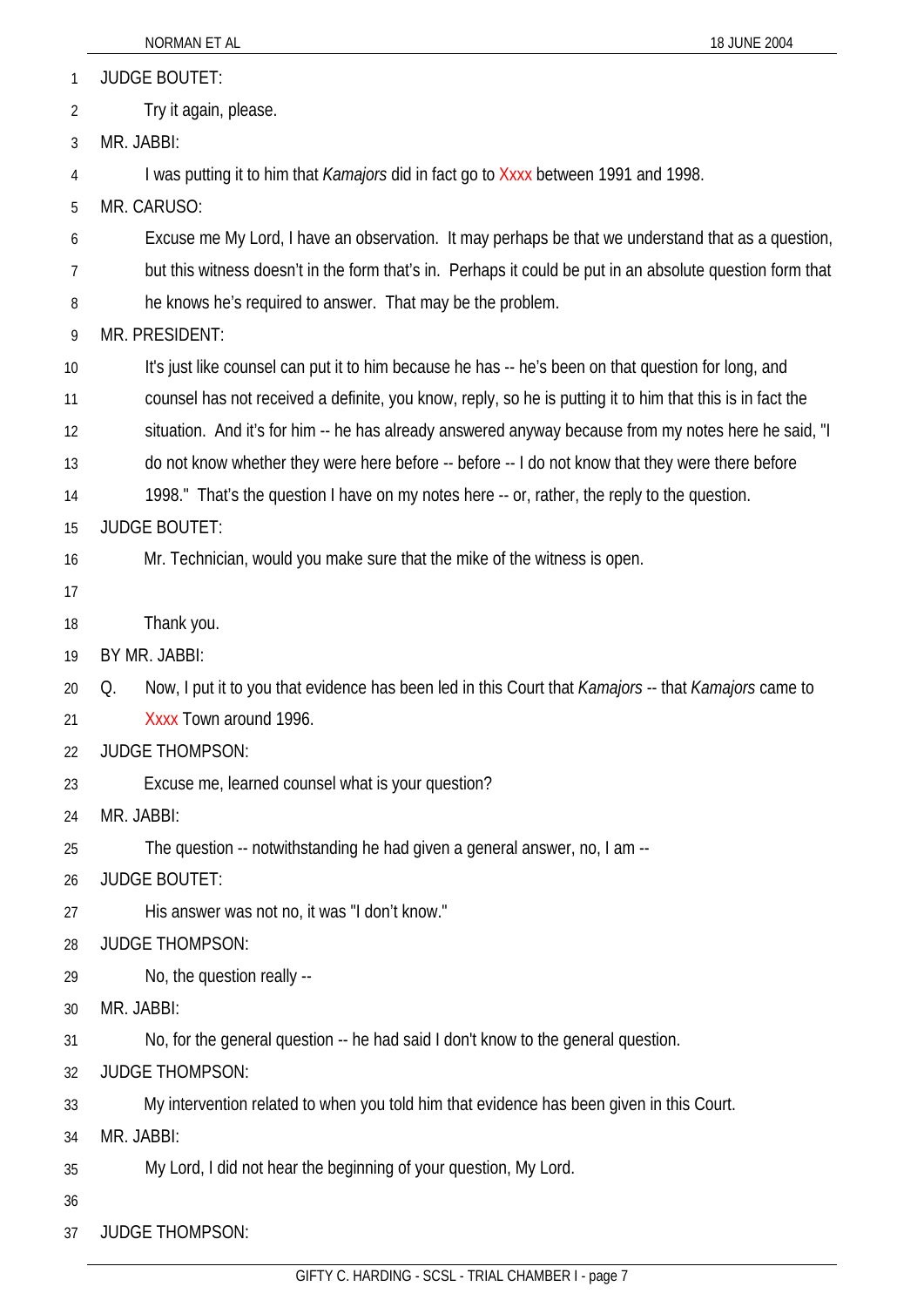| 1  | I was asking what was the question. You told him that evidence has been led in this Court that                 |
|----|----------------------------------------------------------------------------------------------------------------|
| 2  | Kamajors did go to Xxxx between 1991 and 1998. You -- 1996. You told him what evidence has                     |
| 3  | been led. What is the question, you left him in a limbo. He was -- having told him that, what's your           |
| 4  | question? In other words, what's your question? You were recapping. Yes, you were recapping but                |
| 5  | then you -- there is a hiatus, there is no question to him. What do you want him to answer? You said           |
| 6  | evidence had been led in this Court that the Kamajors did go to Xxxx between 1991 and 1998,                    |
| 7  | precisely 1996, and then there was a hiatus, so what is the question?                                          |
| 8  | MR. JABBI:                                                                                                     |
| 9  | My next question is more specific, My Lord.                                                                    |
| 10 | <b>JUDGE THOMPSON:</b>                                                                                         |
| 11 | All right. Well, let's hear it.                                                                                |
| 12 | <b>MR JABBI:</b>                                                                                               |
| 13 | The earlier one is more general. The specific question now is, that I am putting it to him that                |
| 14 | Kamajors went to Xxxx town around 1996 for the first time.                                                     |
| 15 | <b>JUDGE BOUTET:</b>                                                                                           |
| 16 | Is this the question or it's a statement?                                                                      |
| 17 | MR. JABBI:                                                                                                     |
| 18 | Pardon?                                                                                                        |
| 19 | <b>JUDGE BOUTET:</b>                                                                                           |
| 20 | Is this a question or a comment on your part?                                                                  |
| 21 | MR. JABBI:                                                                                                     |
| 22 | My Lord, it is a question.                                                                                     |
| 23 | <b>JUDGE BOUTET:</b>                                                                                           |
| 24 | Very well, we'll see what the witness has to say.                                                              |
| 25 | BY MR. JABBI:                                                                                                  |
| 26 | Do you know --<br>Q.                                                                                           |
| 27 | <b>JUDGE THOMPSON:</b>                                                                                         |
| 28 | Can I intervene?                                                                                               |
| 29 |                                                                                                                |
| 30 | I mean, clearly we need to -- we need to have these matters put before the Tribunal with a note of             |
| 31 | clarity, consistent with our traditions. And I don't see any difficulty in saying, "I put it to you," and then |
| 32 | following it up with, "Do you agree?" But just leaving it -- I mean, this is not an educated witness. He       |
| 33 | doesn't -- he is not a member of the Bar. He is not familiar with terminologies and stylistic nuances          |
| 34 | like that. So, much as I do not intend to insist that we depart from our traditions, but what's -- why not,    |
| 35 | "I put it to you, do you agree or do you not agree?"                                                           |

36

37 MR. JABBI: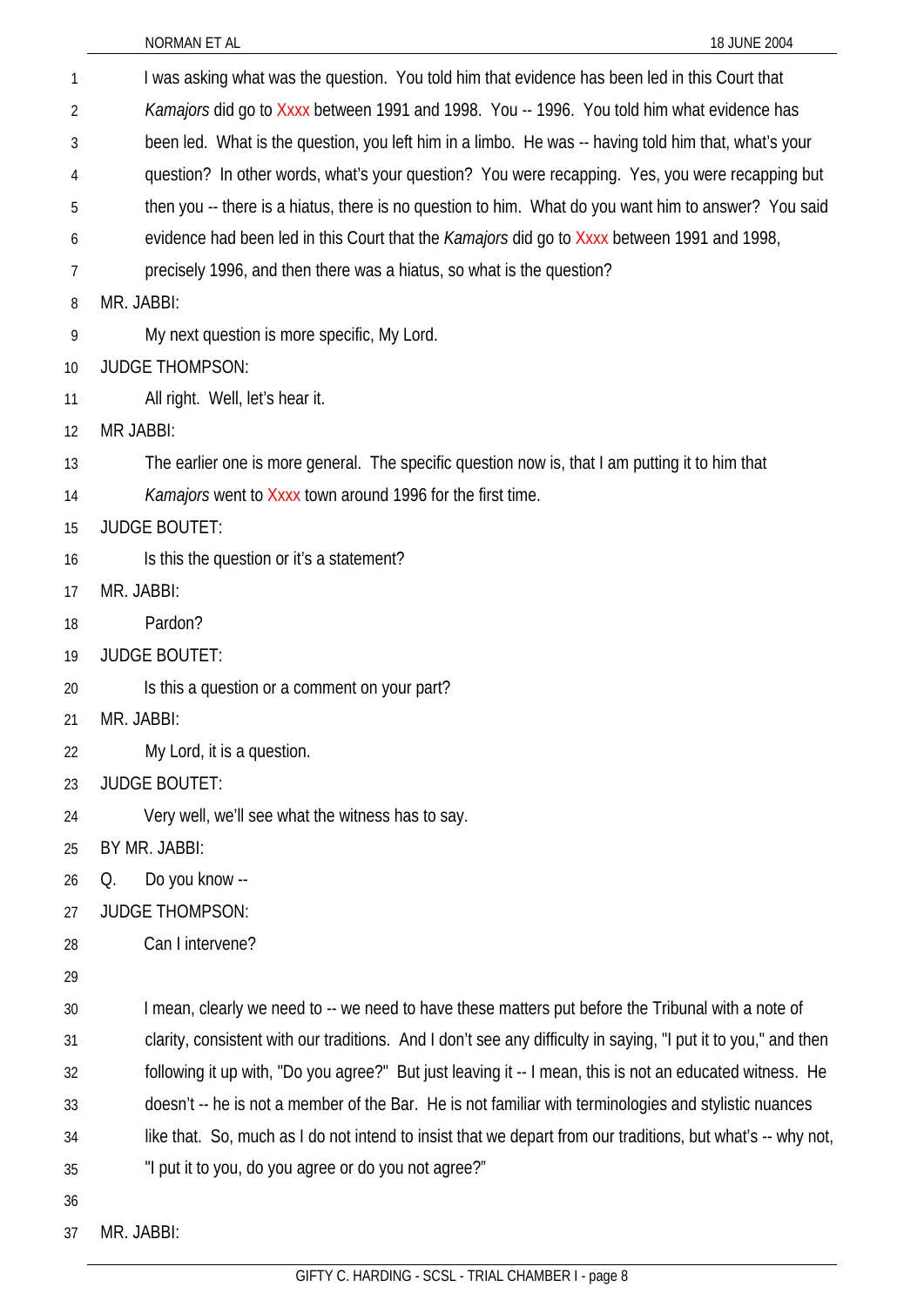|    |    | NORMAN ET AL<br>18 JUNE 2004                                                                           |
|----|----|--------------------------------------------------------------------------------------------------------|
| 1  |    | My Lord, thank you. There is no harm in being over explicit, but I believe, My Lords, that in every    |
| 2  |    | language the phenomenon of ellipses, oral and written, is a common phenomenon. But I will try and      |
| 3  |    | fill the gap.                                                                                          |
| 4  |    | <b>JUDGE THOMPSON:</b>                                                                                 |
| 5  |    | I will defer to your judgment as the linguist.                                                         |
| 6  |    | BY MR. JABBI:                                                                                          |
| 7  | Q. | Now, I am putting it to you that <i>Kamajors</i> were in Xxxx around 1996, would you agree with that?  |
| 8  | А. | No, I don't agree; I know 1998.                                                                        |
| 9  | Q. | Do you know one Chief Sam Hinga Norman?                                                                |
| 10 | А. | Yes.                                                                                                   |
| 11 | А. | Yes, I do.                                                                                             |
| 12 | Q. | Who was he in your chiefdom?                                                                           |
| 13 | А. | He was our Regent Chief.                                                                               |
| 14 | Q. | Do you remember him introducing <i>Kamajors</i> in your chiefdom before 199 -- before 1998?            |
| 15 | А. | Yes, I remembered 1998, that was the time that he introduced them to us.                               |
| 16 | Q. | So you were not at all aware of the presence of <i>Kamajors</i> in Xxxx town before 1998?              |
| 17 | А. | All that I know is what I have said.                                                                   |
| 18 | Q. | You can say yes or no to that answer (sic).                                                            |
| 19 |    |                                                                                                        |
| 20 |    | What would be your answer to the last question I asked? As far as you know there were no Kamajors      |
| 21 |    | in Xxxx town before 1998, not so?                                                                      |
| 22 |    | <b>JUDGE BOUTET:</b>                                                                                   |
| 23 |    | Mr. Witness, you have to answer that question. Again, it's either yes or no, or I don't know.          |
| 24 |    | THE WITNESS:                                                                                           |
| 25 |    | Repeat the question.                                                                                   |
| 26 |    | BY MR. JABBI:                                                                                          |
| 27 | Q. | So far as you know, there had been no <i>Kamajors</i> in Xxxx town before 1998, not so?                |
| 28 | A. | What I know is that they were there in 1998.                                                           |
| 29 | Q. | Okay. So as far as you know it was only in 1998 that Kamajors came to Xxxx town for the first time; is |

- 30 that so?
- 31 MR. PRESIDENT:
- 32 But I think he has said so. He had said so. Continue.
- 33 BY MR. JABBI:
- 34 Q. For the first time; yes or no?
- 35 JUDGE BOUTET:
- 36 Mr. Witness, please answer the question again.
- 37 MR. JABBI: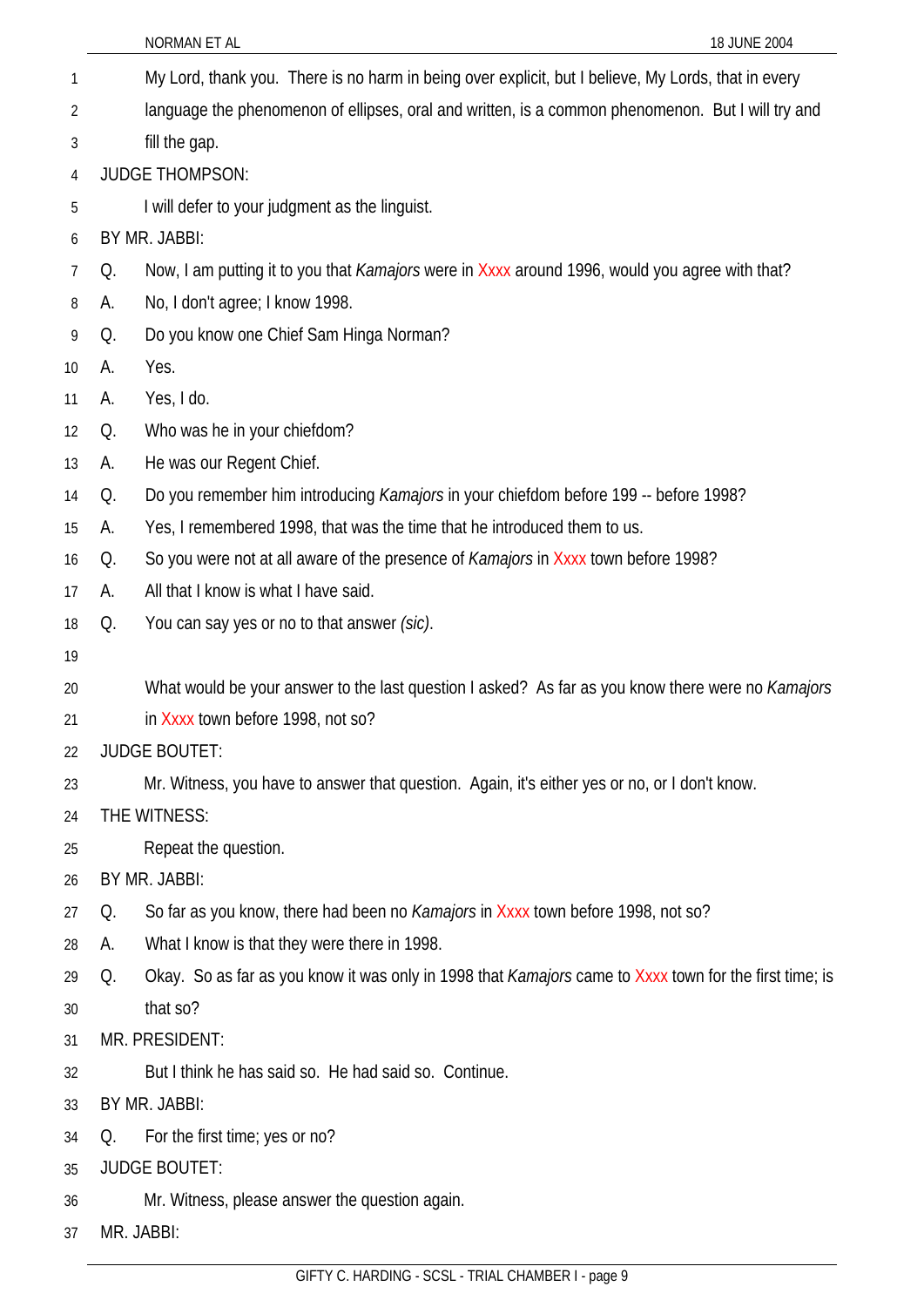- NORMAN ET AL 18 JUNE 2004 1 There may be something wrong with his communication system. 2 3 4 5 6 7 8 9 10 11 12 13 14 15 16 17 18 19 20 21 22 23 24 25 26 27 28 29 30 31 32 33 34 JUDGE BOUTET: Have you heard the question? THE WITNESS: Yes, I heard the question. You see, all I know is that they were there in 1998. JUDGE BOUTET: That's fine, thank you. MR. JABBI: I will take that for an answer. BY MR. JABBI: Q. Now, how long did you stay in Xxxx town after the rebels arrived there for the first time in 1998? MS. WIAFE: Your Honour, I object. Counsel is misstating the facts. The witness never said the rebels arrived in Xxxx in 1998 *(sic)*. JUDGE BOUTET: Sustained. You have stated -- in your question you said, "When the rebels arrived in 1998 --" MR. JABBI: My Lord, I'm sorry I did not hear the objection. I'm sorry I did not hear the objection clearly. JUDGE BOUTET: The objection is that you were mis-stating the facts in your description in the question you were asking the witness. MR. JABBI: Oh, I'm sorry if I said rebels, My Lord. JUDGE BOUTET: Let's try it again. MR. JABBI: I'm sorry if I said rebels. JUDGE BOUTET: That's what you'd said. MR. JABBI: I'm sorry, please. It was a slip of tongue. JUDGE BOUTET:
- 35 Okay.
- 36
- 37 BY MR. JABBI: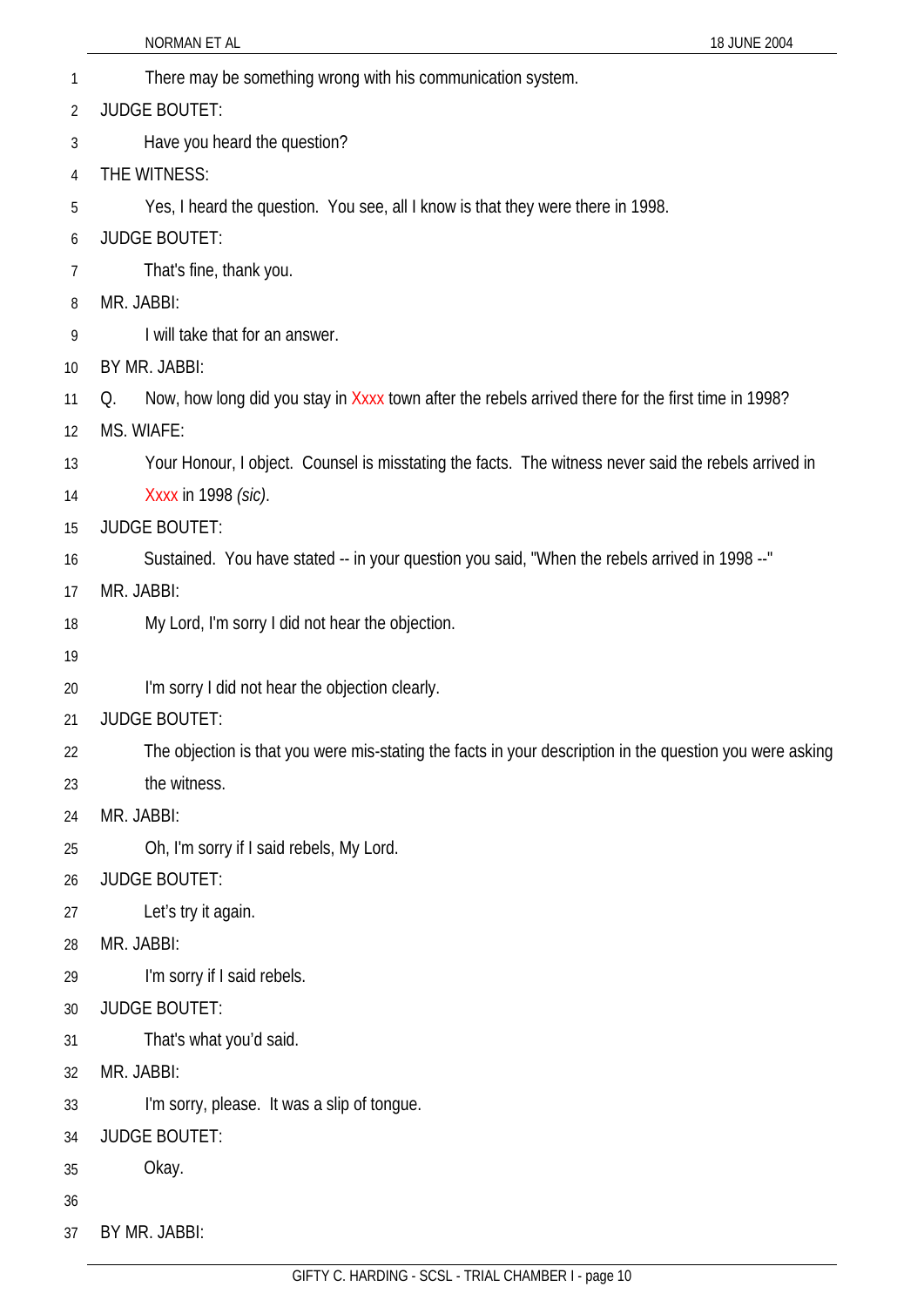|    |    | NORMAN ET AL<br>18 JUNE 2004                                                                          |
|----|----|-------------------------------------------------------------------------------------------------------|
| 1  | Q. | Now, how long did you stay in Xxxx after the Kamajors arrived there for the first time, according to  |
| 2  |    | you, in 1998?                                                                                         |
| 3  | Α. | I have been there throughout except if I go to xxxx to buy a few things and come back.                |
| 4  | Q. | Now, listen to this question, please. According to you, Kamajors came for the first time to Xxxx town |
| 5  |    | in 1998. From the time of their arrival, how long did you stay in Xxxx town before you left?          |
| 6  | А. | I was there throughout.                                                                               |
| 7  | Q. | Now, in your evidence you said when the rebels arrived, you left --                                   |
| 8  |    | MR. JABBI:                                                                                            |
| 9  |    | I'm sorry, My Lord, I'm sorry.                                                                        |
| 10 |    | <b>JUDGE BOUTET:</b>                                                                                  |
| 11 |    | You meant Kamajors.                                                                                   |
| 12 |    | BY MR. JABBI:                                                                                         |
| 13 | Q. | In your evidence you said that when the Kamajors arrived, you left for Xxxx. How long was it between  |
| 14 |    | their arrival time and your departure for Xxxx?                                                       |
| 15 |    | <b>JUDGE BOUTET:</b>                                                                                  |
| 16 |    | Is your mike open?                                                                                    |
| 17 |    | THE WITNESS:                                                                                          |
| 18 |    | I -- it was at six o'clock that they entered, you know, Xxxx and I left --                            |
| 19 |    | BY MR. JABBI:                                                                                         |
| 20 | Q. | That was the same day?                                                                                |
| 21 | A. | -- and I left to go to Xxxx. Yes, it was on the same day.                                             |
| 22 | Q. | Now, you also went beyond Xxxx to Bo Town, did you?                                                   |
| 23 | A. | Yes, the following morning I went to Bo.                                                              |
| 24 | Q. | That -- that would be Saturday morning; is that true?                                                 |
| 25 | А. | Yes, it was true.                                                                                     |
| 26 | Q. | How long were you in Bo Town?                                                                         |
| 27 | А. | No, it's on the same Saturday. I slept in Bo and I came back to Xxxx on Sunday.                       |
| 28 | Q. | So, indeed, you went back to Xxxx the Sunday after the arrival of the Kamajors in Xxxx town?          |
| 29 | А. | Yes.                                                                                                  |
| 30 | Q. | Now, when you were in Xxxx did you have the opportunity to come into contact with any Kamajor who     |
| 31 |    | was in command there?                                                                                 |
| 32 | A. | Yes.                                                                                                  |
| 33 | Q. | Can you tell us who the Kamajor commander was?                                                        |
| 34 | А. | Yes.                                                                                                  |
| 35 | Q. | Yes, tell us the name, please.                                                                        |
| 36 | А. | It was C.O. Mohammed.                                                                                 |
| 37 | Q. | Please give his name as fully as you know it, his full name that you know?                            |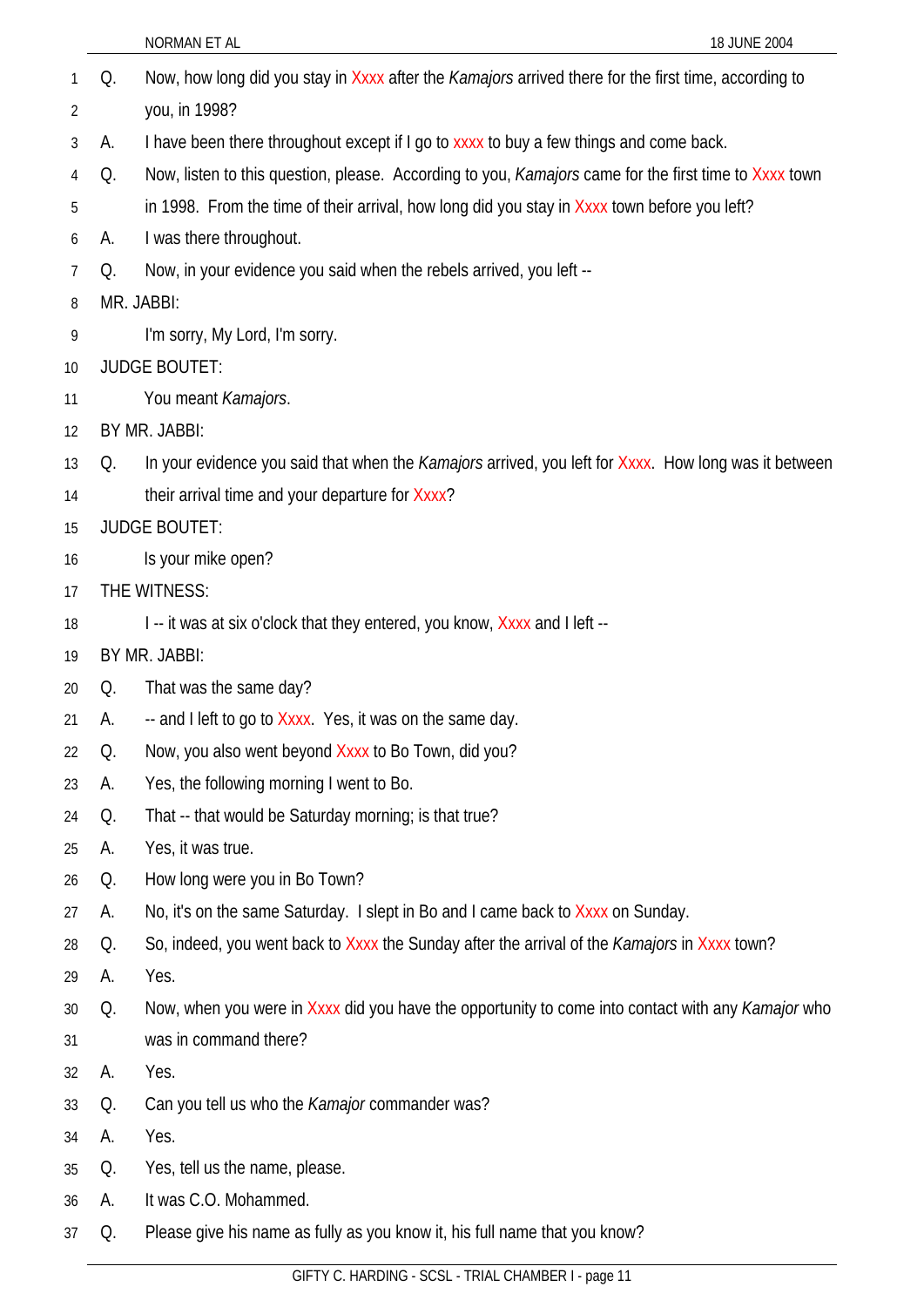|                 |    | NORMAN ET AL<br>18 JUNE 2004                                                                         |
|-----------------|----|------------------------------------------------------------------------------------------------------|
| 1               | А. | He told me that his name was C.O. Mohammed.                                                          |
| 2               | Q. | Did he perhaps tell you -- you may have forgotten that he said he was C.O. Lansana?                  |
| 3               | Α. | No, I wouldn't forget what he told me.                                                               |
| 4               | Q. | Do you remember making a statement to the Prosecution?                                               |
| 5               | А. | Yes.                                                                                                 |
| 6               | Q. | And do you remember saying in that statement that you were taken before C.O. Lansana in Xxxx?        |
| $\overline{7}$  | A. | All I know is it is C.O. Mohammed.                                                                   |
| 8               | Q. | Apart from C.O. Mohammed, whom you now tell the Court you knew, did you know any C.O. Lansana        |
| 9               |    | in Xxxx?                                                                                             |
| 10 <sup>°</sup> | А. | No.                                                                                                  |
| 11              |    | MR. JABBI:                                                                                           |
| 12              |    | My Lords, I wonder if the witness's statement that he made to the Prosecution, a transcript of which |
| 13              |    | was supplied to us, can be shown to him?                                                             |
| 14              |    | <b>JUDGE BOUTET:</b>                                                                                 |
| 15              |    | If I'm not mistaken, he does not read. So if you do show him a transcript of that, I don't know what |
| 16              |    | difference it would make. At least that's my recollection.                                           |
| 17              |    | MR. JABBI:                                                                                           |
| 18              |    | As Your Lordships please. As Your Lordship pleases. I had forgotten that limitation. I wish it had   |
| 19              |    | been written in Arabic or Fula, though.                                                              |
| 20              |    | BY MR. JABBI:                                                                                        |
| 21              | Q. | Now, C.O. Mohammed, if that is how you know him, how do you remember him? What is your               |
| 22              |    | impression of C.O. Mohammed from the way he treated you?                                             |
| 23              | А. | I remember him because he saved my life.                                                             |
| 24              | Q. | Yes, anything more? How did he save your life, for instance?                                         |
| 25              | A. | Because he saved me from dying. That's how he saved my life.                                         |
| 26              | Q. | Yes, anything more? If not, say so. If not, say so.                                                  |
| 27              | A. | Nothing more.                                                                                        |
| 28              | Q. | Thank you. Now, you finally went back to Xxxx town from Xxxx. How long did you stay in Xxxx          |
| 29              |    | before you went to Xxxx town?                                                                        |
| 30              | A. | I stayed there between one and two weeks, in fact, in two weeks time. I was there for two weeks.     |
| 31              | Q. | You are quite clear it was two weeks, not one week, for instance?                                    |
| 32              | А. | I'm sure that it was for two weeks.                                                                  |
| 33              | Q. | Now, how long did you stay in Xxxx after your return there from Xxxx?                                |
| 34              | A. | When I went there I did not sleep, I returned.                                                       |
| 35              | Q. | The first day you arrived in Xxxx from Xxxx you did not sleep in Xxxx, you went back to Xxxx?        |
| 36              | A. | Yes.                                                                                                 |
| 37              | Q. | Where did you go?                                                                                    |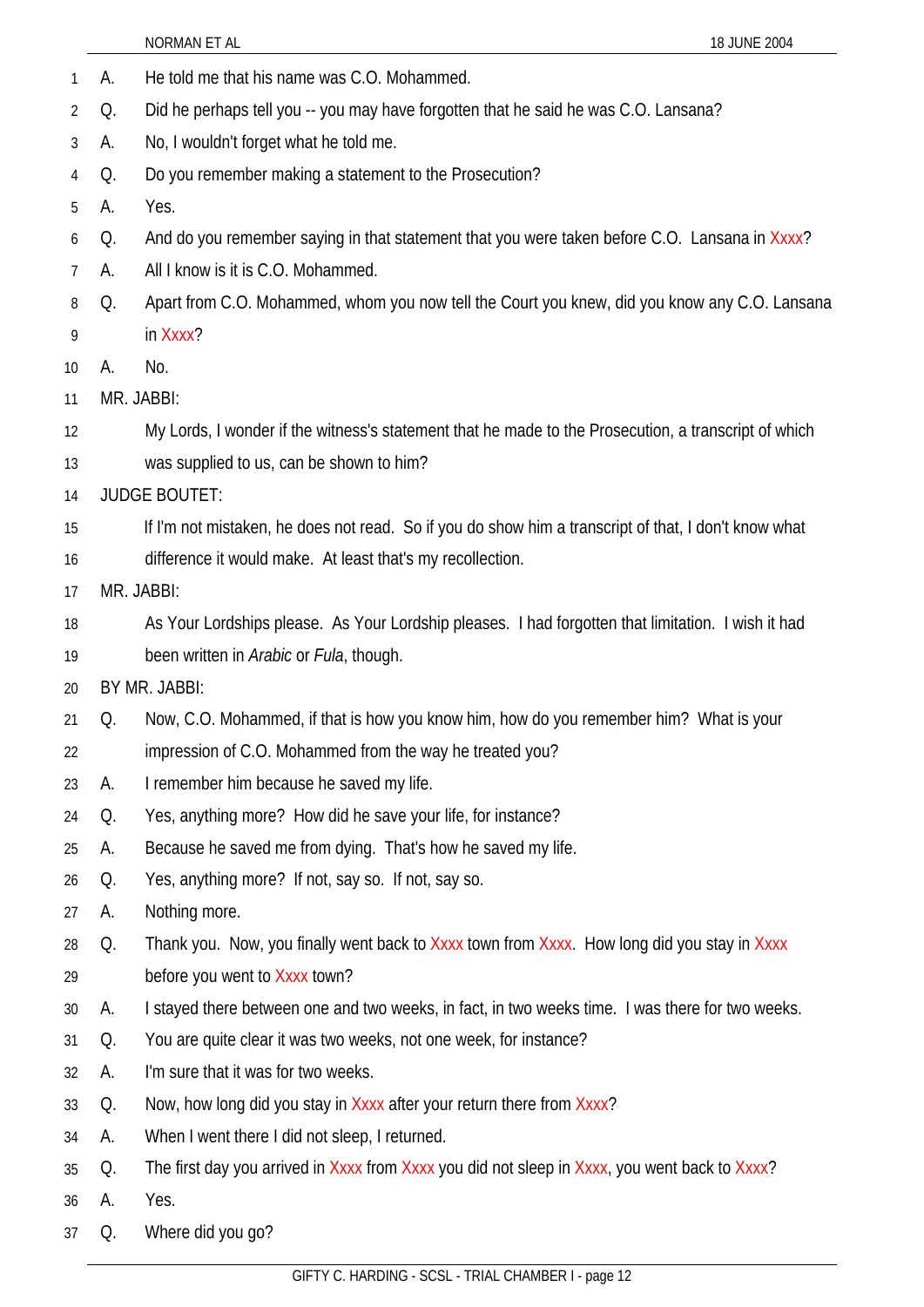|    |    | NORMAN ET AL<br>18 JUNE 2004                                                                           |
|----|----|--------------------------------------------------------------------------------------------------------|
| 1  | А. | I went back to Xxxx.                                                                                   |
| 2  | Q. | How long did you stay in Xxxx that second time -- this last time?                                      |
| 3  | А. | I spent a week there.                                                                                  |
| 4  | Q. | After the one week, where did you go?                                                                  |
| 5  | А. | I returned to Xxxx.                                                                                    |
| 6  | Q. | Now, for all this time you had gone from Xxxx originally to Xxxx to Bo, back to Xxxx, then to Xxxx and |
| 7  |    | back to Xxxx, where was your family?                                                                   |
| 8  | А. | Some of my -- the members of my families were with me in Xxxx, some were in Bo.                        |
| 9  | Q. | Okay, and those travels that you have outlined were done by yourself alone and did they stay put in    |
| 10 |    | those different places?                                                                                |
| 11 |    | THE ENGLISH INTERPRETER:                                                                               |
| 12 |    | Would you please repeat the question.                                                                  |
| 13 |    | MR. JABBI:                                                                                             |
| 14 |    | The translation was slightly different, My Lord.                                                       |
| 15 |    | BY MR. JABBI:                                                                                          |
| 16 | Q. | My question was whether the family stayed put in those different places whilst he was moving about     |
| 17 |    | from place to place.                                                                                   |
| 18 | А. | In fact, I have been moving in a bid to get my family to bring them together.                          |
| 19 | Q. | Now, let's get something clear. You were moving around alone whilst your family were in those          |
| 20 |    | respective places, not so?                                                                             |
| 21 |    |                                                                                                        |
| 22 |    | Were you moving from place to place with the whole family, from Xxxx, to Xxxx, to Bo, back to Xxxx     |
| 23 |    | and then to Xxxx and back to Xxxx?                                                                     |
| 24 | А. | No.                                                                                                    |
| 25 | Q. | So they stayed put in those places whilst you did those movements on your own, by yourself -- on his   |
| 26 |    | own and by himself?                                                                                    |
| 27 |    | MR. PRESIDENT:                                                                                         |
| 28 |    | Look, Witness, you were going to Xxxx, Xxxx, Bo, eh?                                                   |
| 29 |    | THE WITNESS:                                                                                           |
| 30 |    | Yes.                                                                                                   |
| 31 |    | MR. PRESIDENT:                                                                                         |
| 32 |    | Were you moving around with your family? Was your family with you when you were going to these         |
| 33 |    | places?                                                                                                |
| 34 |    | THE WITNESS:                                                                                           |
| 35 |    | No, they were in Bo, and I was in Xxxx.                                                                |
| 36 |    | MR. PRESIDENT:                                                                                         |
| 37 |    | So you were going to these places alone and they were in Bo and in Xxxx?                               |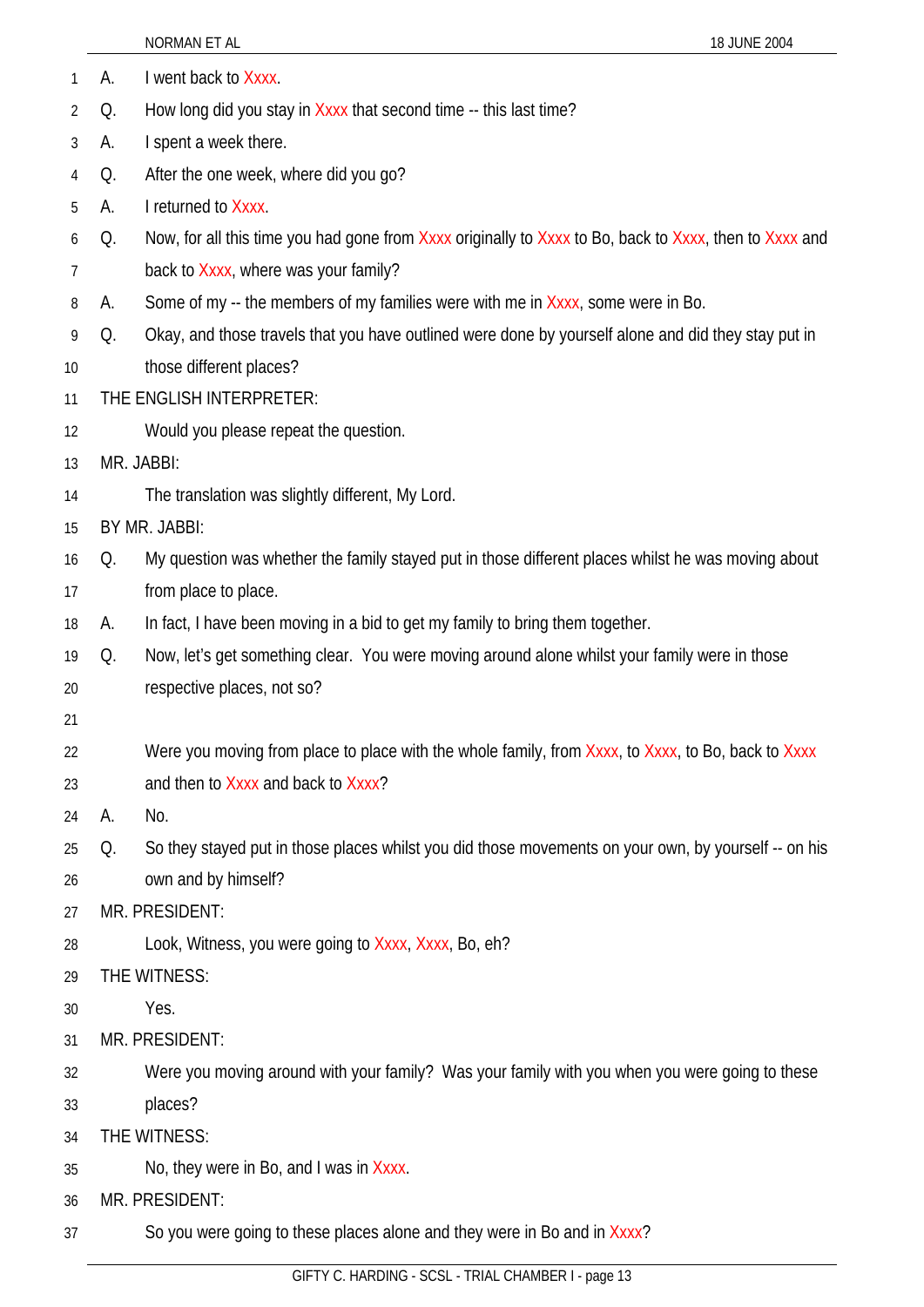- THE WITNESS: 1
- In fact, I went to Bo to visit them. 2
- 3 BY MR. JABBI:
- 4 Q. Was it you alone who went to Bo -- when you were going to look for them.
- 5 MR. PRESIDENT:
- 6 Couldn't -- couldn't we imply this? I mean --
- 7 MR. JABBI:
- 8 Well, My Lord --
- 9 JUDGE THOMPSON:
- 10 Well, go ahead, but I thought that --
- 11 MR. JABBI:
- 12 It can perhaps be implied, My Lord, but a lot can be left unsaid --
- 13 JUDGE THOMPSON:
- 14 Go ahead.
- 15 MR. JABBI:
- 16 -- and it is just good to clarify things sometimes.
- 17 MR. PRESIDENT:
- 18 Well, go ahead. Go ahead.
- 19 BY MR. JABBI:
- 20 Q. Were you alone or were you going with your family in those --
- 21 A. I had answered the question.
- 22 Q. Okay. In Xxxx when you arrived there the second time after -- after the arrival of the rebels *(sic)*, did
- 23 you stay there for long?
- 24 MS. WIAFE:
- 25 Your Honour, I object to that question.
- 26 MR. JABBI:
- 27 I am sorry, I'm sorry, please. I am being told that I used the word "rebel" instead of "*Kamajor"*. I'm
- 28 sorry, My Lord. I don't know what is happening. Why should they be so wrong in my mouth?
- 29 MR. PRESIDENT:
- 30 We understand, you know, rebels are your target. Rebels are your target, Dr. Jabbi, isn't that right?
- 31 That's why you always have them in the forefront of your lips. Go ahead. Go ahead.
- 32 MR. JABBI:
- 33 I'm sorry, My Lord. I will put the question again or let me ask this:
- 34 BY MR. JABBI:
- 35 Q. How long did you stay in Xxxx after your second return there, following the arrival of the *Kamajors*?
- 36 A. I had answered to this question.
- 37 MR. PRESIDENT: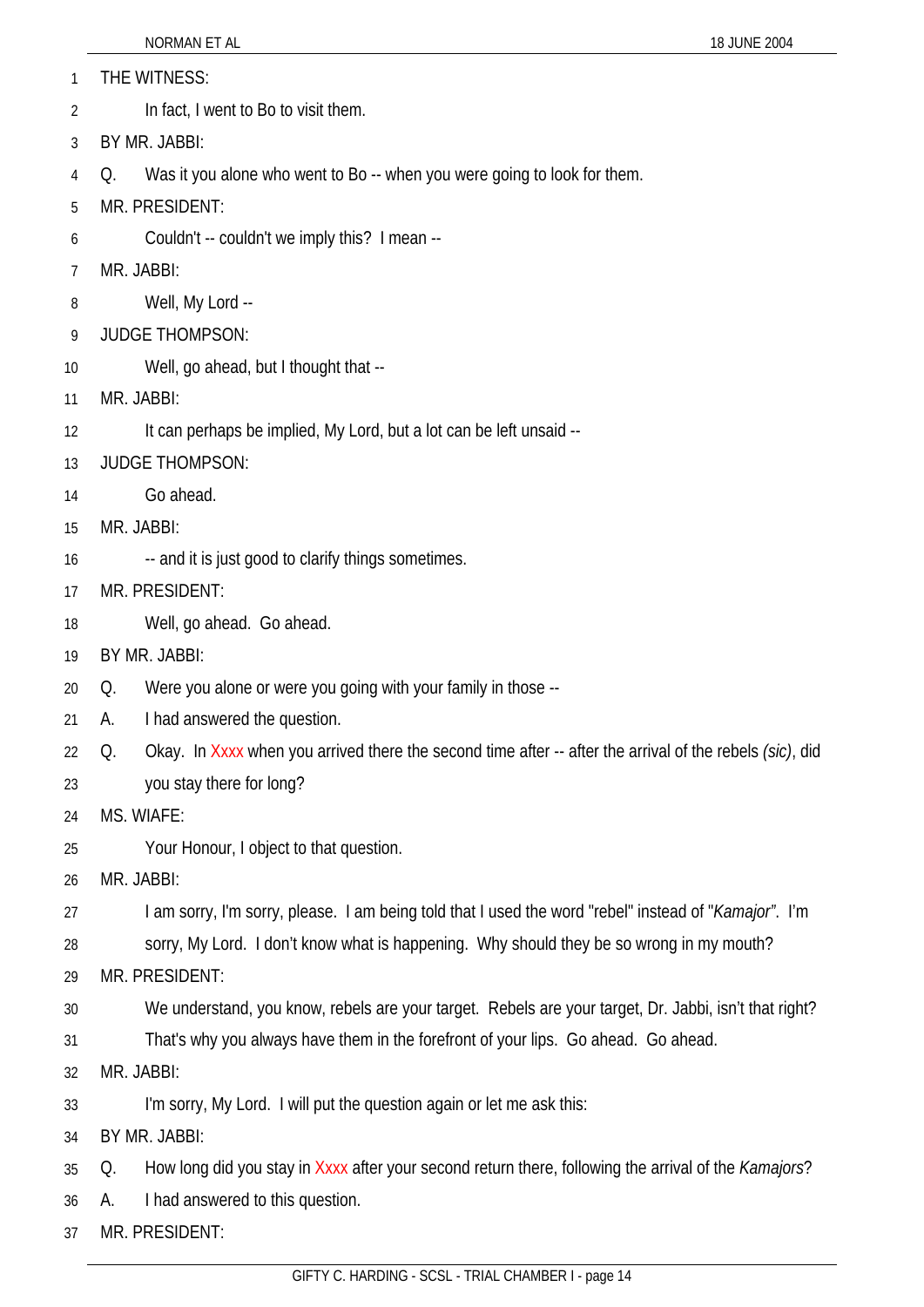| $\mathbf{1}$ |    | No, you must try to answer, um? Don't say you have answered that question.                                  |
|--------------|----|-------------------------------------------------------------------------------------------------------------|
| 2            |    | MR. JABBI:                                                                                                  |
| 3            |    | My Lord, if I may put it again. He may be assimilating it to a previous question.                           |
| 4            |    | MR. PRESIDENT:                                                                                              |
| 5            |    | Answer the question. Try to answer all questions if you can answer --                                       |
| 6            |    | BY MR. JABBI:                                                                                               |
| 7            | Q. | You returned --                                                                                             |
| 8            |    | MR. PRESIDENT:                                                                                              |
| 9            |    | Wait, wait, wait.                                                                                           |
| 10           |    | MR. JABBI:                                                                                                  |
| 11           |    | Sorry, My Lord.                                                                                             |
| 12           |    | MR. PRESIDENT:                                                                                              |
| 13           |    | Try to answer all questions he asks you if you can answer them; you understand? You can say you             |
| 14           |    | do not know, you know and you give explanations. There is no war about this, eh? So, please, try to         |
| 15           |    | answer his questions, um? Okay?                                                                             |
| 16           |    | BY MR. JABBI:                                                                                               |
| 17           | Q. | Okay, and please listen very carefully to the question. According to you, you went back to Xxxx two         |
| 18           |    | times within two weeks after the arrival of the Kamajors. So after your second return to Xxxx, how          |
| 19           |    | long did you continue to stay there thereafter?                                                             |
| 20           | А. | Repeat the question so that I can understand.                                                               |
| 21           |    | MR. PRESIDENT:                                                                                              |
| 22           |    | Split it, split it, you know, make it more comprehensible for him, you know, by splitting it a bit. You can |
| 23           |    | also put --                                                                                                 |
| 24           |    | MR. JABBI:                                                                                                  |
| 25           |    | Okay, I will --                                                                                             |
| 26           |    | MR. PRESIDENT:                                                                                              |
| 27           |    | You can put in even four questions in order to get what you want, you know, from the witness                |
| 28           |    | provided, you know, you make it very clear to him, you know.                                                |
| 29           |    | BY MR. JABBI:                                                                                               |
| 30           | Q. | In the first question I am going to trace your journeys after the arrival -- after the arrival of the       |
| 31           |    | Kamajors in Xxxx.                                                                                           |
| 32           |    |                                                                                                             |
| 33           |    | On the day of the arrival of the Kamajors, you left Xxxx by 6 p.m. the same day, the same day, not          |
| 34           |    | SO <sub>2</sub>                                                                                             |
| 35           | А. | Yes.                                                                                                        |
| 36           | Q. | And you went to Xxxx, not so?                                                                               |
| 37           | А. | Yes.                                                                                                        |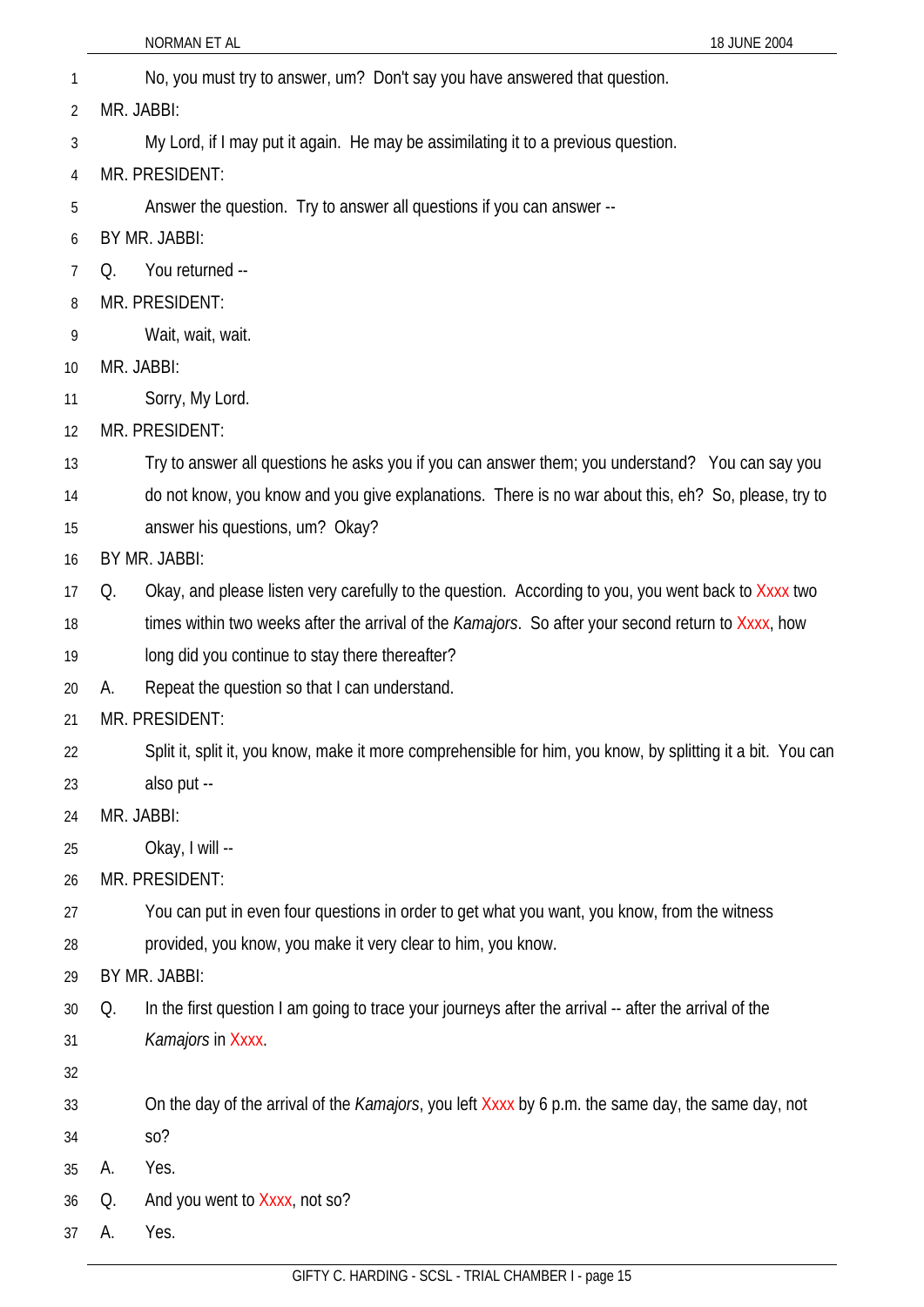|                 |            | NORMAN ET AL<br>18 JUNE 2004                                                                       |
|-----------------|------------|----------------------------------------------------------------------------------------------------|
| 1               | Q.         | And then proceeded to Bo, not so?                                                                  |
| 2               | А.         | No, the next day morning.                                                                          |
| 3               | Q.         | The next day, yes, indeed, you went to Bo, not so?                                                 |
| 4               | А.         | Yes.                                                                                               |
| 5               | Q.         | Then you went back to Xxxx, not so from Bo?                                                        |
| 6               | А.         | No, it wasn't on the same day.                                                                     |
| $\overline{7}$  | Q.         | Not the same day, not the same day, but from Bo whenever you left there you went back to Xxxx?     |
| 8               | А.         | Yes.                                                                                               |
| 9               | Q.         | Then after a week in Xxxx you went to Xxxx?                                                        |
| 10 <sup>°</sup> | А.         | Yes.                                                                                               |
| 11              | Q.         | And then the same day you returned to Xxxx?                                                        |
| 12              | А.         | Yes.                                                                                               |
| 13              | Q.         | After another week in Xxxx you went back to Xxxx, not so?                                          |
| 14              | А.         | Yes.                                                                                               |
| 15              | Q.         | This last time now you were there in Xxxx, how long did you stay there?                            |
| 16              | А.         | I did not go anywhere again when I went.                                                           |
| 17              | Q.         | So you stayed there continuously thereafter?                                                       |
| 18              | А.         | Yes.                                                                                               |
| 19              | Q.         | For several weeks, may I say?                                                                      |
| 20              | А.         | Yes.                                                                                               |
| 21              | Q.         | Now, whilst there, did you have any interaction with the Kamajors? Whilst you were there, did you  |
| 22              |            | see any Kamajors in Xxxx?                                                                          |
| 23              | А.         | Yes.                                                                                               |
| 24              | Q.         | Did you have any interaction with them? Can you give your answer? May I say you did not have       |
| 25              |            | anything to do with the Kamajors on that return?                                                   |
| 26              | А.         | You see, you said business, I don't understand what you mean by business.                          |
| 27              | Q.         | Any type of interaction, you in particular, I mean.                                                |
| 28              | А.         | This transaction that you are talking about, I don't understand it.                                |
| 29              | MR. JABBI: |                                                                                                    |
| 30              |            | Okay, let's move on.                                                                               |
| 31              |            |                                                                                                    |
| 32              |            | MR. PRESIDENT:                                                                                     |
| 33              |            | The impression I have is maybe they are translating to him that he did business with the Kamajors, |
| 34              |            | you know, transaction, business. You can break it down, break it down, you know, for him to --     |
| 35              |            | interaction is --                                                                                  |
| 36              | MR. JABBI: |                                                                                                    |
| 37              |            | But it may well be that the only way I can break it down --                                        |
|                 |            |                                                                                                    |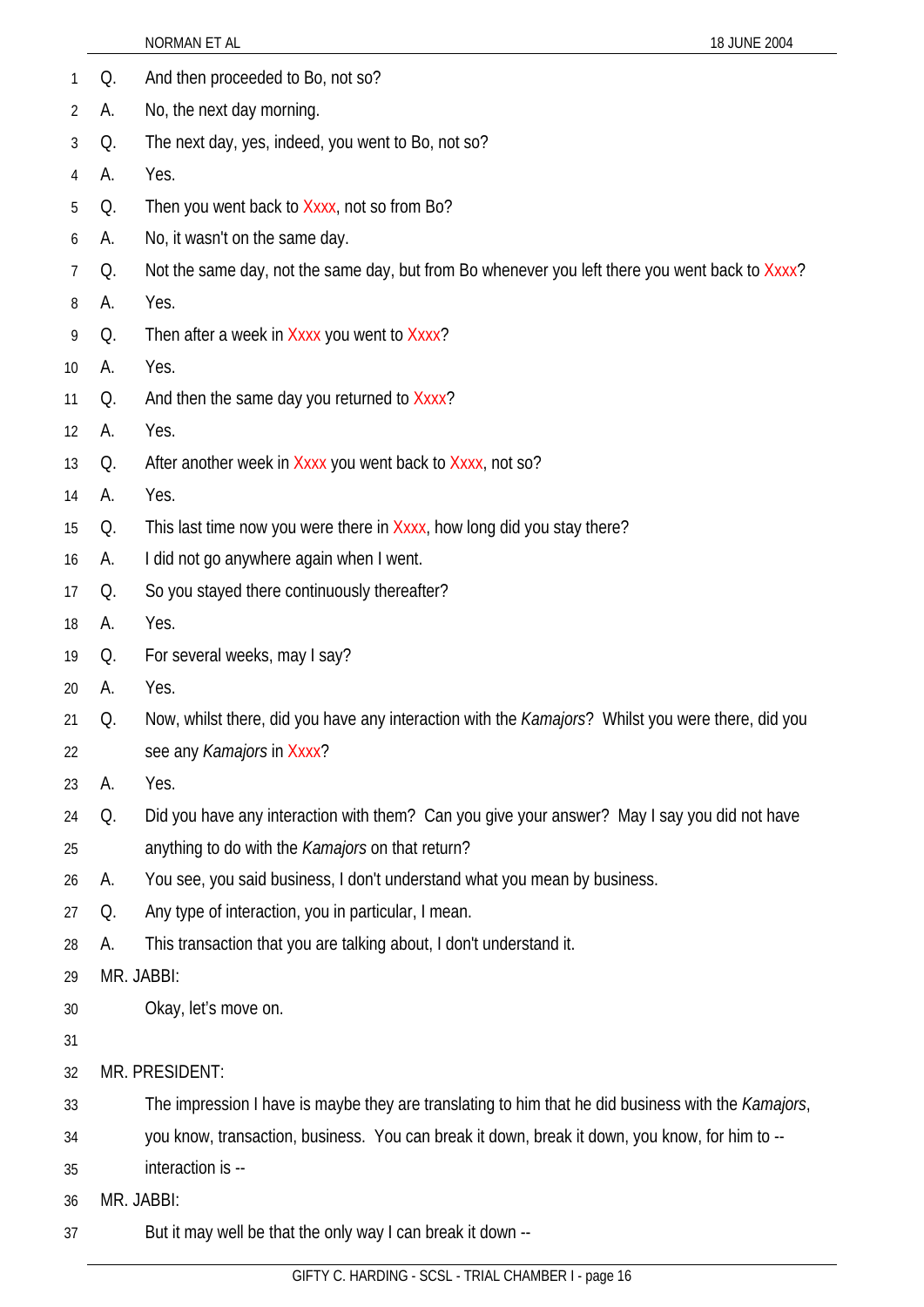1 JUDGE THOMPSON:

- 2 And perhaps, yes, probably the term interaction is what is creating the confusion.
- 3 MR. JABBI:

4 Did you ask --

- 5 JUDGE THOMPSON:
- 6 Could you give one or two instances? Would that hurt your case if you gave him one or two examples
- 7 of what you are talking about? If you're trying to search for the facts; in other words, if you said
- 8 interaction, for example.

9 MR. JABBI:

10 Okay.

11 BY MR. JABBI:

- 12 Q. Whilst -- whilst you were -- whilst you were in Xxxx on that last return from Xxxx, were you talking with
- 13 the *Kamajors* from time to time?
- 14 A. Yes, when they met we *(sic)* they will talk to we -- they will talk to us and sometimes I was afraid
- 15 because I am a civilian.
- 16 Q. I did not get the reason why you were afraid of them.
- 17 A. The way they dressed and they had been going with guns, so we were civilians and we were afraid.
- 18 Q. However, you lived with soldiers for some time, not so, earlier on?
- 19 A. Yes.
- 20 Q. Okay. Now, notwithstanding that the *Kamajors* had guns and they were dressed in the way they were
- 21 dressed, were you -- were you talking with them from time to time? Were they sitting with you and
- 22 talking with you?
- 23 MR. PRESIDENT:
- 24 The witness has provided an answer to this question.
- 25 MR. JABBI:
- 26 As Your Lordship pleases.
- 27 MR. PRESIDENT:
- 28 He has provided an answer.
- 29 MR. JABBI:
- 30 As Your Lordship pleases.
- 31
- 32 BY MR. JABBI:
- 33 Q. Now, we have to come --
- 34 MR. PRESIDENT:
- 35 You have a lot of latitude in cross-examination but, please, you know, I would like us to be expeditious

36 by avoiding, you know, repetitive, you know, questions, you know, that have already been catered for.

37 MR. JABBI: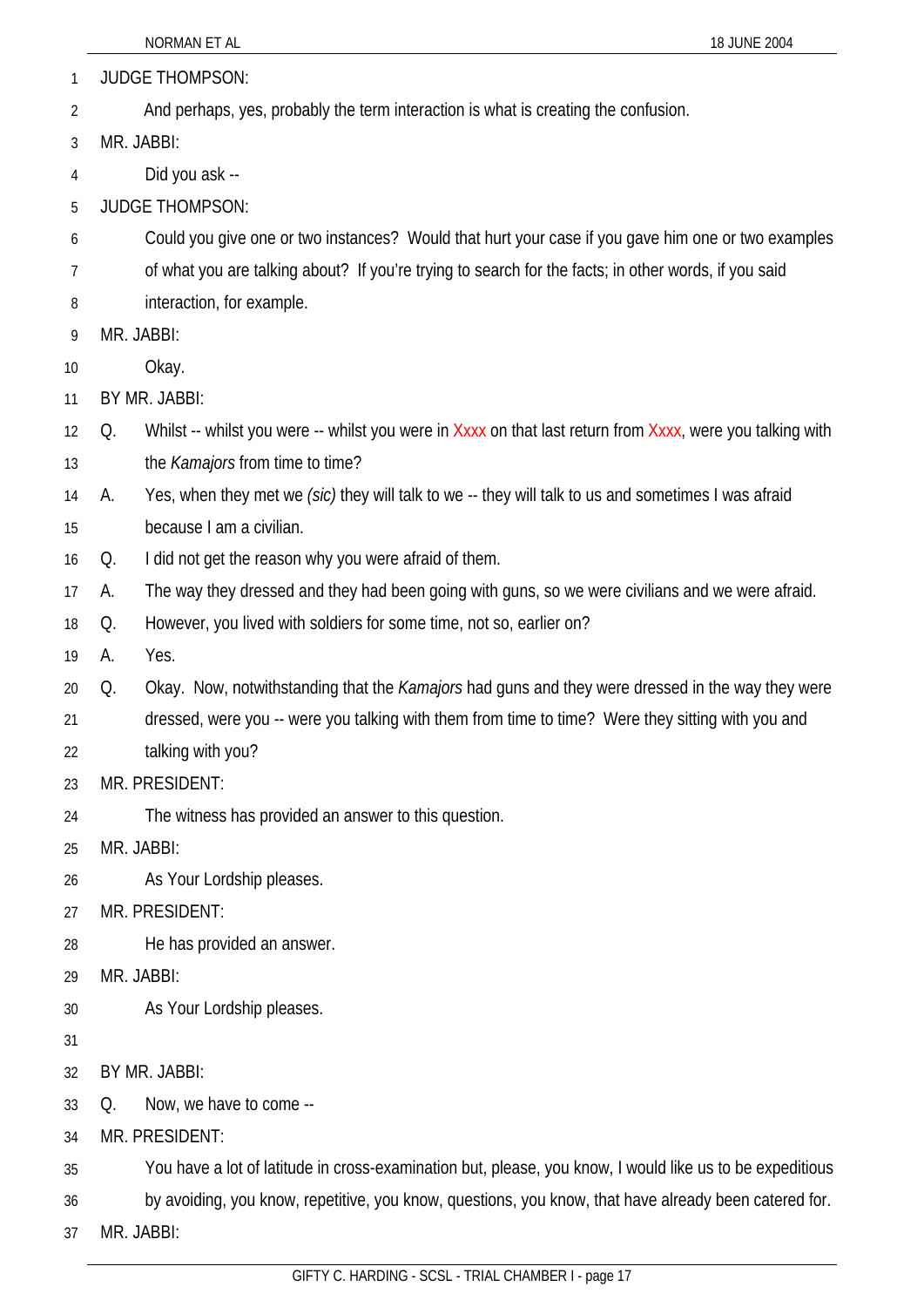- 1 As Your Lordship pleases. 2 BY MR. JABBI:
- 3 4 Q. How long after you returned to Xxxx did it take before the meeting in the court *barray* that you spoke about?
- 5 MR. PRESIDENT:
- 6 There is an impasse. I mean, can you ask the question again? Put the question to him again, please.
- 7 BY MR. JABBI:
- 8 Q. My question is towards time frame. From the time you returned to Xxxx to the time when the meeting
- 9 took place in the *Barray*, how long was it?
- 10 A. I had told you. I had shown you the time.
- 11 JUDGE BOUTET:
- 12 You still have to answer that question.
- 13 BY MR. JABBI:
- 14 Q. So if I may ask it again, how long did it take from the time you went back to Xxxx to the time the
- 15 meeting was held?
- 16 A. It's around three weeks.
- 17 18 Q. Good. Now, when, according to you, the *Kamajors* told you that Chief Norman was coming to talk to them were you eager to go and hear Chief Norman? Eager, eager, anxious to go and hear Chief
- 19 Norman.
- 20
- 21 Did you, for instance, tell yourself, "I must go there quickly"?
- 22 MR. PRESIDENT:
- 23 Let him answer that question the way you put it. He should answer that question.
- 24 MR. JABBI:
- 25 My Lord, because of his --
- 26 MR. PRESIDENT:
- 27 Let him answer that question. He should answer it.
- 28 BY MR. JABBI:
- 29 Q. The first question -- the earlier question: Were you eager or anxious to go to that meeting that the
- 30 *Kamajors* said Chief Norman was coming to hold?
- 31
- 32 JUDGE BOUTET:
- 33 Again, the problem seems to be a problem -- I'm not sure if it's translation or language but --
- 34 MR. JABBI:
- 35 This time I heard the translation, My Lord, it's very -- to me at least it's quite clear and accurate.
- 36 JUDGE BOUTET:
- 37 Okay. Okay.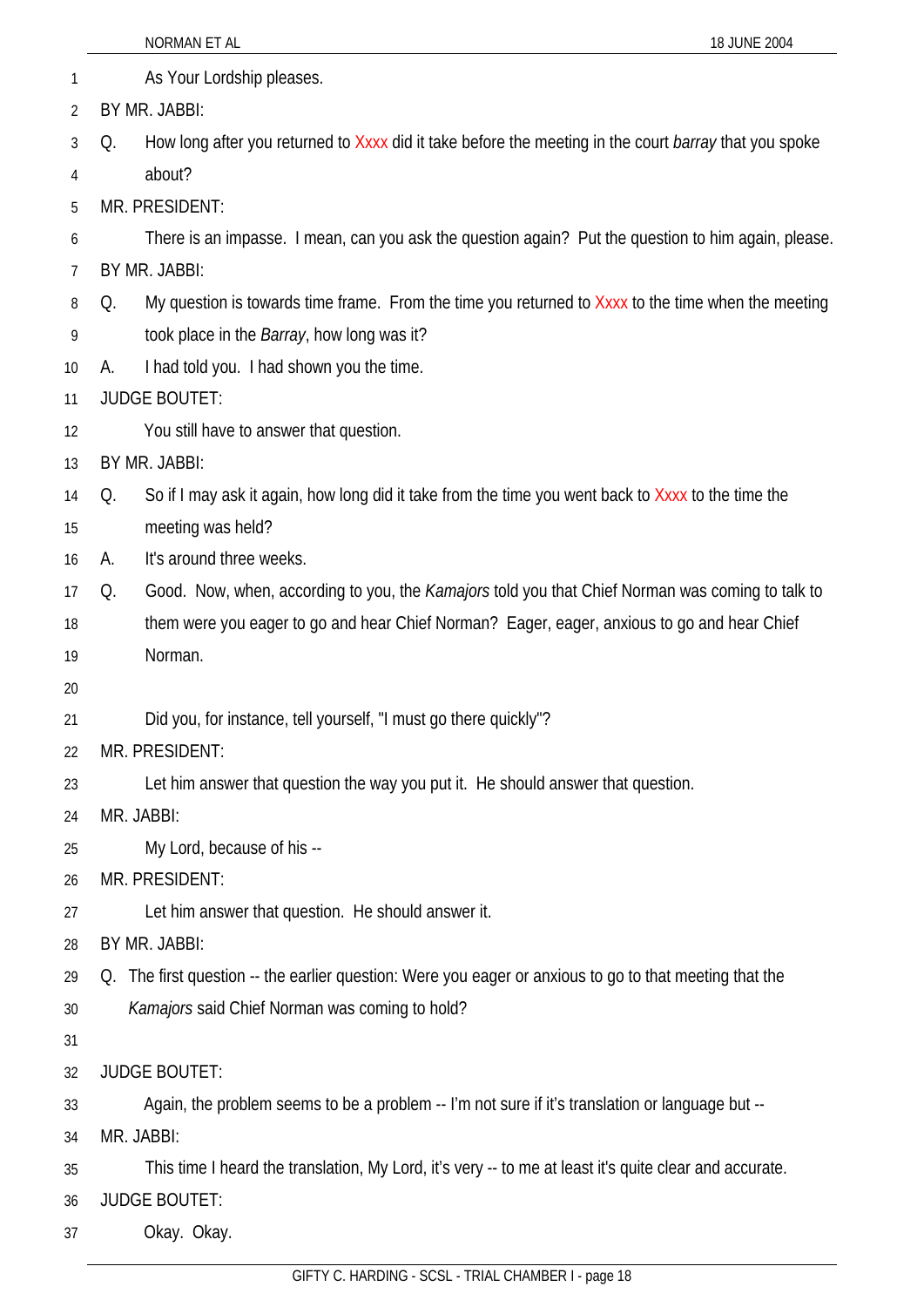| 1              | MR. PRESIDENT:                                                                             |  |  |
|----------------|--------------------------------------------------------------------------------------------|--|--|
| $\overline{2}$ | Witness, um? You say chief -- Mr. Norman na man wae you sabi, huh? You know him very well, |  |  |
| 3              | huh? You know him very well, isn't it?                                                     |  |  |
| 4              | THE WITNESS:                                                                               |  |  |
| 5              | Yes, sir.                                                                                  |  |  |
| 6              | MR. PRESIDENT:                                                                             |  |  |
| 7              | Right. He is your chief?                                                                   |  |  |
| 8              | THE WITNESS:                                                                               |  |  |
| 9              | Yes, sir.                                                                                  |  |  |
| 10             | MR. PRESIDENT:                                                                             |  |  |
| 11             | He was coming to hold a meeting with you.                                                  |  |  |
| 12             | THE WITNESS:                                                                               |  |  |
| 13             | Yes, sir.                                                                                  |  |  |
| 14             | MR. PRESIDENT:                                                                             |  |  |
| 15             | Were you happy to go to the meeting?                                                       |  |  |
| 16             | THE WITNESS:                                                                               |  |  |
| 17             | Yes, I was glad.                                                                           |  |  |
| 18             | BY MR. JABBI:                                                                              |  |  |
| 19             | Now, how -- when you went to that meeting, was the meeting already in progress?<br>Q.      |  |  |
| 20             | Yes, sir.<br>А.                                                                            |  |  |
| 21             | Whom did you find speaking there at the time you arrived?<br>Q.                            |  |  |
| 22             | <b>JUDGE BOUTET:</b>                                                                       |  |  |
| 23             | Can you answer the question, Mr. Witness, please? When you got there at that meeting --    |  |  |
| 24             | THE WITNESS:                                                                               |  |  |
| 25             | Yes sir.                                                                                   |  |  |
| 26             | <b>JUDGE BOUTET:</b>                                                                       |  |  |
| 27             | Was there anybody speaking?                                                                |  |  |
| 28             | THE WITNESS:                                                                               |  |  |
| 29             | Yes, sir.                                                                                  |  |  |
| 30             | <b>JUDGE BOUTET:</b>                                                                       |  |  |
| 31             | Who was speaking?                                                                          |  |  |
| 32             | THE WITNESS:                                                                               |  |  |
| 33             | It was Chief Hinga Norman.                                                                 |  |  |
| 34             | BY MR. JABBI:                                                                              |  |  |
| 35             | Did you stay to the end of his speech?<br>Q.                                               |  |  |
| 36             | No.<br>А.                                                                                  |  |  |
| 37             | You were present only during part of his speech?<br>Q.                                     |  |  |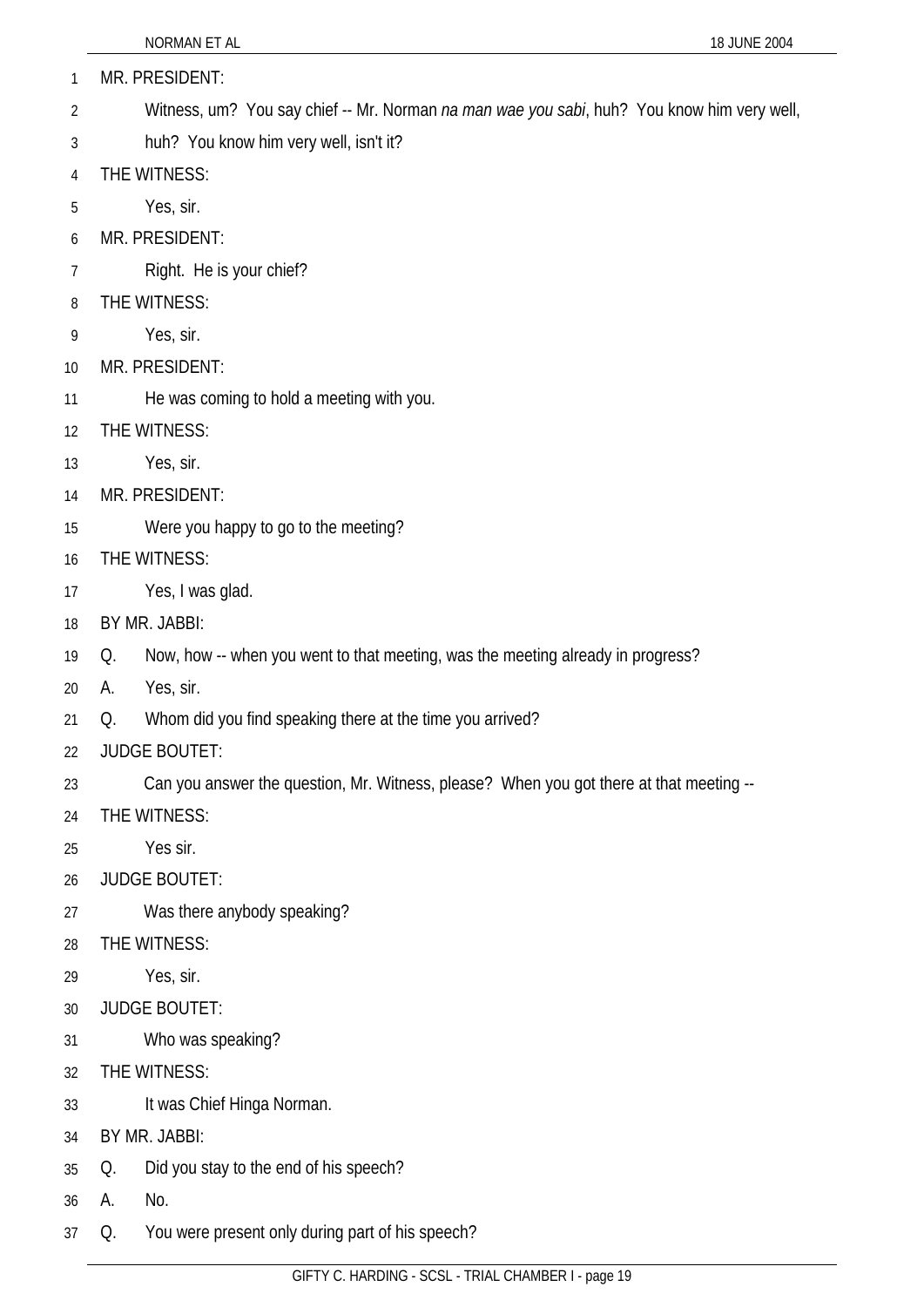- 1 A. Yes, sir.
- 2 Q. Did you hear any other person speak at that meeting?
- 3 JUDGE BOUTET:
- 4 Do you understand the question?
- 5 MR. PRESIDENT:
- 6 Mr. Norman -- you came there, Mr. Norman was speaking. Whilst you were there, did you see any
- 7 other person speaking at that meeting?
- 8 THE WITNESS:
- 9 It was only his speech that I witnessed and after that I went back to my house.
- 10 BY MR. JABBI:
- 11 Q. So you left the meeting on, and went back home?
- 12 A. Yes.
- 13 Q. Did you see any people you can remember at the meeting whilst you were there?
- 14 JUDGE BOUTET:
- 15 Again, the question, Mr. Witness, is: At that meeting there were many people attending.
- 16 THE WITNESS:
- 17 Yes.
- 18 JUDGE BOUTET:
- 19 And they were people from Xxxx?
- 20 THE WITNESS:
- 21 Yes.
- $22$ MR. JABBI:
- 23 Okay, My Lord, that would be all for the witness.
- 24 JUDGE BOUTET:
- 25 Thank you, Mr. Counsel.
- 26
- 27 Mr. Norman, you wish to ask questions in a domain different than what your counsel has asked?
- 28 THE ACCUSED NORMAN:
- 29 Just one or two.
- 30 JUDGE BOUTET:
- 31 Yes.
- 32 THE ACCUSED NORMAN:
- 33 Thank you, My Lord.
- 34
- 35 CROSS-EXAMINATION

### WITNESS TF2-176

- 36 BY THE ACCUSED NORMAN:
- 37 Q. Mr. Witness -- Mr. Witness, I want to call you a name that will not give your pseudonym away.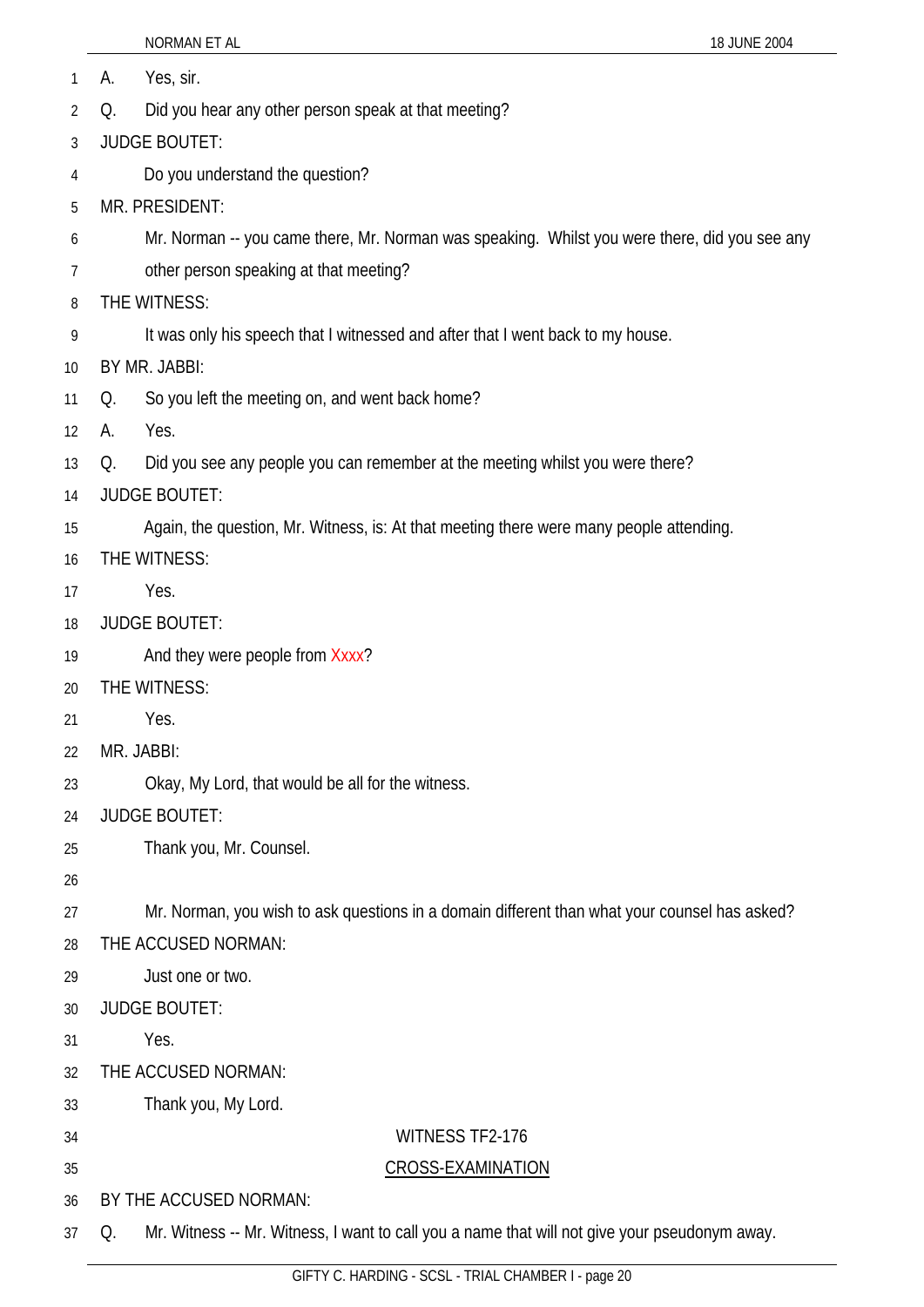- MS. WIAFE: 1
- Your Honour, I object to that. 2
- 3 THE ACCUSED NORMAN:
- 4 Thank you.
- 5 JUDGE BOUTET:
- 6 Sustained.
- 7 THE ACCUSED NORMAN:
- 8 Thank you. I will refer to you only as Mr. Witness.
- 9 BY THE ACCUSED NORMAN:
- 10 Q. I ask you, do you know me, Mr. Witness? Do you know me?
- 11 A. Yes.
- 12 Q. Mr. Witness, do you know I know you? Do you know I know you?
- 13 JUDGE BOUTET:
- 14 Please answer these questions, Mr. Witness.
- 15 THE ACCUSED NORMAN:
- 16 Quick, quick we want to go quick. I want to go home too.
- 17 MS. WIAFE:
- 18 Your Honour, I just object to gestures like that about quick, quick and comments like that. I do object.
- 19 JUDGE BOUTET:
- 20 Proceed, Mr. Norman.
- 21 THE ACCUSED NORMAN:
- 22 Thank you, My Lord.
- 23 BY THE ACCUSED NORMAN:
- 24 Q. Mr. Witness, I am saying to you, you know I know you well?
- 25 JUDGE BOUTET:
- 26 You have to answer these questions: yes or no, I don't know.
- 27 THE WITNESS:
- 28 I don't know whether you know me.
- 29 BY THE ACCUSED NORMAN:
- 30 Q. Mr. Witness, did you used to see me in Xxxx many times?
- 31 A. Yes, at the time that you were our Regent Chief.
- 32 Q. Mr. Witness, when I was Regent Chief of Xxxx, do you know where I was living -- the town in which I
- 33 was living, to help you?
- 34 A. Yes.
- 35 Q. What is the name of that town?
- 36 A. Xxxx.
- 37 Q. Thank you, Xxxx. And you know in that town there was an old man who was representing your own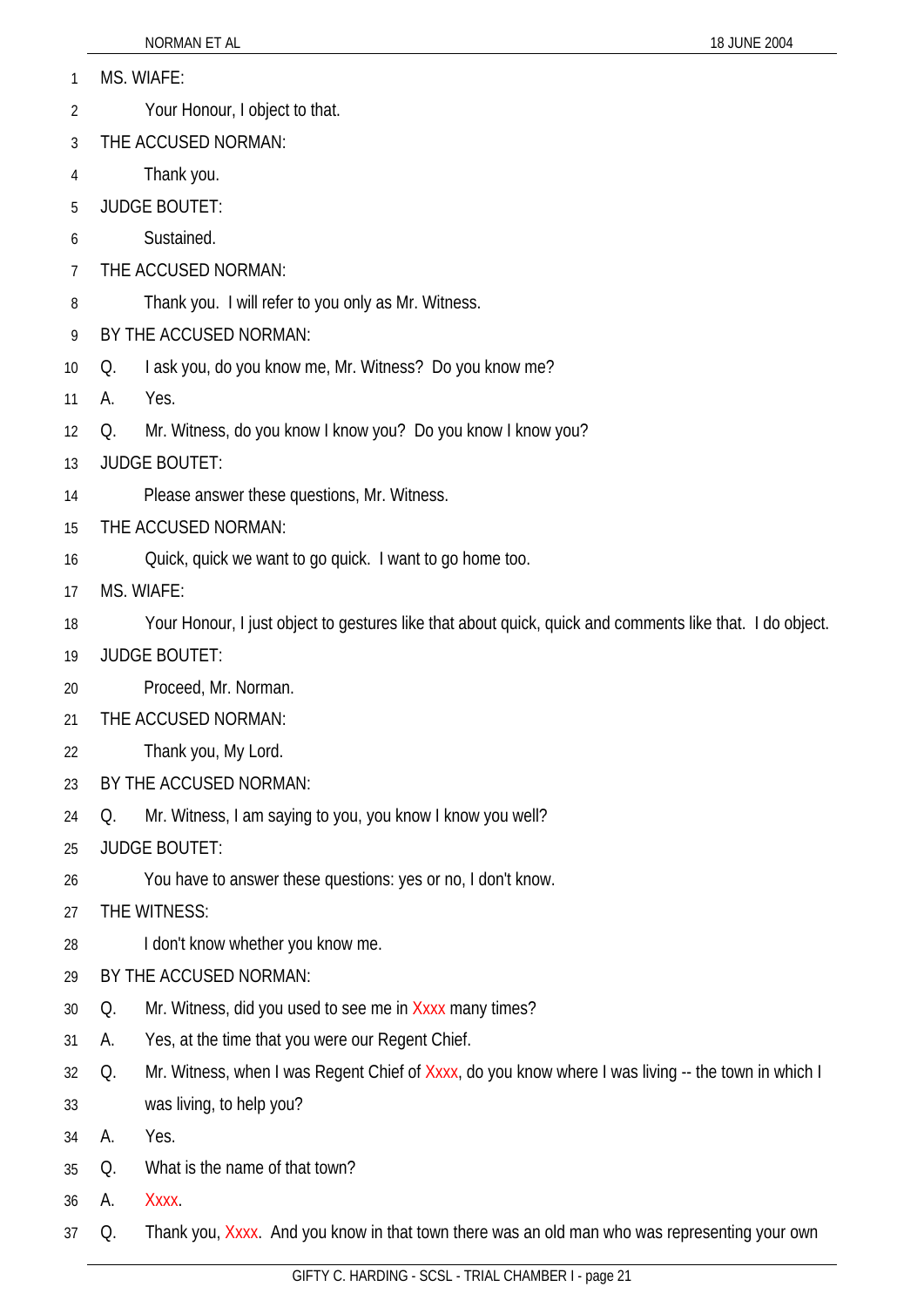|    |    | NORMAN ET AL<br>18 JUNE 2004                                                                             |
|----|----|----------------------------------------------------------------------------------------------------------|
| 1  |    | people with me? They called him a tribal chief of your own tribe.                                        |
| 2  | А. | Yes.                                                                                                     |
| 3  | Q. | I don't want to go very close to identifying yourself so that your pseudonym can remain intact. So,      |
| 4  |    | and the name of that old man, do you know?                                                               |
| 5  | А. | Yes.                                                                                                     |
| 6  | Q. | What do you call him man?                                                                                |
| 7  | А. | I know he is a driver (sic), a chief.                                                                    |
| 8  | Q. | It is the tribal chief of your tribe who was with me in Xxxx, that is his name I want you to call.       |
| 9  |    | MS. WIAFE:                                                                                               |
| 10 |    | Your Honour, I object to the witness answering this question. This -- the mention of this name may       |
| 11 |    | identify the witness.                                                                                    |
| 12 |    | MR. JABBI:                                                                                               |
| 13 |    | My Lord.                                                                                                 |
| 14 |    | <b>JUDGE THOMPSON:</b>                                                                                   |
| 15 |    | Will the Defence reply.                                                                                  |
| 16 |    | MR. JABBI:                                                                                               |
| 17 |    | With your leave, My Lord.                                                                                |
| 18 |    | <b>JUDGE THOMPSON:</b>                                                                                   |
| 19 |    | Yes.                                                                                                     |
| 20 |    | MR. JABBI:                                                                                               |
| 21 |    | There cannot be any certainty that any name that he may call can be a way of identifying that witness    |
| 22 |    | with our circumstances of names across ethnic divides in Sierra Leone. There is no possibility for       |
| 23 |    | merely the name of one person being called from another member of his tribe being identified, or         |
| 24 |    | indeed, of his tribe being identified merely from the name.                                              |
| 25 |    |                                                                                                          |
| 26 |    | Thank you, My Lord.                                                                                      |
| 27 |    | <b>JUDGE THOMPSON:</b>                                                                                   |
| 28 |    | I'm not persuaded. I'd probably like to hear some reinforcement of the Prosecution's objection.          |
| 29 |    | MS. WIAFE:                                                                                               |
| 30 |    | Your Honour, the Defence has already stated that there is some -- that the witness may know him in a     |
| 31 |    | certain way and he is asking the question about a certain man through whom -- who the witness            |
| 32 |    | knows and who the Accused also knows. And I think that that name may provide a link to who the           |
| 33 |    | Accused person is (sic).                                                                                 |
| 34 |    | <b>JUDGE THOMPSON:</b>                                                                                   |
| 35 |    | Well, of course, the objection seems predicated upon a hypothesis and I am not persuaded this is --      |
| 36 |    | this objection has merit. Unless the Prosecution can convince us that there will be a definite link, I   |
| 37 |    | don't think this Court should be -- should yield to speculative thinking on the part of the Prosecution. |
|    |    |                                                                                                          |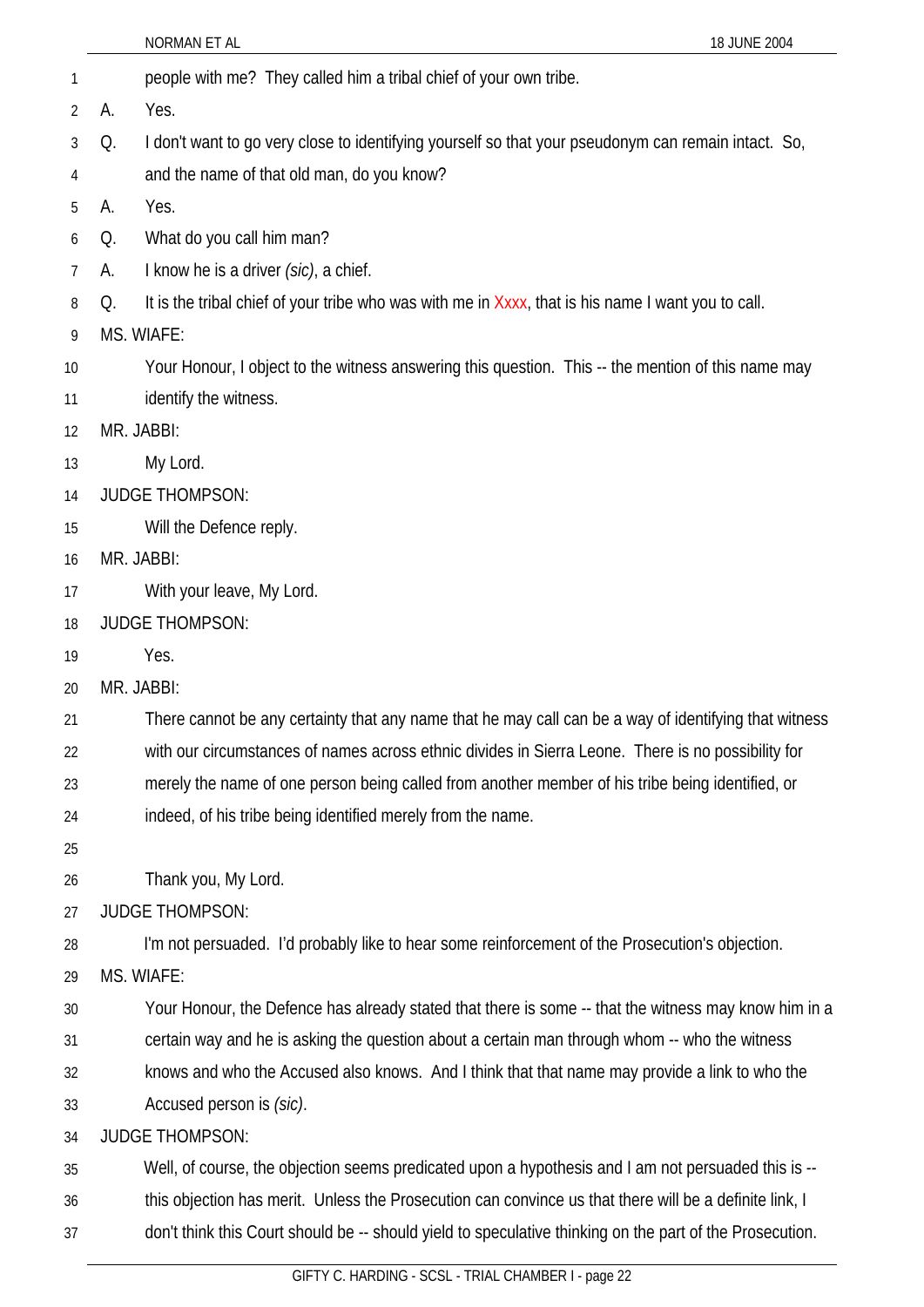|    | NORMAN ET AL<br>18 JUNE 2004                                                                            |
|----|---------------------------------------------------------------------------------------------------------|
| 1  | MR. PRESIDENT:                                                                                          |
| 2  | Just one question.                                                                                      |
| 3  |                                                                                                         |
| 4  | The gentleman, I mean, the tribal chief, is he a protected witness?                                     |
| 5  | MS. WIAFE:                                                                                              |
| 6  | Your Honour, I wouldn't know at this point.                                                             |
| 7  | MR. PRESIDENT:                                                                                          |
| 8  | You see, this man is just one individual who is the chief of a whole community, representing that       |
| 9  | community in the Royal Court. I really, like my learned brother said, do not see the prejudice that the |
| 10 | disclosure of his name, you know, would cause. I mean, he is just one individual out of the many. He    |
| 11 | is just one individual out of the many in that community which that chief, you know, the local chief    |
| 12 | represents. So, that is our worry here. Unless he is a protected witness, I am reasoning the way my     |
| 13 | learned brother has reasoned on my right.                                                               |
| 14 | MS. WIAFE:                                                                                              |
| 15 | Your Honour, if I can just make a comment.                                                              |
| 16 |                                                                                                         |
| 17 | Communities are very small in Sierra Leone, so I just want you to bear that in mind in making this      |
| 18 | decision.                                                                                               |
| 19 | <b>JUDGE BOUTET:</b>                                                                                    |
| 20 | Your objection is overruled.                                                                            |
| 21 |                                                                                                         |
| 22 | Carry on, Mr. Norman.                                                                                   |
| 23 | THE ACCUSED NORMAN:                                                                                     |
| 24 | Thank you, My Lords.                                                                                    |
| 25 | (Pages 1 to 23 by Gifty C. Harding)                                                                     |
| 26 |                                                                                                         |
| 27 |                                                                                                         |
| 28 |                                                                                                         |
| 29 |                                                                                                         |
| 30 |                                                                                                         |
| 31 |                                                                                                         |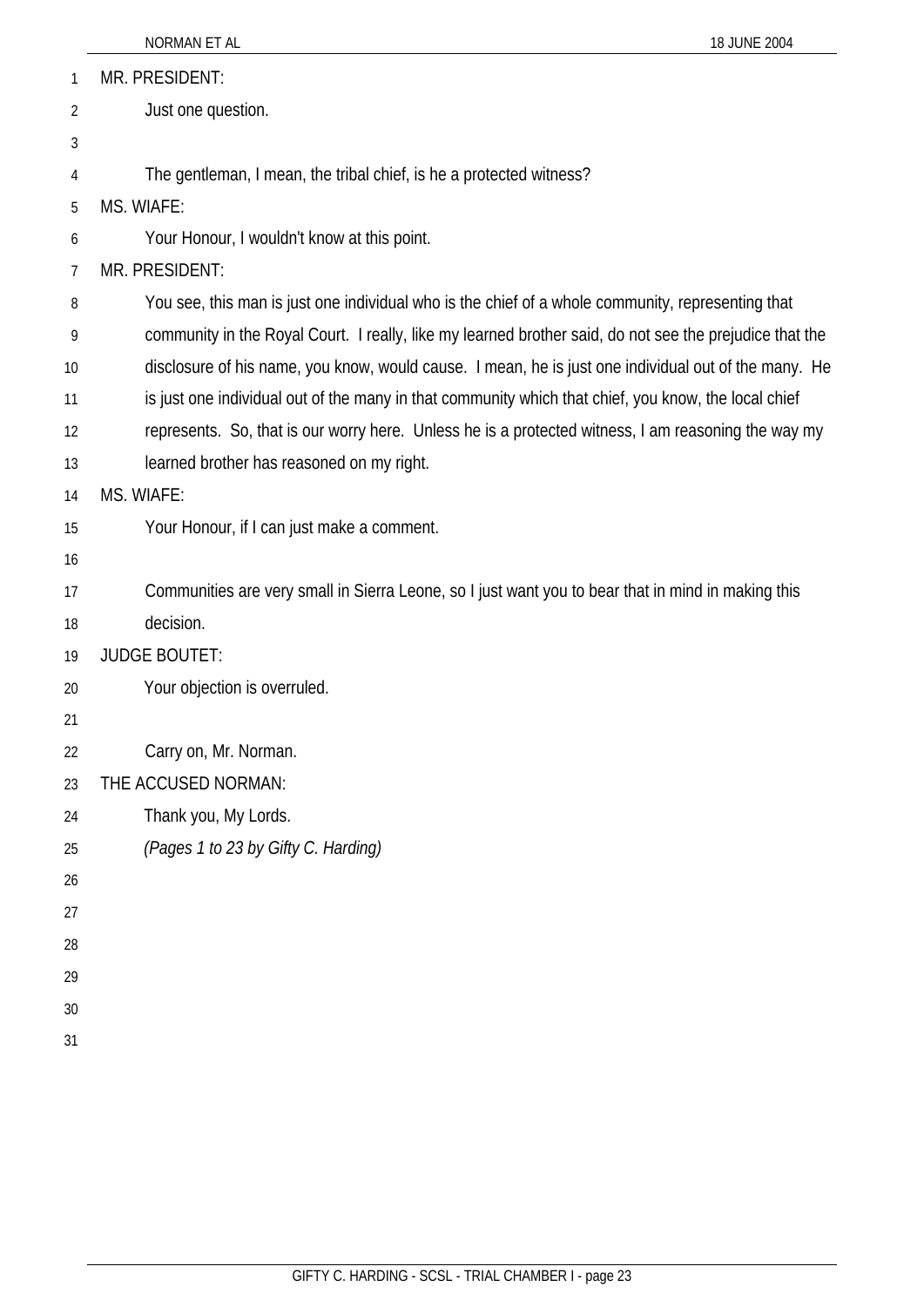|    | NORMAN ET AL<br>18 JUNE 2004                                                                           |
|----|--------------------------------------------------------------------------------------------------------|
| 1  | 1100H                                                                                                  |
| 2  | THE ACCUSED NORMAN:                                                                                    |
| 3  | To assist the Prosecution, the name that is going to be called cannot and would never be a witness,    |
| 4  | and the witness knows the reason and I know the reason.                                                |
| 5  | BY MR. NORMAN:                                                                                         |
| 6  | Mr. Witness, the name of the man who was the chief attached to me responsible for your own group<br>Q. |
| 7  | of people is what I want you to call. Can I help you if you want to --                                 |
| 8  | MR. PRESIDENT:                                                                                         |
| 9  | No, he should answer the question, Mr. Norman.                                                         |
| 10 | THE ACCUSED NORMAN:                                                                                    |
| 11 | Thank you, My Lord.                                                                                    |
| 12 | MR. PRESIDENT:                                                                                         |
| 13 | He should answer that question.                                                                        |
| 14 | THE ACCUSED NORMAN:                                                                                    |
| 15 | Thank you.                                                                                             |
| 16 | MR. PRESIDENT:                                                                                         |
| 17 | What is the name of that man? You say you know him, what is his name, the man who represented          |
| 18 | you, you know? What is his name?                                                                       |
| 19 | <b>JUDGE BOUTET:</b>                                                                                   |
| 20 | Speak up, please.                                                                                      |
| 21 | THE WITNESS:                                                                                           |
| 22 | Mr Xxxx.                                                                                               |
| 23 | BY THE ACCUSED NORMAN:                                                                                 |
| 24 | Thank you very much. You know the name. Is he alive?<br>Q.                                             |
| 25 | <b>JUDGE BOUTET:</b>                                                                                   |
| 26 | Again, Mr. Witness, you have to answer these questions. I mean, this is a simple question, you can     |
| 27 | say yes or no or I don't know.                                                                         |
| 28 | THE WITNESS:                                                                                           |
| 29 | Repeat your question so that I can understand.                                                         |
| 30 | BY THE ACCUSED NORMAN:                                                                                 |
| 31 | Mr. Witness, I want you to feel at ease. You are not on trial.<br>Q.                                   |
| 32 | MR. PRESIDENT:                                                                                         |
| 33 | Mr. Norman, please go straight to the question, please.                                                |
| 34 | THE ACCUSED NORMAN:                                                                                    |
| 35 | Thank you, My Lord, but the witness, if he has been answering, would have been gone a long time.       |
| 36 | MR. PRESIDENT:                                                                                         |
| 37 | Go straight to the answer, please. (sic)                                                               |
|    |                                                                                                        |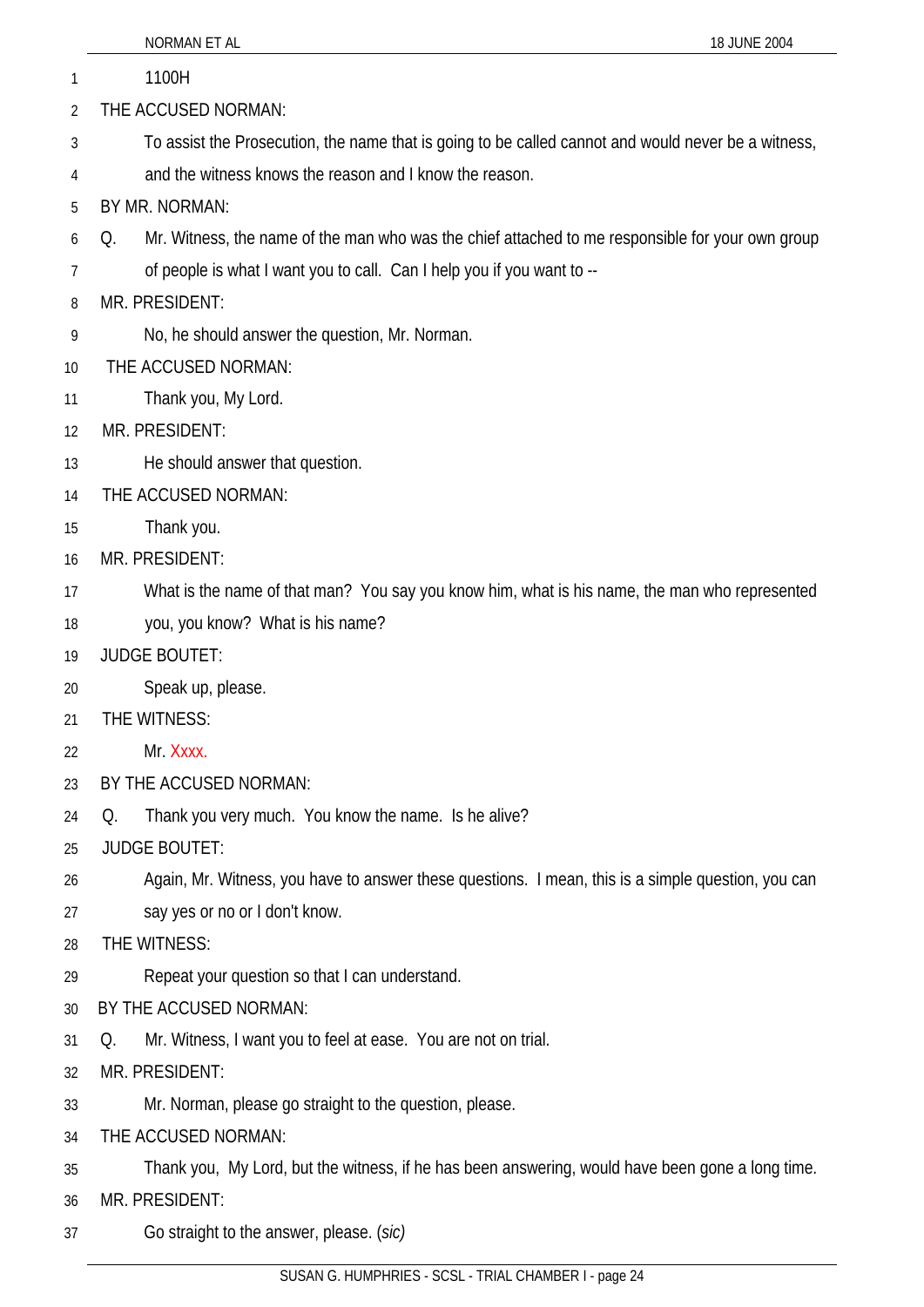- 1 BY THE ACCUSED NORMAN:
- 2 Q. Thank you. Is Mr. Xxxx alive now as you are sitting there? Do you know whether Mr. Xxxx is alive?
- 3 A. He is not alive.
- 4 Q. When did he die, do you know?
- 5 MR. PRESIDENT:
- 6 When did he die? Please, these are straight questions. When did he die, do you know?
- 7 THE WITNESS:
- 8 Yes.
- 9 BY THE ACCUSED NORMAN:
- 10 Q. Say it.
- 11 A. Yes, I know when he died, I know.
- 12 Q. When?
- 13 A. I'll not, sir, tell you the dates because at that time I went to xxxx on business.
- 14 Q. How did he die, you know? It is a sorrowful incident, I know it hurts, but tell this Court, please --
- 15 A. Yes.
- 16 Q. -- how he died.
- 17 A. I heard that there was an attack in Xxxx and in the course of the attack, he died.
- 18 Q. And you know he was a very close man to me. Mr. Witness, this incident is very painful, I know. But
- 19 help me and help this Court.
- 20 JUDGE BOUTET:
- 21 Mr. Witness, again if you don't know, will you say, "I don't know." The question was, "You know that
- 22 he was close to me." If you don't know that say, "I don't know." It's a simple question, so please try to
- 23 help the Court in understanding what is going on.
- 24 THE WITNESS:
- 25 I heard that there was an attack in Xxxx and in the course of that he died. But during that day I was
- 26 not in xxxx, I was in xxxx
- 27 BY THE ACCUSED NORMAN:
- 28 Q. But when you came back your group led a delegation to me.
- 29 MR. PRESIDENT:
- 30 Mr. Norman, let him answer the question.
- 31 THE WITNESS:
- 32 Well, I thought that.
- 33 THE ACCUSED NORMAN:
- 34 Thank you, My Lord.
- 35 MR. PRESIDENT:
- 36 Was he close to you or not?
- 37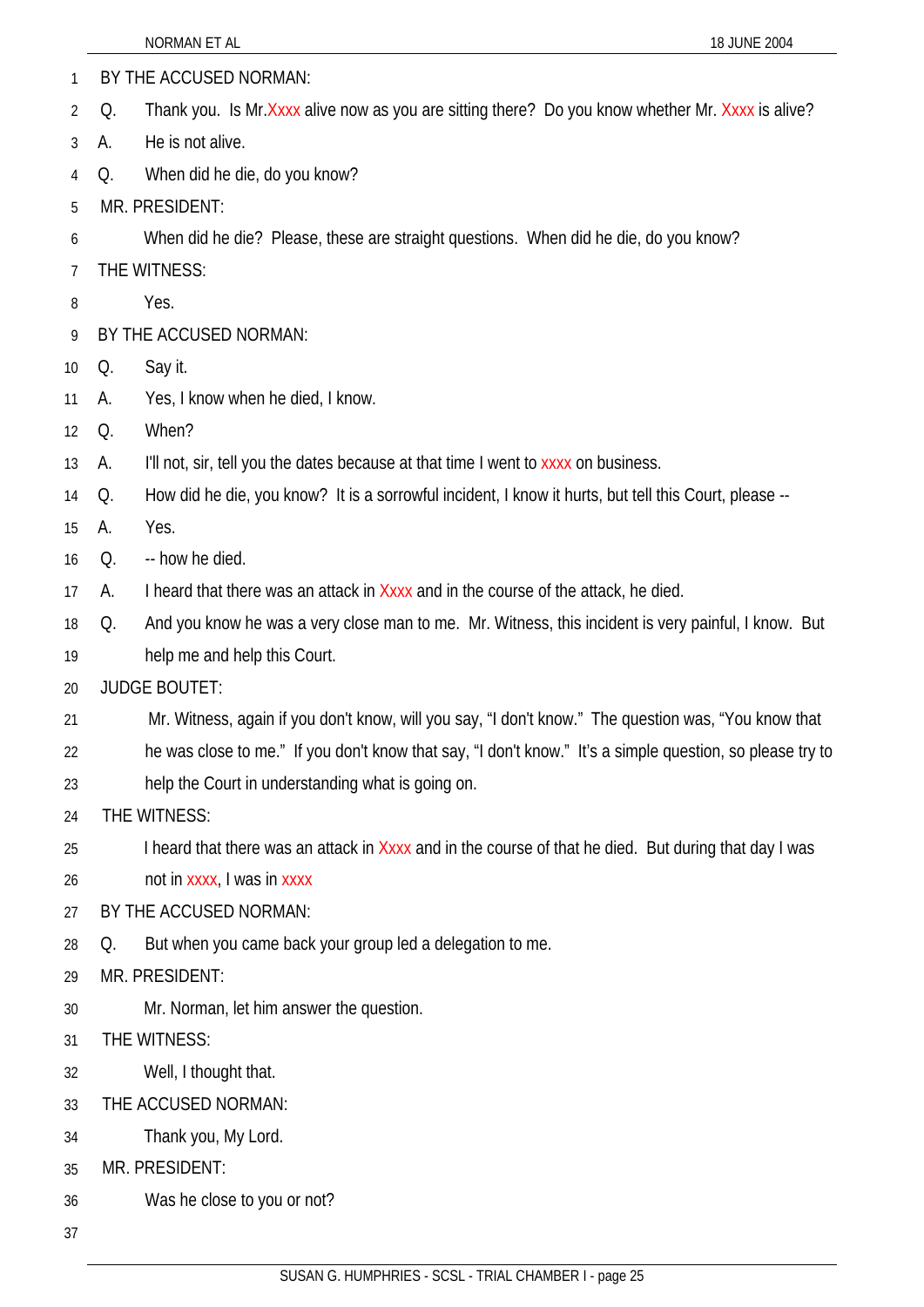- 1 BY THE ACCUSED NORMAN:
- 2 Q. Did you know he was a close man to me of -- among your own people?
- 3 A. Yes.
- 4 Q. And when you came back, you and others were in a delegation to me over that incident, not so?
- 5 JUDGE BOUTET:
- 6 I would like to be re-assured on this issue that -- because, Mr. Norman, you are talking of a
- 7 delegation. If it's a delegation of two or three, we are getting -- I don't know what you mean by
- 8 delegation, so --
- 9 THE ACCSUED NORMAN:
- 10 A group of people representing an opinion of a larger group.
- 11 JUDGE BOUTET:
- 12 I understand that is what you mean, but the group in question, is it a group of two or is it a group of 25
- 13 or a group of 50? I am talking simply, Mr. Norman, as to again to protect the identity of the witness.
- 14 That is my concern.
- 15 THE ACCUSED NORMAN:
- 16 Thank you, thank you, My Lord.
- 17 BY THE ACCUSED NORMAN:
- 18 Q. You and some people went to see me over Pa Xxxx's death.
- 19 A. I did not go there during that time.
- 20 Q. Do you know others went?
- 21 A. Yes, I heard about that, but I did not go and I did not know the people who went.
- 22 Q. But you cannot remember the year that that attack took place?
- 23 A. No.
- 24 Q. If I remind you, would you agree ?
- 25 JUDGE BOUTET:
- 26 Ask him -- give him the date, Mr. Norman, or the year and ask him.
- 27 BY THE ACCUSED NORMAN:
- 28 Q. Well, I want to help you, I want to assist you, it was in 1995. Do you agree? The attack on me in
- 29 which Pa Xxxx died.
- 30 JUDGE BOBUTET:
- 31 Can you answer the question, please?
- 32 THE WITNESS:
- 33 I cannot remember the year because I am not literate in English.
- 34 BY THE ACCUSED NORMAN:
- 35 Q. But, Mr. Witness, you told this Court you can write Arabic and you can write your own language in
- 36 Arabic. You have no year in your own language and there is no year in Arabic?
- 37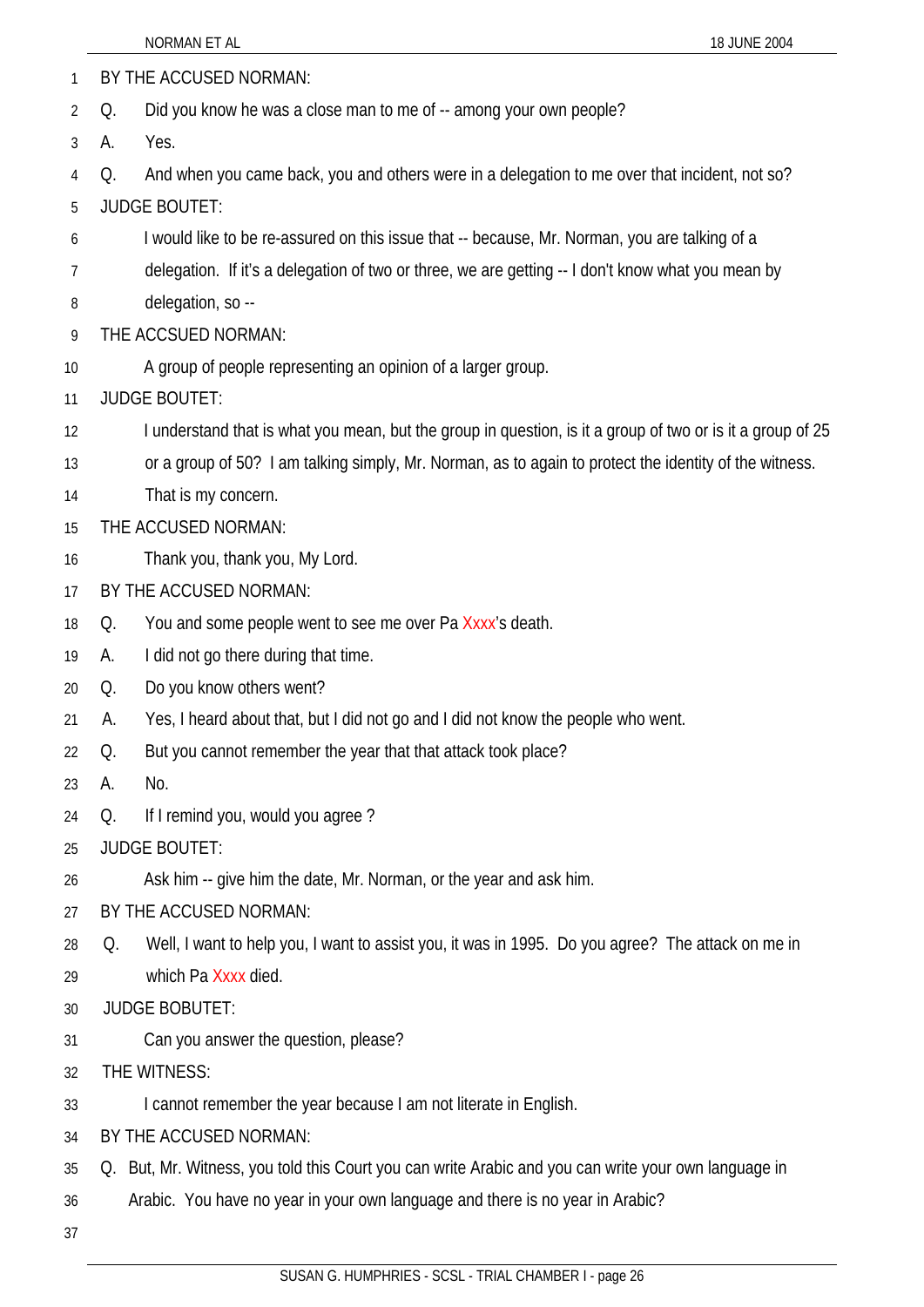1 JUDGE BOUTET:

- 2 Can you answer the question? Mr. Norman, just a minute. Can you answer the question; can you
- 3 write in Arabic?
- 4 THE WITNESS:
- 5 Yes, I can write a little because I'm not that literate in Arabic.
- 6 BY THE ACCUSED NORMAN:
- 7 Q. Mr. Witness, I am not educated in Arabic, but I want to say one word for you to understand and
- 8 perhaps tell. (*Arabic words – no translation*) What does that mean?
- 9 A. God is great.
- 10 Q. And you know God is great?
- 11 MR. PRESIDENT:
- 12 Look at me, Mr. Witness, look at me and answer.
- 13 JUDGE THOMPSON:
- 14 I have some very serious doubts about this line of cross-examination. Mr. Norman, it is argumentative
- 15 particularly -- suppose you get an answer in the negative, how does that assist the Court?
- 16 THE ACCUSED NORMAN:
- 17 My Lord, you will put down that God is not great.
- 18 MR. PRESIDENT:
- 19 And this is an area where the faith notion makes these kinds of questions argumentative.
- 20 THE ACCUSED NORMAN:
- 21 I will take your caution into consideration, My Lord. I will proceed.
- 22 BY THE ACCUSED NORMAN:
- 23 Q. Mr. Witness, apart from soldiers and RUF and CDF, who else do you know that was involved in the
- 24 fighting in Sierra Leone? Do you know whether there was any other group apart from these?
- 25 MR. PRESIDENT:
- 26 In the fight in this country, you know there was a fight in his country? There was a fight in this country.
- 27 Which groups were involved in the fighting? Which groups? Which people, which groups, which
- 28 various groups were involved in the fighting?
- 29 THE WITNESS:
- 30 I know of three groups.
- 31 BY THE ACCUSED NORMAN:
- 32 Q. Who are those?
- 33 A. First I heard rebels.
- 34 Q. Then?
- 35 A. After that we heard CDF, the *Kamajors*.
- 36 Q. So those are the only three you know; rebel, soldier, *Kamajor*?
- 37 A. Yes.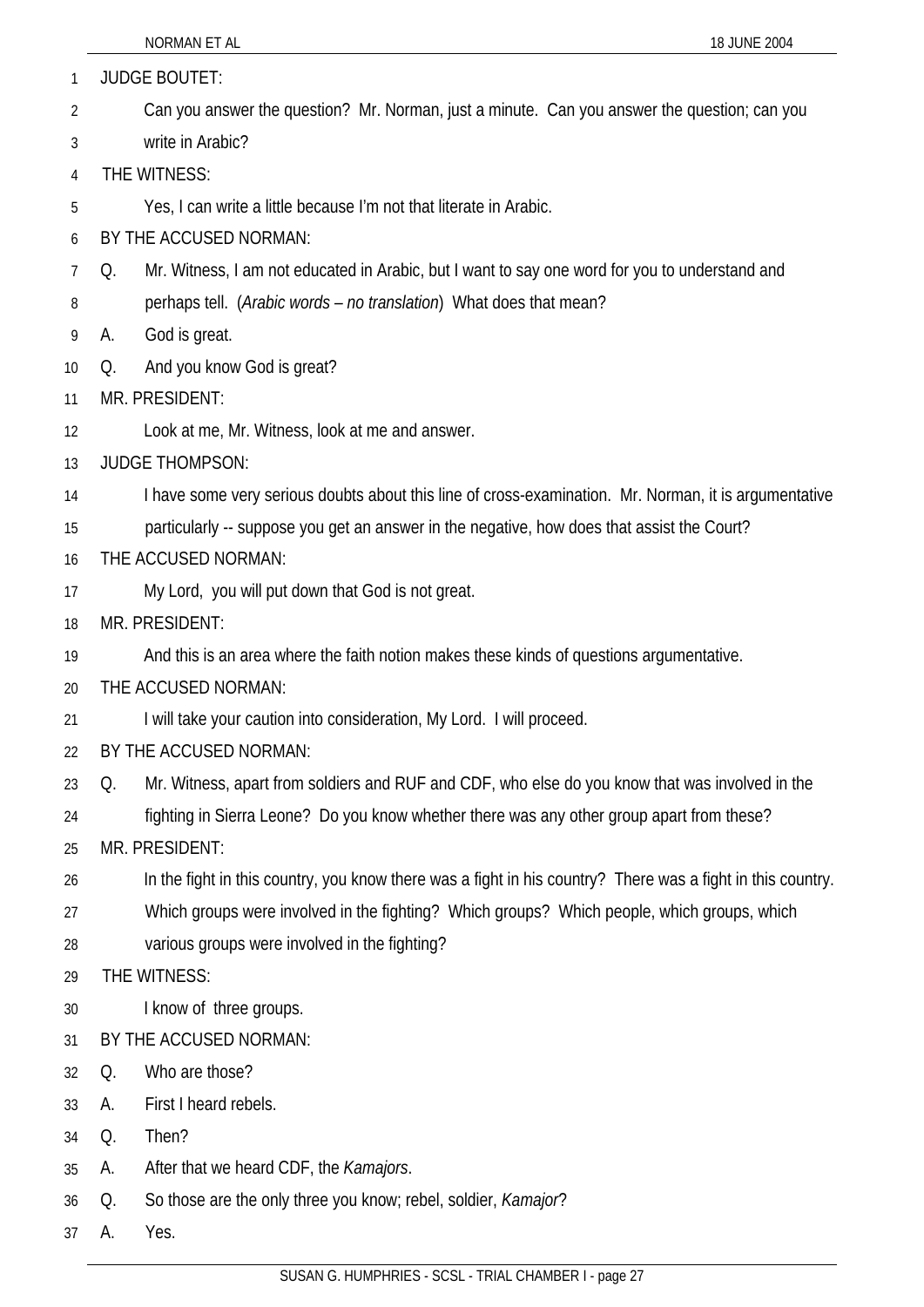- 1 Q. Did you know of any group involved called ECOMOG?
- 2 A. Yes, we used to see the ECOMOG when they came.
- 3 Q. Did you know of any group where -- did you know of any group called *Kapra*?
- 4 A. Where I was I did not see them.
- 5 Q. *(inaudible)* did you know?
- 6 A. No, I don't know.
- 7 Q. Do you know any group called --
- 8 MR. PRESIDENT:
- 9 Sorry, is Apra, spelled Apra, Apra?
- 10 THE ACCUSED NORMAN:
- 11 *Kapra*. K-A-P-R-A.
- 12 MR. PRESIDENT:
- 13 *Kapra*.
- 14 THE ACCUSED NORMAN:
- 15 *Kapra*, I will identify them to Your Lordship at the appropriate time.
- 16 BY THE ACCUSED NORMAN:
- 17 Q. *Tamaboro* is T-A-M-A-B-O-R-O. Did you know them?
- 18 JUDGE BOUTET:
- 19 Please answer the question.
- 20 MR. PRESIDENT:
- 21 It is simple, if you know, you know. If you don't know say so, please.
- 22 THE WITNESS:
- 23 No, I don't know about them.
- 24 BY THE ACCUSED NORMAN:
- 25 Q. You don't know of another group called Donso, D-O-N-S-O -- D-O-N-S-O, Donso?
- 26 JUDGE BOUTET:
- 27 Mr. Witness, do you know of that group or not?
- 28 THE WITNESS:
- 29 No, I don't saw that group.
- 30 BY THE ACCUSED NORMAN:
- 31 Q. Do you know of another group called Jbeties, J-B-E-T-I-E-S, Jbeties?
- 32 MR.PRESIDENT:
- 33 Called what?
- 34 THE ACCUSED NORMAN:
- 35 Jbeties, J-B-E-T-I-E-S, My Lord, Jbeties. I will tell Your Lordship about that.
- 36 BY THE ACCUSED NORMAN:
- 37 Q. Quick, if you give me an answer --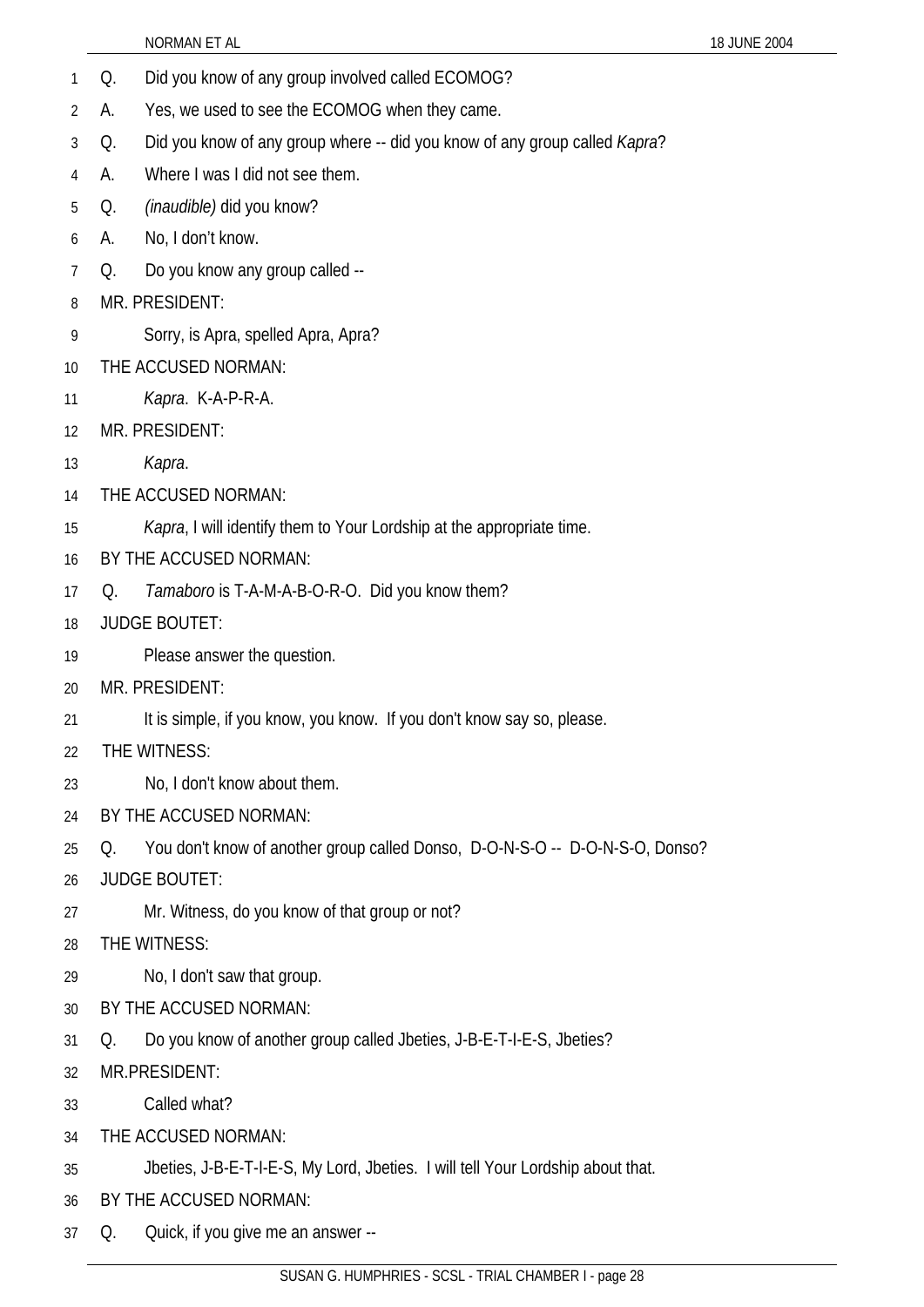|    |    | NORMAN ET AL                                                                                                  | 18 JUNE 2004 |
|----|----|---------------------------------------------------------------------------------------------------------------|--------------|
| 1  | А. | No, I don't know that group.                                                                                  |              |
| 2  | Q. | The other group, they are called O.B.H.S. This is now -- we are now going from one to (inaudible)             |              |
| 3  |    | and I'm sure you know O.B.H.S., Organise Body of Hunting Societies, is the meaning of O.B.H.S. Do             |              |
| 4  |    | you know them?                                                                                                |              |
| 5  |    | <b>JUDGE BOUTET:</b>                                                                                          |              |
| 6  |    | You have to answer.                                                                                           |              |
| 7  |    | THE WITNESS:                                                                                                  |              |
| 8  |    | No, I don't know them.                                                                                        |              |
| 9  |    | BY THE ACCSUED NORMAN:                                                                                        |              |
| 10 |    | Q. Did you know of the other group, they were referred to as vigilantes?                                      |              |
| 11 |    | THE ACCSUED NORMAN:                                                                                           |              |
| 12 |    | I will spell, My Lord, V-I-G-I-L-A-N-T-I-E-S, vigilantes. Vigilantes - I have been corrected by master        |              |
| 13 |    | of languages. It is T-E-S, not T-I-E-S, correction, My Lord.                                                  |              |
| 14 |    | <b>JUDGE BOUTET:</b>                                                                                          |              |
| 15 |    | Mr. Witness, can you answer the question, please?                                                             |              |
| 16 |    | BY THE ACCUSED NORMAN:                                                                                        |              |
| 17 | Q. | I am begging you.                                                                                             |              |
| 18 | А. | No, I don't know them, all that I know is what I have said.                                                   |              |
| 19 | Q. | Do you know about the other group called Border Guards?                                                       |              |
| 20 |    | THE ACCUSED NORMAN:                                                                                           |              |
| 21 |    | Border guards. Border, then guards, My Lord.                                                                  |              |
| 22 |    | <b>JUDGE BOUTET:</b>                                                                                          |              |
| 23 |    | Thank you. Mr. Witness, even though you may have said so in the past you still have to answer these           |              |
| 24 |    | questions yes, no, or I don't know.                                                                           |              |
| 25 |    | THE WITNES:                                                                                                   |              |
| 26 |    | I don't know that group.                                                                                      |              |
| 27 |    | BY THE ACCUSED NORMAN:                                                                                        |              |
| 28 |    | Q. Now, Mr. Witness, in all the groups I have called, there were 11 groups involved in the fighting in Sierra |              |
| 29 |    | Leone. Do you know that?                                                                                      |              |
| 30 |    | <b>JUDGE BOUTET:</b>                                                                                          |              |
| 31 |    | Mr. Witness, can you answer the question?                                                                     |              |
| 32 |    | MR. PRESIDENT:                                                                                                |              |
| 33 |    | He says that there were 11 groups fighting. What is your answer? Do you know or you do not know?              |              |
| 34 |    | THE WITNESS:                                                                                                  |              |
| 35 |    | I do not know all the 11 groups.                                                                              |              |
| 36 |    | BY THE ACCUSED NORMAN:                                                                                        |              |
| 37 | Q. | I am putting to it you that there were these 11 groups.                                                       |              |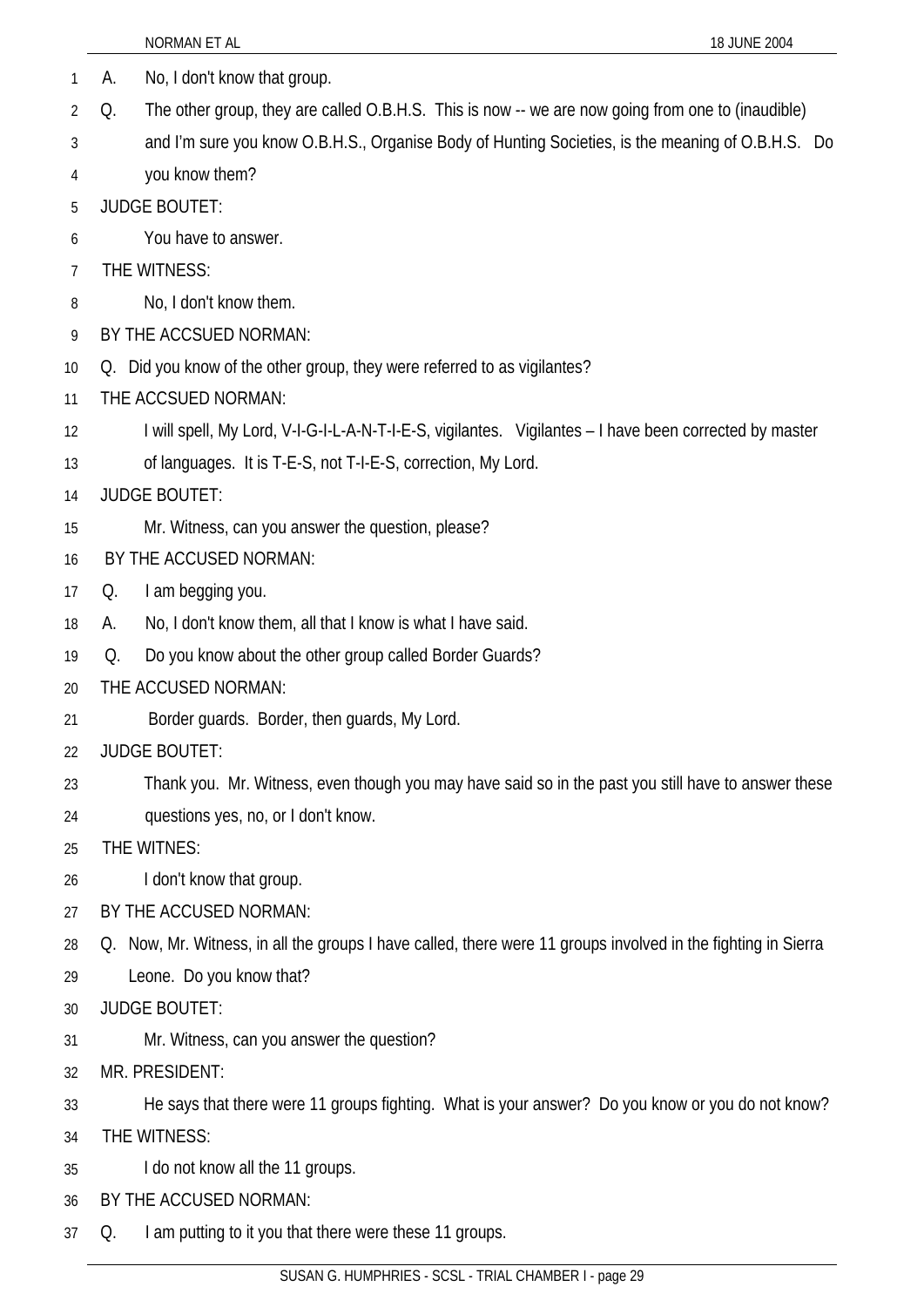1 JUDGE BOUTET:

- 2 Mr. Norman, he has already answered, he doesn't know.
- 3 THE ACCUSED NORMAN:
- 4 Yes.
- 5 BY THE ACCUSED NORMAN:
- 6 Q. Well, before 1998, were there *Kamajor*s in Xxxx?
- 7 JUDGE THOMPSON:
- 8 May I intervene here?
- 9 MS. WIAFE:
- 10 Your Honour --
- 11 JUDGE THOMPSON:
- 12 I think, Mr. Norman, your learned stand-by counsel, Dr. Jabbi, did cover that particular subject.
- 13 THE ACCUSED NORMAN:
- 14 Thank you for reminding me, My Lord.
- 15 MR. PRESIDENT:
- 16 And in my judgment exhaustively.
- 17 BY THE ACCUSED NORMAN:
- 18 Q. By 1995, Mr. Witness, did you know that there were *Kamajor*s in Xxxx?
- 19 MS. WIAFE:
- 20 Your Honour, I think this subject ---
- 21 JUDGE BOUTET:
- 22 Sustained. This area of *Kamajor* where they were, when and so on, has been widely covered by your
- 23 counsel and therefore this is an area that, when we mentioned to you at the beginning, you must not
- 24 cover the same ground, as such. You are --
- 25 THE ACCUSED NORMAN:
- 26 Yes, My Lord, but the witness is not on record that he knew that there were *Kamajor*s in Xxxx.
- 27 JUDGE BOUTET:
- 28 We know this, but this is --
- 29 MR. PRESIDENT:
- 30 And we don't want to go back to that.
- 31 JUDGE BOUTET:
- 32 We know this, he has answered what he could answer at that time, we will not allow further question
- 33 on this because it has already been covered.
- 34 THE ACCSUED NORMAN:
- 35 He was not asked whether there were *Kamajor*s in Xxxx. I can testify to that because I was listening
- 36 to the line of question, My Lord, that the witness was never questioned --
- 37 JUDGE BOUTET: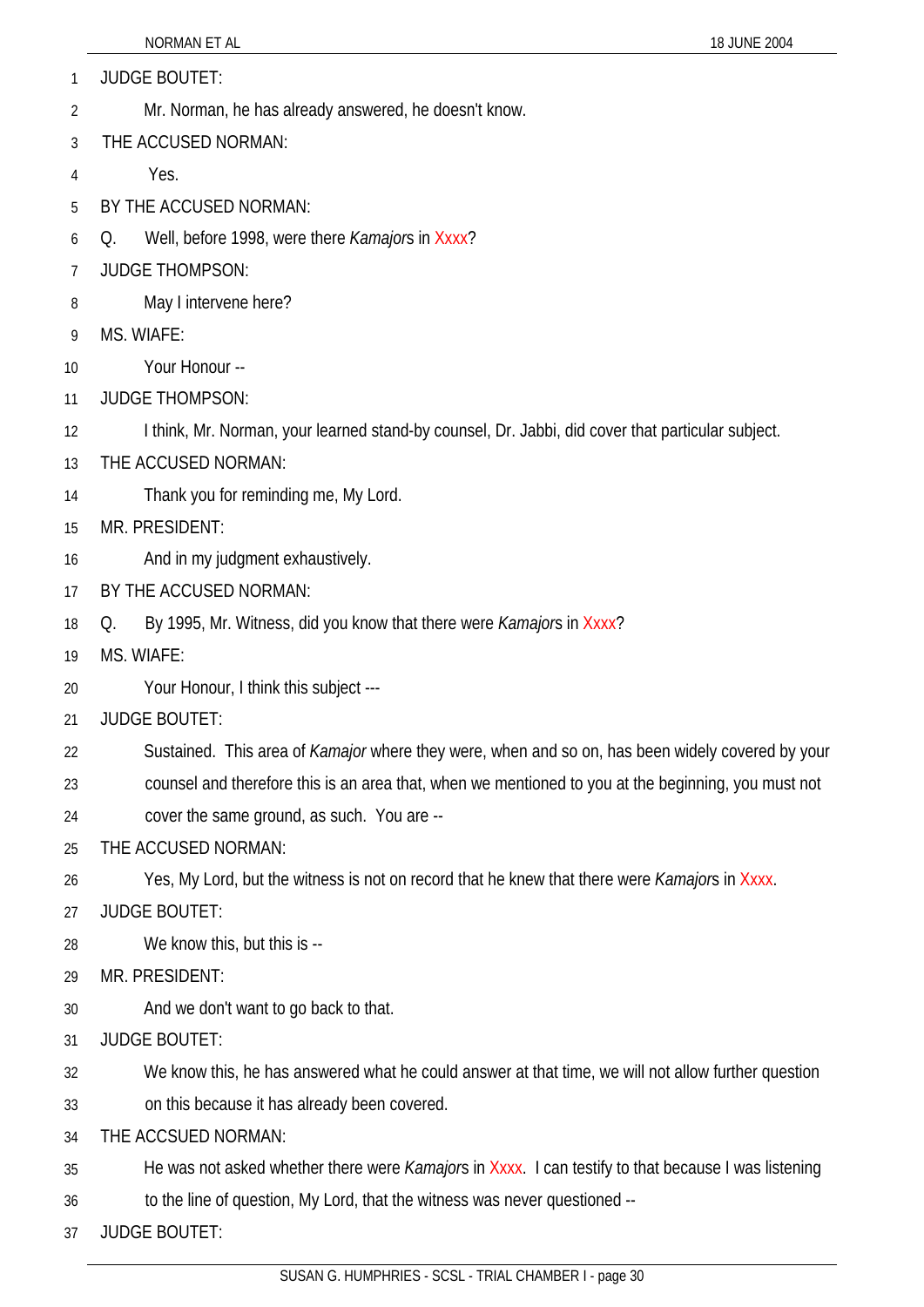- 1 You are quite right.
- 2 THE ACCUSED NORMAN:
- 3 -- the witness was never questioned on the extent of *Kamajors* in Xxxx in 1995 right up to that --
- 4 JUDGE BOUTET:
- 5 Fine, we will allow that question. Go ahead.
- 6 MR. PRESIDENT:
- 7 I want to get one thing, you know, right. Xxxx. is it a town or a chiefdom?
- 8 THE ACCUSED NORMAN:
- 9 It is an amalgamated chiefdom, composed of many towns and many villages.
- 10 MR. PRESIDENT:
- 11 Yes, that is my – that is my understanding.
- 12 THE ACCUSED NORMAN:
- 13 That is it.
- 14 MR. PRESIDENT:
- 15 So when you say in Xxxx, I mean, are you – are you just spreading the question around the place?
- 16 THE ACCUSED NORMAN:
- 17 I'm not spreading the question, he lived in the chiefdom.
- 18 MR. PRESIDENT:
- 19 Yes.
- 20 THE ACCUSED NORMAN:
- 21 And, if I am not pre-empting, he knows and I know that we met and we made arrangements in his own
- 22 presence of forming *Kamajor*s.
- 23 MR. PRESIDENT:
- 24 No, we are not – we are not interested in that, we are not interested in that.
- 25 THE ACCUSED NORMAN:
- 26 My Lord --
- 27 MR. PRESIDENT:
- 28 You are not leading any evidence --
- 29 THE ACCUSED NORMAN:
- 30 My Lord, I am not leading evidence, but --
- 31 MR. PRESIDENT:
- 32 No, no, Mr. Norman, please, remain within your legal limits, please.
- 33 THE ACCUSED NORMAN:
- 34 Thank you, My Lord. Thank you, My Lord. My legal limits allows me to ask the witness a question,
- 35 My Lord.
- 36 JUDGE THOMPSON:
- 37 Yes. And I would like to add a little point to that, that you are now defending yourself, you know.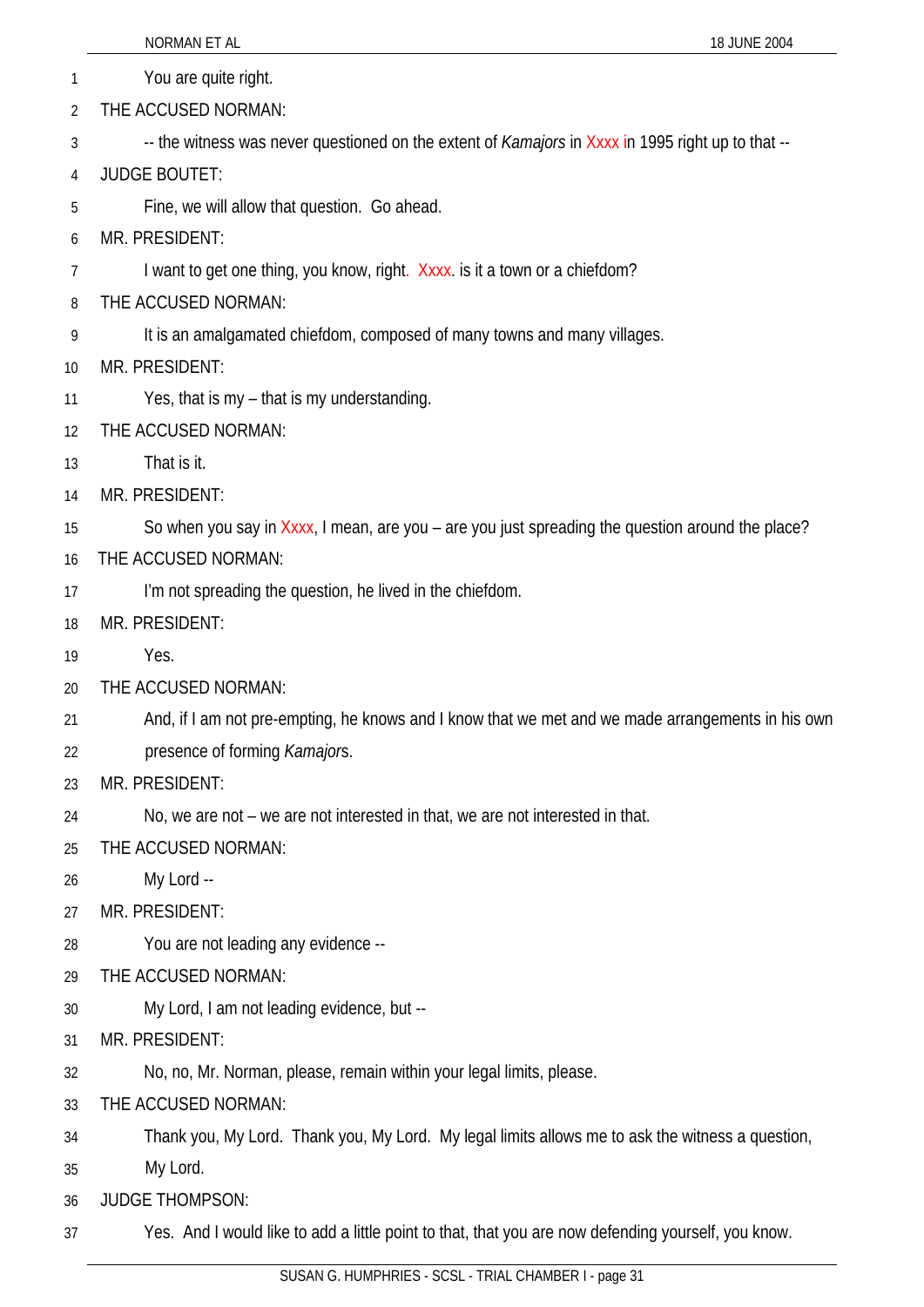- 1 THE ACCUSED NORMAN:
- 2 For my life, My Lord, I would emphasise.
- 3 JUDGE THOMPSON:
- 4 Yes, you are representing yourself and --
- 5 THE ACCUSED NORMAN:
- 6 For my life.
- 7 JUDGE THOMPSON:
- 8 -- therefore, keep to that parameter.
- 9 THE ACCUSED NORMAN:
- 10 For my life, My Lord, it's not for anything else, but I will be staying in jail for my life --
- 11 JUDGE THOMPSON:
- 12 Yes. I mean, Mr. Norman, don't be pre-emptive of the Bench.
- 13 THE ACCUSED NORMAN:
- 14 No, I'm not pre-emptive, My Lord, I am only emphasising the importance –
- 15 JUDGE THOMPSON:
- 16 We are very much sensitive to that, but we should proceed with the judicial process and ascertain the
- 17 facts as they come out.
- 18 THE ACCUSED NORMAN:
- 19 So a man on trial for his life should be given at least as much chance as the protection of the
- 20 witnesses' exposure.
- 21 MR. PRESIDENT:
- 22 You have all the chances, Mr. Norman, but within legal limits, please. You can ago ahead.
- 23 BY THE ACCUSED NORMAN:
- 24 Q. Mr. Witness, did the investigators on the Prosecution side talk to you?
- 25 JUDGE BOUTET:
- 26 Can you answer the question? You don't understand what is meant by investigators?
- 27 THE WITNESS:
- 28 I don't understand that question.
- 29 BY THE ACCUSED NORMAN:
- 30 31 Q. I will put it this way. Up to the time you were brought to sit over there, did anybody talk to you about this matter?
- 32 JUDGE BOUTET:
- 33 Mr. Norman, maybe you could ask the question in two phases as such. I am not sure if your question
- 34 has to do -- whether or not he did talk to the Prosecution's investigators or others while here, or your
- 35 question is to do with whether he met with them prior to coming here today. So let us try it that way
- 36 first and we will see.
- 37 THE ACCUSED NORMAN: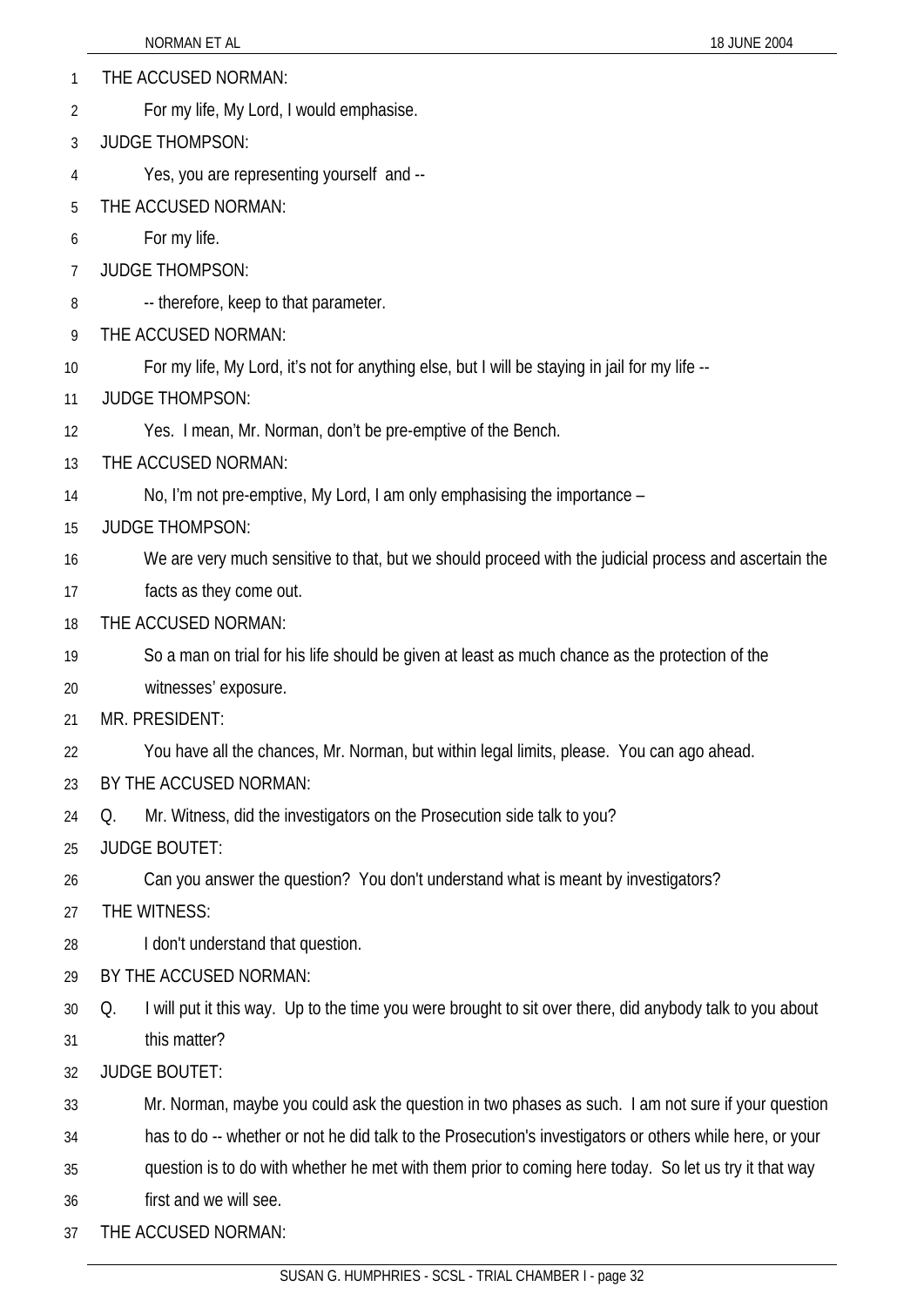| 1              | My Lords, I am on trial for my life. I don't want to say this to hurt, but it seems that the laxity given to |
|----------------|--------------------------------------------------------------------------------------------------------------|
| 2              | the Prosecution witness to keep quiet until you almost go to the extent of near begging him to answer        |
| 3              | is ominous.                                                                                                  |
| $\overline{4}$ | <b>JUDGE BOUTET:</b>                                                                                         |
| 5              | Well, just by observing the reaction of the witness quite often he does not appear to understand the         |
| 6              | substance of your question.                                                                                  |
| 7              | THE ACCUSED NORMAN:                                                                                          |
| 8              | But, My Lords, the witness was not brought here by me, he was brought by people. How did he get              |
| 9              | here, he cannot understand even that?                                                                        |
| 10             | <b>JUDGE THOMPSON:</b>                                                                                       |
| 11             | Mr. Norman, let me say here that our duty as judges is to ensure the fairness and integrity of the           |
| 12             | process. The Prosecution have brought certain charges upon which they must stand or fall. And we             |
| 13             | are here to adjudicate with the greatest degree of impartiality and objectivity, but at the same time,       |
| 14             | there are principles and rules that govern how the judicial process functions. And we cannot, because        |
| 15             | of the special position you find yourself in as representing yourself, necessarily allow you the kind of     |
| 16             | latitude that you are looking for to the prejudice of the Prosecution. Indeed, under cross-examination       |
| 17             | we have agreed that you can cross-examine as exhaustively as you can on the substance of the                 |
| 18             | examination-in-chief and even on matters that have not arisen out of examination, just to test the           |
| 19             | credit, as the Americans say, the believability of the witnesses. But here it is important to let you        |
| 20             | know that if you are asking a question about whether he spoke to the Prosecution, it's important to          |
| 21             | know whether the -- you are talking about the interview that he might have given as a potential              |
| 22             | Prosecution witness, or whether after that we have a clear structure in our minds as judges what he          |
| 23             | has said to the Prosecution when he was being interviewed as a potential witness may be different            |
| 24             | from what he --                                                                                              |
| 25             | THE ACCUSED NORMAN:                                                                                          |
| 26             | Thank you, My Lord, I will reframe my question.                                                              |
| 27             | <b>JUDGE THOMPSON:</b>                                                                                       |
| 28             | Would you do that?                                                                                           |
| 29             | THE ACCUSED NORMAN:                                                                                          |
| 30             | And thank you for my education.                                                                              |
| 31             | BY THE ACCUSED NORMAN:                                                                                       |
| 32             | Mr. Witness, did you make a statement to anyone about this matter before coming here?<br>Q.                  |
| 33             | MR. PRESIDENT:                                                                                               |
| 34             | Please answer the question.                                                                                  |
| 35             | THE WITNESS:                                                                                                 |

37 MR. PRESIDENT: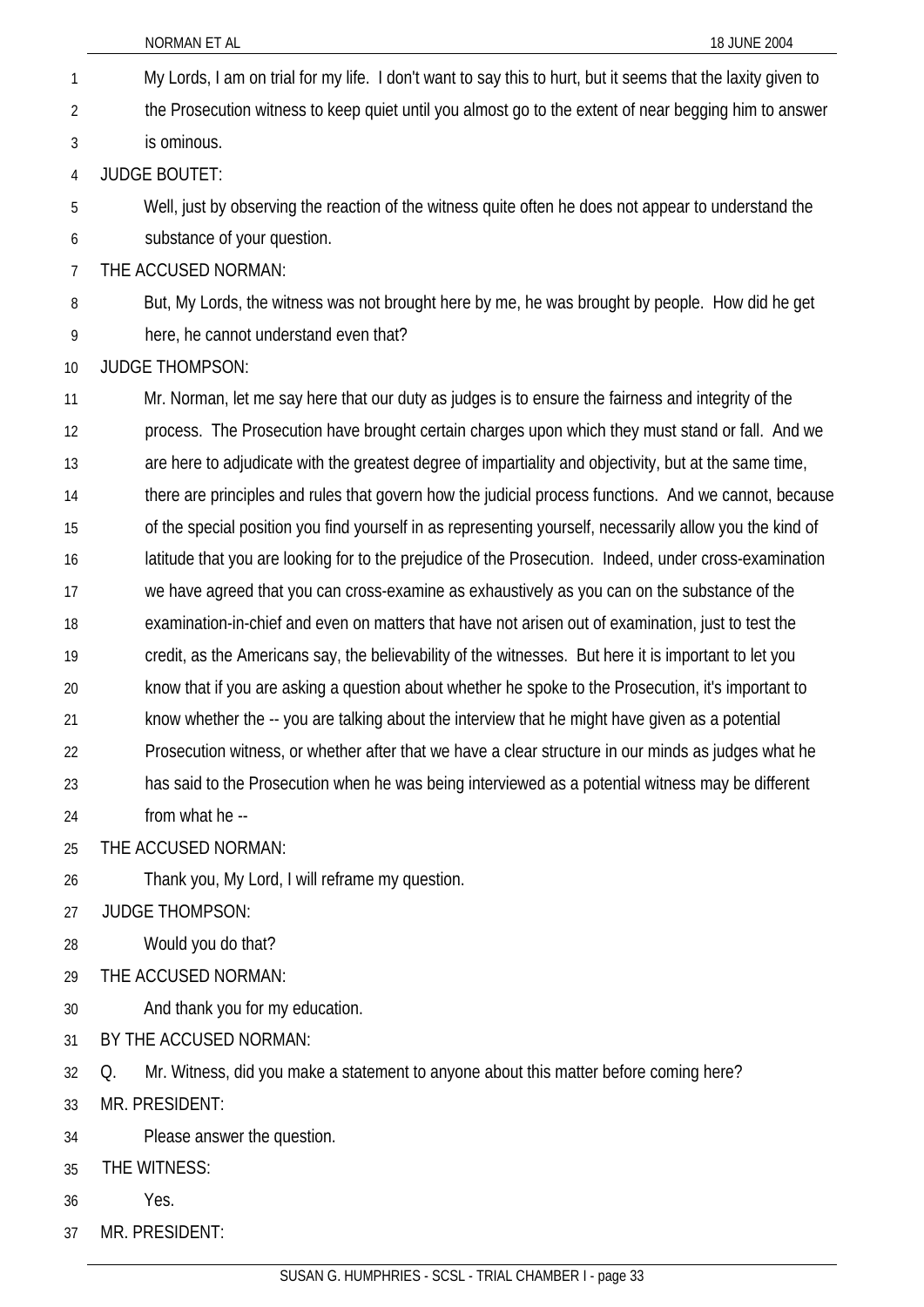- 1 Answer the question.
- 2 THE WITNESS:
- 3 Yes. Yes.
- 4 MR. PRESIDENT:

5 Don't wait to be asked to answer the question. If you have the reply to the question, please, react

- 6 immediately.
- 7 BY THE ACCUSED NORMAN:
- 8 Q. Did you make one statement or more than one statement?
- 9 MR. PRESIDENT:
- 10 Please answer the question. Please answer the question, don't keep the Court waiting. We won't
- 11 sleep here. Did you make only one statement or you made many more statements? Please, answer
- 12 the question.
- 13 THE WITNESS:
- 14 I made one statement. Yes.
- 15 BY THE ACCUSED NORMAN:
- 16 Q. Thank you. You remember when you made that statement?
- 17 A. Yes.
- 18 Q. When was it?
- 19 A. I can't remember the date because I was asked, and as they asked me I had been giving the
- 20 statement.
- 21 Q. You cannot remember when? You remember it was only one time?
- $22$ A. Yes.
- 23 Q. How long has that been, is it one week, two weeks?
- 24 A. It's more than one month.
- 25 Q. It is more than one month? Can you go to two months?
- 26 JUDGE BOUTET:
- 27 Please answer the question.
- 28 THE WITNESS:
- 29 I have answered, I've said what I knew.
- 30 BY THE ACCSUED NORMAN:
- 31 Q. You have said more than one month. I am saying did it go to two?
- 32 A. I have told you that I cannot tell you the dates, but all I can say is it's more than one month.
- 33 Q. And from that time it is only now that you are talking on that statement?
- 34 MR. PRESIDENT:
- 35 Mr. Witness, please.
- 36 JUDGE THOMPSON:
- 37 Perhaps, Mr. Norman, you want to clarify that a bit?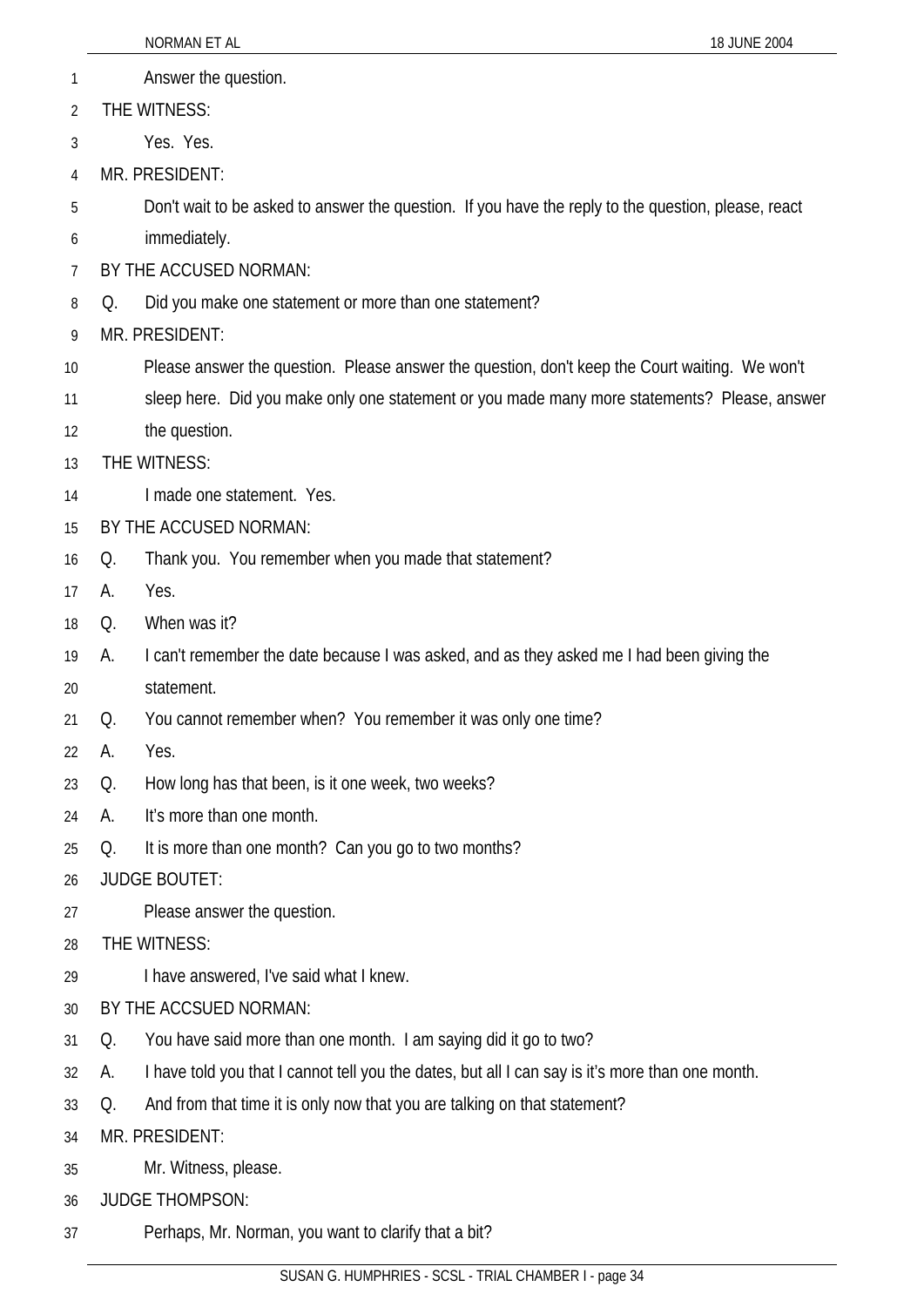- 1 THE ACCUSED NORMAN:
- 2 Yes, My Lord.
- 3 JUDGE THOMPSON:
- 4 Maybe the question itself is –
- 5 THE ACCUSED NORMAN:
- 6 Yes, My Lord, I want to clarify it a bit.
- 7 BY THE ACCUSED NORMAN:
- 8 Q. Can that one month be in last year or this year?
- 9 A. It is this year.
- 10 Q. So that one month cannot be in December 2003 at all?
- 11 THE ACCUSED NORMAN:
- 12 My Lord, when he finishes with the answer that will be my last question to him. I think (*inaudible*).
- 13 JUDGE BOUTET:
- 14 Thank you.
- 15
- 16 Would you answer his last question, please?
- 17 TH ACCSUED NORMAN:
- 18 My Lords, that will be all.
- 19 JUDGE BOUTET:
- 20 Thank you very much.
- 21
- 22 Mr. Witness, you have not answered that very last question. Can you answer the question, please?
- 23 THE WITNESS:
- 24 I don't understand that question.
- 25 JUDGE BOUTET:
- 26 Can you try it again, Mr. Norman, please?
- 27 BY THE ACCUSED NORMAN:

28 Q. I will help you. You said you made the statement only one time and it has taken one month since.

- 29 30 That was why I was asking, could that month be last year or this year? Would one month be in 2003 or in 2004?
- 31 A. I know 1999, 2004. I don't understand the years of this English month.
- 32 Q. You know, surely, when the year past to this year, 2004, from January to this -- now, this is June,
- 33 January, February, March, April, May, June. I know you do remember February very well because
- 34 February xxxx is a date you cannot forget. But now I am saying that one month, was that one month
- 35 in January or in February or in March or in April or in May, and then now this June? Which of the
- 36 month?
- 37 A. After this – after the past month and this other month. The coming of this month.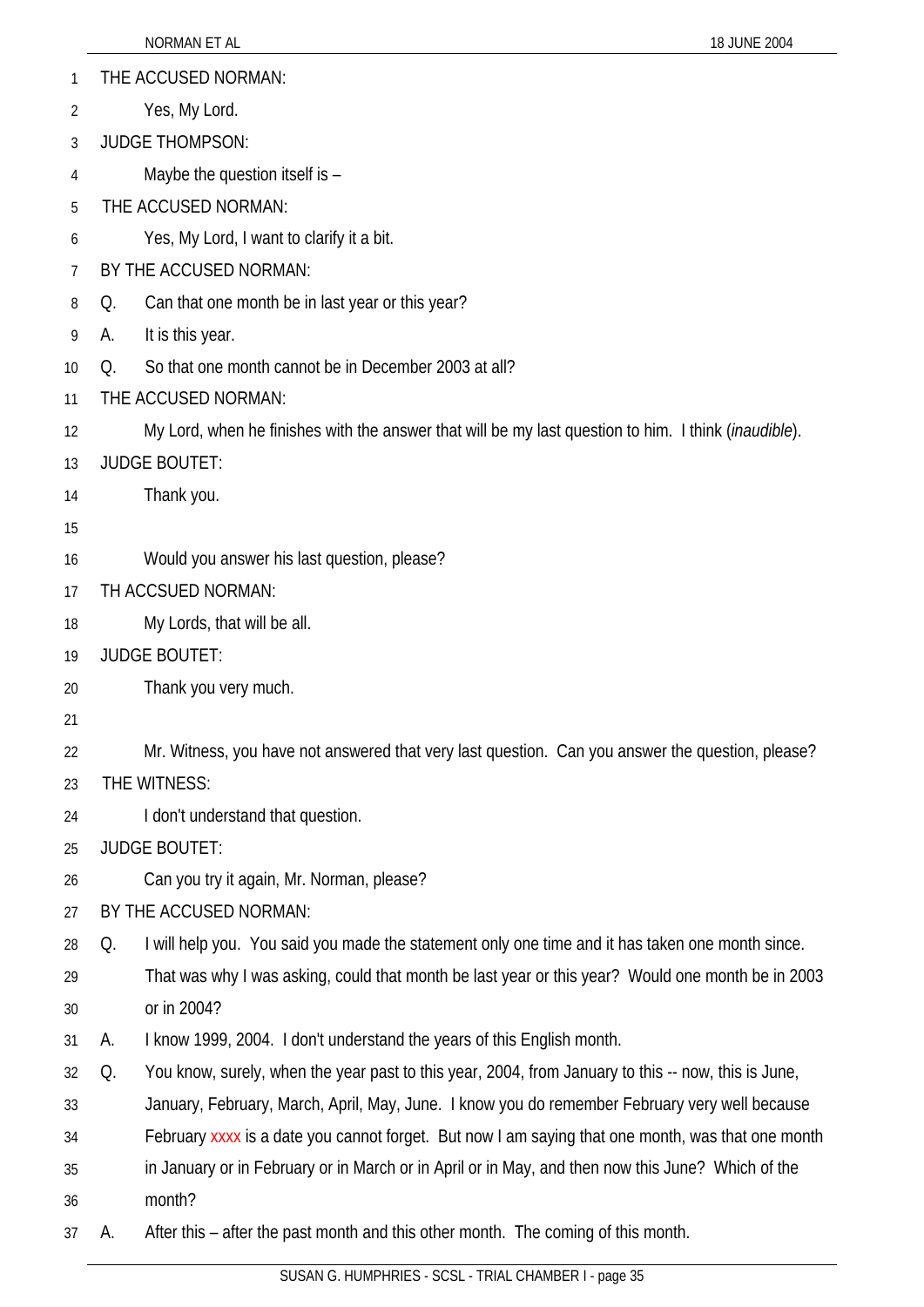- 1 Q. That is the month before this, May?
- 2 MR. PRESIDENT:
- 3 Mr. Witness, this is your statement. Did you make that last year or this year?
- 4 THE WITNESS:
- 5 It's this year.
- 6 BY THE ACCUSED NORMAN:
- 7 Q. It is this year. This year, one month, it is in this year.
- 8 MR. PRESIDENT:
- 9 I think that is what he has said, Mr. Norman.
- 10 THE ACCUSED NORMAN:
- 11 That is the answer to Your Lordship, yes, to say you have to answer my question, that is why I
- 12 insisted, but if that is the answer, then I can leave him to the –
- 13 MR. PRESIDENT:
- 14 I suppose that is what you are driving at, that it wasn't made last year, but it was made this year.
- 15 THE ACCUSED NORMAN:
- 16 Thank you, My Lordship.
- 17 MR. PRESIDENT:
- 18 But if you are not very clear you can still go ahead. You can still go ahead.
- 19 THE ACCUSED NORMAN:
- 20 No, no, no, no, no, I will keep quiet, Your Lordships. That will be the end, Your Lordships.
- 21 JUDGE BOUTET:
- 22 Thank you.
- 23 MR. PRESIDENT:
- 24 The Court will rise for 15 minutes. The Court rises.
- 25 *(Court recessed from 1147 to 1214H)*
- 26 JUDGE BOUTET:
- 27 Counsel for second Accused, please.
- 28 MR. BOCKARIE:
- 29 Yes, Your Honour. I have no questions for this witness. However, at the end of Mr. Margai's cross-
- 30 examination I would like to make a very brief statement, Your Honour.
- 31 JUDGE BOUTET:
- 32 We will see then. Thank you.
- 33 Mr. Margai.
- 34
- 35 MR. PRESIDENT:
- 36 I am sorry, can I have you on record again, please? Let me have you on record.
- 37 MR. BOCKARIE:.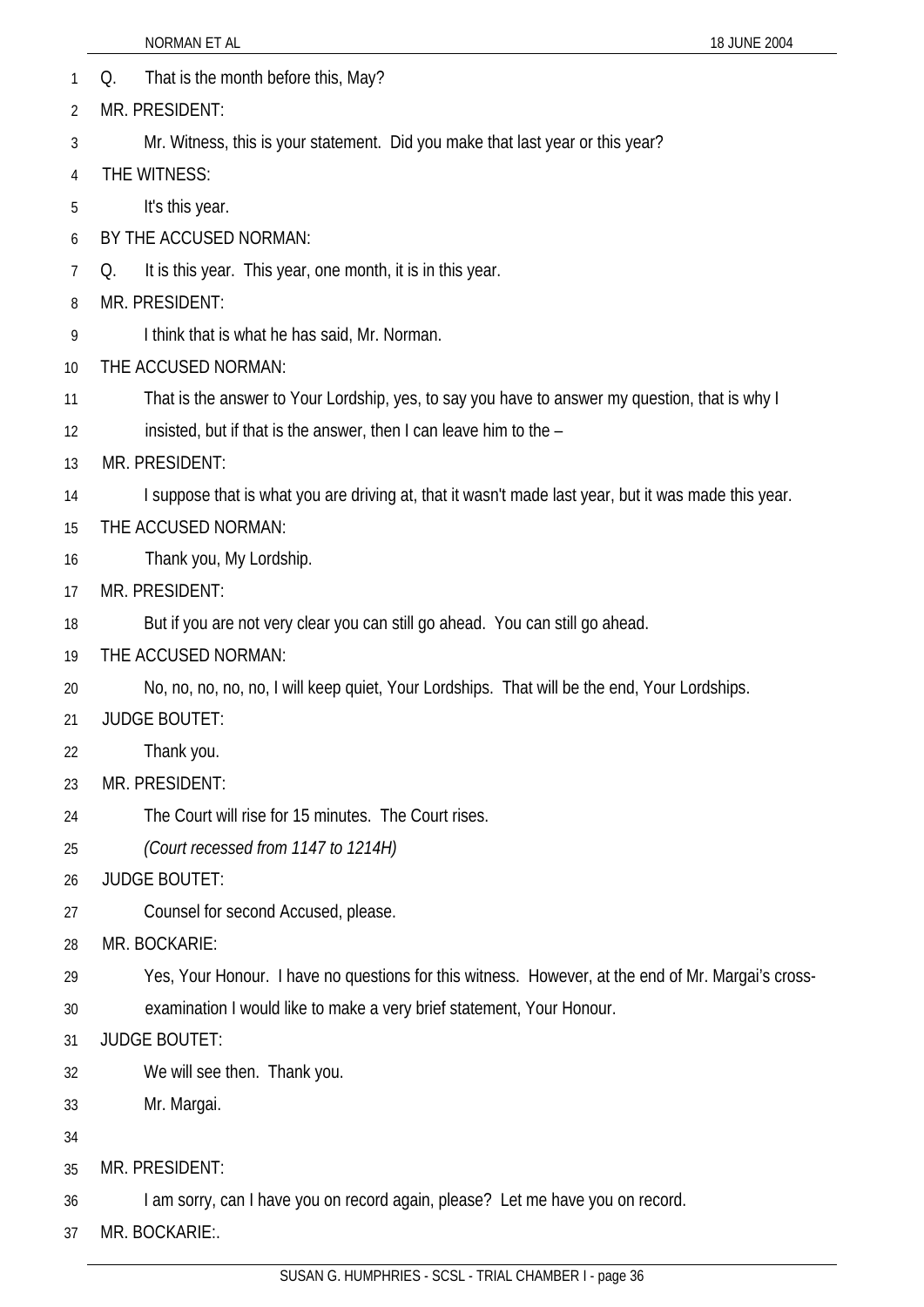|    | <b>NORMAN ET AL</b><br>18 JUNE 2004                                                                        |
|----|------------------------------------------------------------------------------------------------------------|
| 1  | Yes, Your Honour, we have no questions for this witness.                                                   |
| 2  | MR. PRESIDENT:                                                                                             |
| 3  | Yes.                                                                                                       |
| 4  | MR. BOCKARIE:                                                                                              |
| 5  | However, at the end of Mr. Margai's cross-examination, with your leave, I would like to make a very        |
| 6  | brief statement, sir.                                                                                      |
| 7  | MR. PRESIDENT:                                                                                             |
| 8  | You would like to make a brief statement?                                                                  |
| 9  | MR. BOCKARIE:                                                                                              |
| 10 | Yes, with your leave.                                                                                      |
| 11 | MR. PRESIDENT:                                                                                             |
| 12 | That's all?                                                                                                |
| 13 | MR. BOCKARIE:                                                                                              |
| 14 | Yes, Your Honour.                                                                                          |
| 15 | <b>JUDGE BOUTET:</b>                                                                                       |
| 16 | Mr. Margai, counsel for the third Accused.                                                                 |
| 17 | MR. MARGAI:                                                                                                |
| 18 | My Lords, Mr. Williams will take this witness.                                                             |
| 19 | <b>JUDGE BOUTET:</b>                                                                                       |
| 20 | Very well. Please proceed.                                                                                 |
| 21 | WITNESS TF2-176                                                                                            |
| 22 | <b>CROSS-EXAMINATION</b>                                                                                   |
| 23 | BY MR. WILLIAMS:                                                                                           |
| 24 | Yes, Mr. Witness, I would do a follow-up to the line of cross-examination that was being done by the<br>Q. |
| 25 | first Accused.                                                                                             |
| 26 | MR. PRESIDENT:                                                                                             |
| 27 | I am sorry?                                                                                                |
| 28 | MR. WILLIAMS:                                                                                              |
| 29 | I well do a follow-up, My Lord.                                                                            |
| 30 | MR. PRESIDENT:                                                                                             |
| 31 | Pardon me?                                                                                                 |
| 32 | MR. WILLIAMS:                                                                                              |
| 33 | A follow-up to the line of cross-examination that the first Accused was pursuing before the break.         |
| 34 |                                                                                                            |
| 35 | MR. PRESIDENT:                                                                                             |
| 36 | When you say it is a follow-up, what do you mean, by the first Accused?                                    |
| 37 | MR. WILLIAMS:                                                                                              |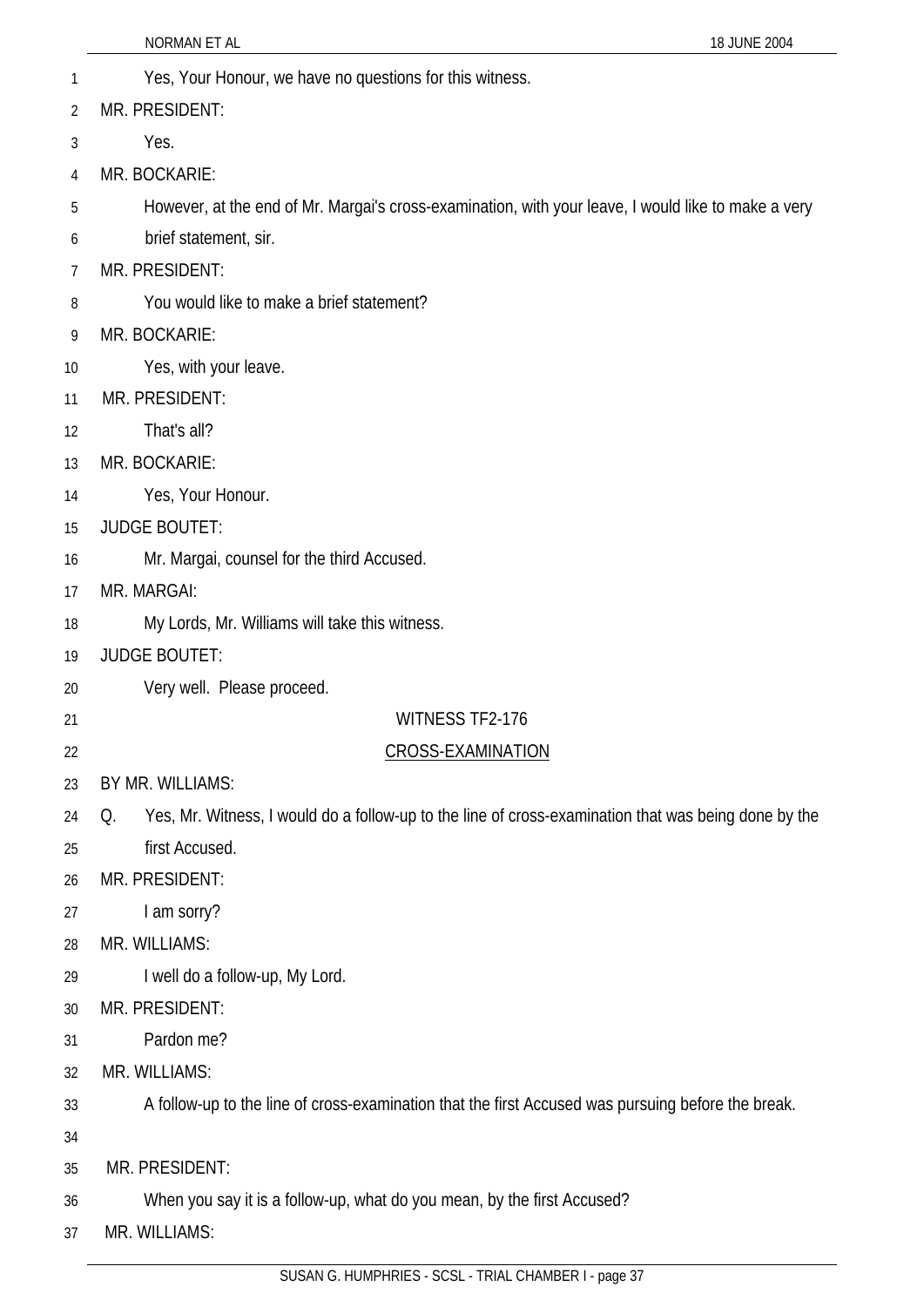| 1  |    | My Lord, about the statement.                                                                                |
|----|----|--------------------------------------------------------------------------------------------------------------|
|    |    |                                                                                                              |
| 2  |    | MR. PRESIDENT:                                                                                               |
| 3  |    | Well, let us see what your questions will look like, because the first Accused has closed his cross-         |
| 4  |    | examination.                                                                                                 |
| 5  |    | MR. WILLIAMS:                                                                                                |
| 6  |    | It is for the Court now, My Lord, but it is along similar lines, but it's for the third Accused I am cross-  |
| 7  |    | examining.                                                                                                   |
| 8  |    | MR. PRESIDENT:                                                                                               |
| 9  |    | I hope you will tread -- you will tread a very safe path, you know, because we have to go by the rules       |
| 10 |    | of the game. You can go ahead; let us see.                                                                   |
| 11 |    | <b>JUDGE THOMPSON:</b>                                                                                       |
| 12 |    | May I just say one thing. Is it -- it's not the tradition to tell the witness how you intend to proceed. You |
| 13 |    | address the Bench on that issue. And --                                                                      |
| 14 |    | MR. WILLIAMS:                                                                                                |
| 15 |    | My Lord, I believe I was addressing the Bench.                                                               |
| 16 |    | <b>JUDGE THOMPSON:</b>                                                                                       |
| 17 |    | But, I mean, you were saying to the witness that you intend to cross-examine along the lines of that         |
| 18 |    | done on behalf of the first Accused, and then this would sound very novel. You address the Bench,            |
| 19 |    | you let us know.                                                                                             |
| 20 |    | MR. WILLIAMS:                                                                                                |
| 21 |    | As My Lord pleases, but I thought I was addressing the Bench, My Lord.                                       |
| 22 |    | <b>JUDGE THOMPSON:</b>                                                                                       |
| 23 |    | No, I thought I heard you say, "Mr. Witness," you were addressing that to the witness.                       |
| 24 |    | MR. WILLIAMS:                                                                                                |
| 25 |    | Oh, I apologise, My Lord.                                                                                    |
| 26 |    | <b>JUDGE THOMPSON:</b>                                                                                       |
| 27 |    | Thank you, yes.                                                                                              |
| 28 |    | BY MR. WILLIAMS:                                                                                             |
| 29 | Q. | Yes, you mentioned that you made just one statement to the Prosecution, is that correct?                     |
| 30 | А. | Yes.                                                                                                         |
| 31 | Q. | And on that occasion when you spoke, the person that was interviewing you recorded it -- recorded            |
| 32 |    | what you were saying?                                                                                        |
| 33 | А. | Yes.                                                                                                         |
| 34 | Q. | At the conclusion you were asked to sign the document or to append -- I mean, your - you put your -          |
| 35 |    | to affix your thumbprint.                                                                                    |
| 36 | А. | Yes.                                                                                                         |
| 37 | Q. | Did you -- this you said was not in 2003, but some time this year?                                           |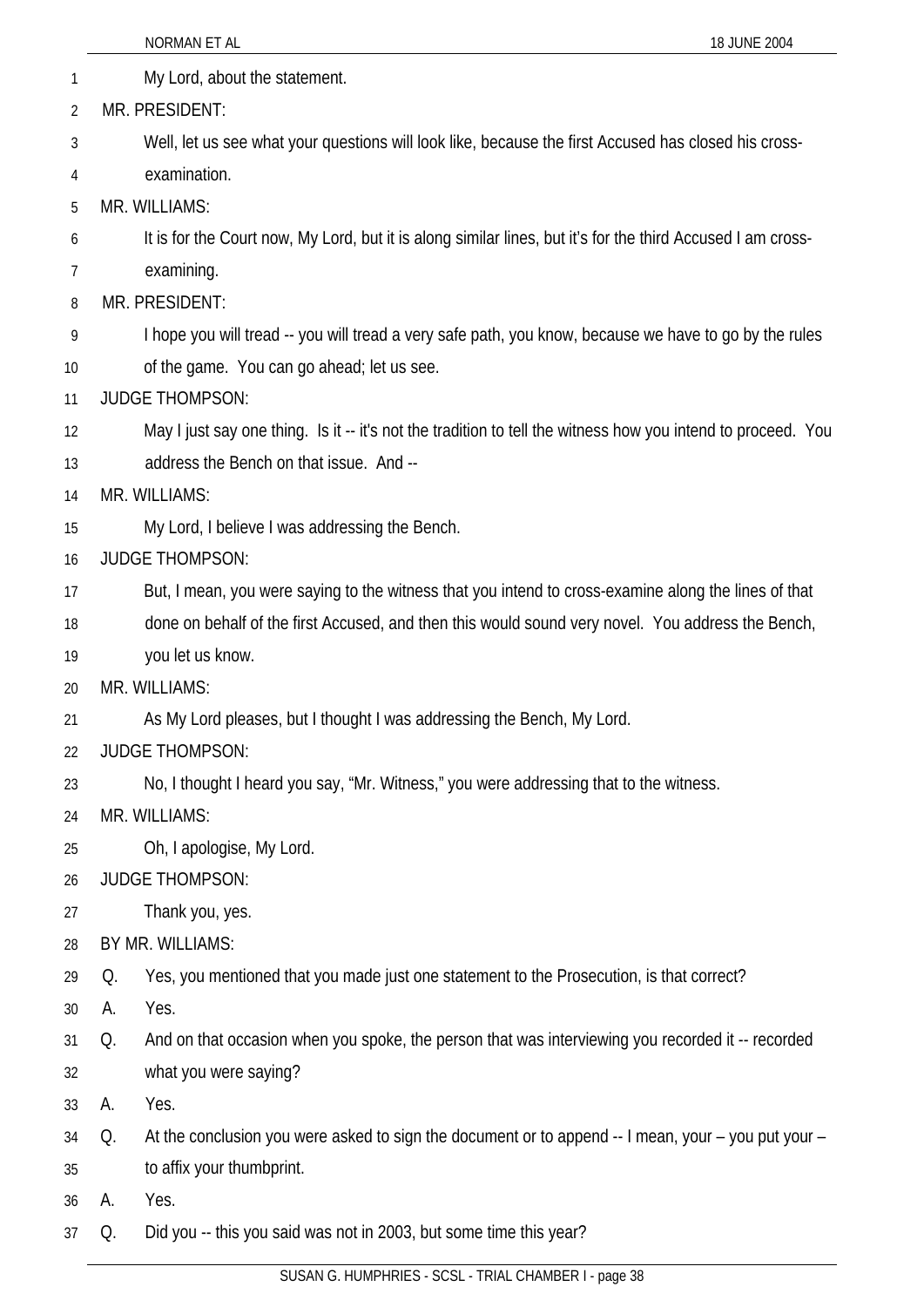|    |    | NORMAN ET AL<br>18 JUNE 2004                                                                                |
|----|----|-------------------------------------------------------------------------------------------------------------|
| 1  | А. | Yes, this year.                                                                                             |
| 2  | Q. | Did you, subsequent to that first interview or, I mean, subsequent to you making that first statement,      |
| 3  |    | did you speak with the Prosecution again?                                                                   |
| 4  | А. | Yes.                                                                                                        |
| 5  | Q. | Several times?                                                                                              |
| 6  |    | MR. PRESIDENT:                                                                                              |
| 7  |    | Why don't you ask him how many times?                                                                       |
| 8  |    | MR. WILLIAMS:                                                                                               |
| 9  |    | I said several times, My Lord.                                                                              |
| 10 |    | MR. PRESIDENT:                                                                                              |
| 11 |    | Why don't you ask him how many times.                                                                       |
| 12 |    | BY MR. WILLIAMS:                                                                                            |
| 13 | Q. | Could you recall how many times you spoke with the Prosecution?                                             |
| 14 |    | <b>JUDGE BOUTET:</b>                                                                                        |
| 15 |    | Can you answer the question, please?                                                                        |
| 16 |    | THE WITNESS:                                                                                                |
| 17 |    | Repeat, I don't understand what you are asking.                                                             |
| 18 |    | BY MR. WILLIAMS:                                                                                            |
| 19 | Q. | Well, could you tell the Court how many times you spoke with the Prosecution after you made that first      |
| 20 |    | statement to them?                                                                                          |
| 21 | A. | Yes.                                                                                                        |
| 22 | Q. | Please tell the Court.                                                                                      |
| 23 | А. | Only two times they spoke to me.                                                                            |
| 24 | Q. | Would you recall when was the last time you spoke with them?                                                |
| 25 | А. | I know I have spoken to them, but I cannot remember the time because I am not educated.                     |
| 26 | Q. | Did you talk to them during the course of this morning? This very June?                                     |
| 27 | А. | Yes.                                                                                                        |
| 28 | Q. | On all of those occasions you actually spoke and they wrote what you said, is that correct?                 |
| 29 | А. | Yes.                                                                                                        |
| 30 | Q. | Did you sign what they recorded?                                                                            |
| 31 | А. | No.                                                                                                         |
| 32 | Q. | Mr. Witness, you will agree with me that on one such occasion <i>(inaudible)</i> you did rectify or correct |
| 33 |    | certain inconsistencies that you had mentioned to them earlier, is that correct? Certain things you had     |
| 34 |    | said earlier to them, on that occasion you told them that it was incorrect.                                 |
| 35 | A. | What I told them is correct.                                                                                |
| 36 | Q. | What you told the Prosecution is correct? Yes?                                                              |
| 37 | А. | Yes. What I know is what I told them.                                                                       |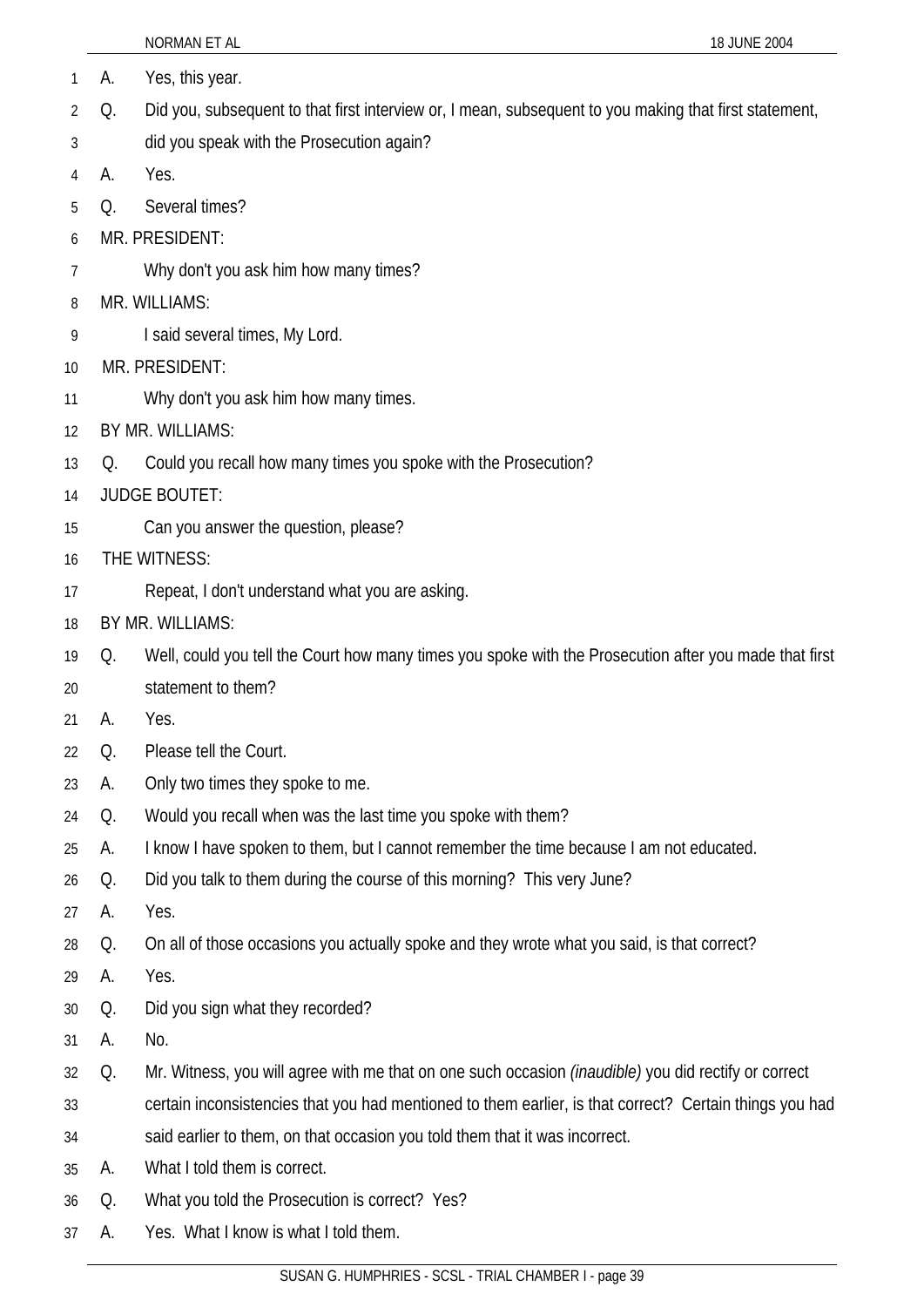|    |    | NORMAN ET AL<br>18 JUNE 2004                                                                            |
|----|----|---------------------------------------------------------------------------------------------------------|
| 1  | Q. | What I am saying, Mr. Witness, is the first time you spoke with them they recorded it, is that correct? |
| 2  |    | Yes or no?                                                                                              |
| 3  | А. | Yes.                                                                                                    |
| 4  | Q. | And some time this month did you talk -- did you tell them or inform them about anything you had said   |
| 5  |    | to them earlier which was incorrect?                                                                    |
| 6  | А. | I don't understand that question.                                                                       |
| 7  | Q. | Did you tell the Prosecution that, "I told you certain things which were recorded which I now say was   |
| 8  |    | incorrect." Did you say that to them?                                                                   |
| 9  | А. | No.                                                                                                     |
| 10 | Q. | When you first spoke with the Prosecution, you told -- you mentioned names to them about people         |
| 11 |    | that were present when Mr. Norman addressed a meeting at Xxxx, is that correct?                         |
| 12 | А. | Yes.                                                                                                    |
| 13 |    | MR. WILLIAMS:                                                                                           |
| 14 |    | My Lord, I wish to tender the statement, My Lord, which was made by this witness on the 14th of June    |
| 15 |    | 2004. It is in the possession of the Prosecution and I would be grateful if the Court could ask that    |
| 16 |    | they produce it for the purpose of us tendering it, My Lord.                                            |
| 17 |    | <b>JUDGE BOUTET:</b>                                                                                    |
| 18 |    | How do you intend to do this?                                                                           |
| 19 |    | MR. WILLIAMS:                                                                                           |
| 20 |    | My Lord, I would refer Your Lordship to Phipson on Evidence. And where a witness, My Lord, says         |
| 21 |    | something in the witness stand which is inconsistent with a previous statement you can confront him     |
| 22 |    | with that statement and have it tendered, My Lord.                                                      |
| 23 |    | <b>JUDGE BOUTET:</b>                                                                                    |
| 24 |    | How will you confront that witness with that statement?                                                 |
| 25 |    | MR. WILLIAMS:                                                                                           |
| 26 |    | My Lord, if he is illiterate, I mean, we want justice to be done, it can be tendered through the Court. |
| 27 |    | <b>JUDGE THOMPSON:</b>                                                                                  |
| 28 |    | But before you do that, before you cite the law on the subject, perhaps one would like to hear the      |
| 29 |    | citation on which you are relying. Just a minute. Have you laid sufficient foundation -                 |
| 30 |    | MR. WILLIAMS:                                                                                           |
| 31 |    | Yes, My lord.                                                                                           |
| 32 |    | <b>JUDGE THOMPSON:</b>                                                                                  |
| 33 |    | -- for the reception of this document into evidence?                                                    |
| 34 |    |                                                                                                         |
| 35 |    | MR. WILLIAMS:                                                                                           |
| 36 |    | Yes, My Lord.                                                                                           |
| 37 |    | <b>JUDGE THOMPSON:</b>                                                                                  |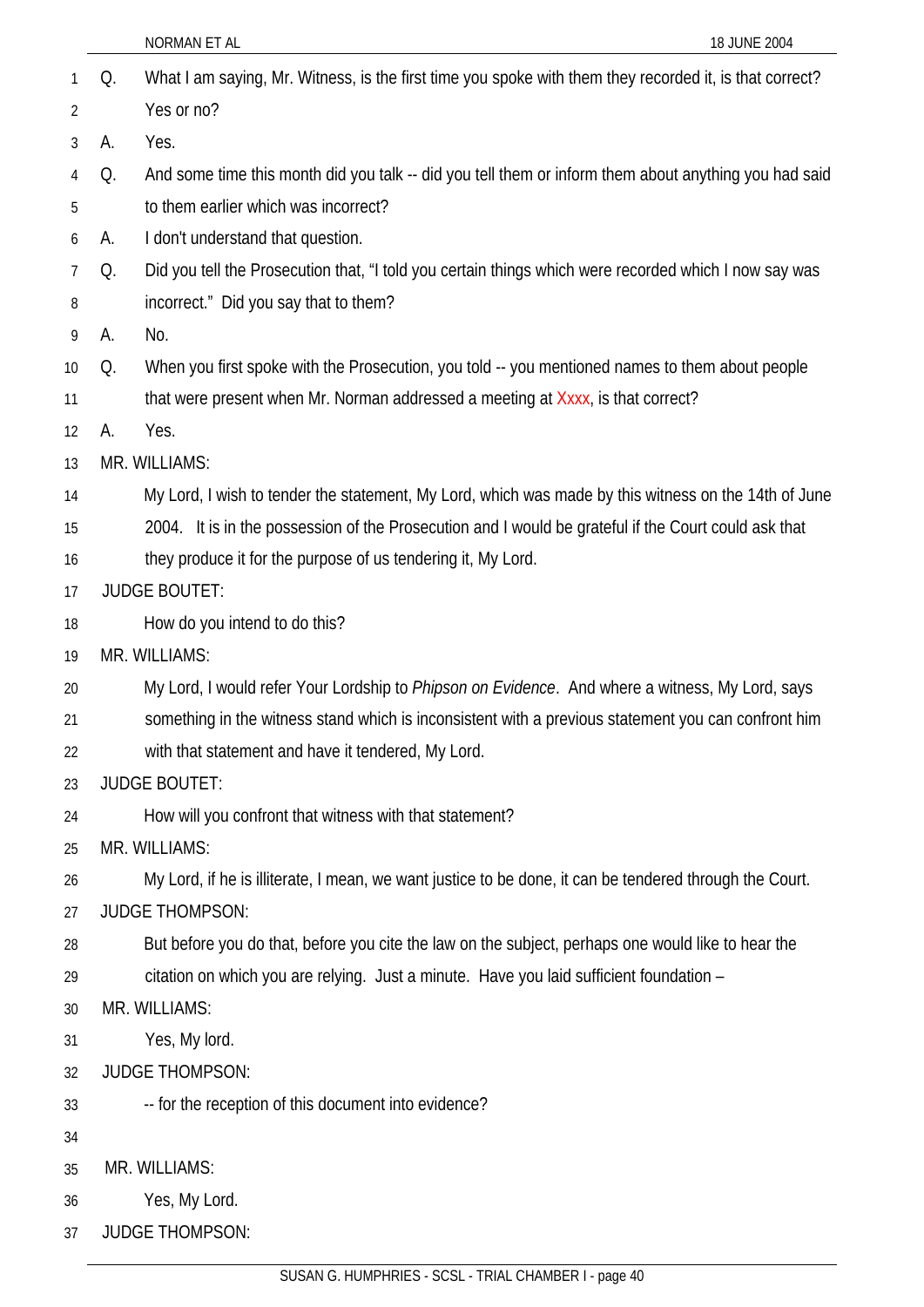|                | NORMAN ET AL<br>18 JUNE 2004                                                                            |
|----------------|---------------------------------------------------------------------------------------------------------|
| 1              | Could you go over the foundation that you have laid for us?                                             |
| $\overline{2}$ | MR. WILLIAMS:                                                                                           |
| 3              | My Lord, that may -- that statement that it was inconsistent with what he has said in Court, on oath,   |
| 4              | My Lord. Those are the two bases for tendering a previous statement, My Lord. That in the               |
| 5              | statement, that what he has said on oath is inconsistent with what was said in that statement, My       |
| 6              | Lord.                                                                                                   |
| 7              | <b>JUDGE THOMPSON:</b>                                                                                  |
| 8              | But doesn't that statement need to be tendered for identification purposes first before we --           |
| 9              | MR. WILLIAMS:                                                                                           |
| 10             | My Lord, I thought it has to be tended as exhibit, My Lord.                                             |
| 11             | <b>JUDGE THOMPSON:</b>                                                                                  |
| 12             | Yes, I mean, isn't it a step-by-step process. First of all, if you show him the document and he         |
| 13             | acknowledges that this is what --                                                                       |
| 14             | MR. WILLIAMS:                                                                                           |
| 15             | That is why I am asking that the Court orders the Prosecution, they have it, My Lord, to produce it, My |
| 16             | Lord. I mean, it's for them to furnish the Court. I mean, the Criminal Procedure Act of Sierra Leone is |
| 17             | very clear on that.                                                                                     |
| 18             | <b>JUDGE THOMPSON:</b>                                                                                  |
| 19             | Yes.                                                                                                    |
| 20             | MR. WILLIAMS:                                                                                           |
| 21             | Section 190, My Lord. But I refer to Your Lordship to <i>Phipson on Evidence</i> .                      |
| 22             | <b>JUDGE THOMPSON:</b>                                                                                  |
| 23             | Quite right. Well, probably we -- perhaps I am being pre-emptive, we will wait to hear the law later. I |
| 24             | think the Prosecution needs to have an opportunity to respond.                                          |
| 25             | MR. WILLIAMS:                                                                                           |
| 26             | As My Lord pleases.                                                                                     |
| 27             | MS. WIAFE:                                                                                              |
| 28             | Your Honours --                                                                                         |
| 29             | MR. JOHNSON:                                                                                            |
| 30             | Yes, Your Honour, in this case, because I am familiar with the statement that the Defence wants to be   |
| 31             | tendered before the Court, we do agree that the Court should see it. This is really -- we agree, the    |
| 32             | Court should see it in light with your order that witness statements be produced in an unredacted form  |
| 33             | to the Bench. This is a statement -- this is a recording of some interview notes that were taken since  |
| 34             | this witness's statement was initially provided to the Bench a couple of weeks ago, pursuant to your    |
| 35             | order. This was some new information that was taken up in discussion with one of your clerks about      |
| 36             | ways that we can pass these along to you if these things happen after we make the initial tendering of  |
| 37             | statements to you, in compliance with your order, to tender statements to you before a witness          |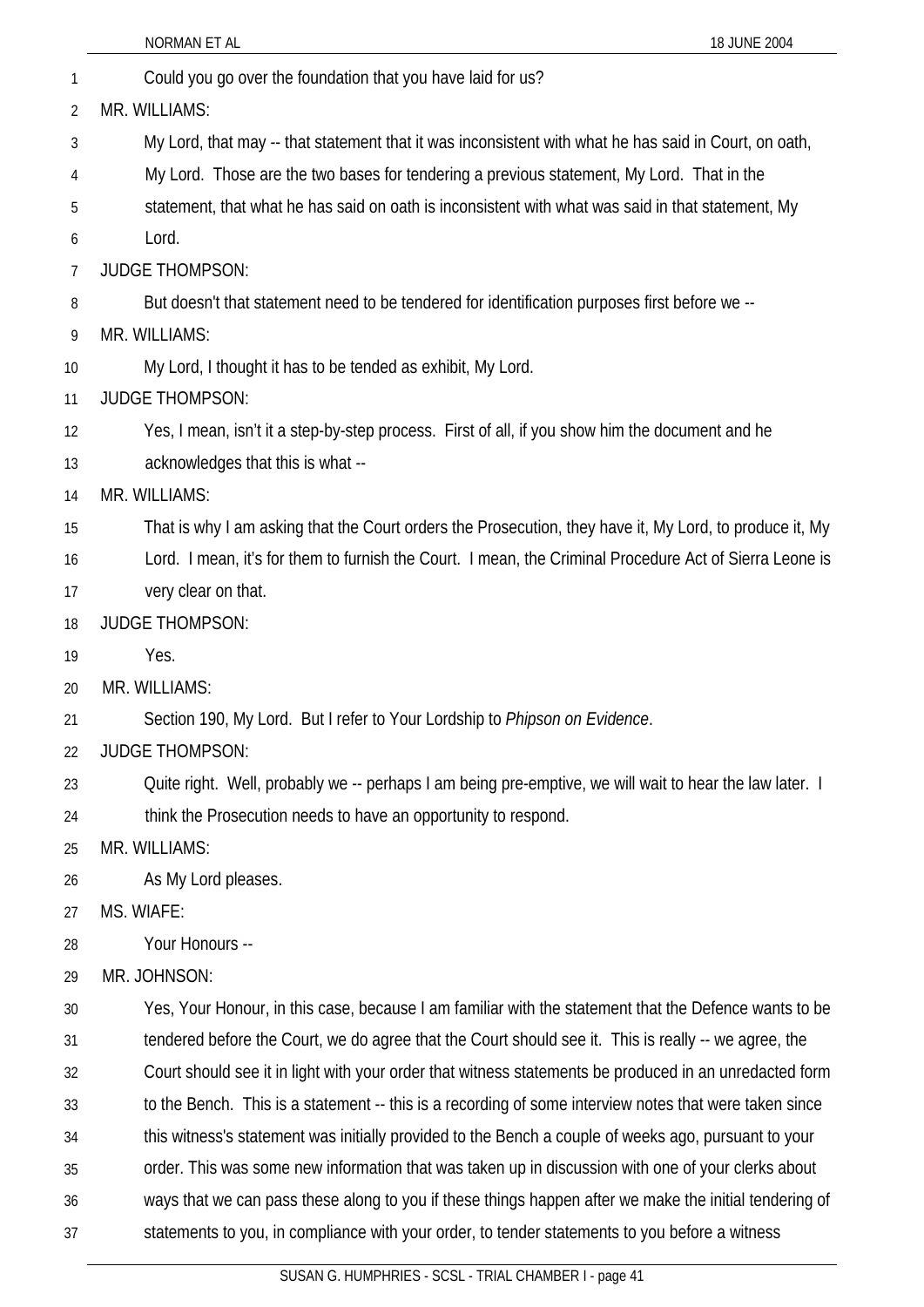| 1  | testifies. So, in that sense, we certainly agree that this should come before the Bench. As far as        |
|----|-----------------------------------------------------------------------------------------------------------|
| 2  | tendering an exhibit, I am not sure if that is necessary. The witness's interview notes recorded by the   |
| 3  | person who took the notes from the individual, they are not sworn, they are not signed, they are not in   |
| 4  | any way those -- these were just, as I said, some contrary information that came out to what we have      |
| 5  | provided you earlier and we, when we got this information, we served it on the Defence quickly. And       |
| 6  | we want the Bench to have it, in light with your order, to have copies of witness statements.             |
| 7  | MR. PRESIDENT:                                                                                            |
| 8  | Yes, Counsel, you can continue laying your grounds, make your arguments and let us see how far            |
| 9  | you want to go.                                                                                           |
| 10 | MR. WILLIAMS:                                                                                             |
| 11 | My Lord, I refer Your Lordships to -- I would refer Your Lordships to Phipson on Evidence, My Lord. It    |
| 12 | is a very old edition, but the eleventh edition, My Lord. It's under the rubric – under the rubric,       |
| 13 | previous inconsistent statements.                                                                         |
| 14 | MR. PRESIDENT:                                                                                            |
| 15 | ( <i>inaudible</i> ) is that?                                                                             |
| 16 | MR. WILLIAMS:                                                                                             |
| 17 | It is 656, paragraph 15-50.                                                                               |
| 18 | <b>JUDGE THOMPSON:</b>                                                                                    |
| 19 | Just read it.                                                                                             |
| 20 | MR. WILLIAMS:                                                                                             |
| 21 | My Lord, it refers to the Criminal Procedure Act 1865, that's an English Statute, My Lord, which is       |
| 22 | Section 4, My Lord. I will read Section 4 out for Your Lordships. It says, "If a witness, upon cross-     |
| 23 | examination as to a former statement made by him relative to the subject-matter of the indictment or      |
| 24 | proceeding, and inconsistent with his present testimony, does not distinctly admit that he has made       |
| 25 | such statement, proof may be given that he did in fact make it; but before such proof can be given the    |
| 26 | circumstances of the supposed statement, sufficient to designate the particular occasion, must be         |
| 27 | mentioned to the witness, and he must be asked whether or not he has made such statement."                |
| 28 | My Lord, I believe I have fulfilled, My Lord, all the prerequisites, My Lord, for the tendering of the    |
| 29 | statement he made on the 14th, My Lord.                                                                   |
| 30 | MR. CARUSO:                                                                                               |
| 31 | If I might, Your Honour, perhaps I can help some. I don't disagree with certainly what Mr. Williams       |
| 32 | has said. I do happen to have at hand something perhaps a little more contemporaneous and relative        |
| 33 | to the ICTR relative to this - Oh, I am sorry, excuse me. Perhaps a little more contemporaneous and       |
| 34 | relative to the ICTR that may help us out some here.                                                      |
| 35 | My understanding is -- and from national jurisdictions as well as international jurisdictions -- that the |

36 proper method of impeachment and use of this statement is one, to ask the witness, one, whether he

37 knows about this -- whether he remembers making the statement, whether he made the statement,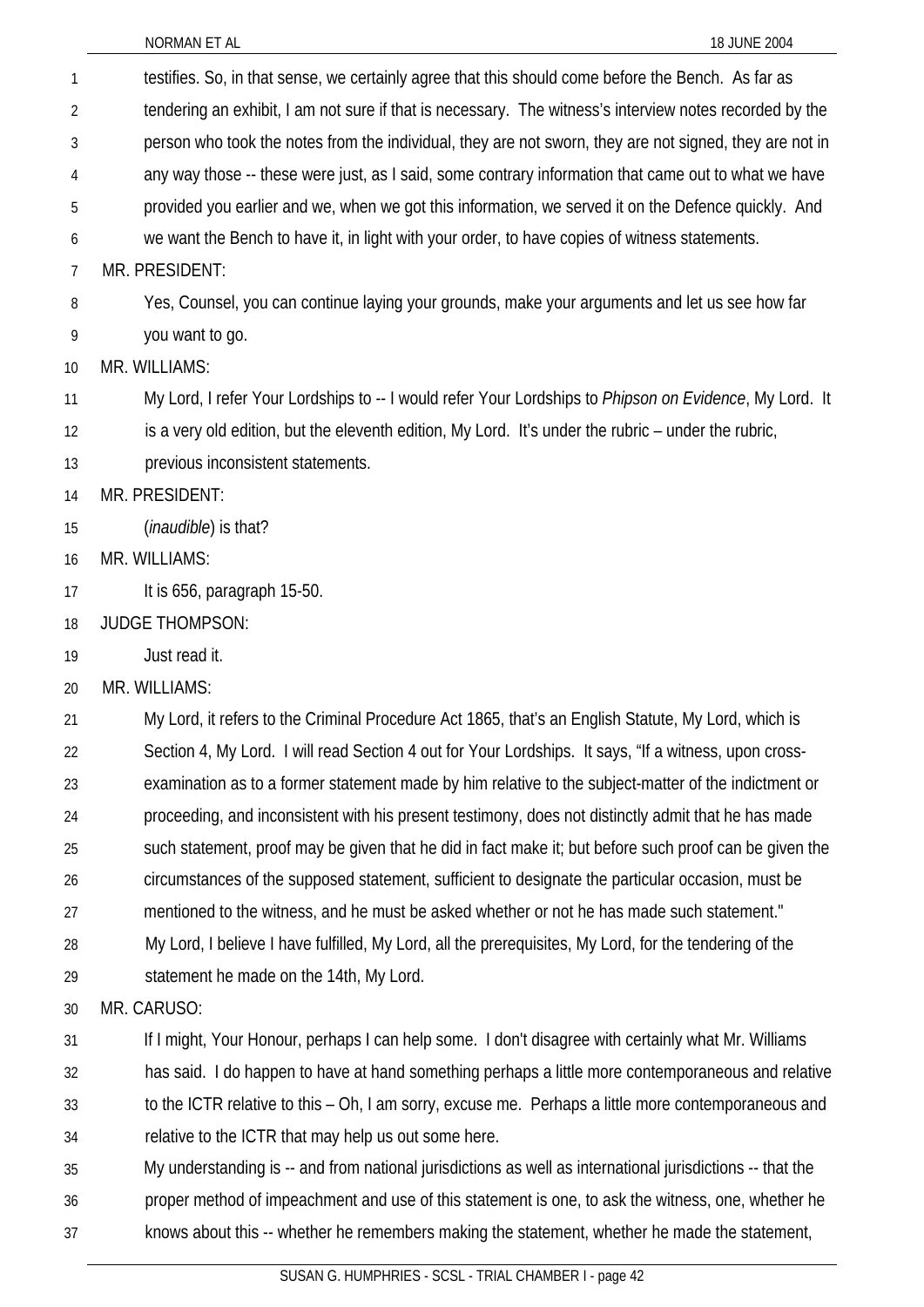and then to give him the opportunity to confront the inconsistency and explain saying thereafter to the extent that it is necessary and of course in this case it is a moot point because we have delivered this statement to the Court it can then be marked as an exhibit and entered into evidence at that point. As soon as the Court comes to the conclusion that he one, admits to having made this statement; two, finds it to be truly inconsistent; and, three, finds it to be material to the issue at hand. That is my understanding. I don't know that that disagrees much from what Mr. Williams said. The difficulty I have here is not leading this witness, but I have yet to hear the question and the answer to which he's -- with which he is concerned. It may be my overlooking it. 1 2 3 4 5 6 7 8

9 JUDGE THOMPSON:

10 11 12 13 14 15 My difficulty here -- I myself do agree that the law has been correctly cited by learned counsel for the third Accused and also the law has been correctly cited by you. And, in fact, the ICTR position would seem to be a reflection of the common law kind of tradition. My difficulty here, of course, from the Bench's perspective is to what extent can it be -- the statement that is sought to be tendered be legally characterised as the statement of the witness? In other words, do we have unequivocal evidence that he was the author of the statement. That is the issue that I need to be satisfied on.

16 MR. WILLIAMS:

17 18 19 20 21 22 A brief – a brief -- a brief answer to that, My Lord, is that if that statement was coming from us, My Lord, then -- I mean, the room for impeachment would have been understood, My Lord. But it is their witness, they are the ones who are adducing that statement, My Lord. They cannot rely on their own witness, My Lord. My Lord, I cannot say otherwise, Your Honour, and they have served us, My Lord. I mean, we would -- I mean, we treat ourselves as honourable people, My Lord, and I would definitely not impeach what they are saying, My Lord.

23 JUDGE THOMPSON:

24 Right, well, let me hear the Prosecution on that because that is a lingering doubt in my mind.

25 MR. CARUSO:

26 27 28 29 30 31 32 33 34 35 36 And therein is the disagreement between Mr. Williams and I. The fact of the matter is, Your Honour, precisely what I understand the rule of impeachment to be under these circumstances is that the statement which they have received, which is what we have said this individual has communicated to us, is that with which he must be confronted. Now, on the occasion in which he assumes -- he says that, "Yes, that is the statement I made. Yes, I do remember having made it." He then is allowed the opportunity to explain it to the extent that it is inconsistent with what he has said in court, presuming this Court says that it is a true inconsistency. In that fashion, we thus establish that it is, indeed, his statement. Now, in the event he were to say "No, that is not my statement," this Court then has to make a decision as to whether or not he was worthy of impeachment. The difficulty becomes -- and the ICTY and frankly it goes one step -- or ICTR, pardon me, goes one step further than what most national -- or most national jurisdictions that I am familiar with anyway goes --

37 MR. PRESIDENT: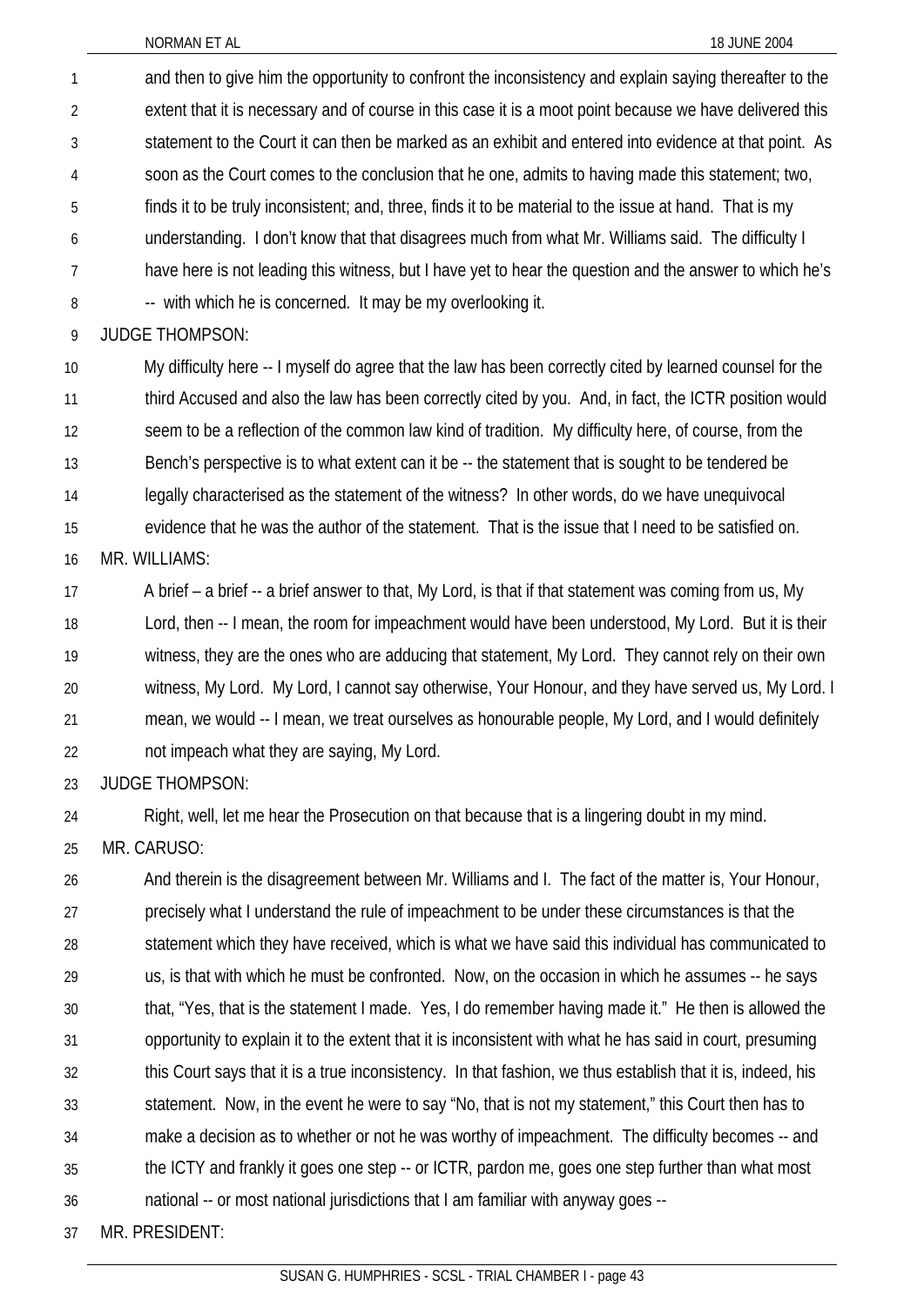|    | NORMAN ET AL                                                                                            | 18 JUNE 2004 |
|----|---------------------------------------------------------------------------------------------------------|--------------|
| 1  | Please, when you say ICTR, do you have a particular jurisprudence in mind?                              |              |
| 2  | MR. CARUSO:                                                                                             |              |
| 3  | Yes, sir, I do.                                                                                         |              |
| 4  | MR. PRESIDENT:                                                                                          |              |
| 5  | Yes, we would like to see that citation.                                                                |              |
| 6  | MR. CARUSO:                                                                                             |              |
| 7  | I would suggest to you, Your Honour, I did not come here with this intention otherwise I would have     |              |
| 8  | something for everyone.                                                                                 |              |
| 9  | MR. PRESIDENT:                                                                                          |              |
| 10 | Okay. Right, can you then make available the authority on which you are relying?                        |              |
| 11 | MR. CARUSO:                                                                                             |              |
| 12 | Yes, sir.                                                                                               |              |
| 13 | THE PRESIDENT:                                                                                          |              |
| 14 | Right.                                                                                                  |              |
| 15 | MR. CARUSO:                                                                                             |              |
| 16 | The Prosecutor versus Ruzindana, 95 - ICTR-95-1-T, dated 17 April 1997.                                 |              |
| 17 | MR. PRESIDENT:                                                                                          |              |
| 18 | But that's --                                                                                           |              |
| 19 | MR. CARUSO:                                                                                             |              |
| 20 | That is my understanding of the process, Your Honour. I don't argue with Mr. Williams, other than       |              |
| 21 | perhaps as to some of the nuances, but the fact of the matter is that if there is a statement that he   |              |
| 22 | feels has been made under oath on the stand which is inconsistent with an out of court statement,       |              |
| 23 | then there must be a comparison made, there must be a recognition made that the statement is            |              |
| 24 | indeed that as this Court has pointed out, that of the witness, and at that point an explanation can be |              |
| 25 | given for it by the witness, assuming he has one. If not, it seems to be at the ICTR the statement is   |              |
| 26 | thus -- is then accepted into evidence in any event. That seems to me to be somewhat different from     |              |
| 27 | what I am used to, but -- or from what national systems have, but nonetheless it does seem to be the    |              |
| 28 | rule.                                                                                                   |              |
| 29 | MR. PRESIDENT:                                                                                          |              |
| 30 | We have -- Mr. Williams, we have taken note of your application and we have also taken note of the      |              |
| 31 | reply by the Prosecution on the application you are trying to make and we would put this question, you  |              |
| 32 | know, in reserve and maybe if the parties are ready you could address us further, you know, on this,    |              |
| 33 | you know, this afternoon because we are taking on two issues this afternoon, as you very well know,     |              |

- 34 and as was announced to you yesterday. I did not know if you appear to be ready. I don't know if the
	- 35 Prosecution would be ready to come up with arguments on this, you know, later on today or --
	- 36 MR. CARUSO:
	- 37 I think so, Your Honour, I think we can do that particularly in light of the process that has been had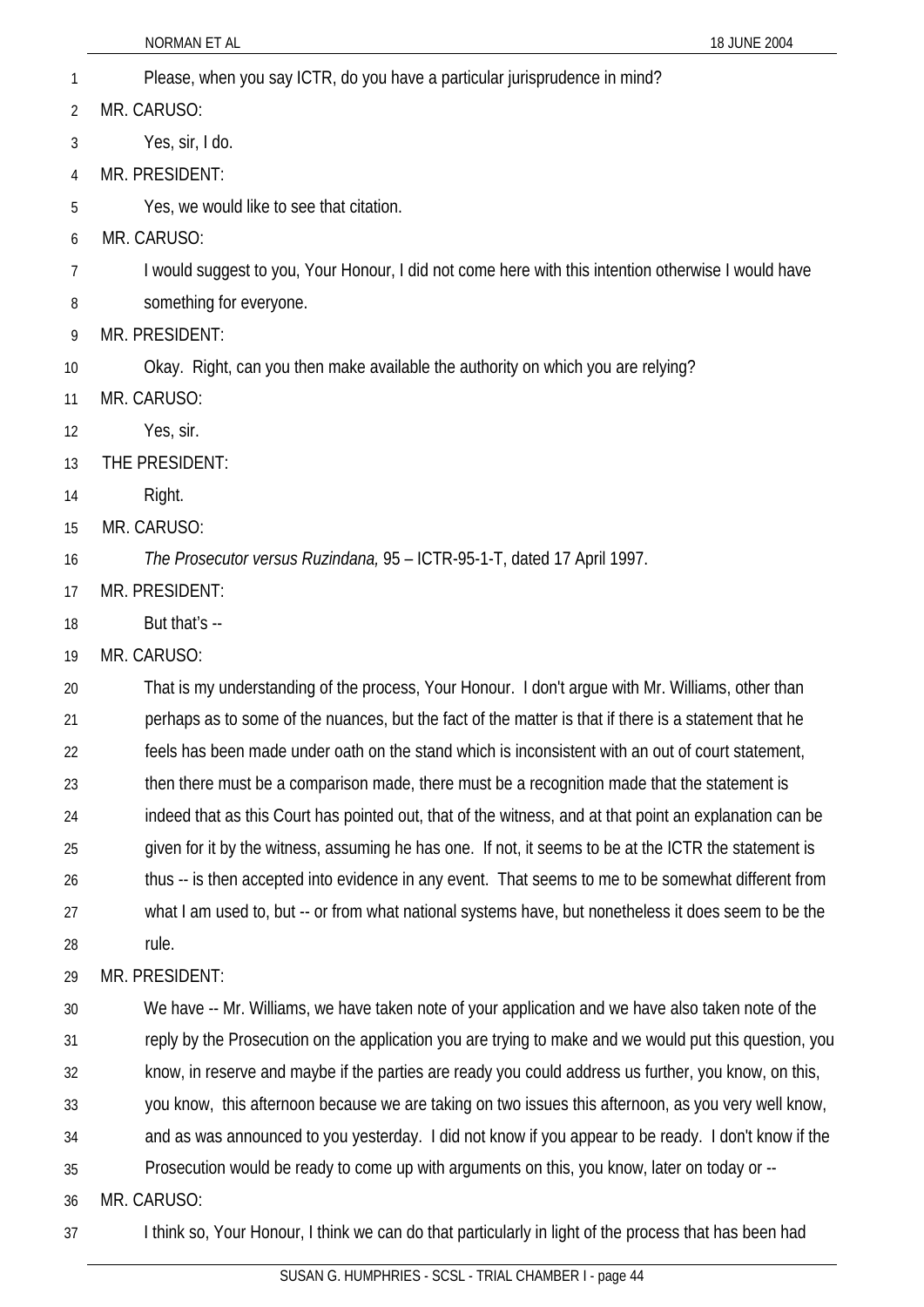|    |                | NORMAN ET AL<br>18 JUNE 2004                                                                         |  |
|----|----------------|------------------------------------------------------------------------------------------------------|--|
| 1  |                | before this Court because I actually think at this point it is a matter of method as opposed to what |  |
| 2  |                | really ultimately will occur. But I think we can be prepared for that, Your Honour.                  |  |
| 3  | MR. PRESIDENT: |                                                                                                      |  |
| 4  |                | Okay. In that event, I would shelve this for this afternoon. Are you minded to continue with your    |  |
| 5  |                | cross-examination having taken note of this point? You can now proceed, please.                      |  |
| 6  |                | BY MR. WILLIAMS:                                                                                     |  |
| 7  | Q.             | Yes, Mr. Witness, I would like to take you back to Xxxx. You said there was an                       |  |
| 8  |                | O.C. Mohammed that you met, is that correct?                                                         |  |
| 9  | А.             | C.O. Mohammed.                                                                                       |  |
| 10 | Q.             | Have you seen a C.O. Mohammed subsequent to you meeting him at Xxxx?                                 |  |
| 11 |                | MR. PRESIDENT:                                                                                       |  |
| 12 |                | Is his microphone lit?                                                                               |  |
| 13 |                | THE WITNESS:                                                                                         |  |
| 14 |                | No.                                                                                                  |  |
| 15 |                | BY MR. WILLIAMS:                                                                                     |  |
| 16 | Q.             | C.O. Mohammed was at Xxxx.                                                                           |  |
| 17 | А.             | Yes.                                                                                                 |  |
| 18 | Q.             | He is a Sierra Leonean, I suppose?                                                                   |  |
| 19 | А.             | Yes.                                                                                                 |  |
| 20 | Q.             | And would you say that he treated you nicely?                                                        |  |
| 21 | Α.             | Yes, he treated me well.                                                                             |  |
| 22 | Q.             | And did you explain to him what had happened to you before you were brought to him?                  |  |
| 23 | А.             | Yes.                                                                                                 |  |
| 24 | Q.             | What was his reaction?                                                                               |  |
| 25 | A.             | I was tied.                                                                                          |  |
| 26 | Q.             | When you explained what the others had done to you how did he react?                                 |  |
| 27 | А.             | I was released.                                                                                      |  |
| 28 | Q.             | He set you free?                                                                                     |  |
| 29 | А.             | U-huh.                                                                                               |  |
| 30 | Q.             | Did he speak with the other <i>Kamajor</i> s about what you explained to him?                        |  |
| 31 | А.             | Yes.                                                                                                 |  |
| 32 | Q.             | Now let me ask you this, was he annoyed with them that they had treated you so badly?                |  |
| 33 | A.             | I don't understand this question.                                                                    |  |
| 34 | Q.             | I mean, you were brought to him by Kamajors who had mistreated you. You explained what had           |  |
| 35 |                | transpired to him and he said they should set you free. My question is this, when you explained the  |  |
| 36 |                | terrible way these people had treated you, was he annoyed with them?                                 |  |
| 37 | А.             | Yes, when I explained to him, say, "When I came from Xxxx, that was why I was tied and I was         |  |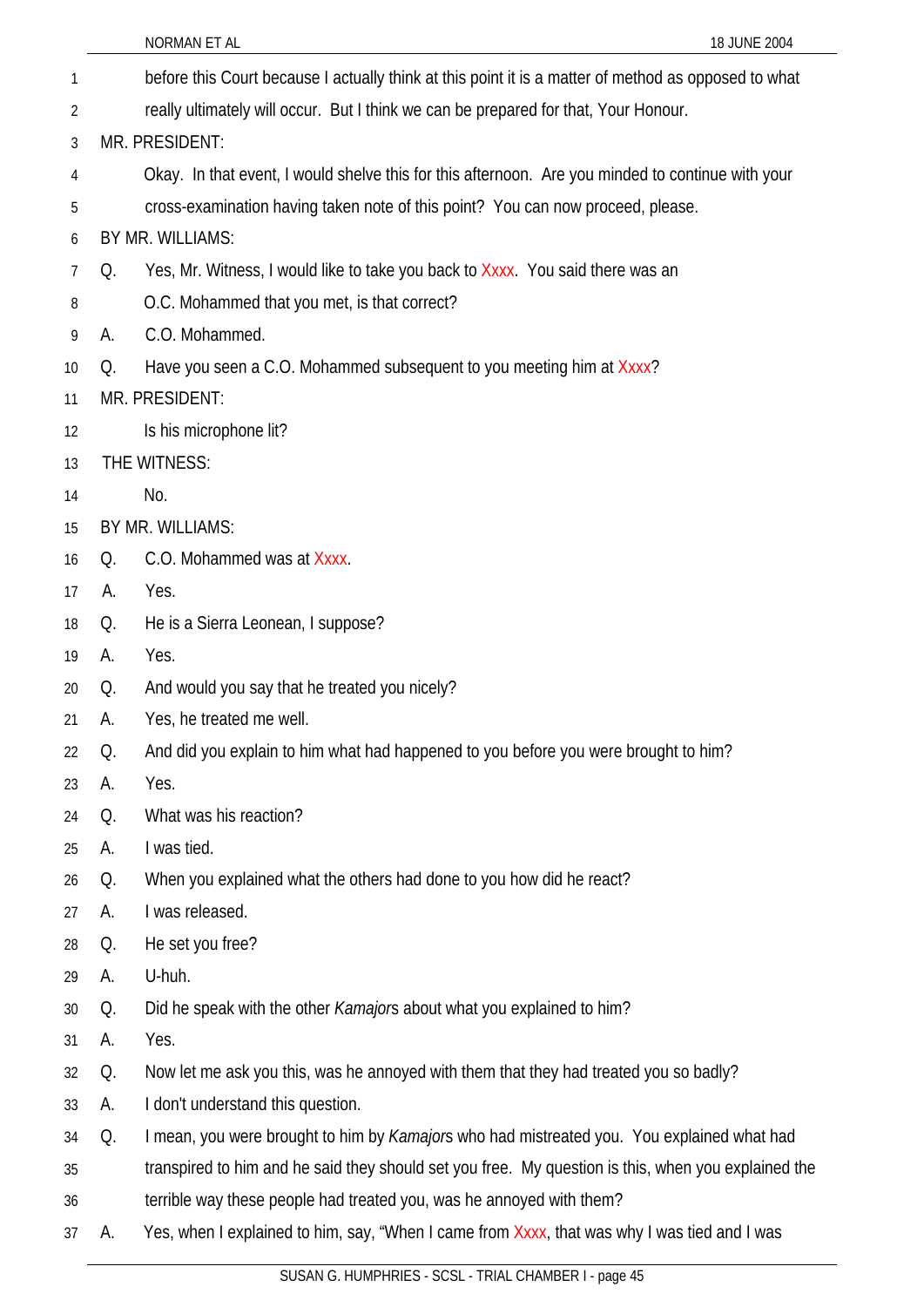|    |    | <b>NORMAN ET AL</b><br>18 JUNE 2004                                                                       |
|----|----|-----------------------------------------------------------------------------------------------------------|
| 1  |    | brought before you."                                                                                      |
| 2  | Q. | You don't understand my questions.                                                                        |
| 3  |    | MR. PRESIDENT:                                                                                            |
| 4  |    | Please, he is answering your question.                                                                    |
| 5  |    | MR. WILLIAMS:                                                                                             |
| 6  |    | No, My Lord, he is repeating what he had said, My Lord.                                                   |
| 7  |    | MR. PRESIDENT:                                                                                            |
| 8  |    | No, no, no, he is coming, he is coming on, follow his trend. He is an illiterate, you know, he has his    |
| 9  |    | own way of arriving at answers.                                                                           |
| 10 |    | MR. WILLIAMS:                                                                                             |
| 11 |    | At answers.                                                                                               |
| 12 |    | MR. PRESIDENT:                                                                                            |
| 13 |    | Yes.                                                                                                      |
| 14 |    | THE WITNESS:                                                                                              |
| 15 |    | Yes, when I was tied because I come from Xxxx, I answered, I said yes. So C.O. Mohammed said I            |
| 16 |    | should be released because I come from Xxxx. It is because we have soldiers at Xxxx, that's why I         |
| 17 |    | was tied. I told them Xxxx is my home. C.O. Mohammed says, "This man is my man as well. If we             |
| 18 |    | should say civilians should not be with us," that was the reason why I was left.                          |
| 19 | Q. | You know -- let me ask you this. You said that you came across somebody called Xxxx at Xxxx.              |
| 20 | А. | Yes.                                                                                                      |
| 21 | Q. | Xxxx or Xxxx?                                                                                             |
| 22 | А. | Yes.                                                                                                      |
| 23 | Q. | How did you know that?                                                                                    |
| 24 | А. | Yes, he was -- he was born at Xxxx? We all lived in the same ( <i>inaudible</i> ) I knew him before. Xxxx |
| 25 |    | <b>Xxxx</b>                                                                                               |
| 26 | Q. | He is saying he came from Xxxx?                                                                           |
| 27 | А. | Xxxx is his village.                                                                                      |
| 28 | Q. | You know somebody called Xxxx?                                                                            |
| 29 | А. | Yes.                                                                                                      |
| 30 | Q. | And when you returned to Xxxx you reported to that commander. He was commander for Xxxx,                  |
| 31 |    | correct?                                                                                                  |
| 32 | А. | Yes.                                                                                                      |
| 33 | Q. | You reported yourself to him?                                                                             |
| 34 | А. | Yes.                                                                                                      |
| 35 | Q. | What did he say to you? Did he say anything to you?                                                       |
| 36 | А. | No, he did not do anything to me.                                                                         |
| 37 | Q. | (inaudible).                                                                                              |
|    |    |                                                                                                           |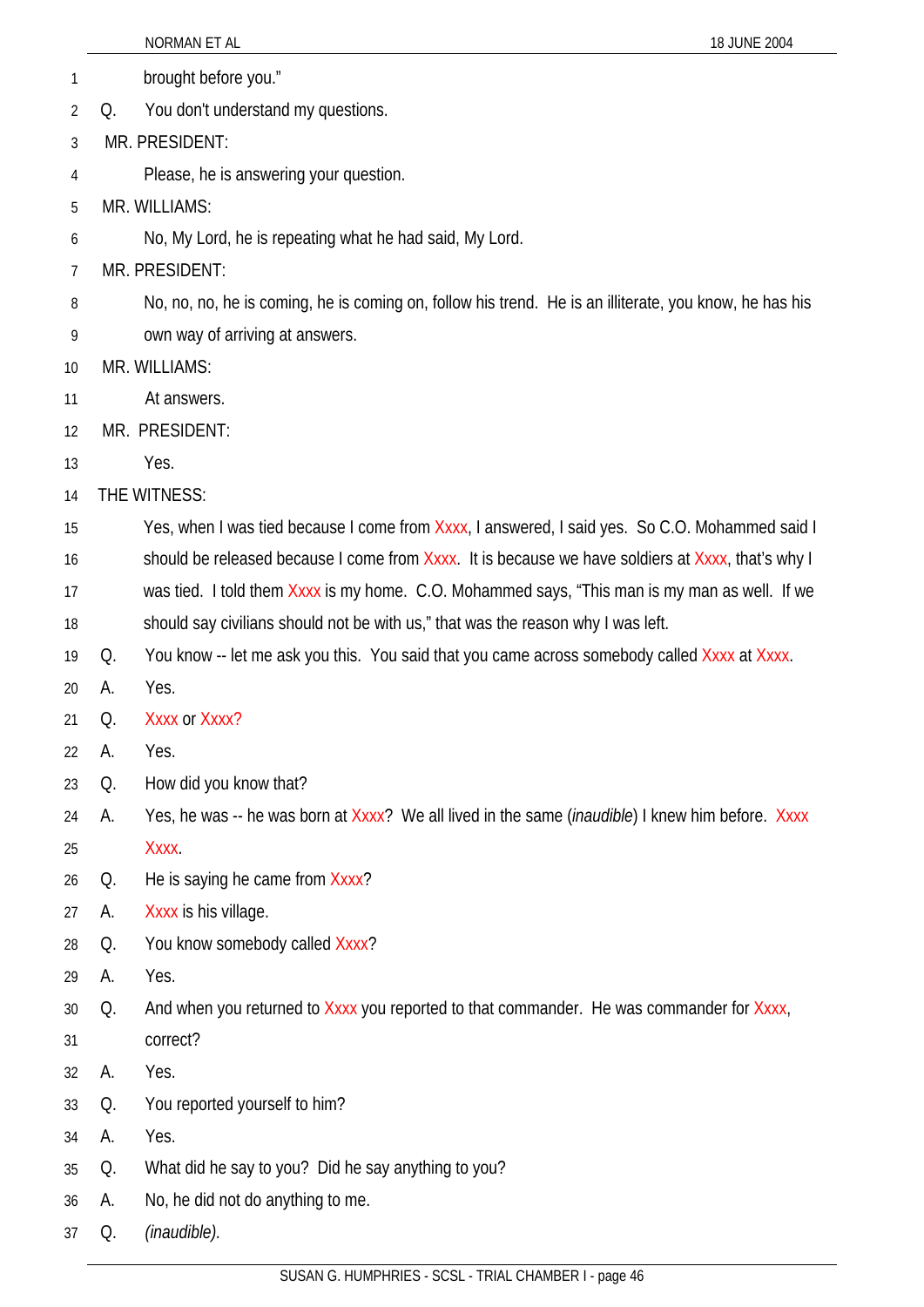| 1              | А.                                                                               | Yes.                                                                                                     |  |
|----------------|----------------------------------------------------------------------------------|----------------------------------------------------------------------------------------------------------|--|
| 2              | Q.                                                                               | What did he say to you?                                                                                  |  |
| 3              | He said I should go to my house and I went there and I saw my house burnt.<br>А. |                                                                                                          |  |
| 4              | At that first meeting did you come by him subsequently?<br>Q.                    |                                                                                                          |  |
| 5              | А.                                                                               | Yes.                                                                                                     |  |
| 6              | Q.                                                                               | I would -- I want to ask you your opinion about Xxxx. Was he a good commander?                           |  |
| $\overline{7}$ | А.                                                                               | Yes, he told me so.                                                                                      |  |
| 8              | Q.                                                                               | That's what he told you?                                                                                 |  |
| 9              |                                                                                  | MR. PRESIDENT:                                                                                           |  |
| 10             |                                                                                  | Ask the question again.                                                                                  |  |
| 11             |                                                                                  | BY MR. WILLIAMS:                                                                                         |  |
| 12             | Q.                                                                               | Yes, was he a good commander?                                                                            |  |
| 13             | А.                                                                               | Yes.                                                                                                     |  |
| 14             | Q.                                                                               | And you felt very safe when he was around? I mean, because, I mean, you have mentioned that you          |  |
| 15             |                                                                                  | were a little bit afraid, you were panicked because of what had happened. Right. Did you feel at         |  |
| 16             |                                                                                  | ease? Did you feel comfortable when he was around?                                                       |  |
| 17             | А.                                                                               | Yes.                                                                                                     |  |
| 18             | Q.                                                                               | Did he discipline soldiers? Sorry, did he discipline Kamajors who did wrong to the people of Xxxx? I     |  |
| 19             |                                                                                  | mean --                                                                                                  |  |
| 20             | А.                                                                               | I don't understand.                                                                                      |  |
| 21             | Q.                                                                               | Did he discipline <i>Kamajor</i> s who -- or people who did wrong to residents of Xxxx? Okay, let me ask |  |
| 22             |                                                                                  | you this. I mean the -- the ordinary Kamajors at Xxxx, did they have a lot of respect for him?           |  |
| 23             | А.                                                                               | I don't understand your question.                                                                        |  |
| 24             | Q.                                                                               | It is a simple and straightforward question.                                                             |  |
| 25             |                                                                                  | MR. PRESIDENT:                                                                                           |  |
| 26             |                                                                                  | To you, Counsel, not to him. Take your time, have some patience with him.                                |  |
| 27             |                                                                                  | MR. WILLIAMS:                                                                                            |  |
| 28             |                                                                                  | As My Lord --                                                                                            |  |
| 29             |                                                                                  | MR. PRESIDENT:                                                                                           |  |
| 30             |                                                                                  | Reframe your questions, you know.                                                                        |  |
| 31             |                                                                                  | MR. WILLIAMS:                                                                                            |  |
| 32             |                                                                                  | Yes, My Lord. I don't know whether it's interpretation that is faulty, but, I mean, I cannot --          |  |
| 33             |                                                                                  |                                                                                                          |  |
| 34             |                                                                                  | MR. PRESIDENT:                                                                                           |  |
| 35             |                                                                                  | Take your time. It demands a lot of patience, you know, examining a witness who is illiterate. We        |  |
| 36             |                                                                                  | have all gone through those experiences. Take your time, please.                                         |  |
| 37             |                                                                                  | MR. WILLIAMS:                                                                                            |  |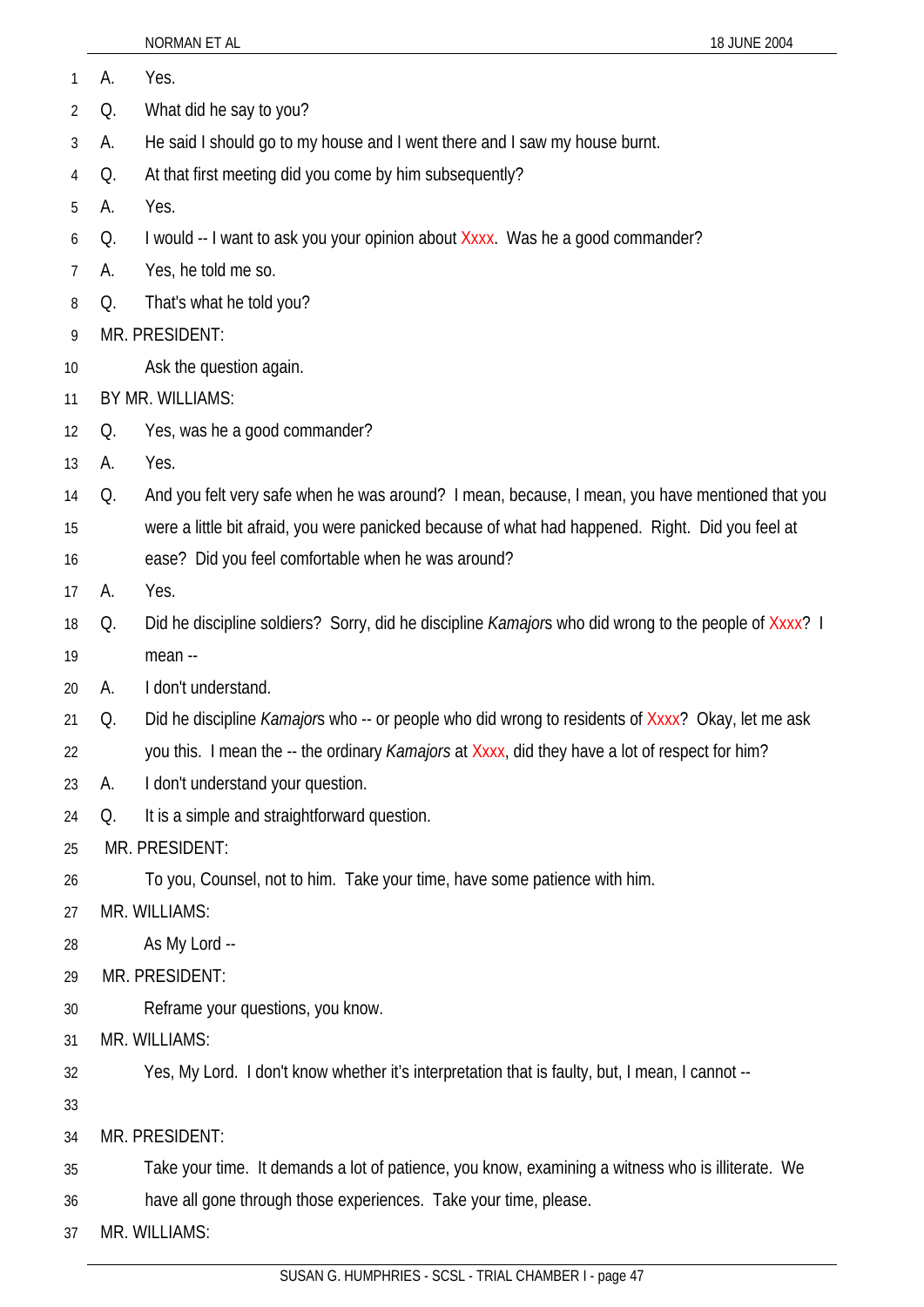| $\mathbf{1}$    | Yes.                                                                                                        |
|-----------------|-------------------------------------------------------------------------------------------------------------|
| $\overline{2}$  | BY MR. WILLIAMS:                                                                                            |
| 3               | The ordinary Kamajors, I mean, the lower rank Kamajors, did they have a lot of respect for<br>Q.            |
| 4               | Xxxx as commander?                                                                                          |
| 5               | That I would not know because I am a civilian.<br>А.                                                        |
| 6               | MR. WILLIAMS:                                                                                               |
| 7               | Sorry, My Lord.                                                                                             |
| 8               | <b>JUDGE THOMPSON:</b>                                                                                      |
| 9               | How -- it is a little problematic how these questions can come within his province. And I was just          |
| 10 <sup>1</sup> | going to intervene that ( <i>inaudible</i> ).                                                               |
| 11              | MR. WILLIAMS:                                                                                               |
| 12              | As My Lord pleases.                                                                                         |
| 13              | <b>JUDGE BOUTET:</b>                                                                                        |
| 14              | Just one moment, please. You have asked that question, he has just answered you that he is a                |
| 15              | civilian, he does not know how it works or maybe you should -                                               |
| 16              | MR. WILLIAMS:                                                                                               |
| 17              | My Lord, I am satisfied. He has answered the question, My Lord.                                             |
| 18              |                                                                                                             |
| 19              | My Lord, I would wish to -- My Lord, I would wish to ask for an adjournment at this stage until we          |
| 20              | clarify this -- the statement I intend to put in there and I can round up -- but I would want to assure the |
| 21              | Bench that I do not have too much -- I mean, I don't have long to go, My Lord.                              |
| 22              | <b>JUDGE BOUTET:</b>                                                                                        |
| 23              | I want to know if you are finished save and except the question of the statement.                           |
| 24              | MR. WILLIAMS:                                                                                               |
| 25              | It will depend -- it will depend on that question. I might do a lot of follow-up on that, but other issues  |
| 26              | might arise, My Lord.                                                                                       |
| 27              | MR. PRESIDENT:                                                                                              |
| 28              | Yes, Mr. Bockarie, you did indicate that you wanted to make a statement with the leave, you know, of        |
| 29              | the Court. I think the Court has granted you the leave.                                                     |
| 30              | MR. BOCKARIE:                                                                                               |
| 31              | Yes, Your Honour.                                                                                           |
| 32              |                                                                                                             |
| 33              | MR. PRESIDENT:                                                                                              |
| 34              | Can we listen to your statement, please?                                                                    |
| 35              | MR. BOCKARIE:                                                                                               |
| 36              | Yes, Your Honour. Fortunately, my apprehension has now been taken care of, Your Honour.                     |
| 37              | MR. PRESIDENT:                                                                                              |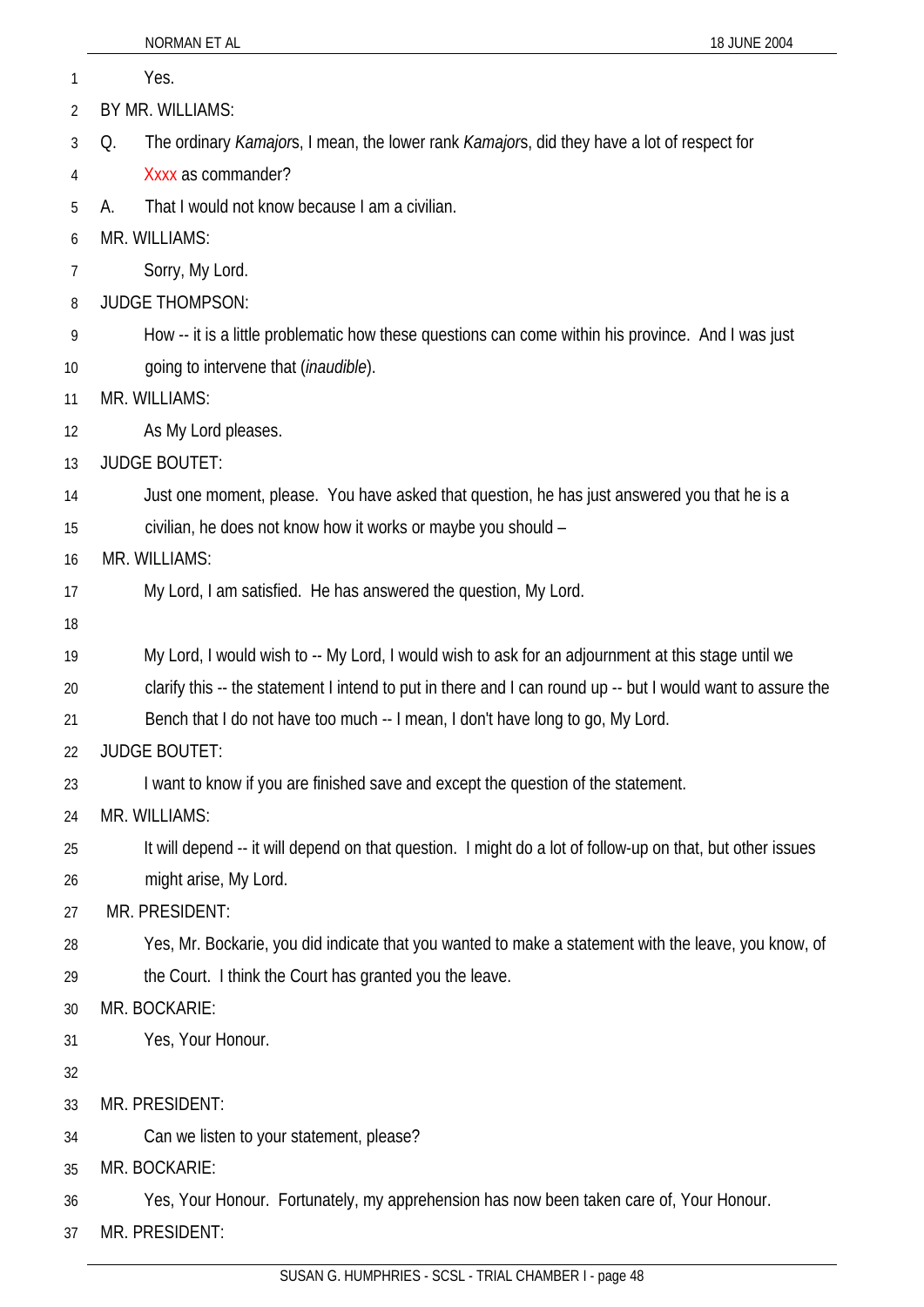|                | I see.                                                                                                  |
|----------------|---------------------------------------------------------------------------------------------------------|
| 1              |                                                                                                         |
| $\overline{2}$ | MR. BOCKARIE:                                                                                           |
| 3              | Yes, Your Honour. Thank you.                                                                            |
| 4              | MR. PRESIDENT:                                                                                          |
| 5              | Right, okay. Thank you.                                                                                 |
| 6              |                                                                                                         |
| 7              | The session, you know, will rise and this matter stands -- in the Court stands adjourned until 3:30. We |
| 8              | would ask counsel who had -- there were some interlocutory matters that were raised and which the       |
| 9              | Court would like to address, you know, the arguments of counsel. And when we do resume at 3:30          |
| 10             | we would spell out a definite calendar of how we proceed with further examinations in this particular   |
| 11             | matter. Is there any question? Yes.                                                                     |
| 12             | MR. JOHNSON:                                                                                            |
| 13             | Yes, Your Honour, one question. Depending on how long this takes, will we be resuming with another      |
| 14             | witness today?                                                                                          |
| 15             | MR. PRESIDENT:                                                                                          |
| 16             | I think it's -- the definite answer is no.                                                              |
| 17             | MR. JOHNSON:                                                                                            |
| 18             | Thank you, Your Honour, we just have one standing by. We will take care of that.                        |
| 19             | MR. PRESIDENT:                                                                                          |
| 20             | No, I don't think -- because we cannot even say how long the process of Mr. Williams' application, you  |
| 21             | know, would take to dispose of, and we do not know when your re-examination -- for how long your        |
| 22             | re-examination would also take. So the day is fast spent already. So --                                 |
| 23             | MR. JOHNSON:                                                                                            |
| 24             | Thank you, Your Honour, then we will not keep --                                                        |
| 25             | MR. PRESIDENT:                                                                                          |
| 26             | You will get the next series of witnesses maybe ready for Monday.                                       |
| 27             | MR. JOHNSON:                                                                                            |
| 28             | Absolutely, Your Honour, thank you.                                                                     |
| 29             | MR. PRESIDENT:                                                                                          |
| 30             | Thank you.                                                                                              |
| 31             |                                                                                                         |
| 32             | The Court stands adjourned to 3:30 today.                                                               |
| 33             | (Court recessed at 1258H)                                                                               |
| 34             | (Pages 24 to 49 by Susan G. Humphries)                                                                  |
| 35             |                                                                                                         |
| 36             |                                                                                                         |
| 37             |                                                                                                         |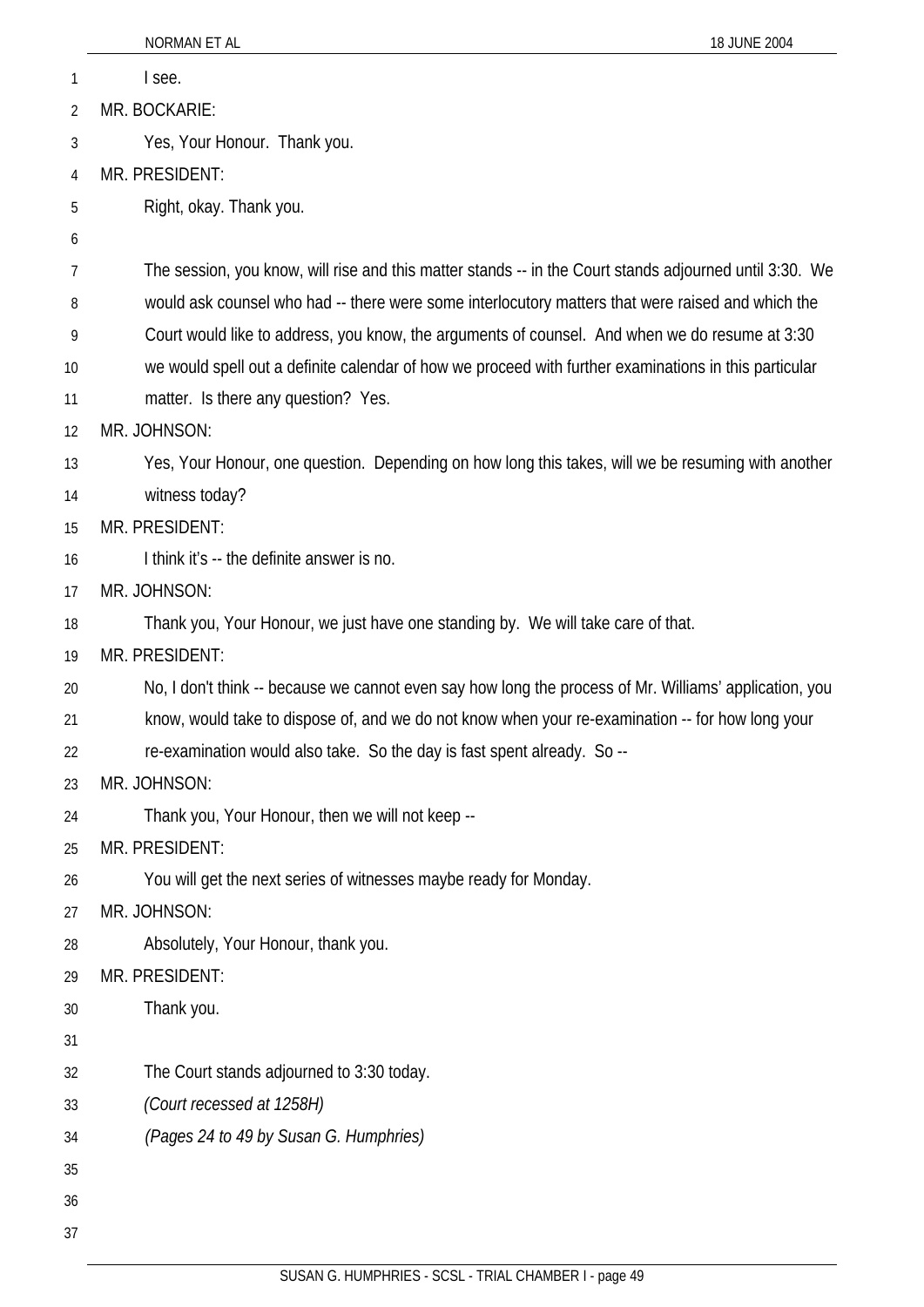| $\mathbf{1}$                      |  |  |  |
|-----------------------------------|--|--|--|
| $\sqrt{2}$                        |  |  |  |
| $\mathfrak{Z}$                    |  |  |  |
| $\overline{4}$                    |  |  |  |
| $\overline{5}$                    |  |  |  |
| $\boldsymbol{6}$                  |  |  |  |
| $\boldsymbol{7}$                  |  |  |  |
| $\, 8$                            |  |  |  |
| $\mathsf{g}% _{T}=\mathsf{g}_{T}$ |  |  |  |
| $10\,$                            |  |  |  |
| 11                                |  |  |  |
| 12                                |  |  |  |
| $13$                              |  |  |  |
| $14\,$                            |  |  |  |
| $15\,$                            |  |  |  |
| $16\,$                            |  |  |  |
| $17\,$                            |  |  |  |
| $18\,$                            |  |  |  |
| $19$                              |  |  |  |
| $20\,$                            |  |  |  |
| 21                                |  |  |  |
| 22                                |  |  |  |
| $23\,$                            |  |  |  |
| $24\,$                            |  |  |  |
| $25\,$                            |  |  |  |
| $26\,$                            |  |  |  |
| $27\,$                            |  |  |  |
| $28\,$                            |  |  |  |
| $29\,$                            |  |  |  |
| $30\,$                            |  |  |  |
| 31                                |  |  |  |
| 32                                |  |  |  |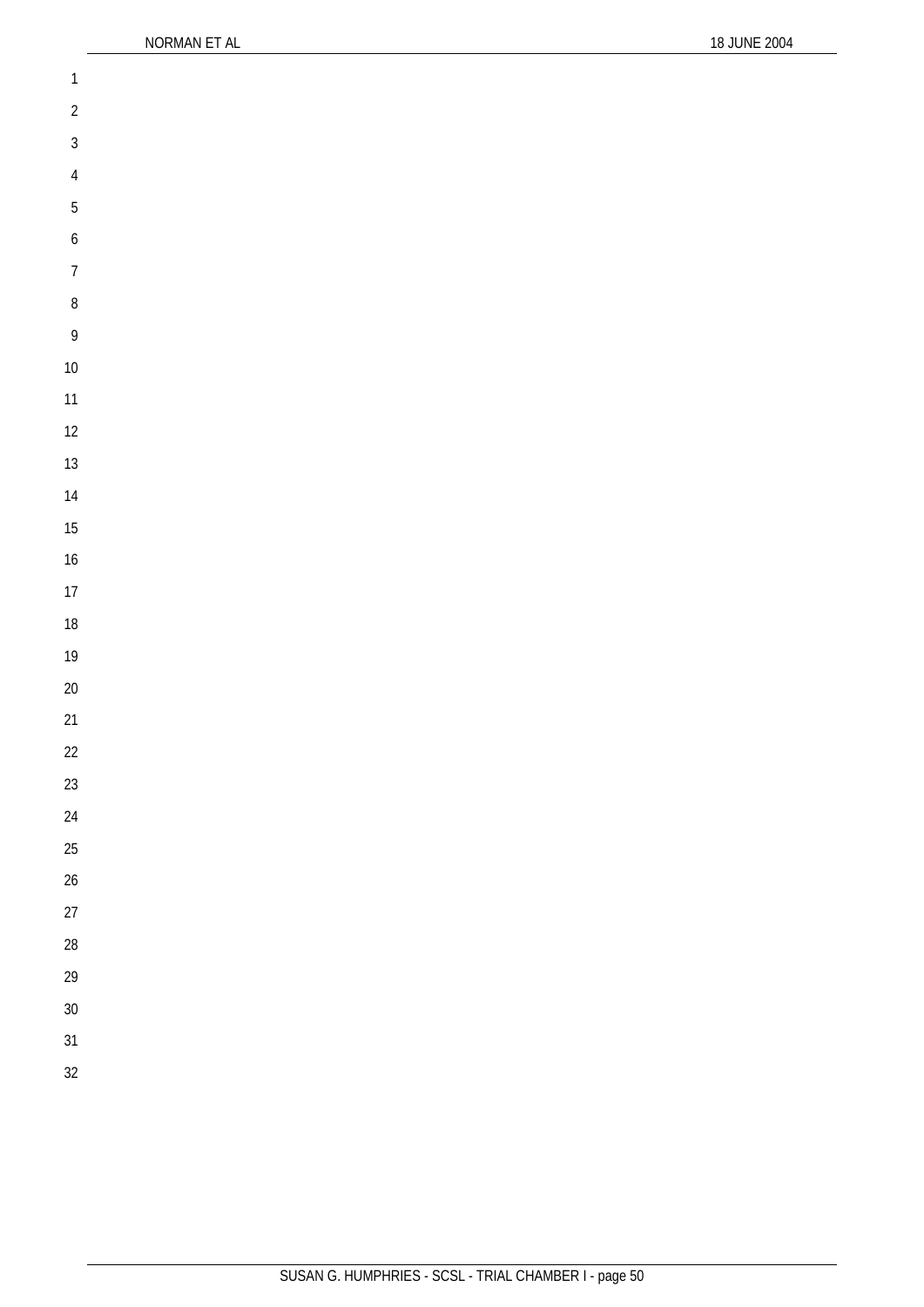|          | NORMAN ET AL<br>18 JUNE 2004                                                                                                                                                                                    |
|----------|-----------------------------------------------------------------------------------------------------------------------------------------------------------------------------------------------------------------|
| 1        | 1542H                                                                                                                                                                                                           |
| 2        | MR. PRESIDENT:                                                                                                                                                                                                  |
| 3        | This session is resumed and, as we did indicate, we are going to, before any other thing, take -- tackle                                                                                                        |
| 4        | three issues which were raised by counsel and also by the first Accused on certain facilities which he                                                                                                          |
| 5        | intends to have placed at his disposal in the detention facility.                                                                                                                                               |
| 6        |                                                                                                                                                                                                                 |
| 7        | May I call on the first Accused to please go through his application. It wasn't very long, I know it was                                                                                                        |
| 8        | not very long. It was placed -- it was put very clearly and very succinctly.                                                                                                                                    |
| 9        |                                                                                                                                                                                                                 |
| 10       | So, Mr. Norman, can you, please, put your application on the table, please.                                                                                                                                     |
| 11       | <b>JUDGE BOUTET:</b>                                                                                                                                                                                            |
| 12       | Take your time -- take your time.                                                                                                                                                                               |
| 13       | MR. PRESIDENT:                                                                                                                                                                                                  |
| 14       | Take your time, please -- take your time. And, Mr. Norman, for these purposes, we -- we -- the                                                                                                                  |
| 15       | Registrar has been asked to be present, so that he listen to your application because he is in charge                                                                                                           |
| 16       | of your facility as you very well know.                                                                                                                                                                         |
| 17       | THE ACCUSED NORMAN:                                                                                                                                                                                             |
| 18       | Yes, My Lord. I did say that I make this request pursuant to my rights guaranteed by Article 17 of the                                                                                                          |
| 19       | Statute of the Special Court for Sierra Leone, pursuant to Rule 54 of the Rules of Procedure of the                                                                                                             |
| 20       | Special Court, in order to ensure adequate and effective self-defence. In this regard, My Lords, I was                                                                                                          |
| 21       | praying that Your Honours' order that I be granted the following, but not limited to, a complete                                                                                                                |
| 22       | computer set, a telephone that would be different from the one I am given now -- I have been given                                                                                                              |
| 23       | now, to enable me communicate with my team -- Defence team -- stand-by Defence team at home                                                                                                                     |
| 24       | and abroad at any time of the day and night; a regular supply of stationary and assistant and                                                                                                                   |
| 25       | investigators; I also prayed for modification of detention condition that may not hamper my adequate                                                                                                            |
| 26       | and effective self-defence, My Lords.                                                                                                                                                                           |
| 27       |                                                                                                                                                                                                                 |
| 28<br>29 | And I did go further to inform Your Lordships that presently my lock up time is 10:00 p.m. at night, and<br>the opening up of my cell because I attend court is at seven o' clock -- 7:00 a.m. And that between |
| 30       | 10:00 p.m. and 7:00 a.m., that I use plastic bucket for convenience and I clean also that plastic                                                                                                               |
| 31       | bucket, and that I wash my dishes for food and I clean -- help to clean the surrounding inside of the                                                                                                           |
| 32       | cells and outside the yard that is (inaudible).                                                                                                                                                                 |
| 33       |                                                                                                                                                                                                                 |
| 34       | And, in addition to these, I have not been given any opportunity beyond the enclosed yard for any                                                                                                               |
| 35       | exercise whatsoever, physical exercise. And that for quite some time, I, and the others have been                                                                                                               |
| 36       | complaining about quality and quantity of our food in every respect.                                                                                                                                            |

37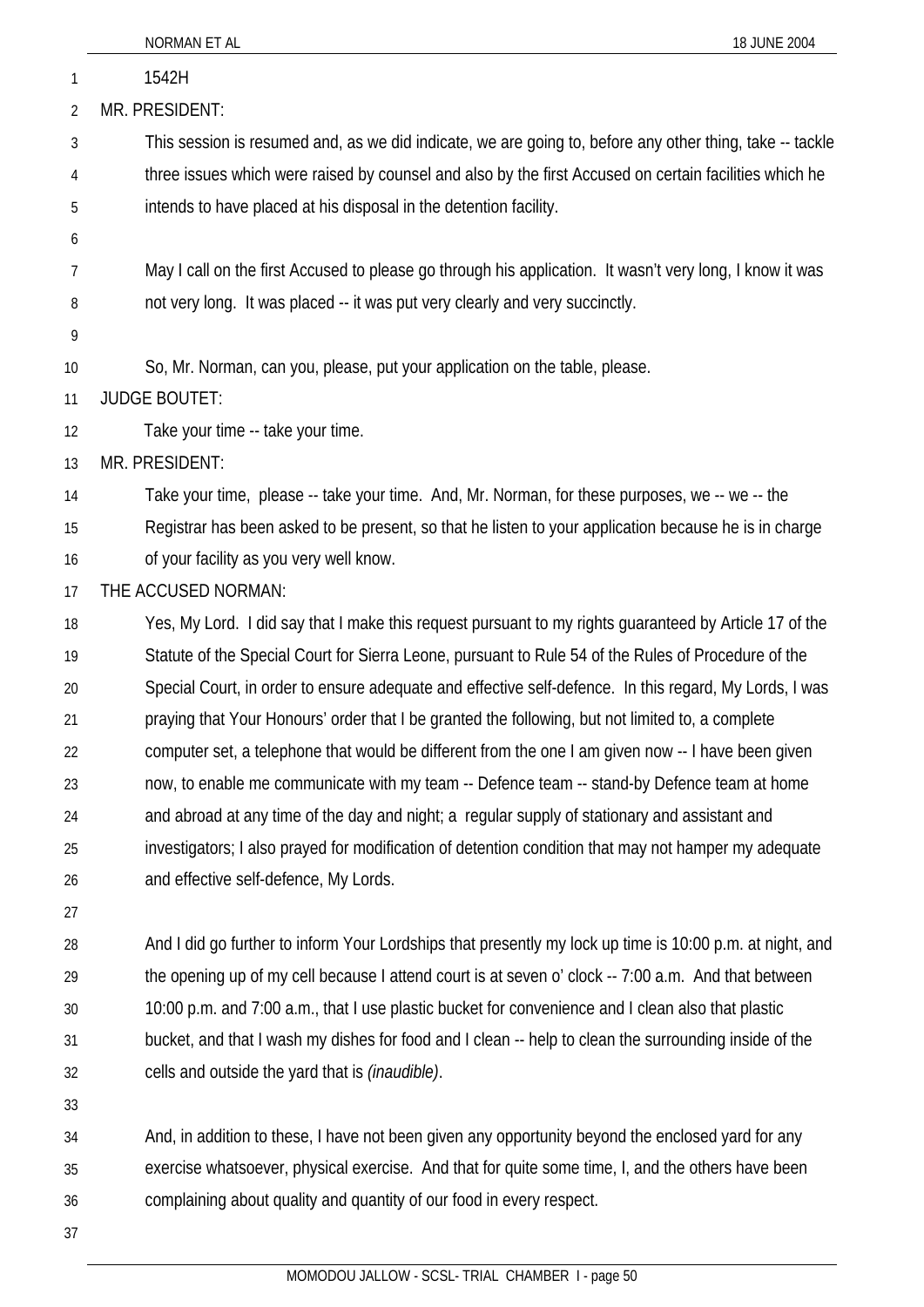|                | NORMAN ET AL<br>18 JUNE 2004                                                                             |
|----------------|----------------------------------------------------------------------------------------------------------|
| $\mathbf{1}$   | These are some of the few things that I would like Your Lordships to assist me in modifying and in       |
| 2              | making available. Thank you.                                                                             |
| 3              | MR. PRESIDENT:                                                                                           |
| 4              | Are you through, Mr. Norman?                                                                             |
| 5              | THE ACCUSED NORMAN:                                                                                      |
| 6              | Yes, through. Thank you, Your Lordship.                                                                  |
| $\overline{7}$ | MR. PRESIDENT:                                                                                           |
| 8              | Thank you. Can you sit down, please.                                                                     |
| 9              |                                                                                                          |
| 10             | Is the Prosecution -- can we hear the Prosecution, please.                                               |
| 11             | MR. JOHNSON:                                                                                             |
| 12             | Thank you, Your Honour. Your Honour, first of all, the Prosecution would just like to point out that in  |
| 13             | your order on the role of the stand-by counsel, just to name a few of the things, that you've said that  |
| 14             | their role would be defined as follows, and again just to name a few, "To assist the Accused -- to       |
| 15             | assist the Accused in preparation and presentation of his case; to investigate relevant facts on law; to |
| 16             | be present in the Court; to offer legal advice; to be actively engaged in the preparation of the case    |
| 17             | and to participate in the proceedings; to be prepared to takeover the case; and to assemble and          |
| 18             | present information relevant to all stages of the proceedings." I only Point that out, Your Honours,     |
| 19             | because in light of the role that you seemed to have envisioned here for the stand-by counsel, the       |
| 20             | Prosecution could certainly understand you looking to deny this request, in that you envisioned that     |
| 21             | many of these things, particularly the research of computers, the internet and such, would be            |
| 22             | performed by stand-by counsel.                                                                           |
| 23             |                                                                                                          |
| 24             | However, the Prosecution would like to say that if you are inclined to grant any of these requests that  |
| 25             | you hold these requests in abeyance until you could get a report from the Registrar on the security      |

26 27 28 29 30 31 32 33 34 implications of some of these requests. Specifically, the Prosecution would just like to highlight that, if you recall back in January, this Accused had his phone privileges suspended for 14 days, and for very good reason, by the Registrar. That you have just made a decision on updated witness protection measures that have pointed out the threat that exist to the witnesses throughout Sierra Leone. With that in mind, the Prosecution would be very concerned about the computer and does that computer include for internet and network access to include e-mails; and what kind of provisions could be made for the monitoring of that kind of use, as well as unfettered telephone access? The same concern - how would that -- how would that telephone be monitored, for security reasons, for good order within the detention facility reasons and such.

35

36 37 Of course, an assistant, that's what the -- he has the assistance of four highly qualified stand-by counsel. I believe investigators are part of that package. As I understand, investigators are part of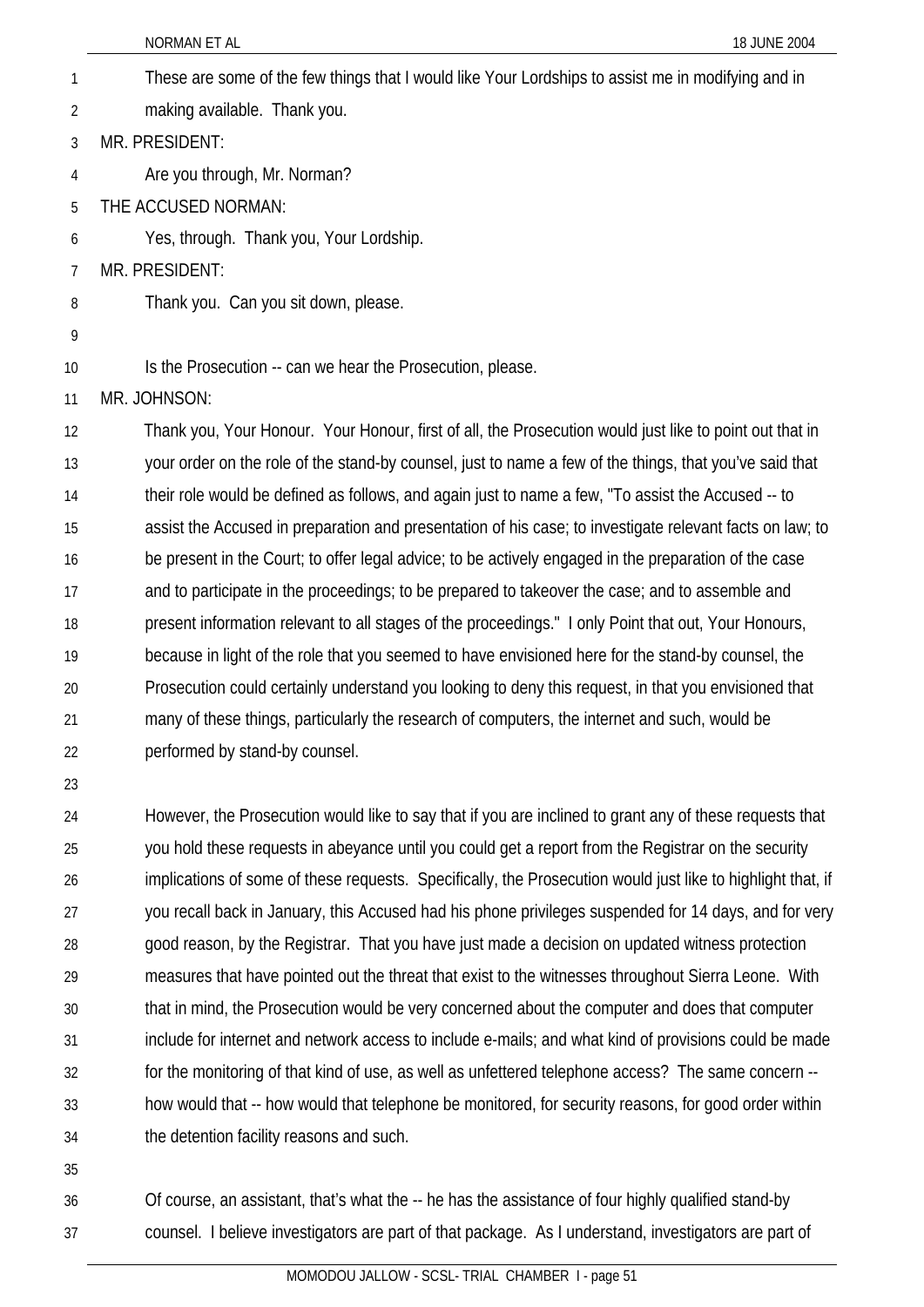|    | NORMAN ET AL<br>18 JUNE 2004                                                                                 |
|----|--------------------------------------------------------------------------------------------------------------|
| 1  | the package already assigned to each Defence team.                                                           |
| 2  |                                                                                                              |
| 3  | We are very concerned about the specifics of this request for modification to the conditions of              |
| 4  | detention and thus it goes to be <i>(inaudible)</i> some kind of request under Rule 64. I'm just not sure on |
| 5  | where he is going on with his modification on the condition of his detention. Again, the Prosecution is      |
| 6  | very concerned about security implications associated with that request, and so, for that reason, the        |
| 7  | Prosecution -- well, we could understand, you will deny this request. If you are considering part of this    |
| 8  | request, that before you would act on it, you would get a report from the Registrar addressing some of       |
| 9  | these considerations. Thank you, Your Honour.                                                                |
| 10 | MR. PRESIDENT:                                                                                               |
| 11 | Mr. Norman, you heard -- you made the application, you heard the Prosecution and what Mr. Johnson            |
| 12 | had to say. Do you have any reply to what he has said?                                                       |
| 13 | THE ACCUSED NORMAN:                                                                                          |
| 14 | Yes, Your Honour.                                                                                            |
| 15 | MR. PRESIDENT:                                                                                               |
| 16 | Very briefly.                                                                                                |
| 17 | THE ACCUSED NORMAN:                                                                                          |
| 18 | This much, briefly --                                                                                        |
| 19 | MR. PRESIDENT:                                                                                               |
| 20 | As brief as you were yesterday.                                                                              |
| 21 | THE ACCUSED NORMAN:                                                                                          |
| 22 | This much, briefly, I would like to state, much as I sympathise with the Prosecution, but I want to at       |
| 23 | least express that my confinement is within, I believe, the authority of the Bench. Although the             |
| 24 | Prosecution has got their case against me and would not want me to escape until they see justice, but        |
| 25 | I would prefer that the Prosecution being upfront rather than the Registrar, to the Bench, is seen by        |
| 26 | me as an effort to prove the Prosecution's expression that when he -- when they finish with me, I may        |
| 27 | not, in the end, see the light of day.                                                                       |
| 28 |                                                                                                              |
| 29 | This much being said, January incident had been referred to. I again do not want to open that wound          |
| 30 | because it hurts very seriously -- it hurt me because I appealed and that appeal has not been heard          |
| 31 | up to now; that I was punished for an allegation that was never investigated. But I want to push that        |
| 32 | one behind me. So I thought and I hope that the Prosecution is not being seen dictating to the               |
| 33 | condition that I go through under an indictment that is now under the control and the command of the         |
| 34 | Bench.                                                                                                       |
| 35 |                                                                                                              |
| 36 | I want to let Your Honours know that I am not an ordinary Accused person in this country, I am a             |
| 37 | chief. I have been a minister of government, holding very senior and responsible responsibility. And         |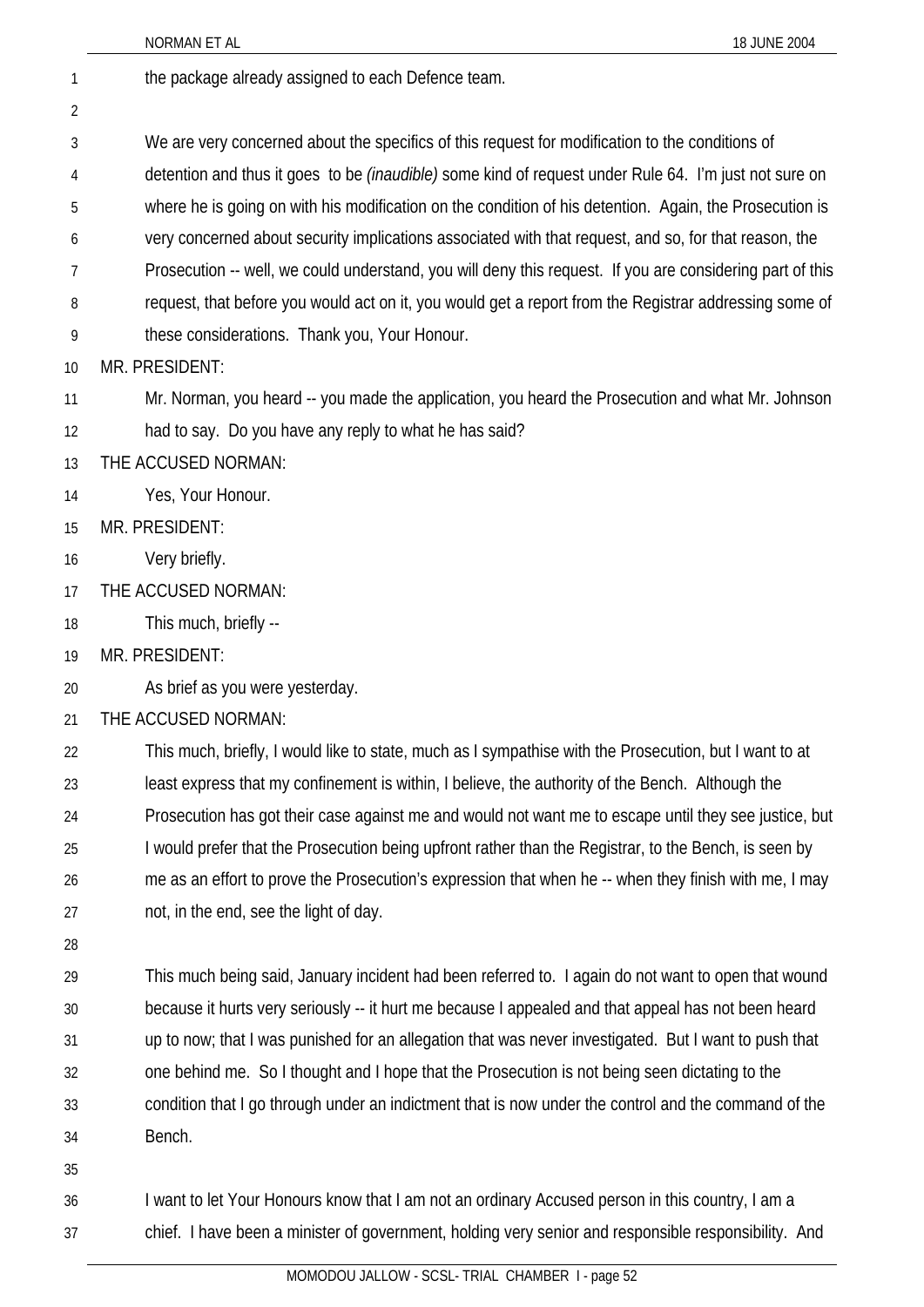| 1  | presently, even though, I may be indicted and accused, I'm Justice of the Peace and with all these I       |  |  |
|----|------------------------------------------------------------------------------------------------------------|--|--|
| 2  | believe that I know where the limitation of recklessness may end. If I misuse my opportunities and         |  |  |
| 3  | they are investigated and they find out, or Your Lordships find out, that I have been reckless, I'm        |  |  |
| 4  | amenable and open to punishment according to the law as I am under your indictment.                        |  |  |
| 5  |                                                                                                            |  |  |
| 6  | So I believe that your best judgment would be quite sufficient for me, Your Lords.                         |  |  |
| 7  | MR. PRESIDENT:                                                                                             |  |  |
| 8  | Well, the Registrar has followed Mr. Norman's application and plea, and he has also followed the           |  |  |
| 9  | position of the Prosecution on this application and has equally, of course, you know, followed the first   |  |  |
| 10 | Accused's, you know, response to the Prosecution's comments on his application. This Court is              |  |  |
| 11 | ordering the Registrar to compile a report on this -- on the facts -- on the application and the facts as  |  |  |
| 12 | they are before us now, and to make recommendations to the Court for us to consider our position           |  |  |
| 13 | and how we can dispose of Mr. Norman's application.                                                        |  |  |
| 14 |                                                                                                            |  |  |
| 15 | We would like this report in a -- very urgently because as you can -- as you do appreciate, he says        |  |  |
| 16 | that it affects the conduct of his Defence. I do not know whether -- if it would be -- I think if we don't |  |  |
| 17 | know if you could be ready by Tuesday with this report, by Tuesday next week.                              |  |  |
| 18 | MR. VINCENT:                                                                                               |  |  |
| 19 | Your Honour, the report would be ready whenever you want it. I will have it for you tomorrow.              |  |  |
| 20 | MR. PRESIDENT:                                                                                             |  |  |
| 21 | You will have it for me -- for us tomorrow.                                                                |  |  |
| 22 | MR. VINCENT:                                                                                               |  |  |
| 23 | Yes, Your Honour.                                                                                          |  |  |
| 24 | MR. PRESIDENT:                                                                                             |  |  |
| 25 | Tomorrow is Saturday so -- yes, you can make it available to us in Chambers. Then we would see             |  |  |
| 26 | how to exploit it thereafter, but the important thing is for us to take a decision on this, you know, as   |  |  |
| 27 | soon as possible, so that the first Accused knows what the position of the Bench is on this application.   |  |  |
| 28 |                                                                                                            |  |  |
| 29 | So, Mr. Norman, this matter is -- will be addressed sometime next week, and you will be informed by a      |  |  |
| 30 | decision of this Court as to what results, you know, would accompany the application that you have         |  |  |
| 31 | made.                                                                                                      |  |  |
| 32 | THE ACCUSED NORMAN:                                                                                        |  |  |
| 33 | Thank you, My Lords.                                                                                       |  |  |
| 34 | MR. PRESIDENT:                                                                                             |  |  |
| 35 | You are welcome.                                                                                           |  |  |
| 36 |                                                                                                            |  |  |
| 37 | Mr. Registrar, I don't think there is anything that calls for your attention and your presence in Court. I |  |  |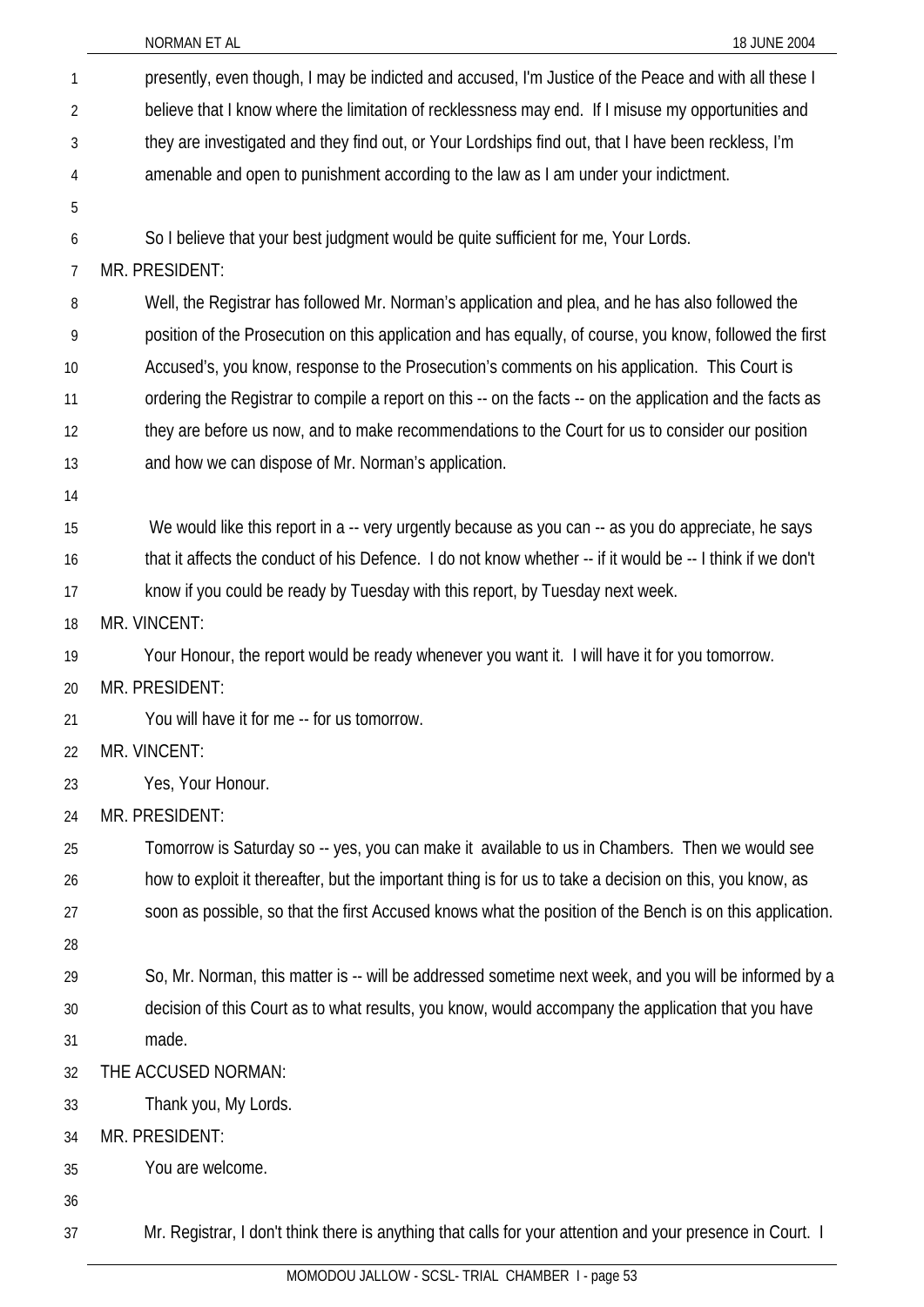| 1  | think you could feel free to go and take care of other duties of the Court which are equally important.      |  |  |
|----|--------------------------------------------------------------------------------------------------------------|--|--|
| 2  | MR. VINCENT:                                                                                                 |  |  |
| 3  | Thank you, Your Honour.                                                                                      |  |  |
| 4  | MR. PRESIDENT:                                                                                               |  |  |
| 5  | Thank you.                                                                                                   |  |  |
| 6  |                                                                                                              |  |  |
| 7  | The other issue that we have and that we kept in abeyance was -- arose from the testimony of the first       |  |  |
| 8  | witness and this was on the 15th of June and it relates to, if I can recollect very well, the evidence of -- |  |  |
| 9  | of the second Prosecution witness -- the first Prosecution witness who gave evidence to the fact that        |  |  |
| 10 | he had bruises, you know, on his back, and that these bruises were as a result of some plastic               |  |  |
| 11 | material that was melted on his back and he removed his dress and showed it.                                 |  |  |
| 12 |                                                                                                              |  |  |
| 13 | Counsel for the Defence said that that aspect of the bruises and the injuries which are apparent were        |  |  |
| 14 | not -- are not contained in the statement that was disclosed, and there was an apparent objection to         |  |  |
| 15 | the admissibility of that particular evidence.                                                               |  |  |
| 16 |                                                                                                              |  |  |
| 17 | We would like to address it here today because the disparity is -- what counsel for the Defence raised       |  |  |
| 18 | was that this -- the witness did not make this allegation in his statement that was disclosed, and that      |  |  |
| 19 | he could not testify to that in court. Can we have further argument on this?                                 |  |  |
| 20 | <b>JUDGE BOUTET:</b>                                                                                         |  |  |
| 21 | Before we hear further argument, I think it was you, Mr. Williams, that made that objection.                 |  |  |
| 22 | MR. WILLIAMS:                                                                                                |  |  |
| 23 | I believe, I associated with the objection that was raised by Mr. Jabbi, and then added one or two           |  |  |
| 24 | other grounds, My Lord.                                                                                      |  |  |
| 25 | <b>JUDGE BOUTET:</b>                                                                                         |  |  |
| 26 | What we would like to hear is what is the foundation -- were these your objections? What is the              |  |  |
| 27 | foundation of your objection?                                                                                |  |  |
| 28 | MR. WILLIAMS:                                                                                                |  |  |
| 29 | Yes, My Lord.                                                                                                |  |  |
| 30 | <b>JUDGE BOUTET:</b>                                                                                         |  |  |
| 31 | And if you do have any authority to bring in support of your objection and I will say you and other          |  |  |
| 32 | counsel as well that may have raised the same objection. So, you will recall that the time you made          |  |  |
| 33 | your objection we said we would look into the matter later. So, that's - that's the later. So, we are        |  |  |
| 34 | prepared to hear your submission and once you've done that, we will ask the Prosecution to respond.          |  |  |
| 35 | MR. WILLIAMS:                                                                                                |  |  |
| 36 | As Your Lordship pleases. I don't know the sequence in which Your Lordships would want us to                 |  |  |
| 37 | proceed, whether is --                                                                                       |  |  |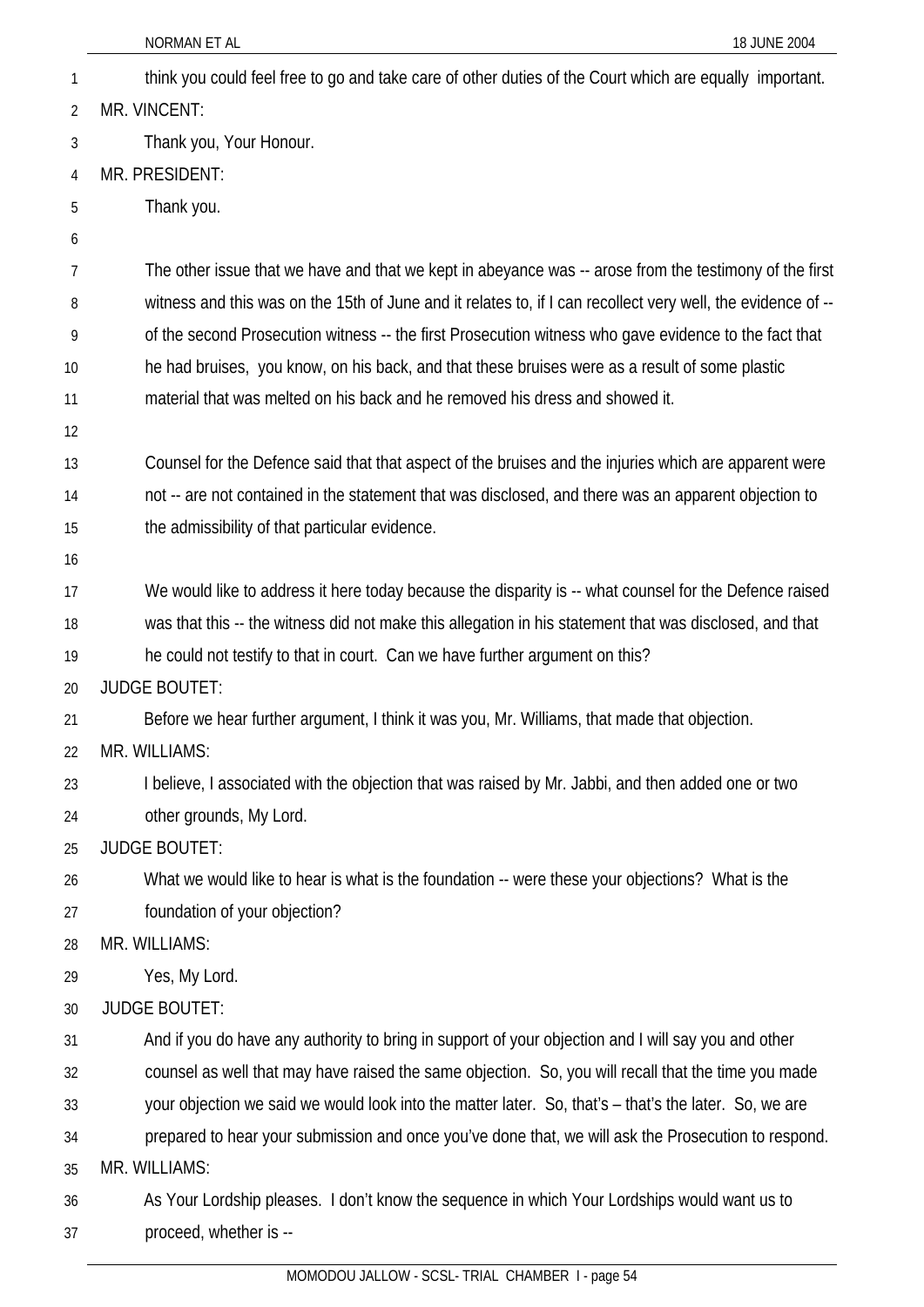MR. PRESIDENT: 1

Mr. Jabbi, you want to start because we always want to start from the starting point. 2

3 JUDGE BOUTET:

4 5 Before you do, Mr. Jabbi, Mr. Norman is raising his hand and indicating that he might wish to say something about that.

6 THE ACCUSED NORMAN:

7 8 9 10 11 12 13 14 Yes, Your Lordships. What I said was that the injury had not been indicated under medical condition that what, in fact, he was saying was not as I said on that day, *kro kro,* referring to as burns being planted on his body by a melted rubber. There is no proof, whatsoever, that those burns, if they were burns at all, could have been caused by melted rubber and that there are medical certificates to qualify such allegation. Although I do not have the legal authority now at my disposal, not being a lawyer, to cite any law affecting that. But practically, I cannot -- I don't think I will just appear and say this scar was caused by a knife. It has to be proved that it was caused by -- the wound was caused by a knife and so that was why I said that, My Lord.

15 JUDGE THOMPSON:

16 17 18 19 I was -- I think it was on the basis of that -- that scenario which Mr. Norman, the first Accused, raised that learned counsel -- stand-by counsel, Dr. Jabbi, formulated certain key submissions and objections and I'm sure that what we would like to hear now is a re-statement of those objections, the grounds, so as to enable us to begin deliberation on the issue, after the Prosecution have a chance to

20 respond.

21 MR. MARGAI:

22 23 24 25 26 27 28 29 30 Sorry, My Lords. Before my learned friend, Jabbi, starts his address, perhaps I need to seek clarification from the Bench because it seems to me that the issue which the chairman talked about, about the lighted candle and the liquid they are from, is a separate and distinct issue from what Mr. Norman is raising. If I understood Mr. Norman correctly, he is saying that, in fact, the -- there should have been medical evidence to support the allegation of the burns that were displayed here. That is an issue which I believe we on this side will address at the appropriate time. But I think for now, if it pleases Your Lordships, I would request that we confine the present address to the admissibility of that piece of evidence, and the issue raised by Norman will definitely be addressed at the appropriate time.

31 JUDGE THOMPSON:

32 33 Well, clearly, I was recalling -- sort of recalling the scenario, the sequence of events as I recapitulate there, and, of course, I was not, in fact, suggesting that it would be a tidy legal way to proceed by co-

34 mingling the two issues --

35 MR. MARGAI:

36 As My Lordships pleases.

37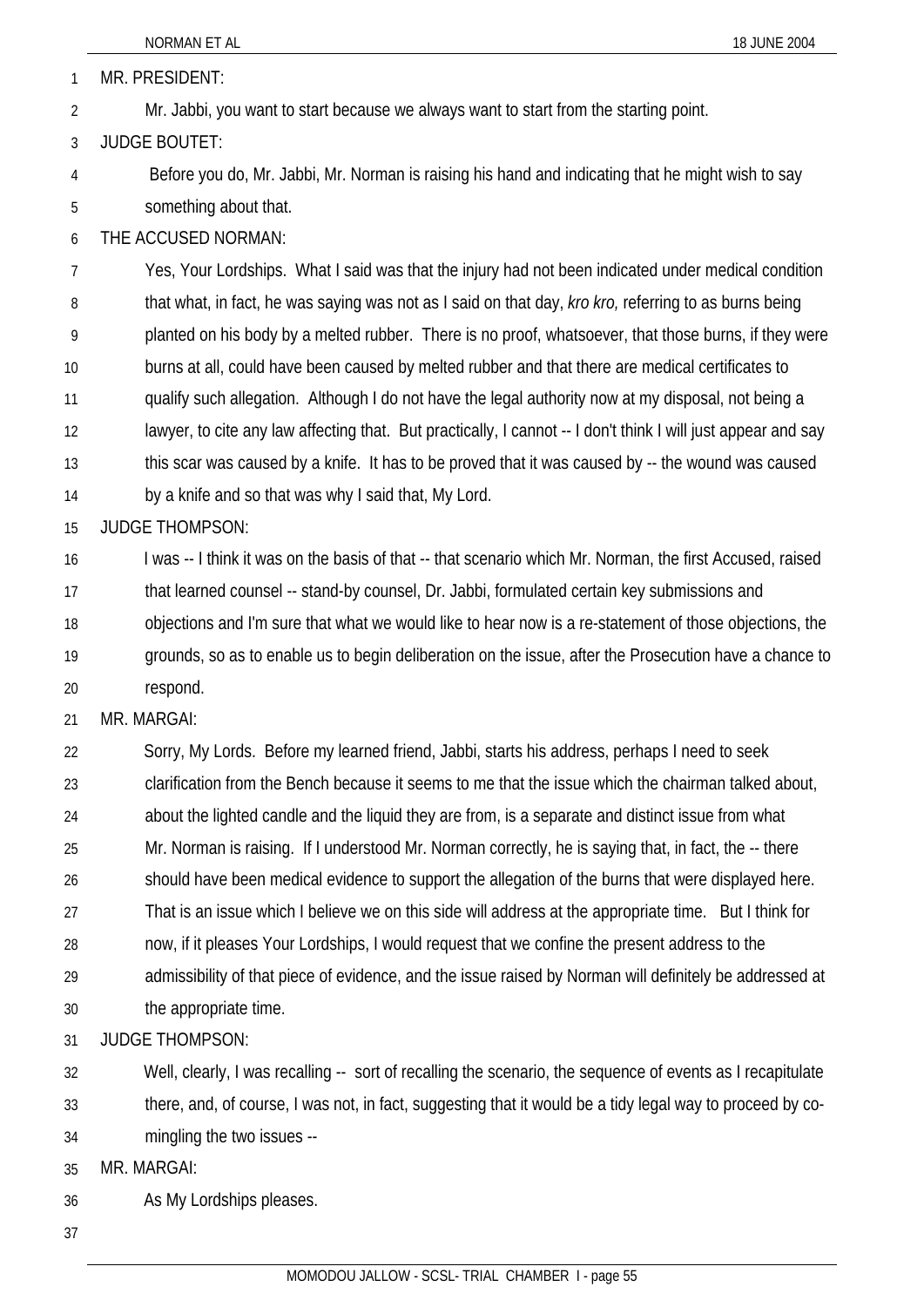|    | 18 JUNE 2004<br>NORMAN ET AL                                                                             |
|----|----------------------------------------------------------------------------------------------------------|
| 1  | <b>JUDGE THOMPSON:</b>                                                                                   |
| 2  | -- because I recall clearly that the submissions that came from Dr. Jabbi and with which Mr. Williams    |
| 3  | associated were clearly submissions of a legal nature, a clear recollection of which I myself have, and  |
| 4  | will be putting to counsel later on.                                                                     |
| 5  | MR. MARGAI:                                                                                              |
| 6  | They are indeed both legal issues, but we will, in fact, deal with them -                                |
| 7  | <b>JUDGE THOMPSON:</b>                                                                                   |
| 8  | Yes.                                                                                                     |
| 9  | MR. MARGAI:                                                                                              |
| 10 | -- one after the other.                                                                                  |
| 11 | <b>JUDGE THOMPSON:</b>                                                                                   |
| 12 | Thank you.                                                                                               |
| 13 | MR. MARGAI:                                                                                              |
| 14 | As My Lord, pleases.                                                                                     |
| 15 | MR. PRESIDENT:                                                                                           |
| 16 | Mr. Margai has made the position clear and really that is ideal situation. There are two issues          |
| 17 | involved. So we want to hear you on the issue of the admissibility of that piece of evidence.            |
| 18 | MR. JABBI:                                                                                               |
| 19 | My Lord, indeed, that is the aspect that I wish to confine myself to, and it is very simple and straight |
| 20 | forward, My Lord.                                                                                        |
| 21 |                                                                                                          |
| 22 | The objection is founded upon Rule 66(A) of the Rules of Procedure and Evidence, and if with your        |
| 23 | leave, I may read Rule $66(A)(1)$ . Rule $66(A)(1)$ reads as follows: --                                 |
| 24 | <b>JUDGE BOUTET:</b>                                                                                     |
| 25 | Proceed.                                                                                                 |
| 26 | MR. JABBI:                                                                                               |
| 27 | "A, subject" -- sorry, please. The heading is, "Disclosure of materials by the Prosecutor. A, subject to |
| 28 | the provisions of Rules 50, 53, 69 and 75, the Prosecutor shall, (I) within 30 days of the initial       |
| 29 | appearance of an accused, disclose to the Defence copies of the statements of all witnesses whom         |
| 30 | the Prosecutor intends to call to testify, and all evidence to be presented pursuant to Rule 92 bis at   |
| 31 | trial. Upon good cause being shown, a judge of the Trial Chamber may order that copies of the            |
| 32 | statements of additional Prosecution witnesses be made available to the Defence within a prescribed      |
| 33 | time." My Lords, my objection is confined to the first half of Rule 66(A)(1), that is to say, I do not   |
| 34 | intend to take into account, the second sentence of Rule $66(A)(1)$ , and $-$                            |
| 35 | <b>JUDGE BOUTET:</b>                                                                                     |
| 36 | I just want to make sure that I follow you, Dr. Jabbi. You've been quoting from Rule 66?                 |
| 37 |                                                                                                          |
|    |                                                                                                          |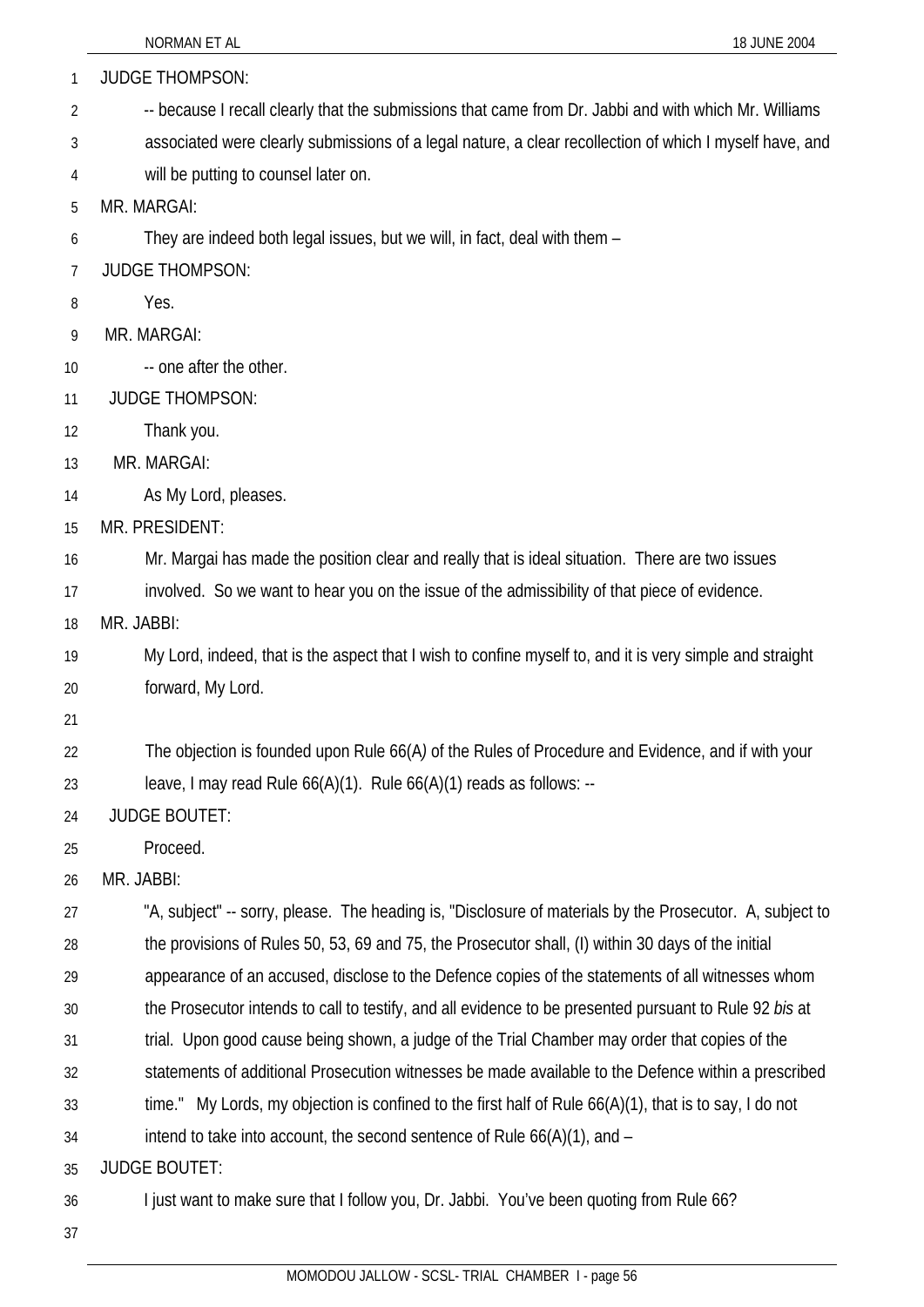- 1 MR. JABBI:
- 2 Rule 66 –
- 3 JUDGE BOUTET:
- 4  $(A)(1)?$
- 5 MR. JABBI:
- 6 - disclosure of materials by the Prosecutor --
- 7 JUDGE BOUTET:
- 8 Yes?
- 9 MR. JABBI:
- 10 Rule (A)(1).
- 11 JUDGE BOUTET:
- 12 Because my Rules are not the same as yours. I want to make sure we have the same, because these
- 13 Rules were amended at the plenary so you may have the Rule that pre-dated the last plenary,
- 14 because Rule 66 (A)(1) ends with, "Prosecutor intends to call to testify and all evidence to be
- 15 presented pursuant to Rule 92 *bis* at trial."
- 16 MR. JABBI:
- 17 18 19 20 21 22 23 24 25 26 Thank you very much, indeed, My Lord. In fact, it just complies with the area of the old Rule that I wanted to confine myself to. So the Rule I wish to confine myself to, My Lord, is Rule 66 (A)(1) in the amended Rules and without assistance, if I may read it again. Rule 66, "Disclosure of materials by the Prosecutor, amended 29th May 2004. A, subject to the provisions of Rules 50, 53, 69 and 75, the Prosecutor shall, (I), within 30 days of the initial appearance of an accused, disclose to the Defence copies of the statements of all witnesses whom the Prosecutor intends to call to testify, and all evidence to be presented, pursuant to Rule 92 *bis* at trial." That is the Rule that founds the objection I wish to make, and, My Lords, obviously, the purpose of this Rule is to avoid surprise to the Defence and also to enable the Defence to sufficiently investigate those materials that have been supplied by the Prosecution in accordance with that Rule of Procedure.
- 27

28 29 30 31 I found cause to object to the evidence given by TF2-198 in respect of what happened to him allegedly at the xxxx area in Bo, leading, according to him, to the pouring of burning plastic onto his body, and the sustaining of scalding wounds on his body, which he was invited to demonstrate to the Court..

32

33 34 35 36 37 My Lords, the Defence has been supplied with interview notes on the statements of TF2-198, which he made on the 18th of February 2004. He -- his statement or interview notes of his statement, which he made on 17th May 2004, have also been supplied to the Defence. In both of those interview notes there is no reference whatsoever to that aspect of evidence, and that evidence was proffered as vital and crucial for the Prosecution. It was probably the most dramatic piece of evidence in the evidence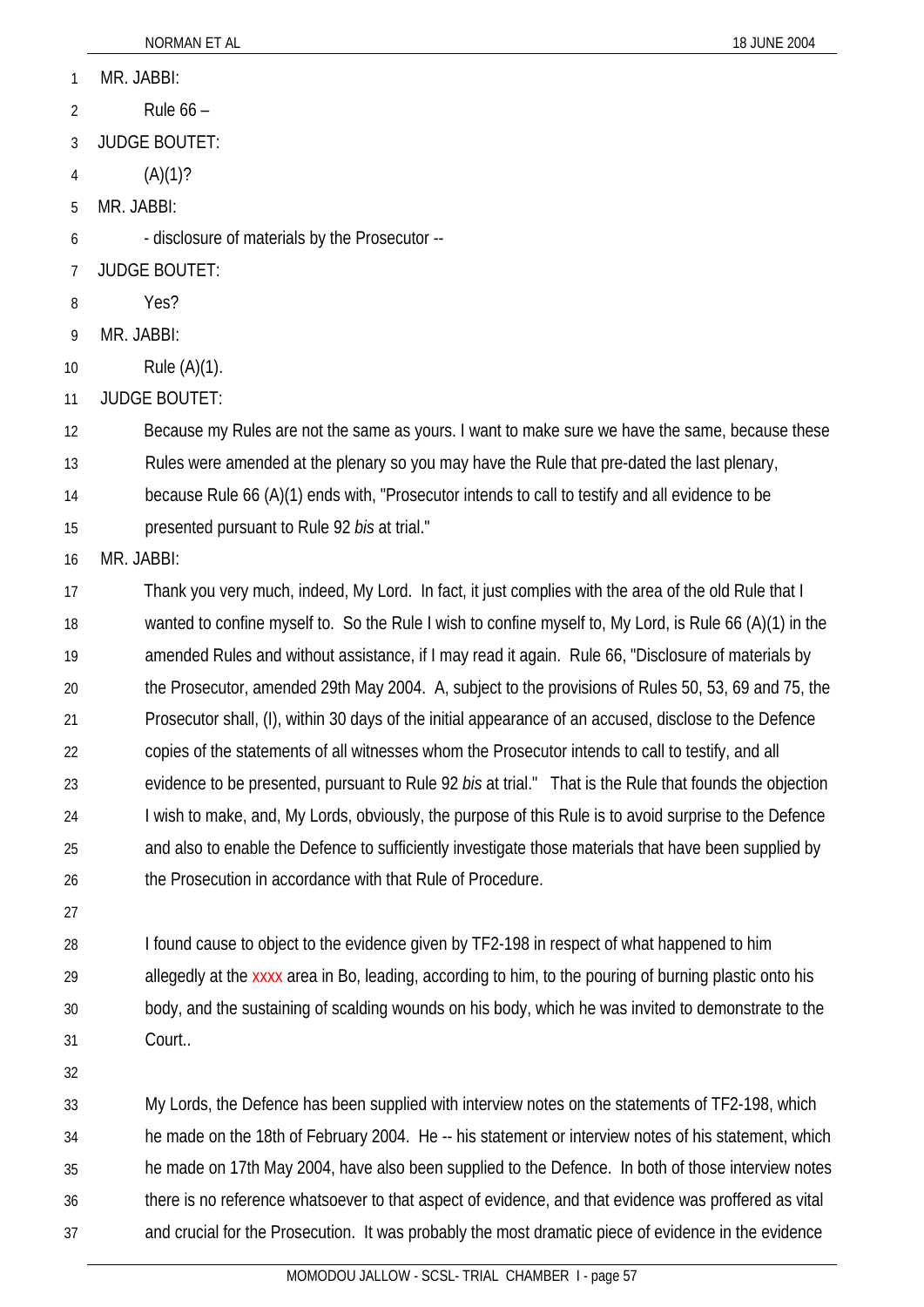| 1  | he gave, and to the extent that there is no reference whatsoever, either to the scene of the episode in    |  |  |
|----|------------------------------------------------------------------------------------------------------------|--|--|
| 2  | question or to the particular incident narrated in evidence, there is no reference whatsoever to them in   |  |  |
| 3  | both of those statements that have been supplied to the Defence.                                           |  |  |
| 4  |                                                                                                            |  |  |
| 5  | To that extent, My Lords, that is a violation to the Rule I have already cited. And the effect of that     |  |  |
| 6  | piece of evidence is highly prejudicial to the Defence, and it needed to comply in all respects, with the  |  |  |
| 7  | relevant Rules of Procedure, which as I submit, it does not because of the failure of the Prosecution to   |  |  |
| 8  | appraise and notify the Defence appropriately of that piece of evidence, as required by the relevant       |  |  |
| 9  | Rules of Procedure.                                                                                        |  |  |
| 10 |                                                                                                            |  |  |
| 11 | To that extent, My Lord, it is not a question of weight, but a question of admissibility of the evidence   |  |  |
| 12 | that would have arisen. And my submission, My Lord, is that in those circumstances that piece of           |  |  |
| 13 | evidence is absolutely inadmissible and ought to be expunged from the records.                             |  |  |
| 14 |                                                                                                            |  |  |
| 15 | My Lord, in brief, I want to confine myself for the moment to the admissibility of that piece of evidence, |  |  |
| 16 | although indeed, I would have had other submissions to make on other aspects of it, but for the            |  |  |
| 17 | moment it is the admissibility that one is concerned with and I rest the case thus far. Thank you very     |  |  |
| 18 | much, My Lords.                                                                                            |  |  |
| 19 | <b>JUDGE BOUTET:</b>                                                                                       |  |  |
| 20 | Thank you, Dr. Jabbi.                                                                                      |  |  |
| 21 |                                                                                                            |  |  |
| 22 | Mr. Williams, I take it that you do not want to speak on this issue.                                       |  |  |
| 23 | MR. WILLIAMS:                                                                                              |  |  |
| 24 | My Lords, I wish to commence by restating that I associate with all what my learned friend has said,       |  |  |
| 25 | and to go further, My Lord, and to first of all state what I would require of Your Lordships.              |  |  |
| 26 | <b>JUDGE BOUTET:</b>                                                                                       |  |  |
| 27 | Please, proceed.                                                                                           |  |  |
| 28 | MR. WILLIAMS:                                                                                              |  |  |
| 29 | First, My Lord, that all those bits of evidence which were not disclosed in the interview notes, but to    |  |  |
| 30 | which the witness testified be expunged from the record.                                                   |  |  |
| 31 |                                                                                                            |  |  |
| 32 | Two, My Lord, that all those witnesses, My Lord, that have testified and for whom witness statements       |  |  |
| 33 | have not been disclosed to the -- My Lord, this is witness statement as opposed to interview notes.        |  |  |
| 34 | There is a distinction, My Lord, very significant, very fundamental. Yes, My Lord, I mean, the entire      |  |  |
| 35 | testimonies of those witnesses be also expunged, My Lord.                                                  |  |  |
| 36 |                                                                                                            |  |  |
| 37 | My Lord, the witnesses who have testified for whom witness -                                               |  |  |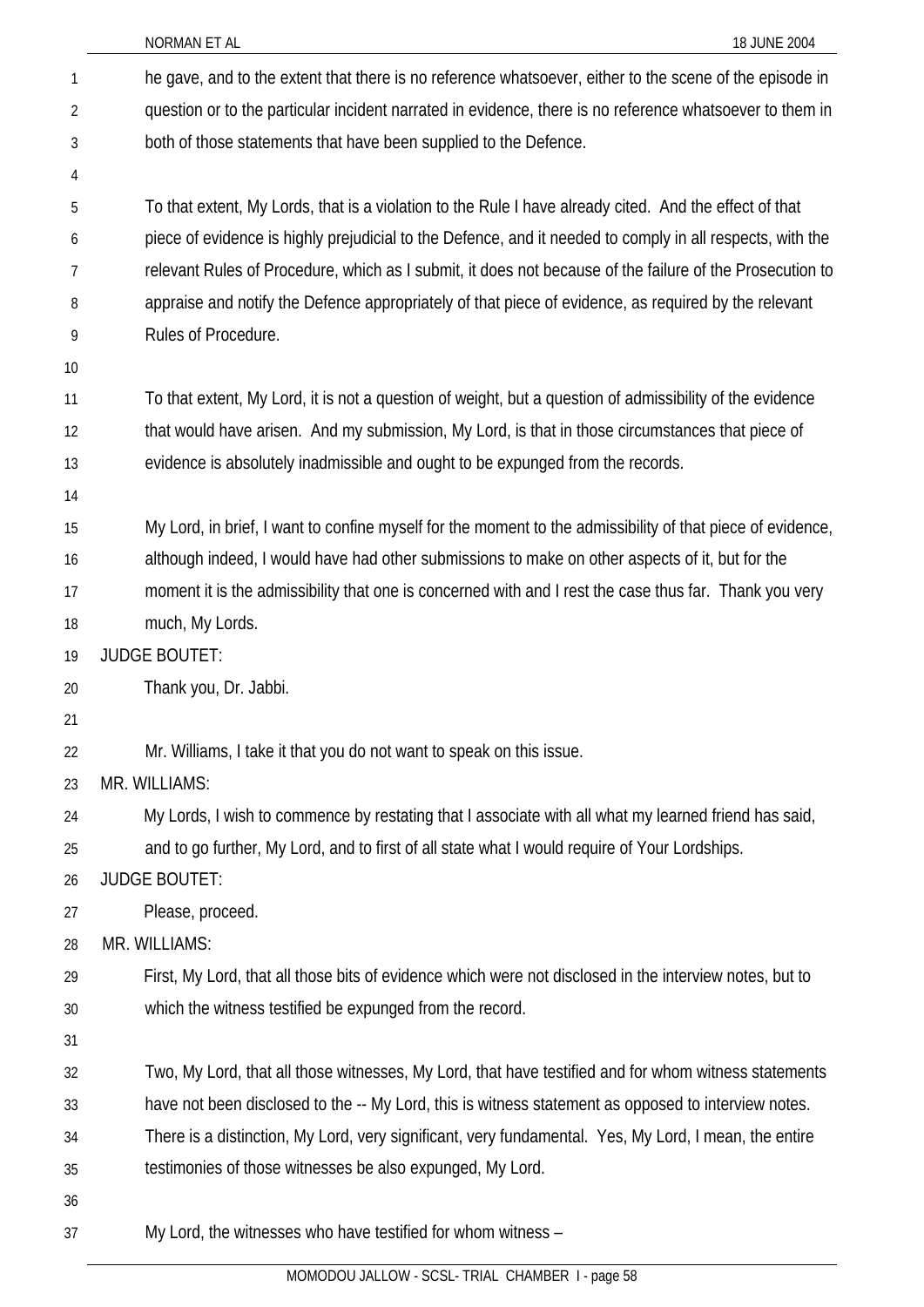- 2 Are you -- are you –
- 3 MR. WILLIAMS:
- 4 -- in the alternative, My Lord --
- 5 JUDGE THOMPSON:
- 6 Are you compounding your submission because –
- 7 MR. WILLIAMS:
- 8 It's a second submission.
- 9 JUDGE THOMPSON:
- 10 It's a second submission?
- 11 MR. WILLIAMS:
- 12 Yes, My Lord.
- 13 JUDGE THOMPSON:
- 14 I see. Okay.
- 15 JUDGE BOUTET:
- 16 Please proceed, it's a second submission.
- 17 JUDGE THOMPSON:
- 18 All witnesses who have testified –
- 19 MR. WILLIAMS:
- 20 Yes, My Lord, be expunged completely, My Lord.
- 21 JUDGE THOMPSON:
- 22 The testimonies of all witnesses?
- 23 MR. WILLIAMS:
- 24 Yes, who have testified.
- 25 JUDGE THOMPSON:
- 26 And whose what?
- 27 MR. WILLIAMS:
- 28 And for whom witness statements were not disclosed to the Defence.
- 29 JUDGE THOMPSON:
- 30 And whose witness statements were not –
- 31 MR. WILLIAMS:
- 32 Were not disclosed to the Defence. That the entire testimonies be expunged from your records.
- 33 JUDGE BOUTET:
- 34 Proceed.
- 35 MR. WILLIAMS:
- 36 37 And thirdly, My Lord, that the Prosecution be sanctioned or reprimanded for their continued violation of their disclosure obligations.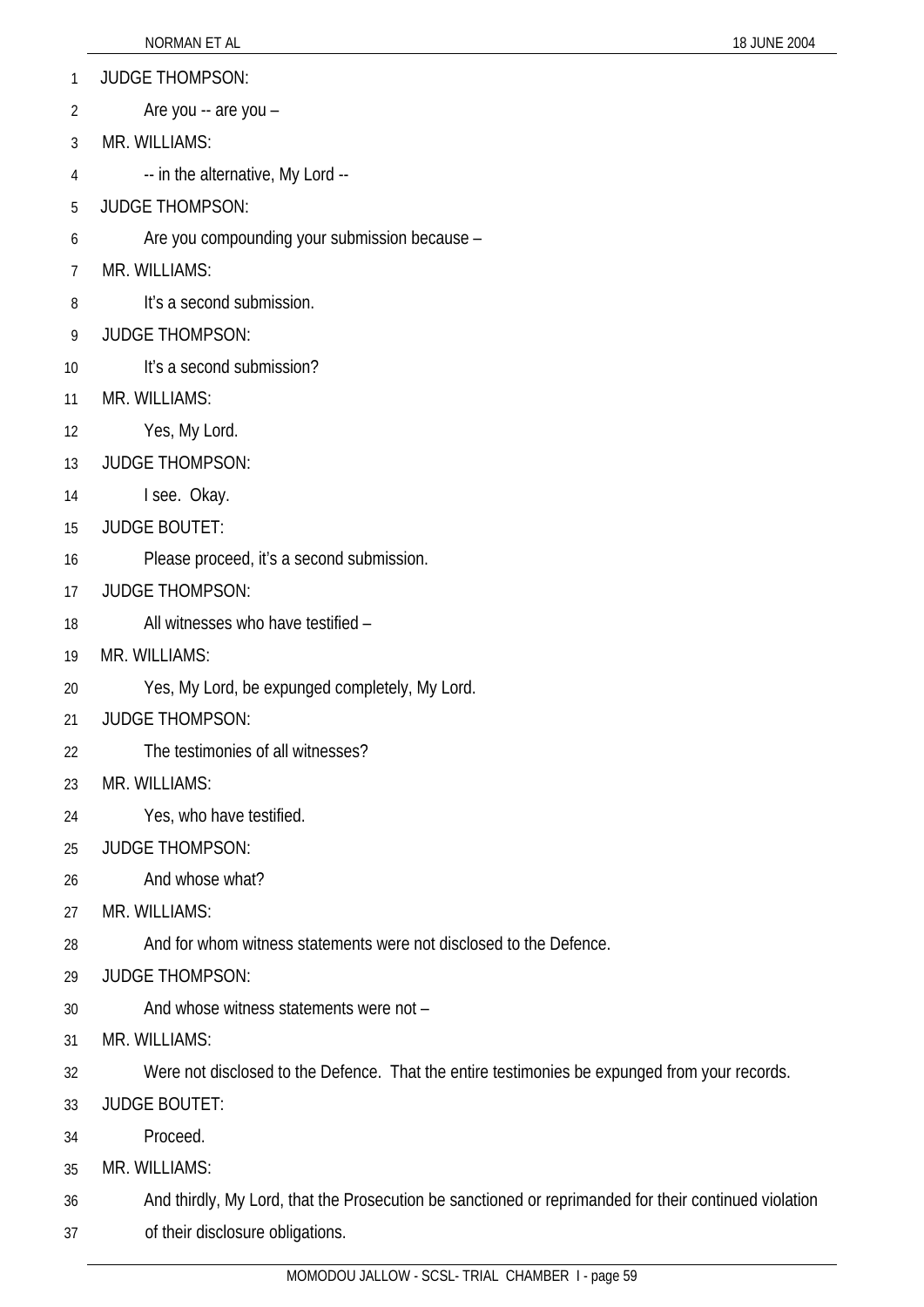|    | NORMAN ET AL<br>18 JUNE 2004                                                                        |
|----|-----------------------------------------------------------------------------------------------------|
| 1  | Again, My Lord, it is my submission that the Rules and Procedure -- the Rules of Procedure and      |
| 2  | Evidence of this Court does not permit disclosure of interview notes or summaries.                  |
| 3  | <b>JUDGE BOUTET:</b>                                                                                |
| 4  | I would like to ask you a few questions on some of your -- have you finished with this?             |
| 5  | <b>MR WILLIAMS:</b>                                                                                 |
| 6  | Sorry, My Lord.                                                                                     |
| 7  | <b>JUDGE BOUTET:</b>                                                                                |
| 8  | Have you finished with your submission?                                                             |
| 9  | MR. WILLIAMS:                                                                                       |
| 10 | No, My Lord.                                                                                        |
| 11 | <b>JUDGE BOUTET:</b>                                                                                |
| 12 | Sorry.                                                                                              |
| 13 | MR. WILLIAMS:                                                                                       |
| 14 | Firstly, My Lord, that the Prosecution could have been or might have been mistaken the Rules of     |
| 15 | Procedure and Evidence of the ICTR and ICTY to that which obtains in this jurisdiction.             |
| 16 |                                                                                                     |
| 17 | My Lord, even the ICTY, I mean, I would admit, My Lord, that the ICTY and ICTR Rules, My Lord,      |
| 18 | used to -- I mean, prior to its amendment, permitted the disclosure of such materials. But that has |
| 19 | been amended. Now, its witness statement, period; nothing short of it, My Lord.                     |
| 20 |                                                                                                     |
| 21 | My Lord, I wish to refer Your Lordships to a book by John Jones and Steven Powles: International    |
| 22 | Criminal Practice, third edition.                                                                   |
| 23 | MR. PRESIDENT:                                                                                      |
| 24 | What edition?                                                                                       |
| 25 | MR. WILLIAMS:                                                                                       |
| 26 | Third edition, My Lords. My Lord, paragraph 85 -- 8.5.306, and if I may read with your Lordship --  |
| 27 | <b>JUDGE THOMPSON:</b>                                                                              |
| 28 | The rubric?                                                                                         |
| 29 | MR. WILLIAMS:                                                                                       |
| 30 | Sorry, My Lord.                                                                                     |
| 31 | <b>JUDGE THOMPSON:</b>                                                                              |
| 32 | I say the rubric.                                                                                   |
| 33 | MR. WILLIAMS:                                                                                       |
| 34 | History of ICTY, Rule 66. May I read, with Your Lordship's permission?                              |
| 35 | MR. PRESIDENT:                                                                                      |
| 36 | Yes.                                                                                                |
| 37 |                                                                                                     |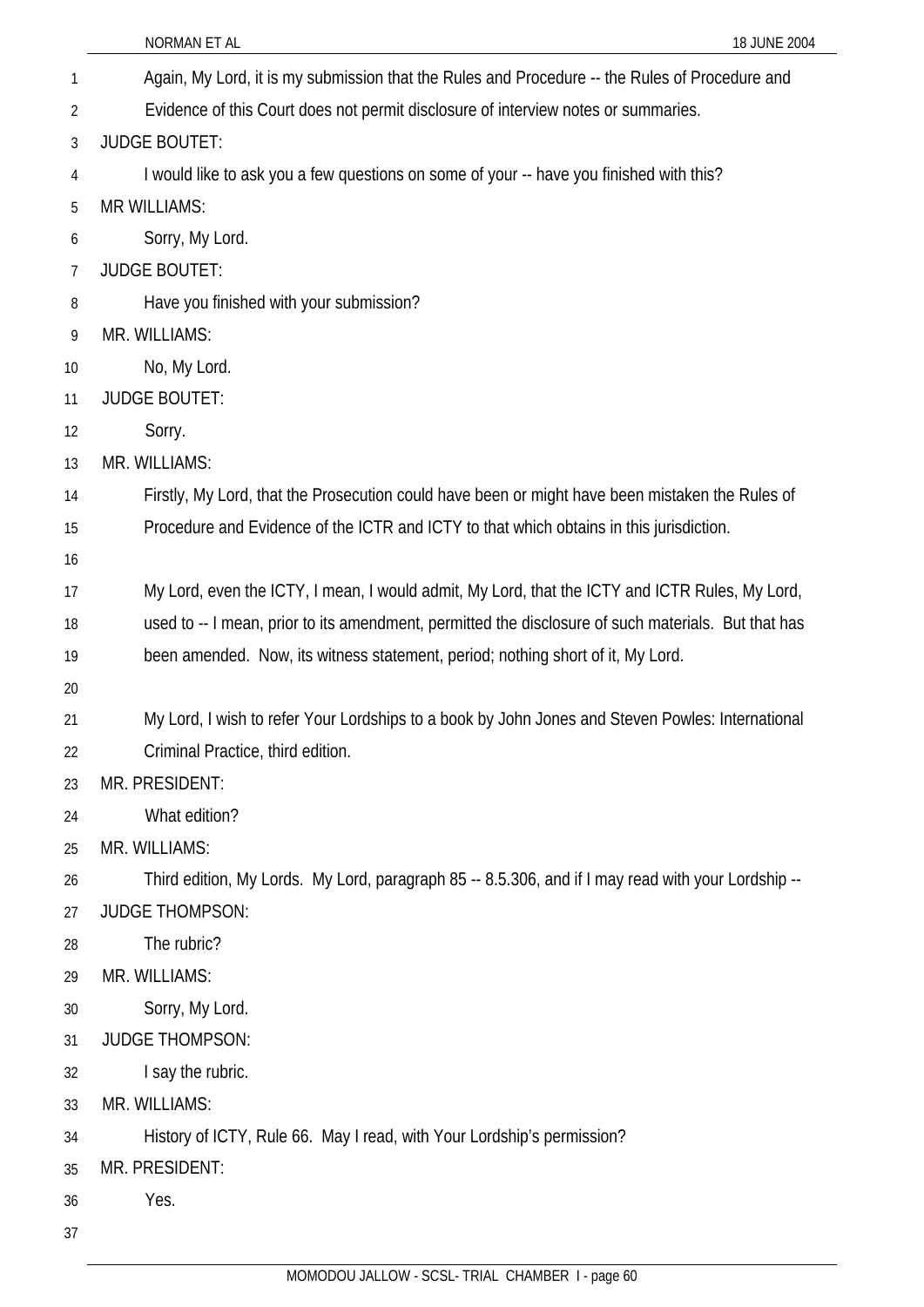37

1 MR WILLIAMS: 2 3 4 5 6 7 8 9 10 11 12 13 14 15 16 17 18 19 20 21 22 23 24 25  $26$ 27 28 29 30 31 32 33 34 35 36 It says, "Rule 66(A) was amended at the suggestion of the International Law Committee of the Association of the Bar of the city of New York at the fifth plenary session, to broaden the rights of suspects and accused persons. Originally, the Rule provided only that the Prosecutor must make available to the Defence copies of supporting material which accompany the indictment when confirmation was sought. This obligation has now been extended to all prior statements obtained by the Prosecutor from the accused or from Prosecution witnesses." My Lord, our Rule 66 does not talk of supporting materials, My Lord, which is quite ambiguous. I mean, it is restrictive, My Lord, to witness statement. JUDGE BOUTET: Are you suggesting that -- if I follow what you've just quoted, the plenary, I don't have the book in front of me, I'm just relying on what you've just read. That plenary extended the Rule, to say, in fairness to the Defence, there should be a much larger disclosure than what was previously existing. MR. WILLIAMS: Exactly, My Lord. JUDGE BOUTET: Previously, prior to amendments, all the Prosecution was obliged to disclose was the supporting material they had at the time the indictments were filed. MR. WILLIAMS: Yes, My Lord. JUDGE BOUTET: It was amended to say, "Mr Prosecutor, not only you have to disclose that, but you also have to disclose statements." MR. WILLIAMS: Yes, My Lord. JUDGE BOUTET: In other words, they went further. So supporting material was deemed not to be sufficient, they said, "You need to disclose much more than that." MR. WILLIAMS: Yes, My Lord, and it was also deemed not to be synonymous to witness statement. It's not synonymous to witness statement, My Lord. JUDGE BOUTET: Is it what this Article is saying? MR. WILLIAMS: No, no, that is my understanding. JUDGE BOUTET:

I'm just asking a question so we understand this is your submission on that aspect.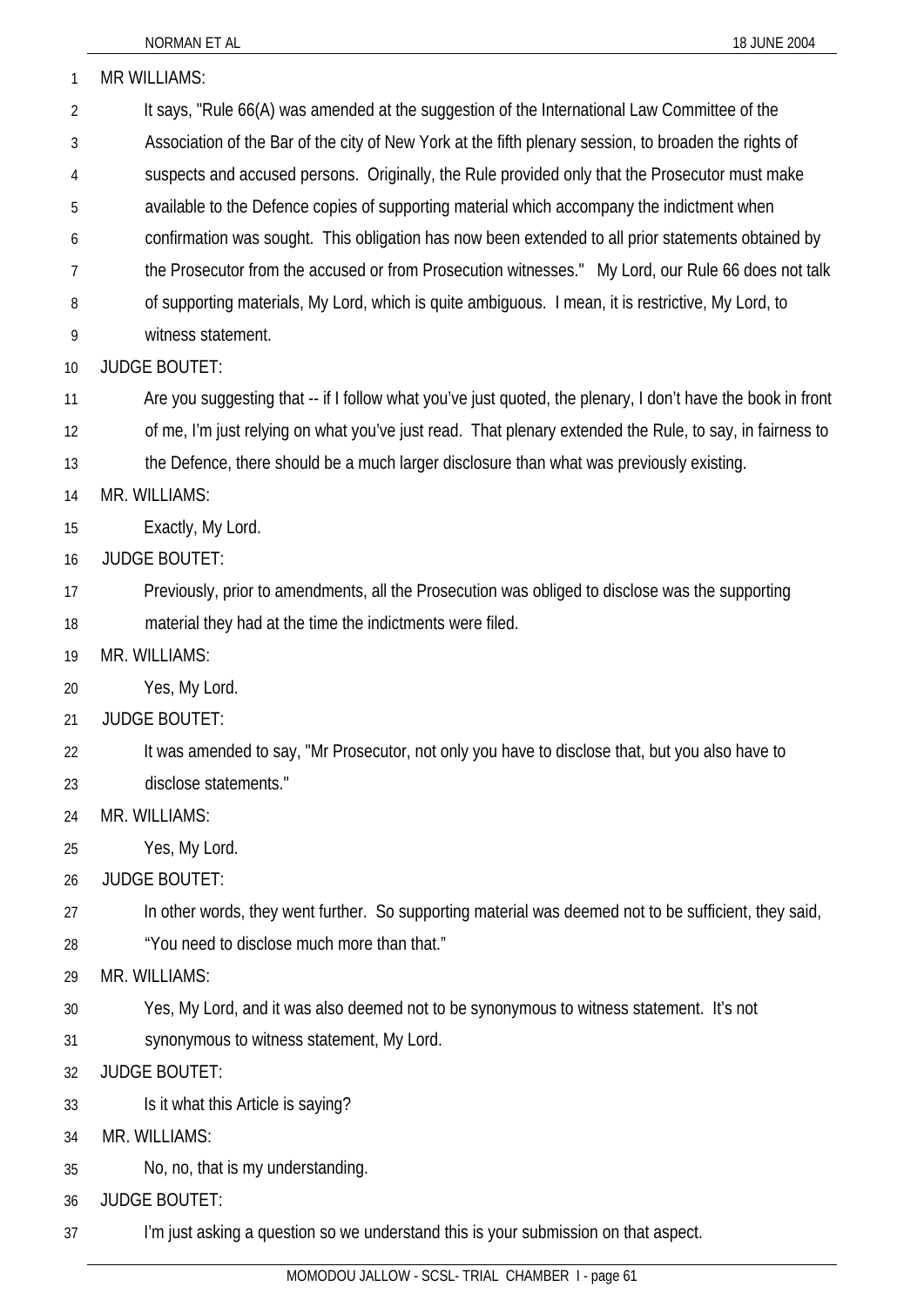1 MR. WILLIAMS:

2 3 4 5 6 7 8 9 10 Yes. I would also make another submission, My Lord. My Lord, for this, I will rely on Rule 89(B) of the Rules of Procedure and Evidence. My Lord, it reads, My Lord, with your leave, "In cases not otherwise provided --" is under the rubric, "Rules of Evidence." "In cases, not otherwise provided for in this section, a Chamber shall apply Rules of Evidence which will best favour a fair determination of the matter before it and are consonant with the spirit of the Statute and the general principles of law." It is quite, My Lord that -- I mean, I'm sure Your Lordships would agree with me that the *grund norm*, which is a phrase Justice Bankole Thompson likes, the *grund norm*. That is, the *grund norm* of this Court, My Lord, is the Statute. And that Rule specifically mentioned the Statute, My Lord. The Rule of evidence shall be tailored so as to meet what is stipulated in the Statute.

11

12 13 14 15 My Lord, I wish to specifically refer to Article 17(4)(B) of the Statute which reads, My Lord, "In the determination of any charge against the Accused, pursuant to the present Statute, he or she shall be entitled to the following minimum guarantees in full equality. (B), To have adequate time and facilities for the preparation of his or her Defence, and to communicate with counsel of his or her own

16 choosing." That is the first ambit of that paragraph that I wish to refer Your Lordships to.

17

18 19 20 21 22 23 My Lord, it was quite clear that the interview notes that were disclosed by the Prosecution in respect of PW1, PW2 and PW3 are not truly reflective of the testimony they gave before this Court. My Lord, they went far beyond what was disclosed and that took us by surprise. It took us unawares, My Lord. My Lord, I mean, jurists are being referring -- are now referring to such practices, My Lord, as trials by ambush. My Lord, it is unacceptable, and then the ICTR and ICTY, My Lord, have so held in several decisions.

24 JUDGE BOUTET:

25 Which decisions?

26 MR. WILLIAMS:

27 28 29 30 31 32 33 34 35 36 37 My Lord, I would refer, Your Lordship, firstly, My Lord, the *Prosecutor against Dario Kordic and Mario Cerkez*, order on motion to compel compliance by the Prosecutor with Rules 66(A) and 68, dated 26th February 1999. My Lord, the paragraphs are not numbered, but if I could count them, My Lord. Paragraph 10, My Lord. My Lord, the presiding judge had this to say, My Lord, "The obligation to provide witness statements, pursuant to Rule 66(A)(2) is intended to assist the Defence in its understanding of the case against the Accused, in accordance with his rights under Article 21 of the Statutes of the international tribunal, and should thus be provided to the Defence as far in advance of the trial as is possible even if this means that statements are disclosed sequentially and that statements are disclosed of witnesses who eventually are not called to testify in the matter." My Lord, the right of the Accused takes precedence. I mean, that is what particularly the judgment is saying, that the right of the Accused to know the case against him, to prepare his Defence takes or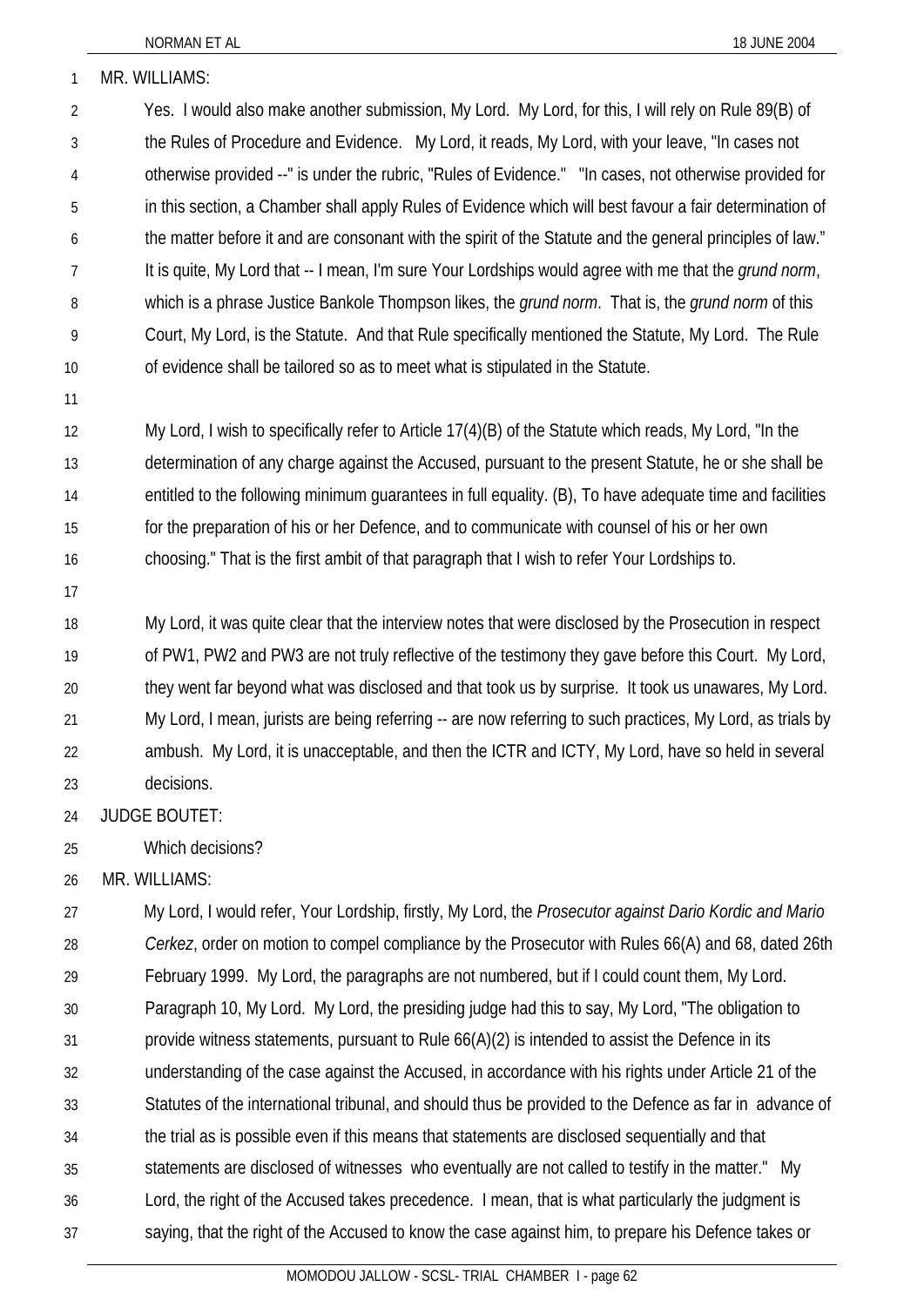|                | NORMAN ET AL<br>18 JUNE 2004                                                                                                   |
|----------------|--------------------------------------------------------------------------------------------------------------------------------|
| 1              | take -- sorry, takes precedence over all else, My Lord.                                                                        |
| $\overline{2}$ |                                                                                                                                |
| 3              | My Lord, I would -- I mean, there are several others, I don't know whether Your Lordship would want                            |
| 4              | me to go through them or this will suffice.                                                                                    |
| 5              | MR. PRESIDENT:                                                                                                                 |
| 6              | If you think -- if you think you've made your case -                                                                           |
| 7              | MR. WILLIAMS:                                                                                                                  |
| 8              | My Lord, I would round up by referring Your Lordships to a book written by George Richard May and                              |
| 9              | Marieka Wierda. It's the first -- the only edition available. I will specifically refer Your Lordships to                      |
| 10             | page 84, under the rubric: "Failure to comply." My Lord, the paragraph is 3.67, and I will just read a                         |
| 11             | portion of it. It says, "Courts must be in a position to enforce disclosure obligations in the interest of                     |
| 12             | ensuring a fair trial. However, as one Trial Chamber observed, there are no expressed powers to                                |
| 13             | discipline the Prosecution. Another trial chamber observed that failure to comply with the obligations                         |
| 14             | is governed less by sanctions, than by the judges' evaluation of the evidence and the possibility that                         |
| 15             | the opposing party will have to contest it. The remedy, therefore, is to exclude evidence that has not                         |
| 16             | been disclosed, or is disclosed so late as to prejudice the fairness of the trial. On the other hand,                          |
| 17             | motions --" My Lord, that is all I would say, My Lord. The remedy, therefore, is to exclude evidence                           |
| 18             | that has not been disclosed or is disclosed so late as to prejudice the fairness of the trial.                                 |
| 19             |                                                                                                                                |
| 20             | My Lord, I will proceed and try to elucidate on this. "On the other hand, motions to exclude evidence                          |
| 21             | that has been disclosed rather late and not within prescribed time limits have not generally                                   |
| 22             | succeeded. The remedy applied often being an adjournment of the proceedings."                                                  |
| 23             |                                                                                                                                |
| 24             | My Lord, I wish to distinguish what has obtained in this Court from the last sentence of what I have                           |
| 25             | read. My Lord that is -- that was talking about late disclosure, but what we have here is non-                                 |
| 26             | disclosure, non, absolutely, of what -- of substantial part of what the witness has testified about. That                      |
| 27             | is the distinction, My Lord. The last paragraph is referring -- the last sentence is referring to late                         |
| 28             | disclosure.                                                                                                                    |
| 29             | <b>JUDGE BOUTET:</b>                                                                                                           |
| 30             | I do have a few questions for you on this issue, if I may.                                                                     |
| 31             | MR. PRESIDENT:                                                                                                                 |
| 32             | Are you through?                                                                                                               |
| 33             | <b>JUDGE BOUTET:</b>                                                                                                           |
| 34             | No, he is not through but I have -                                                                                             |
| 35             | MR. WILLIAMS:                                                                                                                  |
| 36<br>37       | My Lord, I could have accepted questions at this stage, My Lord. I don't have much -- I don't have too<br>long to go, My Lord. |
|                |                                                                                                                                |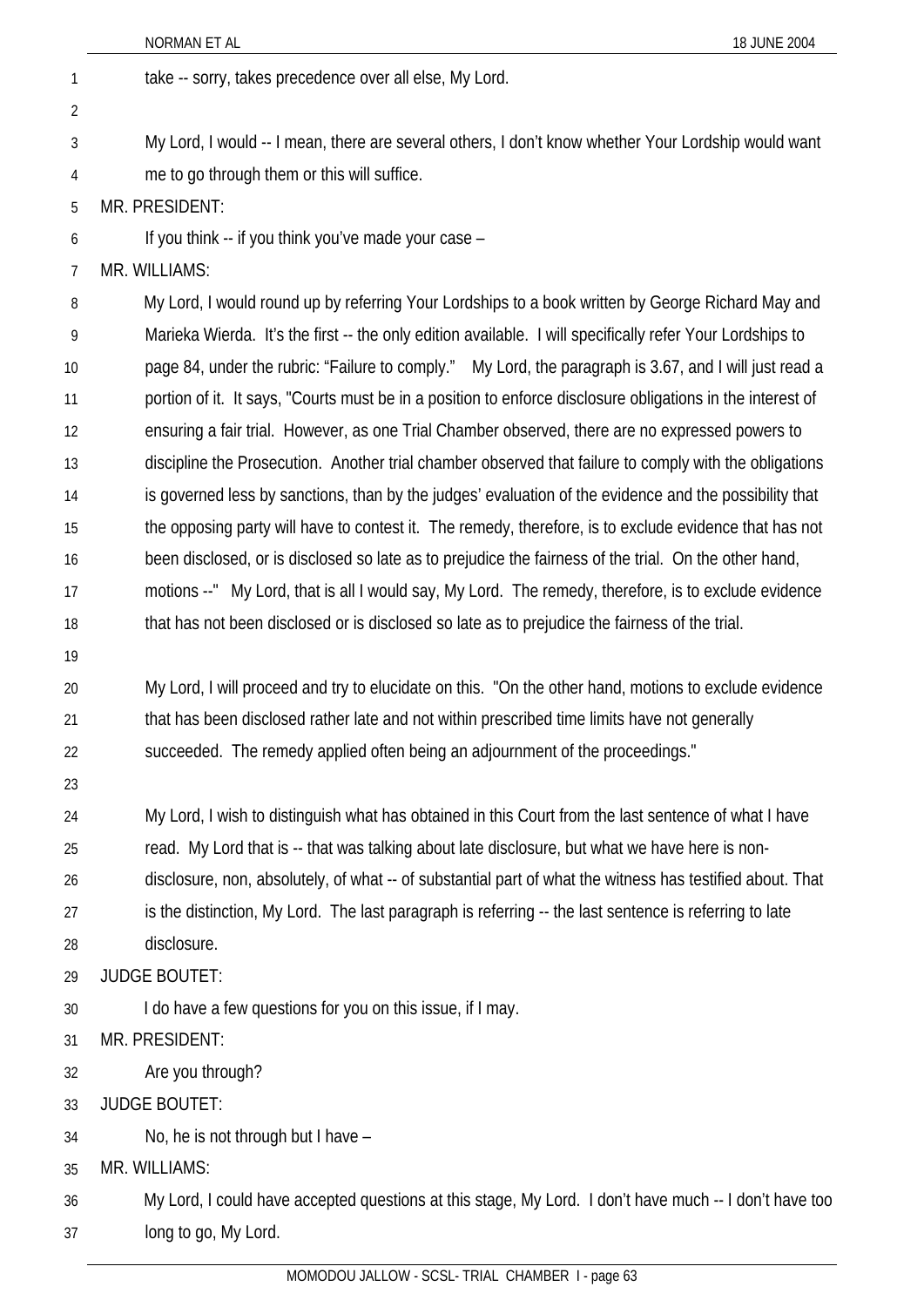|    | NORMAN ET AL                                                                                             | 18 JUNE 2004 |
|----|----------------------------------------------------------------------------------------------------------|--------------|
| 1  | <b>JUDGE BOUTET:</b>                                                                                     |              |
| 2  | But I just want to make sure that I fully, completely, understand your position.                         |              |
| 3  | MR. WILLIAMS:                                                                                            |              |
| 4  | Yes, My Lord.                                                                                            |              |
| 5  | <b>JUDGE BOUTET:</b>                                                                                     |              |
| 6  | Are you suggesting -- is it your position that the Prosecution has not disclosed to you, to the Defence, |              |
| 7  | statements that they had?                                                                                |              |
| 8  | MR. WILLIAMS:                                                                                            |              |
| 9  | My Lord, in respect of the -                                                                             |              |
| 10 | <b>JUDGE BOUTET:</b>                                                                                     |              |
| 11 | Of these witnesses.                                                                                      |              |
| 12 | MR. WILLIAMS:                                                                                            |              |
| 13 | Yes, My Lord.                                                                                            |              |
| 14 | <b>JUDGE BOUTET:</b>                                                                                     |              |
| 15 | TF1, 2 and 3?                                                                                            |              |
| 16 | MR. WILLIAMS:                                                                                            |              |
| 17 | That no statements were -- none at all.                                                                  |              |
| 18 | <b>JUDGE BOUTET:</b>                                                                                     |              |
| 19 | No, no, you do not answer my question. Are you suggesting that they have not disclosed statements        |              |
| 20 | that they have, which is -- the fact that the witness may have testified to certain -                    |              |
| 21 | MR. WILLIAMS:                                                                                            |              |
| 22 | My Lord, $I -$                                                                                           |              |
| 23 | <b>JUDGE BOUTET:</b>                                                                                     |              |
| 24 | Let me finish my question, please, which is quite different than a witness may testify to certain issues |              |
| 25 | that may or may not have been in the statement. So, is it your position now to support your objection    |              |
| 26 | that the Prosecution had statements on these matters and these statements were not disclosed to the      |              |
| 27 | Defence? Is it the premise of your objection?                                                            |              |
| 28 | MR. WILLIAMS:                                                                                            |              |
| 29 | My Lord, I would state, My Lord, even going by what PW3 said today -                                     |              |
| 30 | <b>JUDGE BOUTET:</b>                                                                                     |              |
| 31 | That is not my question.                                                                                 |              |
| 32 | MR. WILLIAMS:                                                                                            |              |
| 33 | No, if Your Lordship would bear with me. This witness said that, "I made a statement, I signed it." No   |              |
| 34 | such statement was disclosed to us. My Lord, that shows that they have statements that they are not      |              |
| 35 | disclosing to us.                                                                                        |              |
| 36 | <b>JUDGE BOUTET:</b>                                                                                     |              |
| 37 | Which -- pardon me, I may have missed something in the evidence. I don't recall -- if you are talking    |              |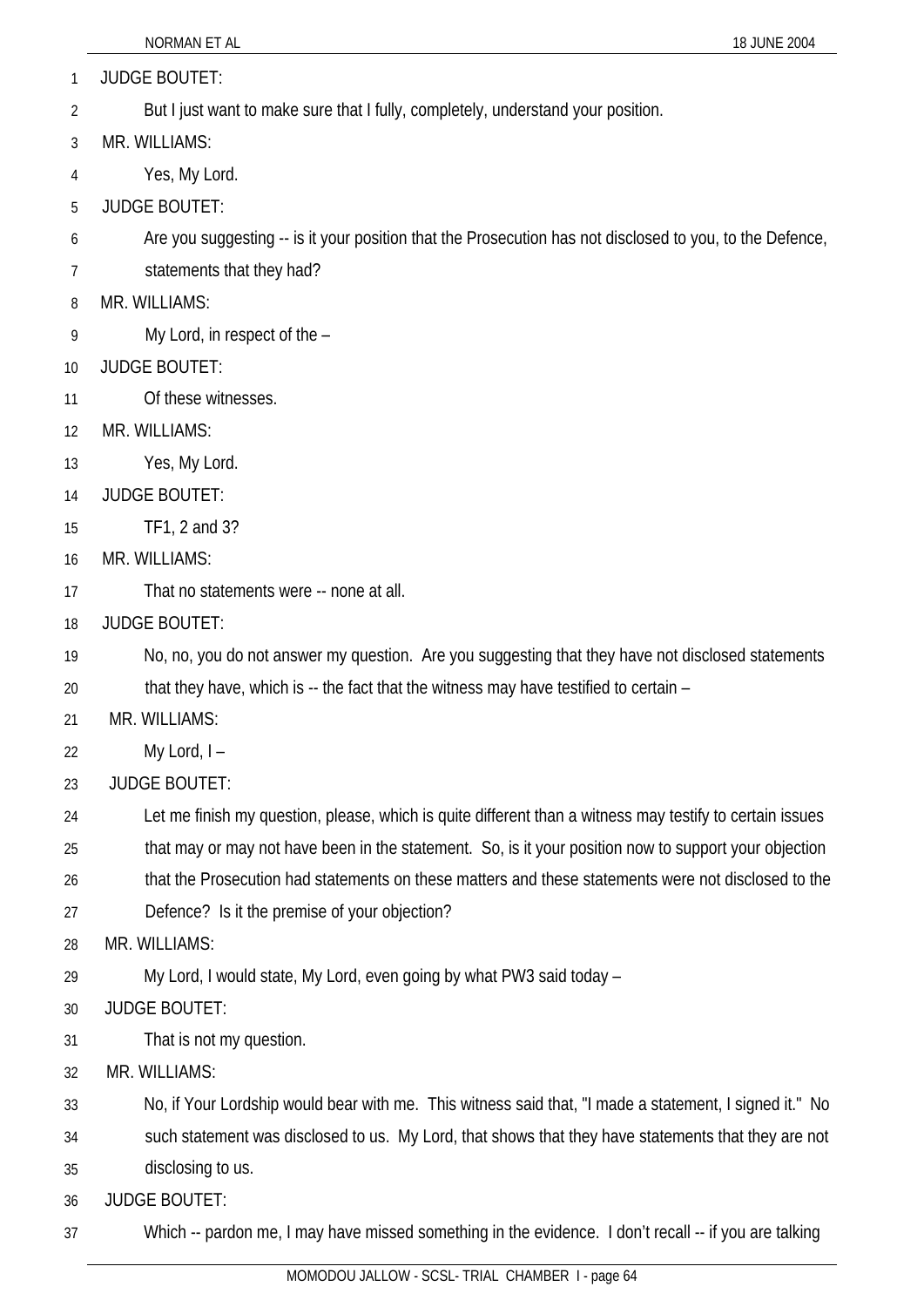| 1              | about the last witness, I don't recall that witness to have said, "There was a statement and I signed it." |
|----------------|------------------------------------------------------------------------------------------------------------|
| 2              | MR. WILLIAMS:                                                                                              |
| 3              | He said that, My Lord. With respect, My Lord, he said that.                                                |
| 4              | <b>JUDGE BOUTET:</b>                                                                                       |
| 5              | Fine, I will check the record but I don't have that in memory.                                             |
| 6              | MR. WILLIAMS:                                                                                              |
| $\overline{7}$ | Yes, My Lord. My Lord, that is -                                                                           |
| 8              | <b>JUDGE BOUTET:</b>                                                                                       |
| 9              | But what about the other witnesses?                                                                        |
| 10             | MR. WILLIAMS:                                                                                              |
| 11             | I mean, is the same for all of them, My Lord. That, I mean, we -- is for them to say. My Lord, I           |
| 12             | believe, I mean, give them the opportunity, they are in a better position to say. And speaking from the    |
| 13             | Bar, My Lord, we would expect that we would divulge nothing but the facts, My Lord.                        |
| 14             | <b>JUDGE BOUTET:</b>                                                                                       |
| 15             | My question to you, I think, is very simple. You are raising the issue, objecting to admissibility         |
| 16             | because you are saying and suggesting to this Court that the Prosecution had statements and these          |
| 17             | statements were not disclosed to the Defence.                                                              |
| 18             | MR. WILLIAMS:                                                                                              |
| 19             | My Lord, I'm saying that firstly, what they disclose -- the interview notes that they disclosed were       |
| 20             | insufficient. There are no provisions in our Rules for the disclosure of interview notes or summaries,     |
| 21             | and secondly, that they have statements that they have not disclosed, My Lord.                             |
| 22             | <b>JUDGE BOUTET:</b>                                                                                       |
| 23             | Thank you.                                                                                                 |
| 24             | MR. WILLIAMS:                                                                                              |
| 25             | My Lord, that is all I wish to say, My Lord.                                                               |
| 26             | MR. PRESIDENT:                                                                                             |
| 27             | Some questions. What is the content of interview notes? Of what is it made?                                |
| 28             | MR. WILLIAMS:                                                                                              |
| 29             | The contents, My Lord?                                                                                     |
| 30             | MR. PRESIDENT:                                                                                             |
| 31             | Of what is it made?                                                                                        |
| 32             | MR. WILLIAMS:                                                                                              |
| 33             | Facts, My Lord.                                                                                            |
| 34             | MR. PRESIDENT:                                                                                             |
| 35             | Facts given by who?                                                                                        |
| 36             | MR. WILLIAMS:                                                                                              |

37 Facts given by the Accused, My Lord.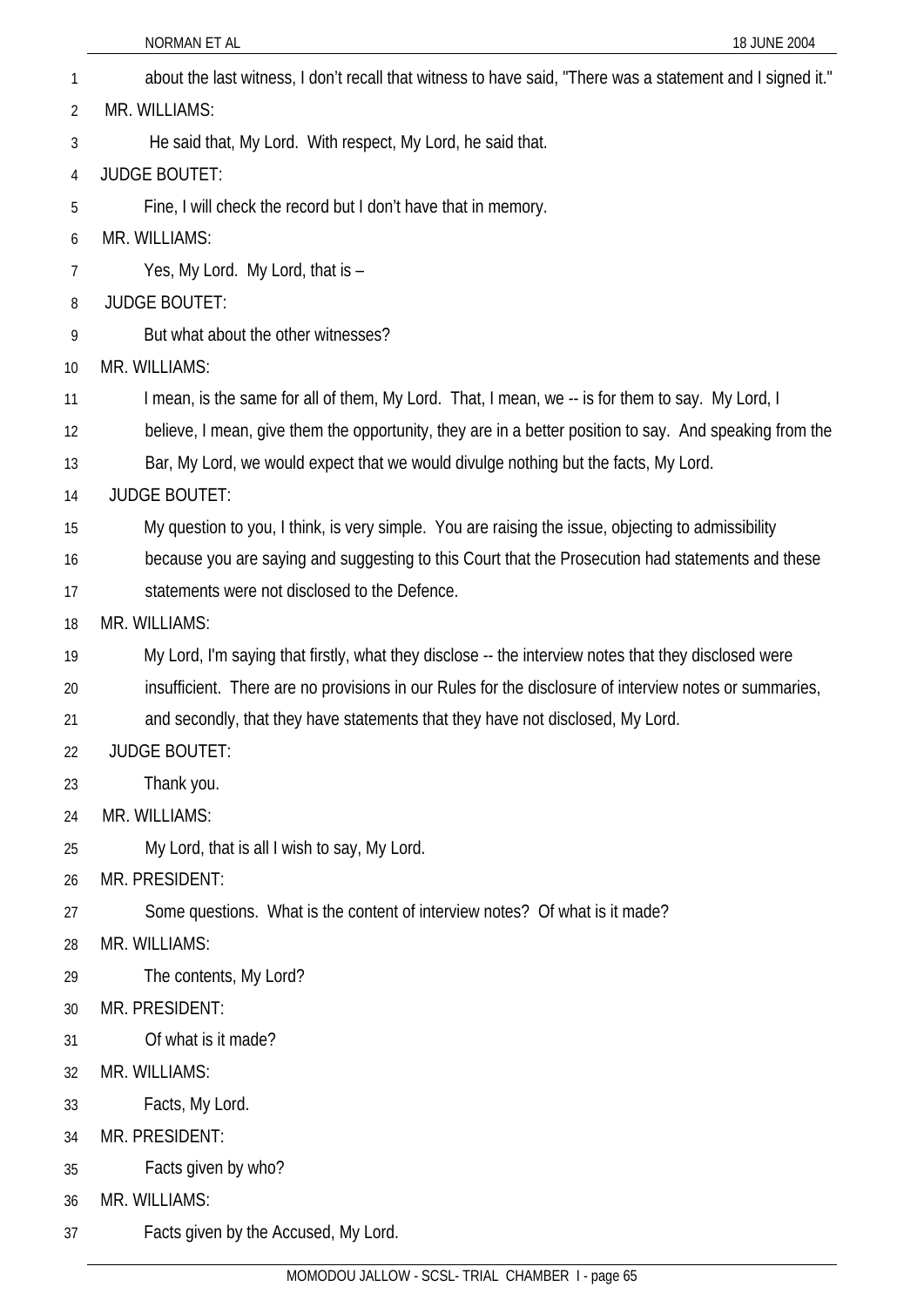- MR. PRESIDENT: 1
- By the Accused? 2
- 3 MR. WILLIAMS:
- 4 Yes, My Lord.
- 5 MR. PRESIDENT:
- 6 By the Accused?
- 7 MR. WILLIAMS:
- 8 Sorry, by the witness, My Lord. But the point I would add, My Lord, is that interview notes, My Lord,
- 9 the length of interview notes are, or the contents are, at the discretion of the maker. I mean, the
- 10 Prosecution. It could be -- a witness could make a 50-page statement and the interview notes could
- 11 only be limited to two pages, but it is the statement that should be disclosed.
- 12 JUDGE BOUTET:
- 13 And to you a statement is something in writing?
- 14 MR. WILLIAMS:
- 15 Yes, My Lord.
- 16 JUDGE BOUTET:
- 17 So a statement may not be made orally?
- 18 MR. WILLIAMS:
- 19 I mean, when it is reduced into writing it's -- it could be -- it could be oral, My Lord. I mean, it could be
- 20 oral and reduced into writing. Usually, it's oral and reduced into writing.
- 21 JUDGE BOUTET:
- 22 So if interview notes are describing what has been orally reported by a witness --
- 23 MR. WILLIAMS:
- 24 Sorry, My Lord.
- 25 JUDGE BOUTET:
- 26 If an interview note is describing what has been orally reported by a witness that would not be a
- 27 statement?
- 28 MR. WILLIAMS:
- 29 My Lord, I would refer Your Lordship -- I know the practice within this jurisdiction and in England what
- 30 we call judges' notes – judges' notes, My Lord, which actually circulate --
- 31 MR. PRESIDENT:
- 32 Judges' rules.
- 33 MR. WILLIAMS:
- 34 Sorry, judges' rules, My Lord.
- 35 JUDGE THOMPSON:
- 36 Judges' rules?
- 37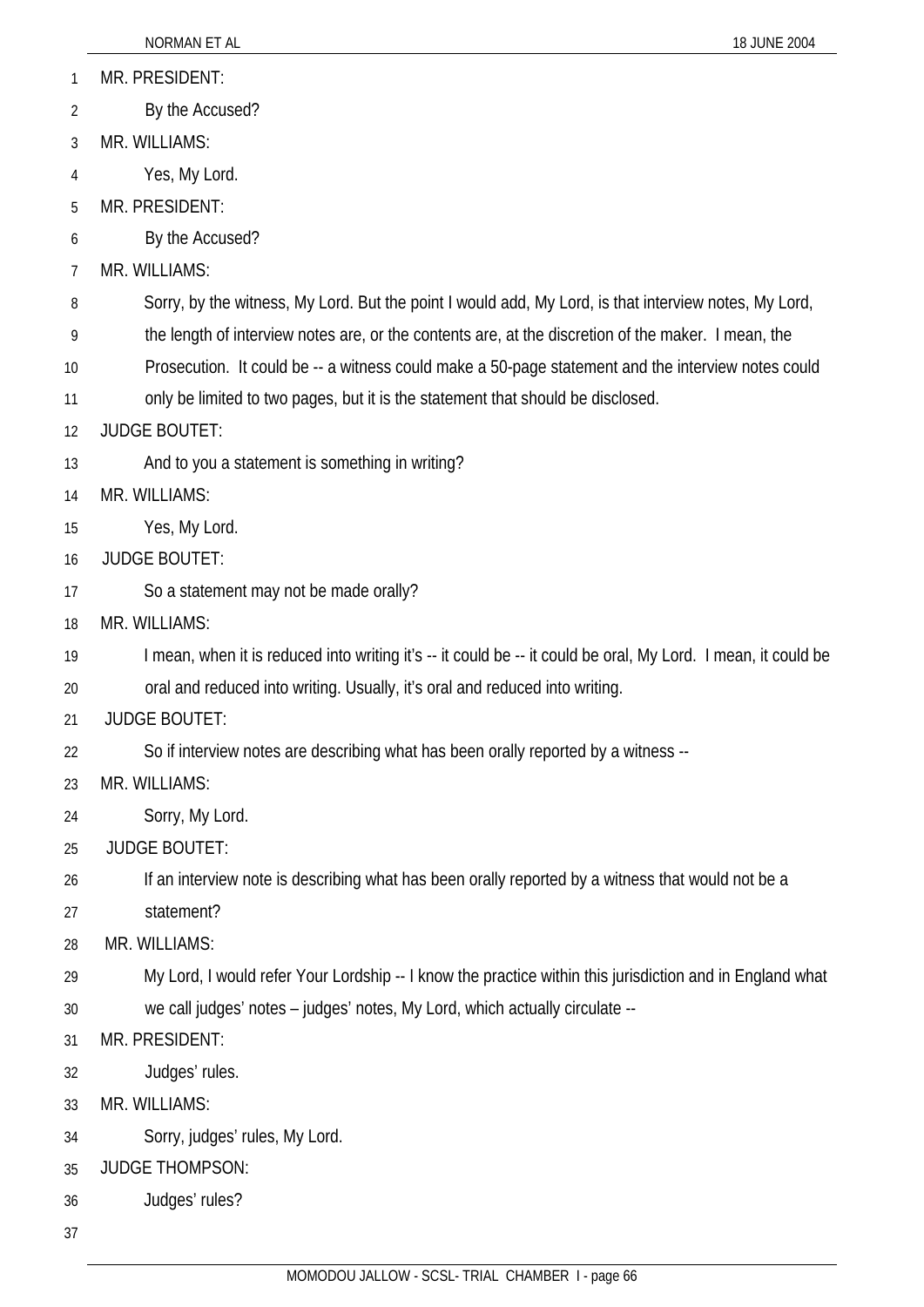| 1  | MR. WILLIAMS:                                                                                               |
|----|-------------------------------------------------------------------------------------------------------------|
| 2  | My Lord, that is a guide for practically all Prosecutors or people investigating and I would be surprised   |
| 3  | if that was not followed by the Prosecution.                                                                |
| 4  | <b>JUDGE BOUTET:</b>                                                                                        |
| 5  | But judges' rules I thought applies to statements made by an accused and --                                 |
| 6  | MR. PRESIDENT:                                                                                              |
| 7  | By an accused, by suspects.                                                                                 |
| 8  | MR. WILLIAMS:                                                                                               |
| 9  | It also refers -- I mean, you could be interviewing somebody as a potential witness and he becomes          |
| 10 | an accused person. So that caution, I mean, goes to all witnesses. You are not required to say              |
| 11 | anything. All what you say would be, and could be, used in evidence against you.                            |
| 12 | <b>JUDGE BOUTET:</b>                                                                                        |
| 13 | That's your position.                                                                                       |
| 14 | MR. WILLIAMS:                                                                                               |
| 15 | My Lord, that is the position I understand from the Rules.                                                  |
| 16 | MR. PRESIDENT:                                                                                              |
| 17 | In your practice do you caution -- do you take a statement of a witness in the same form, you know,         |
| 18 | as you would take that of an Accused person or a suspect?                                                   |
| 19 | MR. WILLIAMS:                                                                                               |
| 20 | I didn't get the question, My Lord.                                                                         |
| 21 | MR. PRESIDENT:                                                                                              |
| 22 | The way the statement, you know, volunteered by a suspect is taken, is it taken in the same manner          |
| 23 | as that which is volunteered by an ordinary witness?                                                        |
| 24 | MR. WILLIAMS:                                                                                               |
| 25 | My Lord, the caution is different, My Lord, but the judges' rules stipulates all the cautions whether it is |
| 26 | for witnesses, whether it is for accused, whether it is for potential accused persons.                      |
| 27 | <b>JUDGE BOUTET:</b>                                                                                        |
| 28 | I would like to be provided with copy a of this judges' rules.                                              |
| 29 | MR. WILLIAMS:                                                                                               |
| 30 | I will oblige Your Lordship.                                                                                |
| 31 | <b>JUDGE BOUTET:</b>                                                                                        |
| 32 | Because I have that judges' rule, I never read that in it. But maybe, there is a new version of it that     |
| 33 | I'm not aware of.                                                                                           |
| 34 | MR. WILLIAMS:                                                                                               |
| 35 | My Lord, I won't deliberately mislead the Court.                                                            |
| 36 | <b>JUDGE BOUTET:</b>                                                                                        |
| 37 | Thank you.                                                                                                  |

NORMAN ET AL 18 JUNE 2004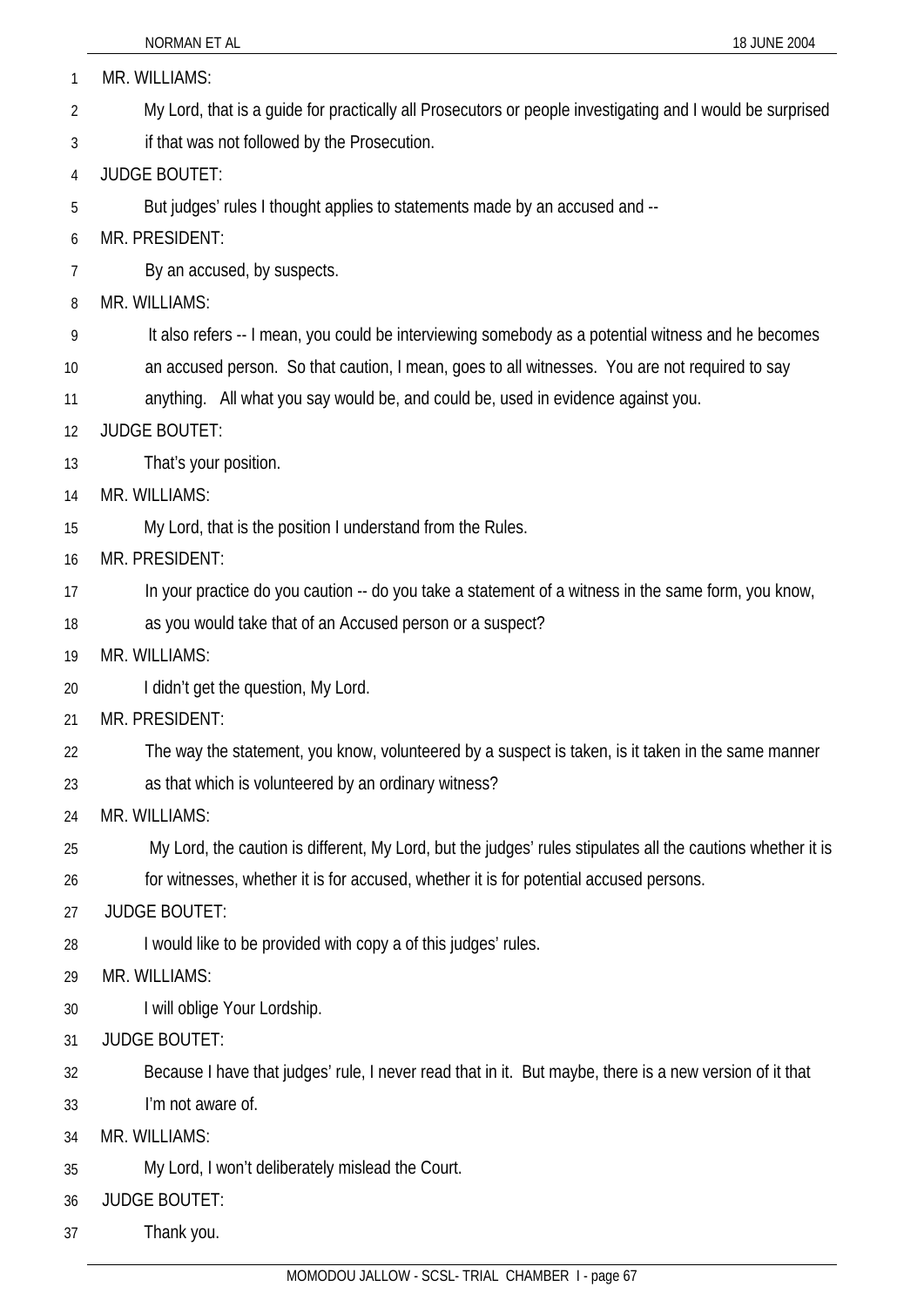|    | 18 JUNE 2004<br>NORMAN ET AL                                                                                   |
|----|----------------------------------------------------------------------------------------------------------------|
| 1  | Mr. Prosecutor?                                                                                                |
| 2  | MR. JOHNSON:                                                                                                   |
| 3  | Thank you, Your Honour. First, I would just like to say that learned counsel made reference to trial by        |
| 4  | ambush. I kind of feel that way right now. We can prepare to discuss the contents of statements, and           |
| 5  | how the witness testify compared to the contents of their statement, and this seems to have                    |
| 6  | developed in a much, much more -- if you would please allow us, I will attempt to address the first            |
| 7  | part of that and my co-counsel, Mr. Caruso will address the second part of that dealing with the               |
| 8  | contents, if that's okay that we both address you.                                                             |
| 9  | MR. PRESIDENT:                                                                                                 |
| 10 | Yes, go ahead.                                                                                                 |
| 11 | MR. JOHNSON:                                                                                                   |
| 12 | Thank you, Your Honour.                                                                                        |
| 13 | <b>JUDGE BOUTET:</b>                                                                                           |
| 14 | Is on different part, yes.                                                                                     |
| 15 | MR. JOHNSON:                                                                                                   |
| 16 | Yes, Your Honour.                                                                                              |
| 17 |                                                                                                                |
| 18 | First of all, many of these issues that were brought up in the past few moments that we were not               |
| 19 | expecting to be brought up today are concerning disclosure of statements, interview notes, definition          |
| 20 | of statements and so on. I think for many issues that have been dealt with before this time at status          |
| 21 | conferences, pre-trial hearings, as well as the in <i>camera</i> session that we had when we discussed the     |
| 22 | issues of turning over statements to the Bench, I believe some of these issues were resolved before            |
| 23 | now, but I will just try to briefly address a few of those again. Please, bear with me. We did not come        |
| 24 | prepared to discuss this issue, but I will try.                                                                |
| 25 |                                                                                                                |
| 26 | First of all, I guess some of it comes down to what counsel's definition of a statement -- and if              |
| 27 | counsel's definition of a statement seems to be that statement which -- well, first, let me go to one          |
| 28 | other thing. My recollection of what this witness said when asked if he signed this statement was that         |
| 29 | he did not sign any statement. Before that, he was asked that if he has <i>(inaudible)</i> print to something. |
| 30 | I believe the witness said yes, but I'm not sure the witness understood the question. And with that, let       |
| 31 | me just state that we have given on this, some witnesses that have testified so far, to the Defence            |

- 32 what we have, that's been in something that we have called interview notes. That means where we
- 33 have taken an oral statement of the Accused and put it down into those interview notes and
- 34 transferred it. Well, if counsel for the third Accused is defining statement as something that has been
- 35 signed or sworn to by the witness, and going with that definition of a statement, then I would submit
- 36 37 that no, the Rule required us to take such a statement from the -- from the witness. And if that's what counsel for the third Accused is defining as a statement, one would not require to take it and we would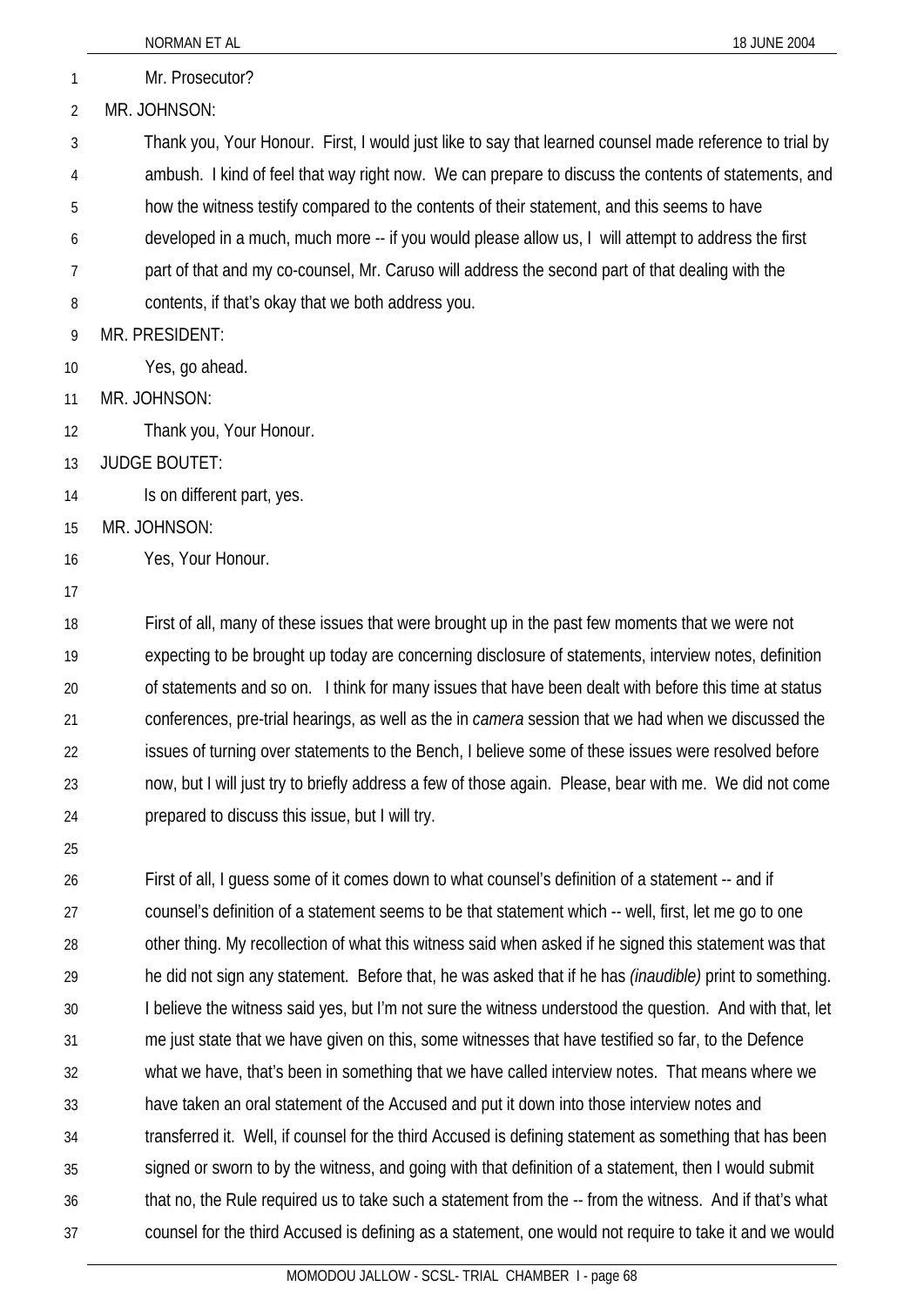| 1  | have been required in that case to disclose very little and nothing concerning the testimony of these       |
|----|-------------------------------------------------------------------------------------------------------------|
| 2  | witnesses because we are not required to take a signed statement, as we know it. And from any of            |
| 3  | these witnesses, we have not taken a signed statement.                                                      |
| 4  | MR. PRESIDENT:                                                                                              |
| 5  | Mr. Johnson, the translation cabin has problems.                                                            |
| 6  | MR. JOHNSON:                                                                                                |
| 7  | I understand.                                                                                               |
| 8  | MR. PRESIDENT:                                                                                              |
| 9  | You are going a bit too fast. The interpreters are in trouble there.                                        |
| 10 | MR. JOHNSON:                                                                                                |
| 11 | Okay. Thank you, Your Honour.                                                                               |
| 12 |                                                                                                             |
| 13 | What we have done in many cases, and in these cases in particular, we have taken oral statements            |
| 14 | from these witnesses and these witnesses -- and these oral statements have been committed to -- in          |
| 15 | this case we have called it interview notes. In some cases, we have called them statement. In some          |
| 16 | cases they have been called confirmation reports and they have been disclosed to the Defence under          |
| 17 | a variety of titles, but we have seen them as oral statements of the Accused that we have put to paper      |
| 18 | and that's what we have passed along. So, therefore, we have certainly -- we have certainly                 |
| 19 | attempted to or we believe we have met our obligations in disclosing this.                                  |
| 20 |                                                                                                             |
| 21 | Just to add one last thing, we met our obligation, as you required us to do under Rule 66(A)(ii), which     |
| 22 | we disclosed as ordered by the trial judge, copies of statements of all additional Prosecution              |
| 23 | witnesses in light of our continuing disclosure obligation. With that in mind, we -- and as we              |
| 24 | addressed at the in <i>camera</i> that we had, I believe it was on the 1st of June, that we continued -- as |
| 25 | witnesses continued to tell us things that have been different from what they have told us before, we       |
| 26 | will continue to record that in some fashion and quickly pass that along to the Defence in light of what    |
| 27 | we believe to be a continuing disclosure obligation under Rule 66. Again, the form of that is typically     |
| 28 | in the form of some kind of interview notes, where we have recorded the oral statement of the               |
| 29 | witness. We could certainly -- as I said, we were not expecting to discuss this issue, we could             |
| 30 | certainly provide you more, if you would like, or provide a more thought out written position on this, if   |
| 31 | you would like.                                                                                             |

32

33 At this time, Mr. Caruso will address the contents of this. Thank you, Your Honour.

34 JUDGE THOMPSON:

35 Learned counsel for the Prosecution, let me put to you certain questions. The first is that, do you

36 agree, that the piece of evidence under reference was not disclosed to the Defence? The piece of

37 evidence under reference, in other words which they are complaining about, was not disclosed to the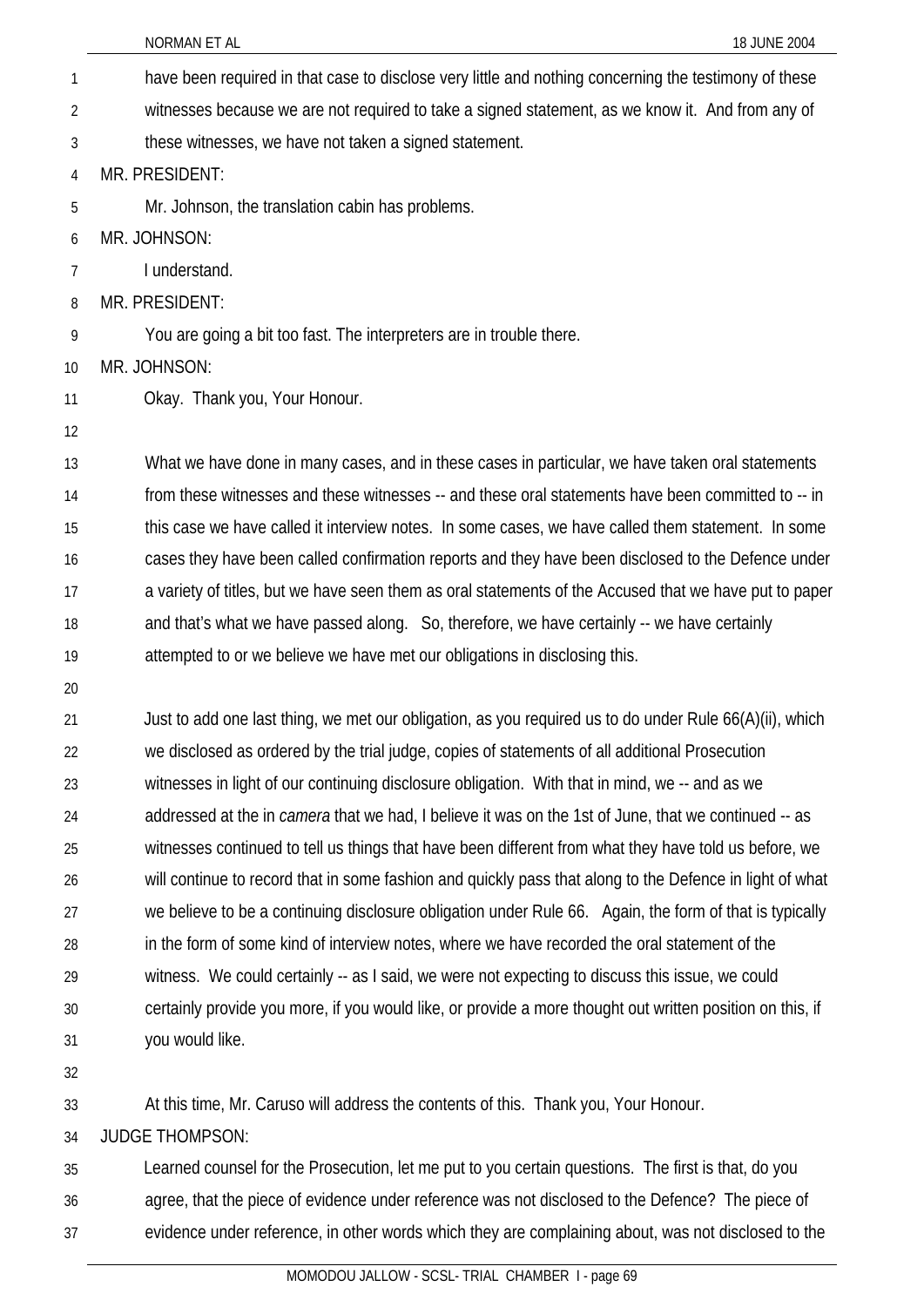|    | NORMAN ET AL<br>18 JUNE 2004                                                                                |
|----|-------------------------------------------------------------------------------------------------------------|
| 1  | Defence.                                                                                                    |
| 2  | MR. JOHNSON:                                                                                                |
| 3  | No, I would not agree with that.                                                                            |
| 4  | <b>JUDGE THOMPSON:</b>                                                                                      |
| 5  | Because -- I asked the question because I understand their submission on this particular issue to be        |
| 6  | two-fold: One, that the piece of evidence they are complaining about was not disclosed to them.             |
| 7  | MR. JOHNSON:                                                                                                |
| 8  | No, they have -- it was disclosed to them.                                                                  |
| 9  | <b>JUDGE THOMPSON:</b>                                                                                      |
| 10 | So, you do not agree that it was not disclosed to them?                                                     |
| 11 | MR. JOHNSON:                                                                                                |
| 12 | I do not agree with that.                                                                                   |
| 13 | <b>JUDGE THOMPSON:</b>                                                                                      |
| 14 | And their second submission, of course, is a matter of law, that by reason of their perceived non-          |
| 15 | disclosure of that evidence, the oral testimony on that particular point is inadmissible. Do you            |
| 16 | understand their submission to be that?                                                                     |
| 17 | MR. CARUSO:                                                                                                 |
| 18 | Your Honour, may I address you?                                                                             |
| 19 | <b>JUDGE THOMPSON:</b>                                                                                      |
| 20 | Yes, quite. In other words, it's a two-fold submission. I tried to remove complications from issues that    |
| 21 | tend to be so intricate. I understand their position to be factually, maybe right or wrong, allegedly, that |
| 22 | the piece of evidence that they are complaining about was not disclosed to them pursuant to Rule 66.        |
| 23 | MR. CARUSO:                                                                                                 |
| 24 | And that is an error, Your Honour. That is not true. Pursuant to Rule 66 -                                  |
| 25 | <b>JUDGE THOMPSON:</b>                                                                                      |
| 26 | Right. So, you contest that?                                                                                |
| 27 | MR. CARUSO:                                                                                                 |
| 28 | Absolutely.                                                                                                 |
| 29 | <b>JUDGE THOMPSON:</b>                                                                                      |
| 30 | Good. Then they moved on to the legal effect. They said, by reason of their perceived non-                  |
| 31 | disclosure, there has been a violation of Rule 66, do you take that position yourself?                      |
| 32 | MR. CARUSO:                                                                                                 |
| 33 | Well, of course, we cannot take that position because there has been no violation.                          |
| 34 | <b>JUDGE THOMPSON:</b>                                                                                      |
| 35 | Then, their third position is this, which is related to the second, that if we agree with them on one and   |
| 36 | two, then the legal effect is that such piece of evidence must be inadmissible. In other words, they        |
| 37 | are asking for an application of some analogous rule which, of course, the Americans have the               |
|    |                                                                                                             |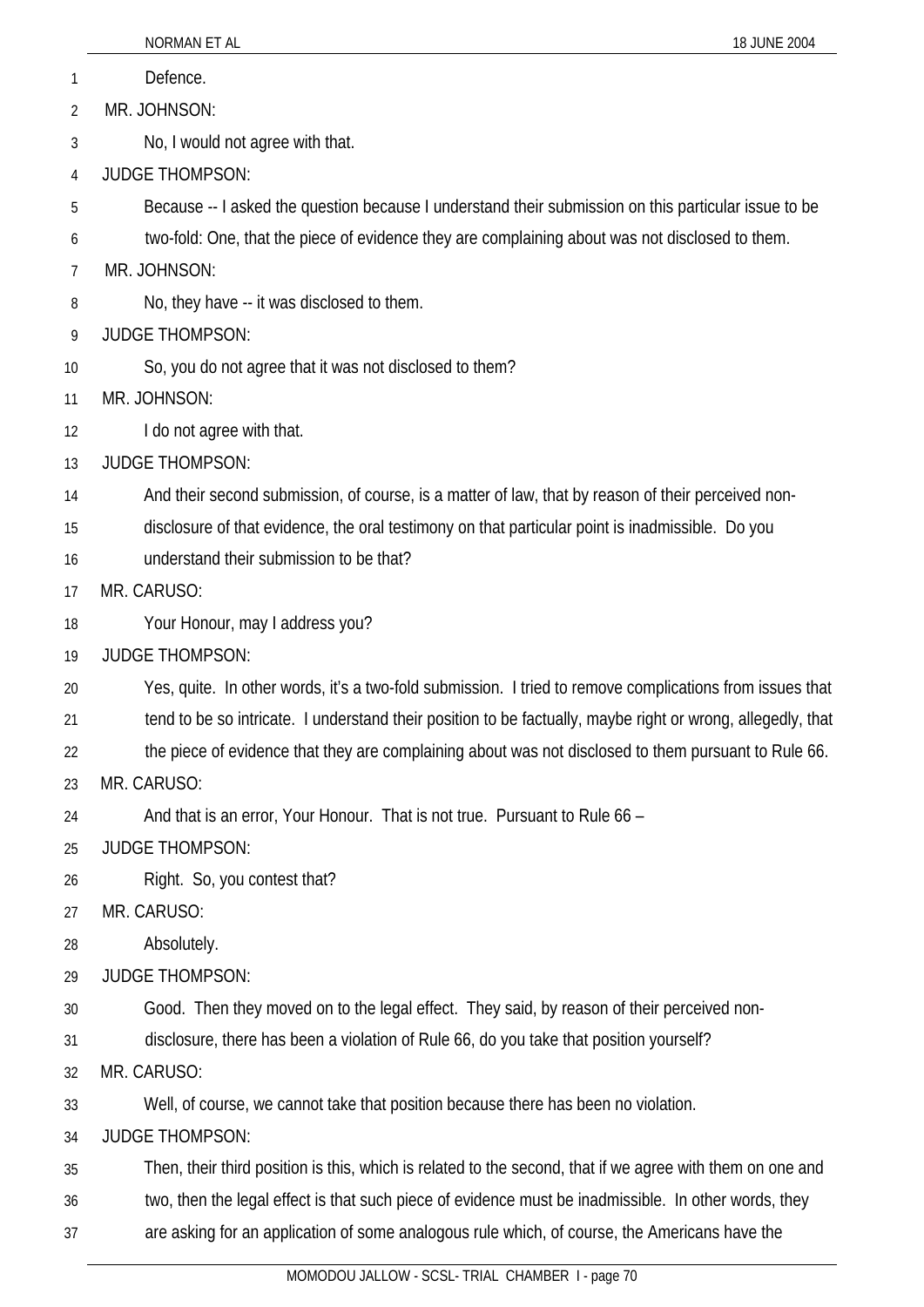| $\overline{1}$  | exclusionary rule.                                                                                         |
|-----------------|------------------------------------------------------------------------------------------------------------|
| $\overline{2}$  | MR. CARUSO:                                                                                                |
| 3               | We do indeed have it. We are very careful about how we use it and we most assuredly don't use it in        |
| 4               | situations like this.                                                                                      |
| 5               |                                                                                                            |
| 6               | Your Honour, the first problem is, it seems to me, that the discovery is well defined by these Rules.      |
| 7               | That is to say the Prosecution is required to turn over statements that it has and that's all that Rule    |
| 8               | says. My understanding is and my colleague has factual knowledge as he forwarded it either for             |
| 9               | endorsing. They have what we have. We gave them what we have. We have complied with Rule 66.               |
| 10 <sup>1</sup> | As far as that is concerned, there is nothing further to say, there is nothing that they can point to in   |
| 11              | that Rule that we have not given them. It's there.                                                         |
| 12              |                                                                                                            |
| 13              | Now, I am not so naive as to not understand what my colleagues on the other side say that -- he is         |
| 14              | complaining about testimony that was given, that wasn't included in those statements. Your Honour,         |
| 15              | those statements or interview notes, whatever or however they are known, are not meant to, and             |
| 16              | could not possibly, anticipate all of the testimony of a witness; which leads us to portion three of what  |
| 17              | you have said. What would the remedy be should there have been such a failure? The fact of the             |
| 18              | matter is traditionally, and in the jurisprudence before this Court, the remedy cross-examination. The     |
| 19              | remedy is the exposure of the facts that a witness who had given statement on a prior occasion is          |
| 20              | now given some different statements, or has omitted something. The remedy never is exclusion               |
| 21              | because there are too many alternatives to it. Yes, sir.                                                   |
| 22              | <b>JUDGE THOMPSON:</b>                                                                                     |
| 23              | May I just find a supplementary question there then. So is it your submission that this particular issue   |
| 24              | which they have raised should probably be addressed under the rubric, "Prior inconsistent                  |
| 25              | statement"? Is that your submission?                                                                       |
| 26              | MR. CARUSO:                                                                                                |
| 27              | No, it is not particularly, Your Honour, particularly under these circumstances, because it is an          |
| 28              | omission, but I won't split hairs with you. If, indeed, we have a problem here, we could probably deal     |
| 29              | with under that rubric of prior inconsistent statement.                                                    |
| 30              | <b>JUDGE THOMPSON:</b>                                                                                     |
| 31              | Yes.                                                                                                       |
| 32              | MR. CARUSO:                                                                                                |
| 33              | And again, as I said, I won't split hairs as to whether or not that admission is consistent or not. That's |
| 34              | something that is not necessary here.                                                                      |
| 35              | <b>JUDGE THOMPSON:</b>                                                                                     |
| 36              | Thank you.                                                                                                 |
| 37              |                                                                                                            |

NORMAN ET AL 18 JUNE 2004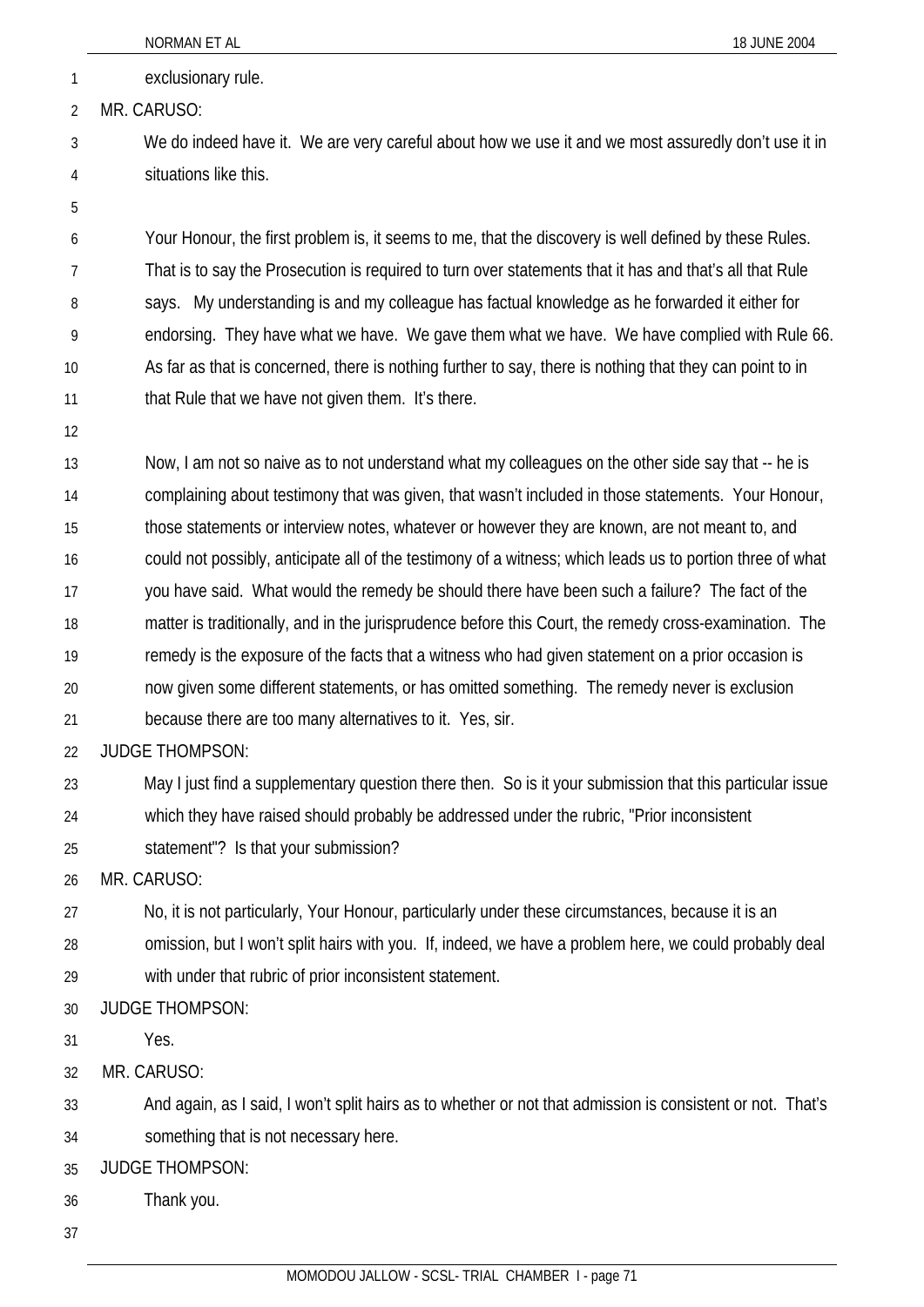37

| 1              | MR. CARUSO:                                                                                                  |
|----------------|--------------------------------------------------------------------------------------------------------------|
| $\overline{2}$ | The fact is, it can't be dealt with under those circumstances. It is the way it has been dealt with under    |
| 3              | those circumstances, and it is the appropriate way to deal with it. If, indeed, a witness is deemed to       |
| 4              | have made a statement under oath, which is different from that which is made on a prior occasion,            |
| 5              | then, in fact, he can be questioned relative to that. It may be there is a good explanation for what he      |
| 6              | has -- for why that inconsistency exists. I'm sorry, am speaking too quickly?                                |
| $\overline{7}$ | <b>JUDGE THOMPSON:</b>                                                                                       |
| 8              | The final thing. In that case, if it were dealt with under the rubric, "prior inconsistent statement", then, |
| 9              | as far as I understand in law, the issue would not be one of admissibility but one of probative value.       |
| 10             | MR. CARUSO:                                                                                                  |
| 11             | Absolutely. And that's precisely where it winds up. It's precisely how it is defined because we simply       |
| 12             | cannot try cases before they are tried. There is no way to do that. Those statements, and I can only         |
| 13             | make reference -- and I dislike doing this -- but I can only make reference to my experience as well as      |
| 14             | the positive experience of this Bench. Those statements that are taken from witnesses cannot include         |
| 15             | every detail of what they are going to say; that is impossible. They were never intended for that.           |
| 16             | What they have a right to is what we have a right to. We have given them what we have. They have             |
| 17             | all we have, we are required to give them no more. That is my position, Your Honour. Your Honour,            |
| 18             | and one thing further, the President asked me this morning, if we could be ready by this afternoon.          |
| 19             | We are ready this afternoon. I do have supporting jurisprudence for the positions I just stated and I'm      |
| 20             | happy, without argument, to submit them in terms of a memo form which we have done before, with              |
| 21             | the absolutely appropriate size. Thank you.                                                                  |
| 22             | MR. PRESIDENT:                                                                                               |
| 23             | No problem. Thank you.                                                                                       |
| 24             | <b>JUDGE BOUTET:</b>                                                                                         |
| 25             | Dr. Jabbi, first do you have any reply?                                                                      |
| 26             | MR. JABBI:                                                                                                   |
| 27             | Yes, My Lord.                                                                                                |
| 28             | MR. PRESIDENT:                                                                                               |
| 29             | Dr. Jabbi, a reply is supposed to be very brief, please.                                                     |
| 30             | MR. JABBI:                                                                                                   |
| 31             | Certainly, My Lord.                                                                                          |
| 32             | MR. PRESIDENT:                                                                                               |
| 33             | Yes, please.                                                                                                 |
| 34             | MR. JABBI:                                                                                                   |
| 35             | My Lords, first of all, I would like to express our appreciation to His Honour, Lord Thompson, for the       |
| 36             | three part explication of the issues in the submissions that have been made by the Defence. But in           |

expressing that appreciation, I want to say that the dimension of the issue that was introduced by my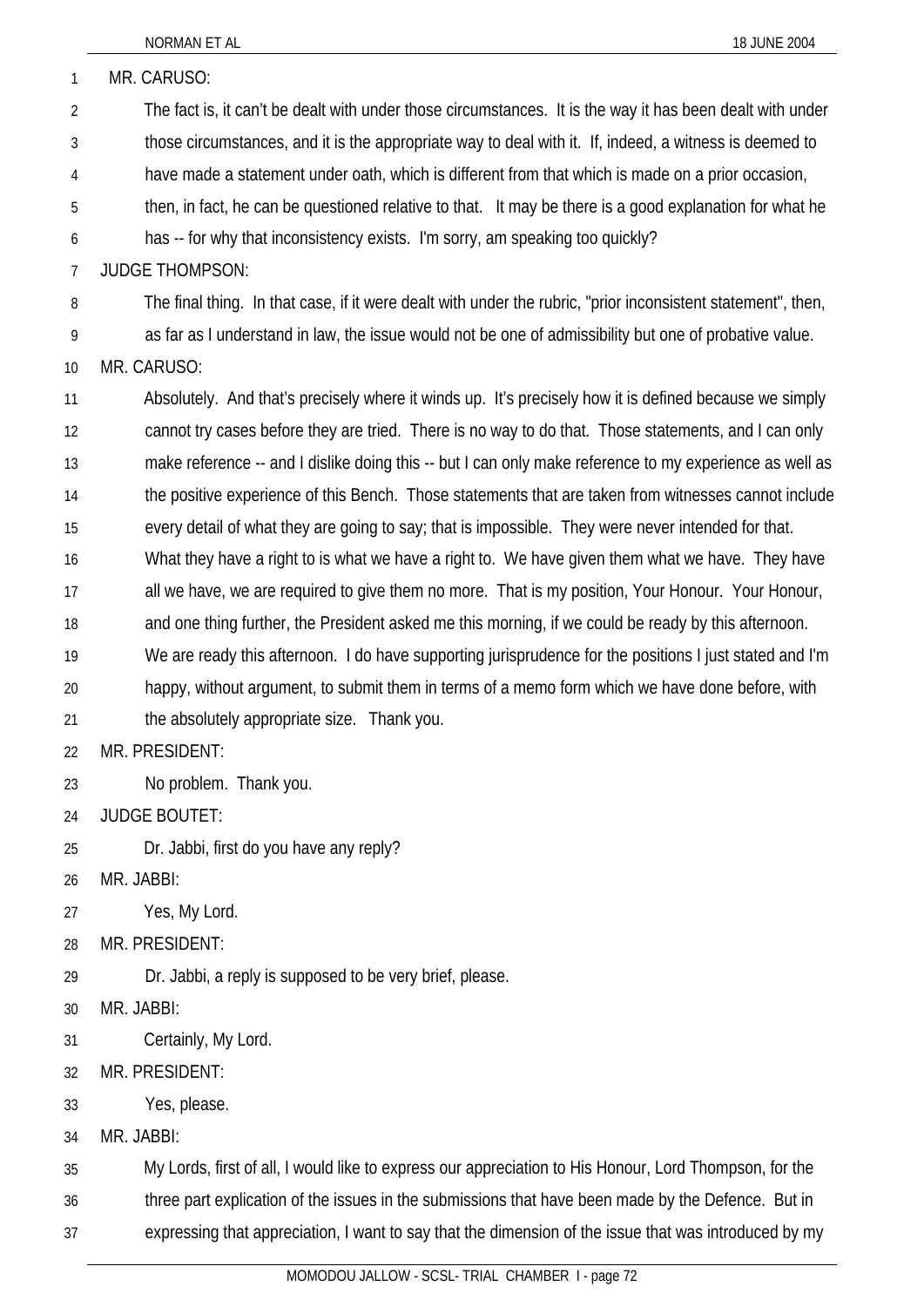colleague, Williams, needs to be added to it because, in fact, most of his submission was on that dimension, that is the dimension of what is required to be disclosed according to Rule 66. Rule 66 does not say you disclose what you have, be it what it may, but in the first and second parts of Rule 66(A), the terminology used throughout is, "Copies of the statements of all witnesses whom the Prosecutor intends to call to testify." "Copies of the statements of all witnesses." So, what that Rule is, in fact, saying is that what you must and shall disclose is the statement of the witness, not what you have of it. And that takes us, My Lord, to the character of what has been disclosed so far. 1 2 3 4 5 6 7

8

My Lords, what has been disclosed so far is headed, "interview notes" and when the text is examined, it is in the form of what may be called indirect reporting of what was allegedly said to the interviewer. That is the character of all the interview notes that have been disclosed. They are in the third person, not in the first person, "I say so and so, I say so and so," but he will say so and so, or he did say so and so. 9 10 11 12 13

14

15 16 17 18 19 20 My Lords, I submit that Rule 66(A)(1) and (2), in fact, although my submission is based mainly on Rule 66(A)(1), but what I'm saying about the character of what has to be disclosed is true of both Rule 66(A)(1) and (2). In both of those sub Rules, as I have said, it is copies of the statements of the witnesses. I cannot imagine a third person report of what has allegedly been said to somebody to be a statement by that person. It is by all means a statement at second remove, and the statement is not by the first remove but by the second remove, the interviewer or the reporter.

21

22 23 24 25 26 27 28 29 So, My Lord, our submission is that Rule 66(A)(1) require statements made by the witness who is coming to testify, not reports of the statements or summaries of the statements that the witness is coming to give. Unfortunately, the Rules of Procedure and Evidence in the definition section do not define the word statement, unfortunately. Maybe this problem was not anticipated, but in common understanding, we submit -- I submit, on behalf of the first Accused, that a statement can only be the first person utterance of the person speaking, not a third person reportage of what that person said. And that is the character of Rule 66(A)(1) and (2), and that is not what we have in any of the interview notes that have been given so far.

30

31 32 33 34 35 36 37 So that fourth dimension of the submission that has been made so far from the Defence is a very crucial dimension indeed and my learned friend, Mr. Williams, emphasised it and was concerned principally with that dimension. In so far as the other dimensions are concerned, My Lords, I will simply restate that particular pieces of evidence which were not disclosed are indeed objectionable on the grounds of Rule 66 and Rule 89(B)(1) -- 89(B) and that the particular piece of evidence that gave rise to this objection is thus being objected to on admissibility grounds, as distinct from matters of probity or weight. Thank you very much.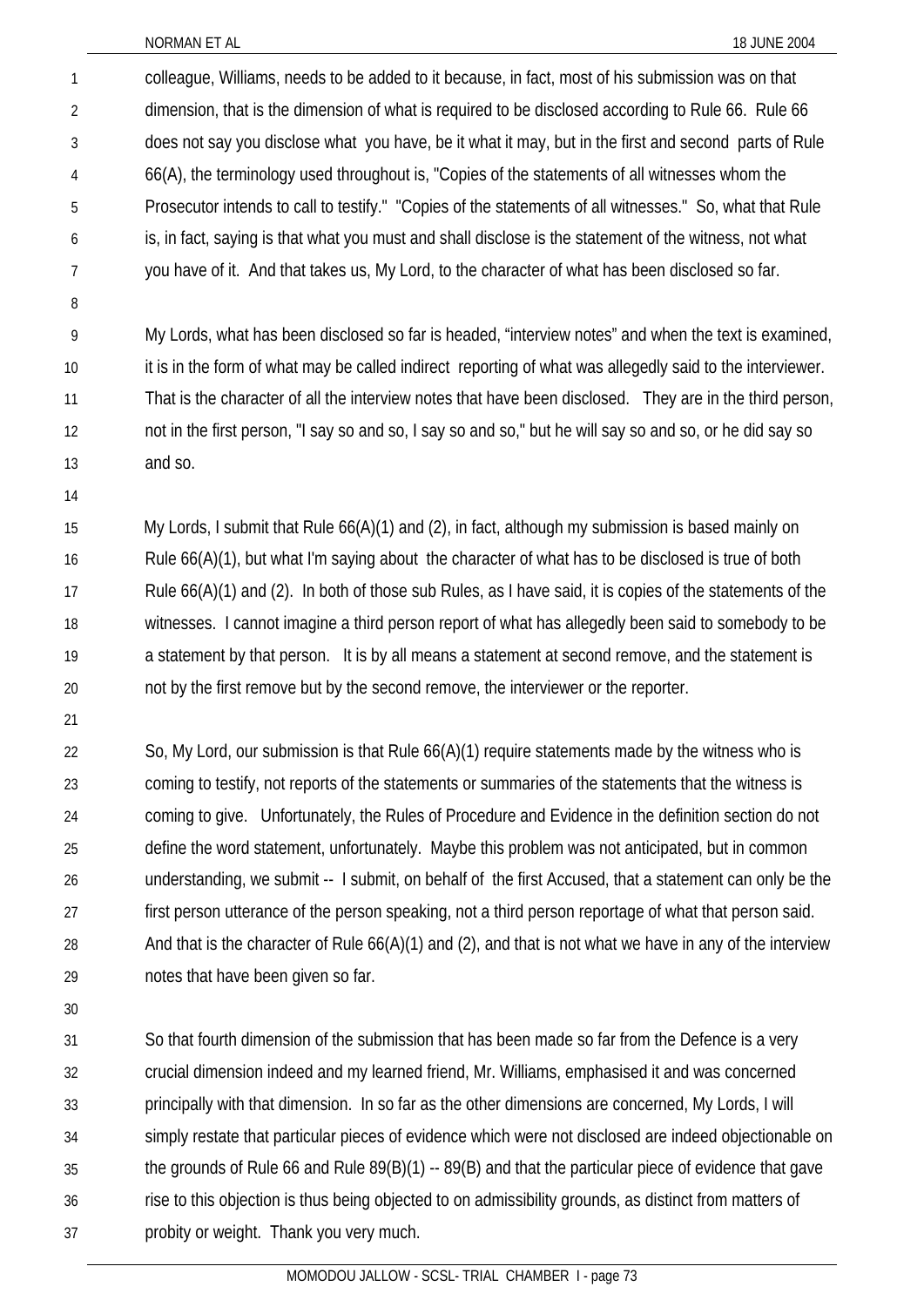|                | NORMAN ET AL<br>18 JUNE 2004                                                                            |  |  |
|----------------|---------------------------------------------------------------------------------------------------------|--|--|
| 1              | <b>JUDGE BOUTET:</b>                                                                                    |  |  |
| $\overline{2}$ | Mr. Williams.                                                                                           |  |  |
| 3              | MR. WILLIAMS:                                                                                           |  |  |
| 4              | Yes, My Lord. My Lord, my answer would be restricted to what Mr. Johnson said. He stated, My            |  |  |
| 5              | Lord, that they have a discretion to obtain interview notes, confirmation notes, and one other -- he    |  |  |
| 6              | used one other phrase for witnesses, My Lord. My Lord, it is my submission that there is no such        |  |  |
| 7              | discretion -- there is no such discretion. They are obliged to obtain statements from each and every    |  |  |
| 8              | witness, or potential witness.                                                                          |  |  |
| 9              |                                                                                                         |  |  |
| 10             | My Lord, Prosecution is a process, My Lord. I mean, Order 66 is envisaging the time before and          |  |  |
| 11             | when you come to court. It says it's only witness statement, My Lord, it is because it is intended that |  |  |
| 12             | is what is required to be obtained from these people.                                                   |  |  |
| 13             |                                                                                                         |  |  |
| 14             | My Lord, it is my submission, My Lord, that those words are deliberately put in those Rules, My Lord,   |  |  |
| 15             | because they do not want or the drafters did not want to give the Prosecution a discretion as to what   |  |  |
| 16             | the release was. They should release the entire statement and nothing less. My Lord, if it is           |  |  |
| 17             | otherwise, they would have a discretion. A witness makes a ten page statement, I give a two page        |  |  |
| 18             | summary or interview notes. My Lord, that would be to the detriment of the right of the Accused         |  |  |
| 19             | persons. My Lord, that's all I wish to say.                                                             |  |  |
| 20             | <b>JUDGE BOUTET:</b>                                                                                    |  |  |
| 21             | Thank you. Mr. Defence Counsel, I'm not sure which one, but this morning there was this issue that      |  |  |

22 23 24 25 26 27 28 29 was raised and it related to the same matter, that is prior inconsistent statement of a witness and that is an issue which we say would be discussed. We didn't canvass that with you this afternoon, but as we didn't ask you nor give you any prior notice, we will ask you, and that is both the Defence and the Prosecution, to address this issue early next week. We are still in Court on Monday and Tuesday, probably on -- we would like to, at least finish with the witness we have now and may hear another witness and then hear submission on that particular matter before we adjourn. So you are all on notice that we will ask both Defence and Prosecution to address this issue of prior inconsistent statement.

- 
- 30 MR.JABBI:
- 31 As Your Lordship pleases.
- 32 JUDGE BOUTET:
- 33 Thank you
- 34 MR. CARUSO:

35 36 37 Excuse me, Your Honour. I'm sorry. When you talk about prior inconsistent statement are you talking about the second issue that was raised this morning, relative to the witnesses I understand now, that prior inconsistent statement?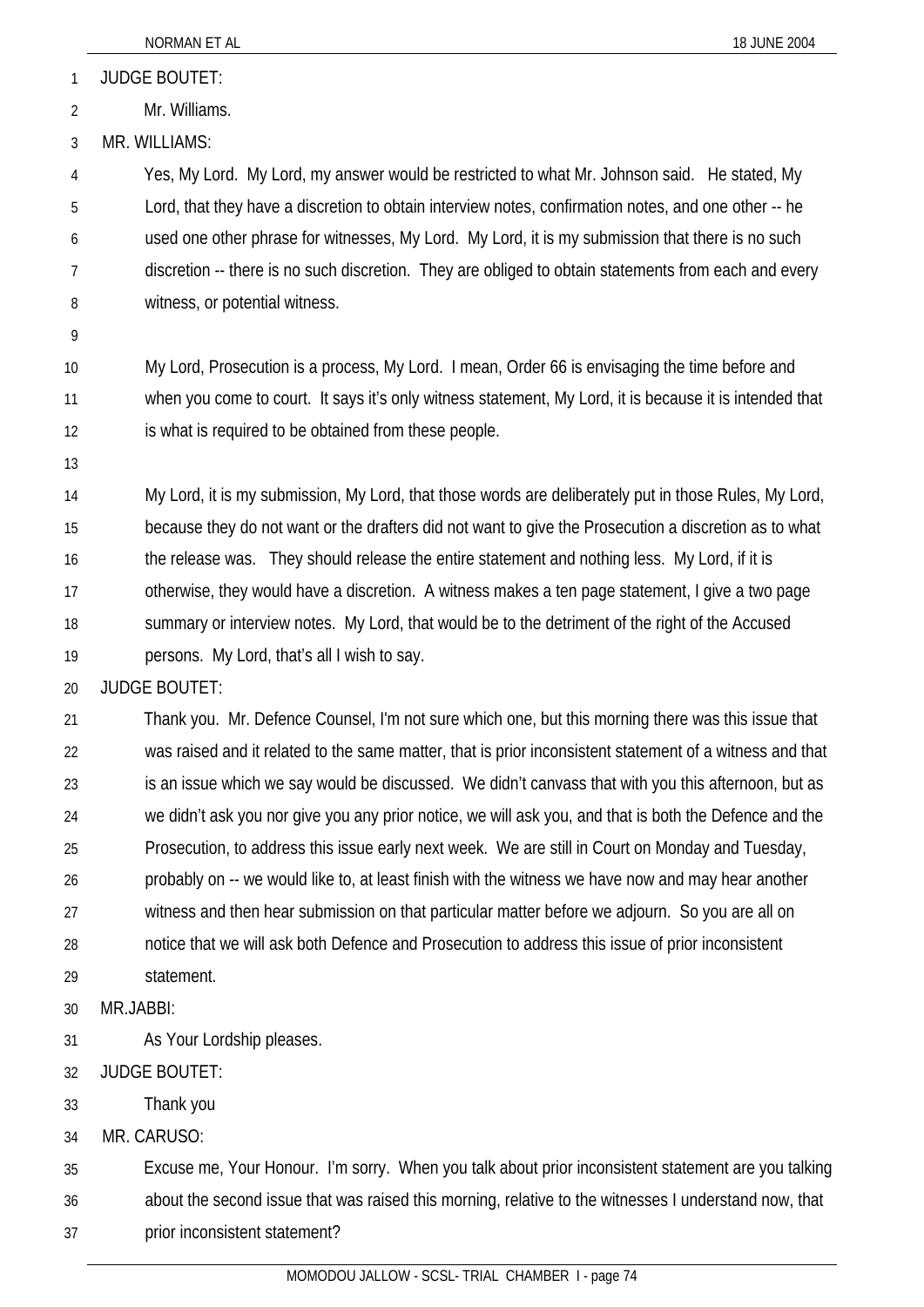- 1 JUDGE BOUTET:
- 2 Indeed.
- 3 MR. PRESIDENT:
- 4 Yes.
- 5 MR. CARUSO:

6 And had you planned to finish with that witness this afternoon, Your Honour?

- 7 MR. PRESIDENT:
- 8 Indeed, but –
- 9 MR. CARUSO:

10 11 I'll make a suggestion to you that it seems to me that, finish or not, we ought to have this discussion prior to the time that witness is excused. That is a suggestion that I have.

12 MR. PRESIDENT:

13 Well, you know that the re-examination of that witness cannot really start before this issue is

- 14 addressed.
- 15 MR. CARUSO:
- 16 That's correct.
- 17 MR. PRESIDENT:
- 18 We have to address this issue next week because if we start addressing this issue now, it would take
- 19 us until late in the night, the way I see the proceeding, you know, pacing. So the Court -- now, the re-

20 examination of the witness which is still pending will be done on Monday, but we would first address

21 this issue before we go into the re-examination process of the third Prosecution witness.

22 MR. WILLIAMS:

23 My Lord, I believe the records will reflect that I'm not yet through with my cross-examination.

- 24 JUDGE BOUTET:
- 25 You are right.
- 26 MR. PRESIDENT:

27 Oh, yes, you are right. That's why I said we have to address that issue first.

- 28 MR. WILLIAMS:
- 29 As My Lord pleases.
- 30 MR. PRESIDENT:

31 We have listened to the issues raised this afternoon, the Court will advise itself and come out with a

32 33 decision on the issues that have been raised. This case is adjourned to Monday -- what is the date of Monday?

34 MR. JABBI:

35 I believe it is the 21st, My Lord.

36 MR. PRESIDENT:

37 Right. This matter is adjourned to Monday the 21st at 10 -- at 10 a.m. The Court will rise, please.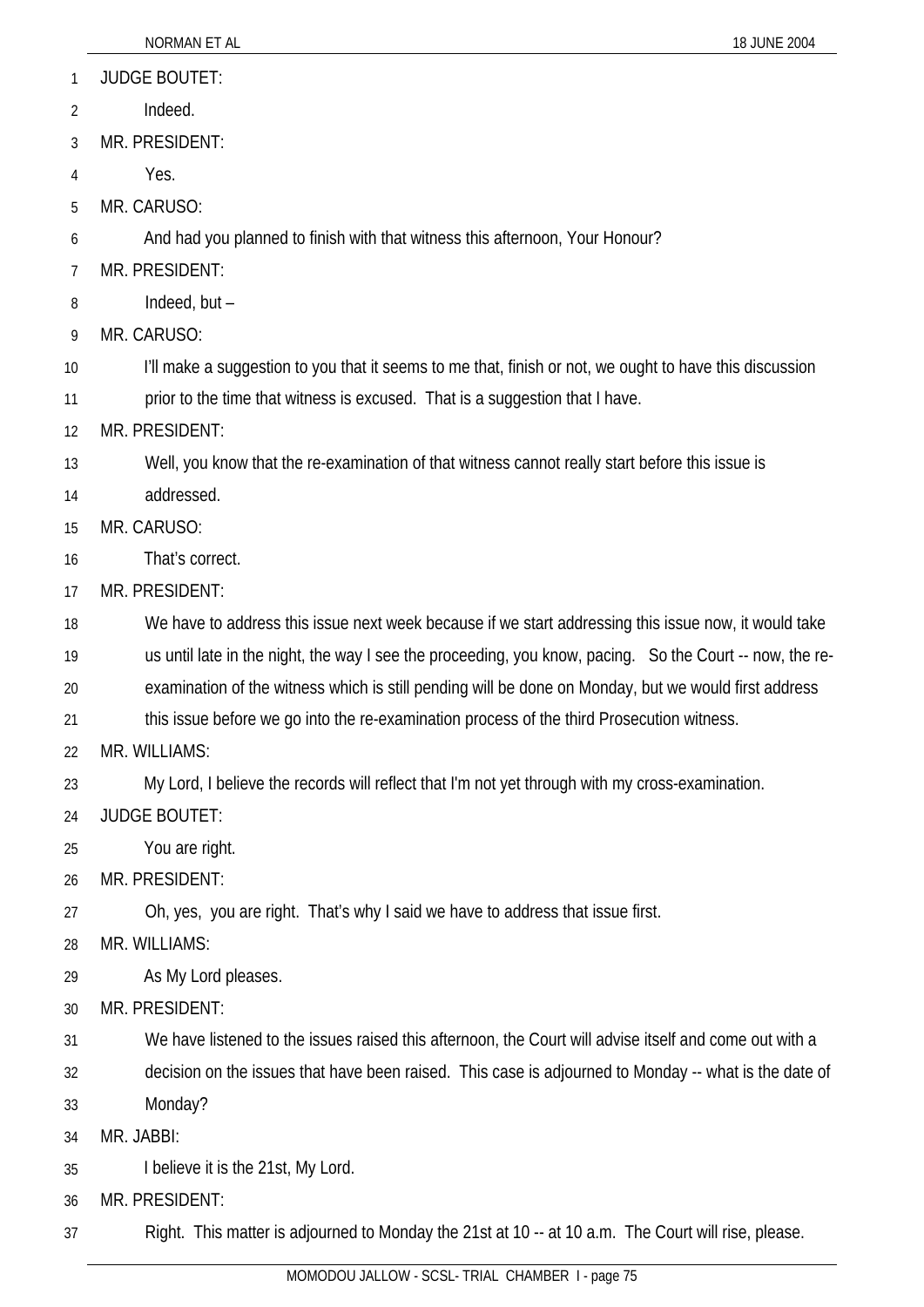|                  | NORMAN ET AL                       | 18 JUNE 2004 |
|------------------|------------------------------------|--------------|
| $\mathbf{1}$     | (Court adjourned at 1718H)         |              |
| $\sqrt{2}$       | (Pages 50 to 76 by Momodou Jallow) |              |
| $\sqrt{3}$       |                                    |              |
| $\overline{4}$   |                                    |              |
| $\sqrt{5}$       |                                    |              |
| 6                |                                    |              |
| $\overline{7}$   |                                    |              |
| $\, 8$           |                                    |              |
| $\boldsymbol{9}$ |                                    |              |
| $10\,$           |                                    |              |
| 11               |                                    |              |
| 12               |                                    |              |
| $13\,$           |                                    |              |
| $14\,$           |                                    |              |
| $15\,$           |                                    |              |
| $16\,$           |                                    |              |
| $17\,$           |                                    |              |
| $18\,$           |                                    |              |
| $19\,$           |                                    |              |
| $20\,$           |                                    |              |
| 21               |                                    |              |
| 22               |                                    |              |
| 23               |                                    |              |
| 24               |                                    |              |
| 25               |                                    |              |
| 26               |                                    |              |
| 27               |                                    |              |
| 28               |                                    |              |
| 29               |                                    |              |
| 30 <sub>o</sub>  |                                    |              |
| 31               |                                    |              |
| 32<br>33         |                                    |              |
| 34               |                                    |              |
| 35               |                                    |              |
| 36               |                                    |              |
| 37               |                                    |              |
|                  |                                    |              |